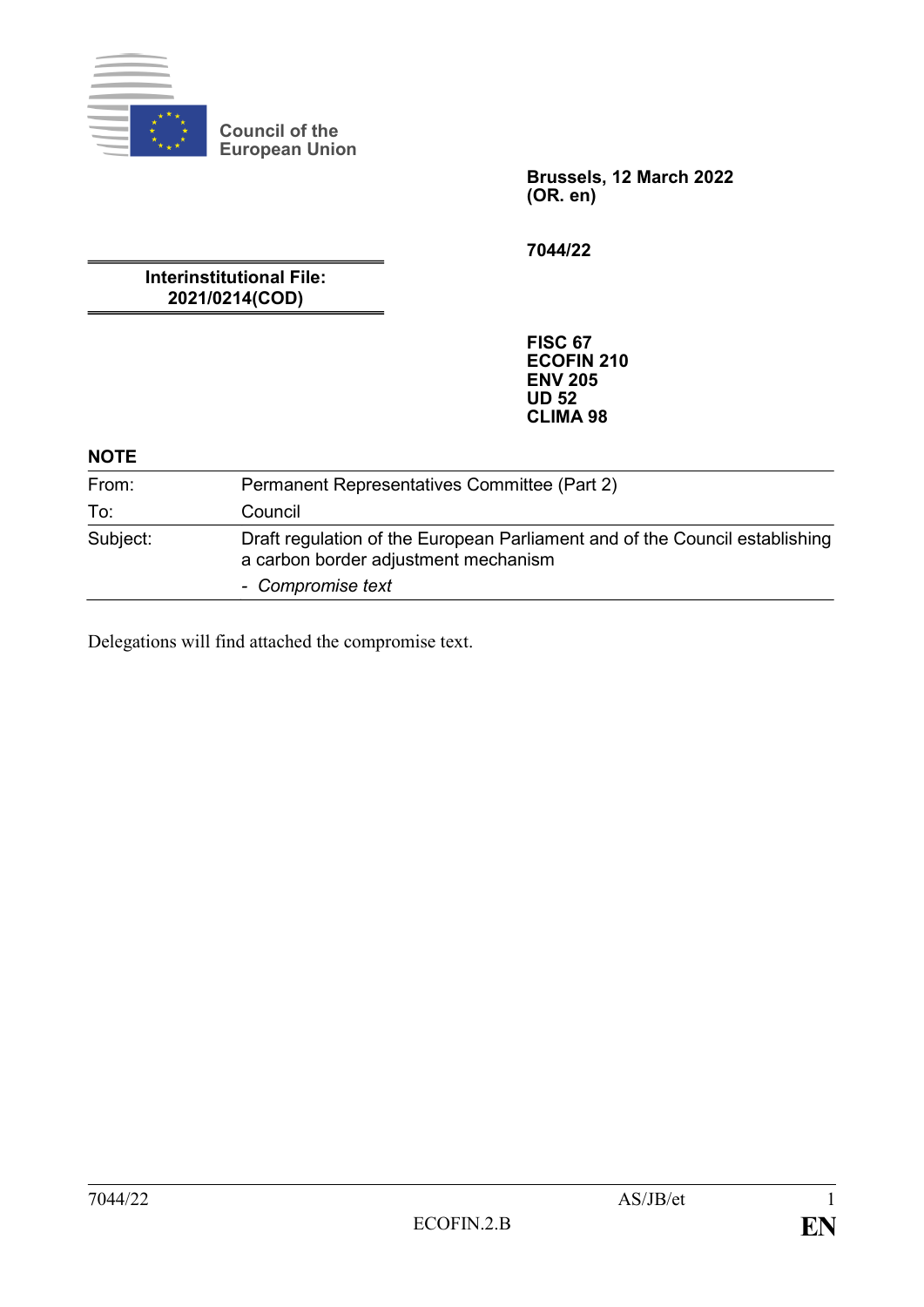#### **DRAFT**

#### **REGULATION OF THE EUROPEAN PARLIAMENT AND OF THE COUNCIL**

#### **establishing a carbon border adjustment mechanism**

#### **(Text with EEA relevance)**

## THE EUROPEAN PARLIAMENT AND THE COUNCIL OF THE EUROPEAN UNION,

Having regard to the Treaty on the Functioning of the European Union, and in particular Article 192(1) thereof,

Having regard to the proposal from the European Commission,

After transmission of the draft legislative act to the national parliaments,

Having regard to the opinion of the European Economic and Social Committee<sup>1</sup>,

Having regard to the opinion of the Committee of the Regions<sup>2</sup>,

Acting in accordance with the ordinary legislative procedure,

Whereas:

 $1$  OJ C, p.. [OP please insert the number of the opinion]

<sup>&</sup>lt;sup>2</sup> OJ C, p.. [OP please insert the number of the opinion]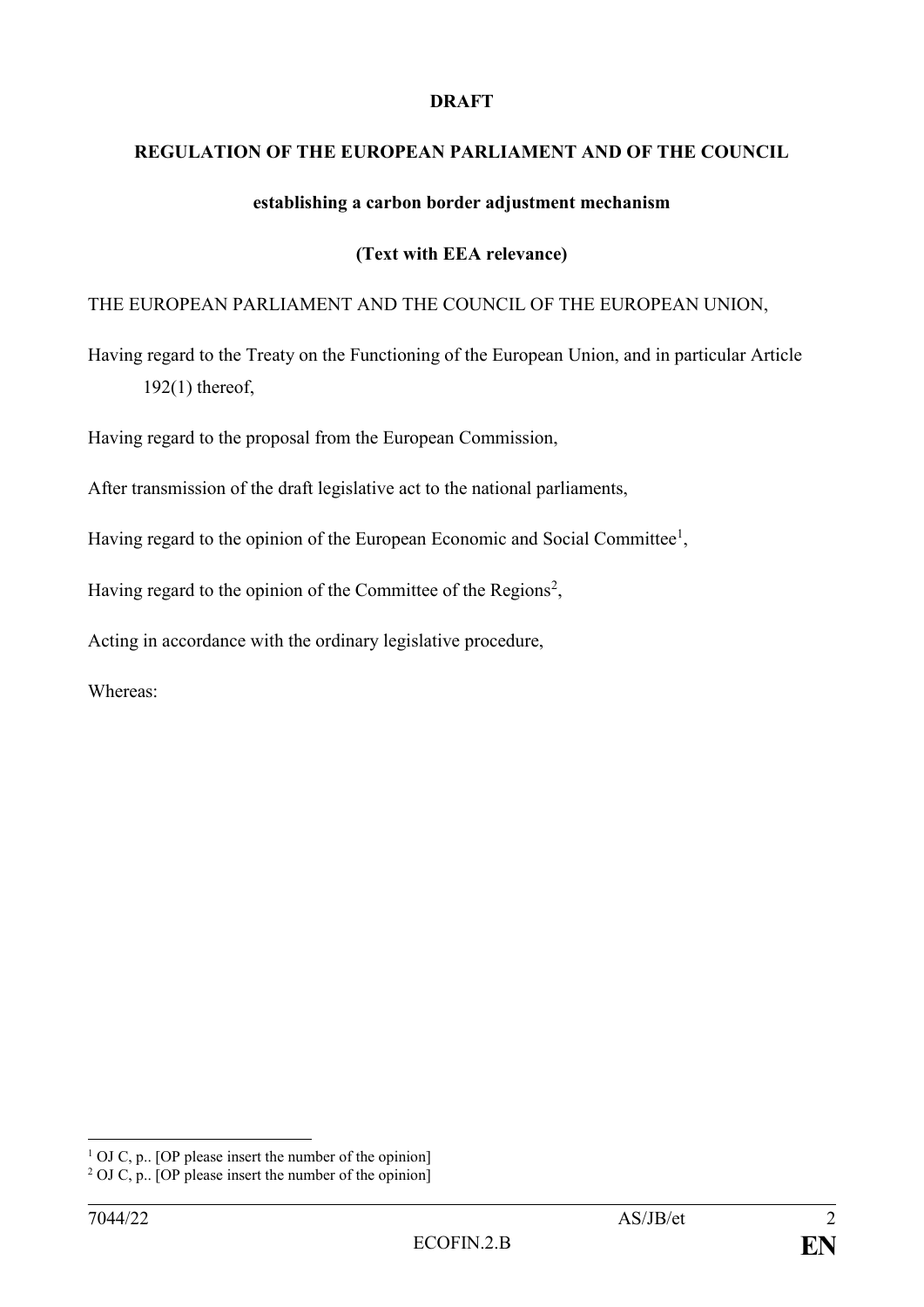- (1) The Commission has, in its communication on the European Green Deal**<sup>3</sup>** , set out a new growth strategy that aims to transform the Union into a fair and prosperous society, with a modern, resource-efficient and competitive economy, where there are no net emissions (emissions after deduction of removals) of greenhouse gases ('GHG emissions') in 2050 and where economic growth is decoupled from resource use. The European Green Deal also aims to protect, conserve and enhance the EU's natural capital, and protect the health and well-being of citizens from environment-related risks and impacts. At the same time, that transformation must be just and inclusive, leaving no one behind. The Commission also announced in its EU Action Plan: Towards Zero Pollution for Air, Water and Soil**<sup>4</sup>** the promotion of relevant instruments and incentives to better implement the polluter pays principle as set out in Article 191(2) of the Treaty on the Functioning of the European Union ('TFEU') and thus complete the phasing out of 'pollution for free' with a view to maximising synergies between decarbonisation and the zero pollution ambition.
- (2) The Paris Agreement**<sup>5</sup>** , adopted in December 2015 under the United Nations Framework Convention on Climate Change ('UNFCCC') entered into force in November 2016. The Parties to the Paris Agreement, in its Article 2, have agreed to hold the increase in the global average temperature well below 2°C above pre-industrial levels and to pursue efforts to limit the temperature increase to 1.5°C above pre-industrial levels.
- (3) Tackling climate and other environmental-related challenges and reaching the objectives of the Paris Agreement are at the core of the European Green Deal. The value of the European Green Deal has only grown in light of the very severe effects of the COVID-19 pandemic on the health and economic well-being of the Union's citizens.

<sup>3</sup> Communication from the Commission of 11 December 2019 on the European Green Deal (COM(2019) 640 final).

<sup>4</sup> Communication from the Commission of 12 May 2021 on Pathway to a Healthy Planet for All (COM(2021) 400).

<sup>5</sup> OJ L 282, 19.10.2016, p.4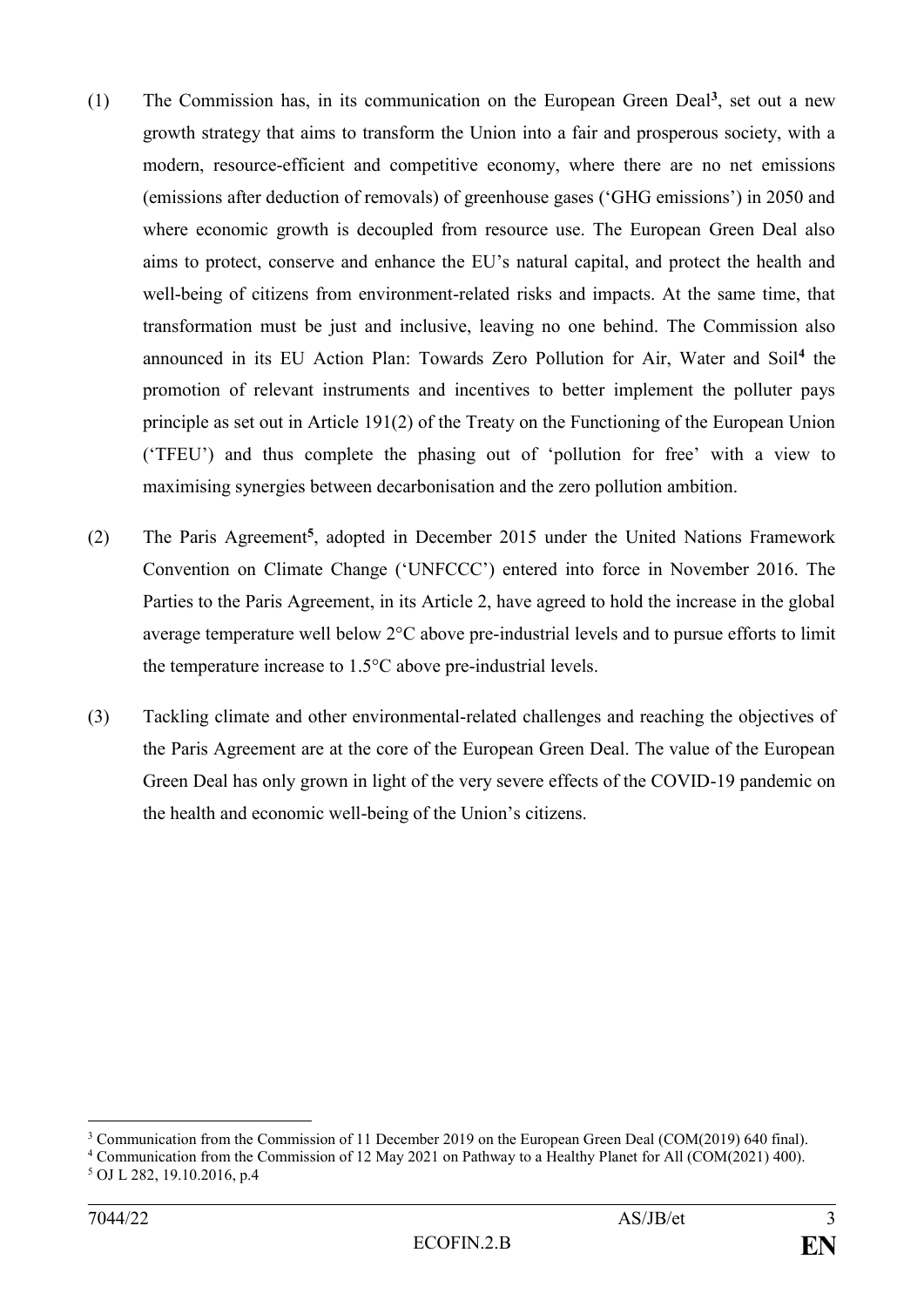- (4) The Union is committed to reducing its economy-wide GHG emissions by at least 55 per cent by 2030 below 1990 levels, as set out in the submission to the UNFCCC on behalf of the European Union and its Member States on the update of the nationally determined contribution of the European Union and its Member States**<sup>6</sup>** .
- (5) Regulation (EU) 2021/1119 of the European Parliament and of the Council**<sup>7</sup>** has enshrined in legislation the target of economy-wide climate neutrality by 2050. That Regulation also establishes a binding Union reduction commitment of GHG emissions of at least 55 per cent below 1990 levels by 2030.
- (6) The Special Report of the Intergovernmental Panel on Climate Change (IPCC) on the impacts of global temperature increases of 1.5°C above pre-industrial levels and related global GHG emission pathways**<sup>8</sup>** provides a strong scientific basis for tackling climate change and illustrates the need to step up climate action. That report confirms that in order to reduce the likelihood of extreme weather events, GHG emissions need to be urgently reduced, and that climate change needs to be limited to a global temperature increase of 1.5 $\degree$ C. The Contribution of Working Group I to the Sixth Assessment Report of the IPCC $\degree$ recalls that climate change is already affecting every region on Earth and projects that in the coming decades climate changes will increase in all regions. This report stresses that unless there are immediate, rapid and large-scale reductions in GHG emissions, limiting warming close to 1.5°C or even 2°C will be beyond reach.

<sup>&</sup>lt;u>.</u> <sup>6</sup> [Council](https://myintracomm-collab.ec.europa.eu/dg/TAXUD/unitc2/CBAM/Council) of the European Union ST/14222/1/20/REV1.

<sup>&</sup>lt;sup>7</sup> Regulation (EU) 2021/1119 of the European Parliament and of the Council of 30 June 2021 establishing the framework for achieving climate neutrality and amending Regulation (EU) 2018/1999 ('European Climate Law') (OJ L 243, 9.7.2021, p. 1).

<sup>8</sup> IPCC, 2018: Global Warming of 1.5°C. An IPCC Special Report on the impacts of global warming of 1.5°C above pre-industrial levels and related global greenhouse gas emission pathways, in the context of strengthening the global response to the threat of climate change, sustainable development, and efforts to eradicate poverty [Masson-Delmotte, V., P. Zhai, H.-O. Pörtner, D. Roberts, J. Skea, P.R. Shukla, A. Pirani, W. Moufouma-Okia, C. Péan, R. Pidcock, S. Connors, J.B.R. Matthews, Y. Chen, X. Zhou, M.I. Gomis, E. Lonnoy, T. Maycock, M. Tignor, and T. Waterfield (eds.)].

<sup>9</sup> IPCC, 2021: Climate Change 2021: The Physical Science Basis. Contribution of Working Group I to the Sixth Assessment Report of the Intergovernmental Panel on Climate Change [Masson-Delmotte, V., P. Zhai, A. Pirani, S. L. Connors, C. Péan, S. Berger, N. Caud, Y. Chen, L. Goldfarb, M. I. Gomis, M. Huang, K. Leitzell, E. Lonnoy, J.B.R. Matthews, T. K. Maycock, T. Waterfield, O. Yelekçi, R. Yu and B. Zhou (eds.)]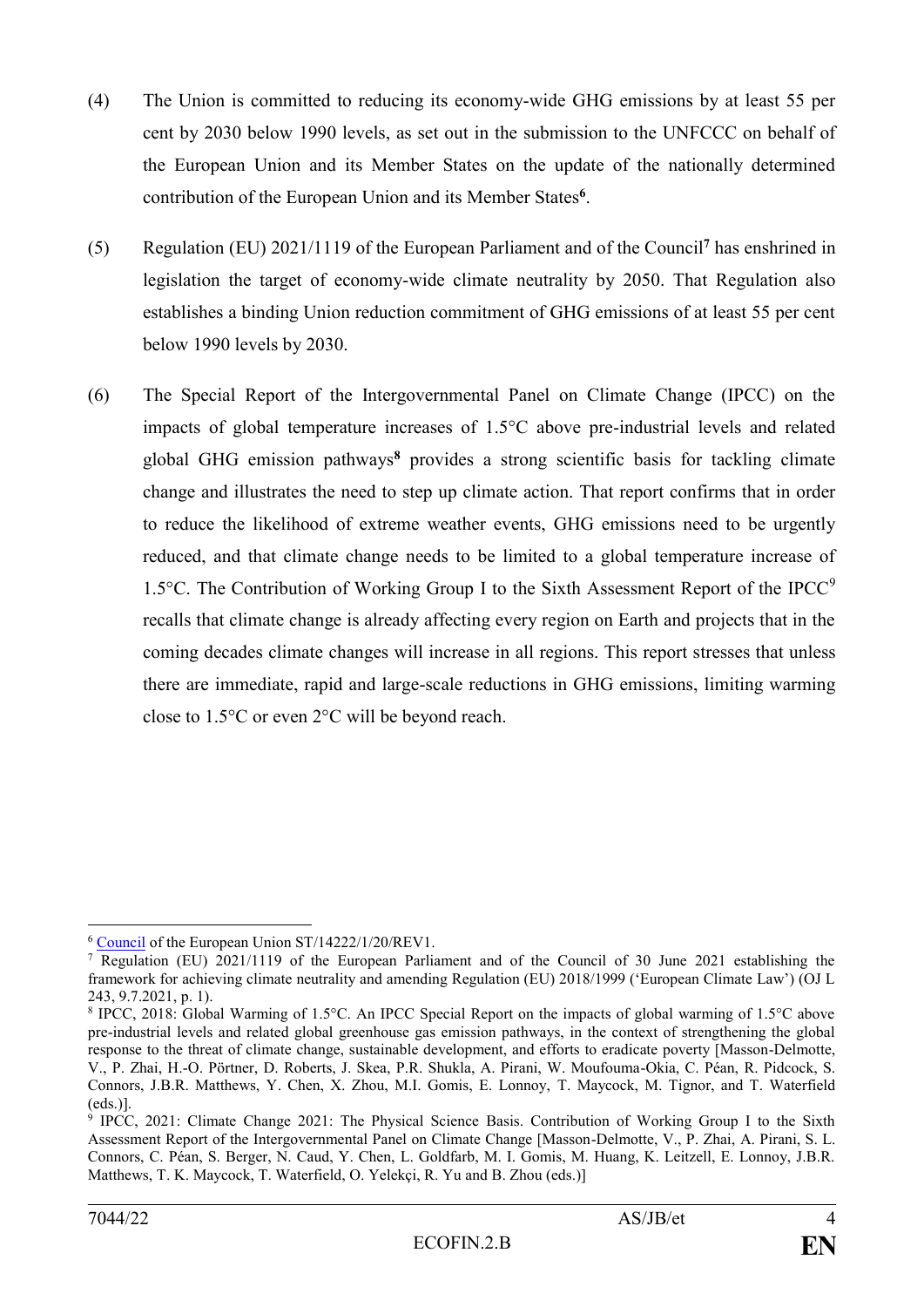- (7) The Union has been pursuing an ambitious policy on climate action and has put in place a regulatory framework to achieve its 2030 GHG emissions reduction target. The legislation implementing that target consists, inter alia, of Directive 2003/87/EC of the European Parliament and of the Council , which establishes a system for GHG emission allowance trading within the Union ('EU ETS') and delivers harmonised pricing of GHG emissions at Union level for energy-intensive sectors and subsectors, Regulation (EU) 2018/842 of the European Parliament and of the Council**<sup>10</sup>**, which introduces national targets for reduction of GHG emissions by 2030, and Regulation (EU) 2018/841 of the European Parliament and of the Council**<sup>11</sup>**, which requires Member States to compensate GHG emissions from land use with removals of emissions from the atmosphere.
- (8) As long as a significant number of the Union's international partners have policy approaches that do not result in the same level of climate ambition, there is a risk of carbon leakage. Carbon leakage occurs if, for reasons of costs related to climate policies, businesses in certain industry sectors or subsectors were to transfer production to other countries or imports from those countries would replace equivalent but less GHG emissions intensive products. That could lead to an increase in their total emissions globally, thus jeopardising the reduction of GHG emissions that is urgently needed if the world is to keep the global average temperature to well below 2°C above pre-industrial levels and pursue efforts to limit the temperature increase to 1.5°C above pre- industrial levels.

<sup>10</sup> Regulation (EU) 2018/842 of the European Parliament and of the Council of 30 May 2018 on binding annual greenhouse gas emission reductions by Member States from 2021 to 2030 contributing to climate action to meet commitments under the Paris Agreement and amending Regulation (EU) No 525/2013 (OJ L 156, 19.6.2018, p. 26). <sup>11</sup> Regulation (EU) 2018/841 of the European Parliament and of the Council of 30 May 2018 on the inclusion of

greenhouse gas emissions and removals from land use, land use change and forestry in the 2030 climate and energy framework, and amending Regulation (EU) No 525/2013 and Decision No 529/2013/EU (OJ L 156, 19.6.2018, p. 1).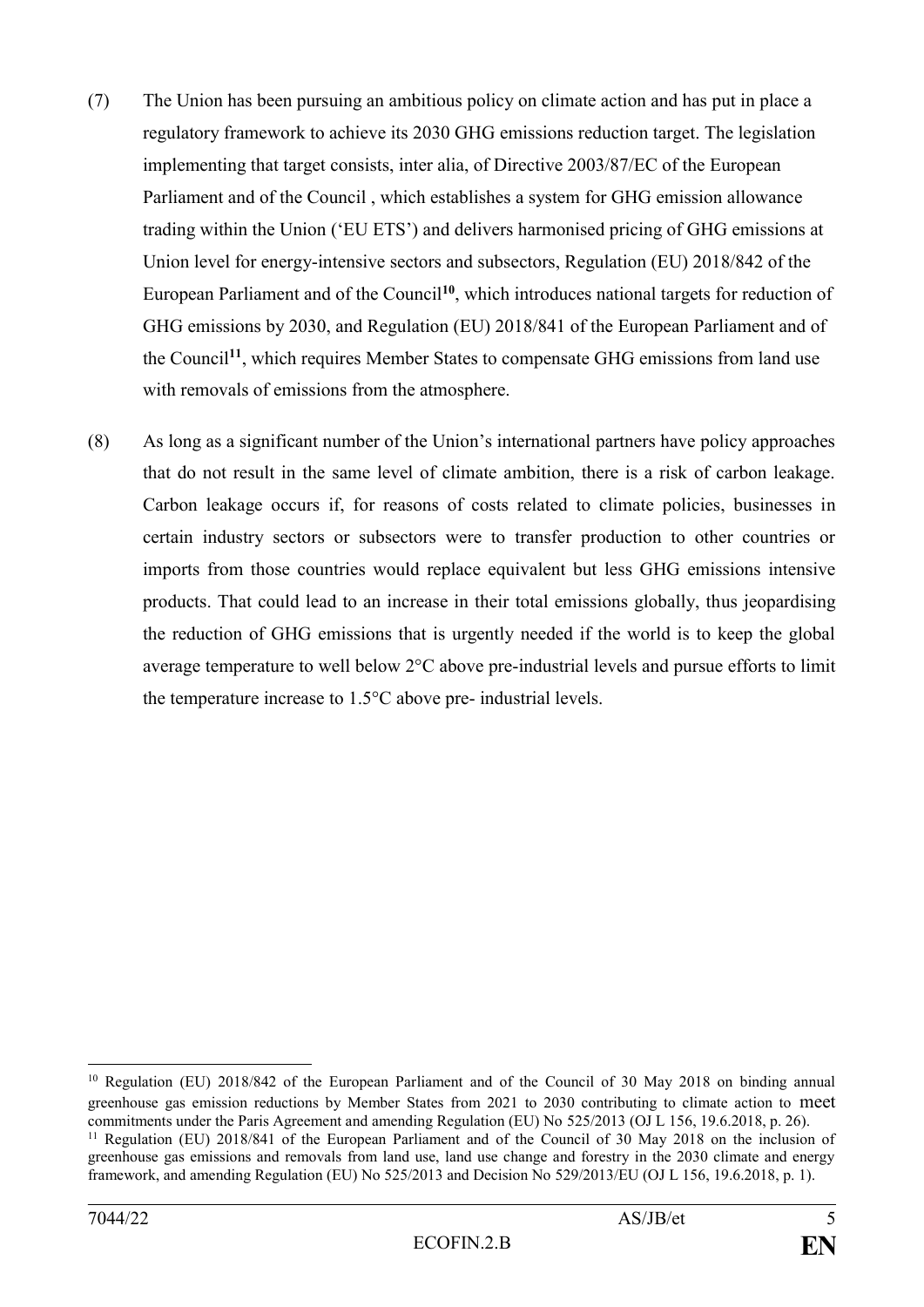- (9) The initiative for a carbon border adjustment mechanism ('CBAM') is a part of the 'Fit for 55 Package'. That mechanism is to serve as an essential element of the EU toolbox to meet the objective of a climate-neutral Union by 2050 in line with the Paris Agreement by addressing risks of carbon leakage resulting from the increased Union climate ambition.
- (10) Existing mechanisms to address the risk of carbon leakage in sectors or sub-sectors at risk of carbon leakage are the transitional free allocation of EU ETS allowances and financial measures to compensate for indirect emission costs incurred from GHG emission costs passed on in electricity prices respectively laid down in Articles 10a(6) and 10b of Directive 2003/87/EC. However, free allocation under the EU ETS weakens the price signal that the system provides for the installations receiving it compared to full auctioning and thus affects the incentives for investment into further abatement of emissions.
- (11) The CBAM seeks to replace these existing mechanisms by addressing the risk of carbon leakage in a different way, namely by ensuring equivalent carbon pricing for imports and domestic products. To ensure a gradual transition from the current system of free allowances to the CBAM, the CBAM should be progressively phased in while free allowances in sectors covered by the CBAM are phased out. The combined and transitional application of EU ETS allowances allocated free of charge and of the CBAM should in no case result in more favourable treatment for Union goods compared to goods imported into the customs territory of the Union.
- (12) While the objective of the CBAM is to prevent the risk of carbon leakage, this Regulation would also encourage the use of more GHG emissions-efficient technologies by producers from third countries, so that less emissions are generated.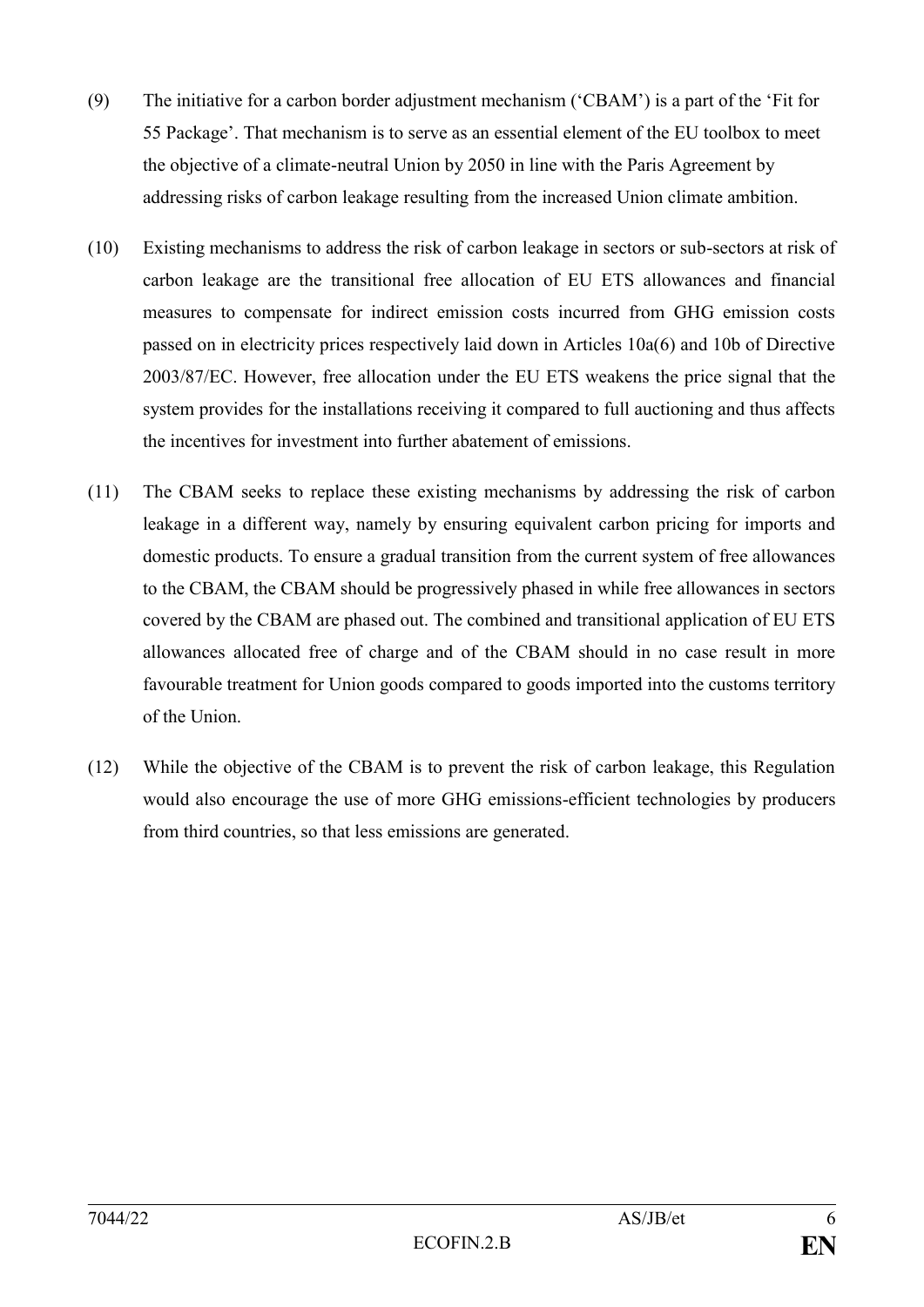- (13) As an instrument to prevent carbon leakage and reduce GHG emissions the CBAM should ensure that imported products are subject to a regulatory system that applies carbon costs equivalent to the ones that otherwise would have been borne under the EU ETS. The CBAM is a climate measure which should prevent the risk of carbon leakage and support the Union's increased ambition on climate mitigation, while ensuring WTO compatibility.
- (14) This Regulation should apply to goods imported into the customs territory of the Union from third countries, except where their production has already been subject to the EU ETS, whereby it applies to third countries or territories, or to a carbon pricing system fully linked with the EU ETS.
- (15) In order to exclude from the CBAM third countries or territories fully integrated into, or linked, to the EU ETS in the event of future agreements, the power to adopt acts in accordance with Article 290 of TFEU should be delegated to the Commission in respect of amending the list of countries in Annex II. Conversely, those third countries or territories should be excluded from the list in Annex II and be subject to CBAM whereby they do not effectively charge the ETS price on goods exported to the Union.
- (16) With a view to preventing the risk of carbon leakage in offshore installations, this Regulation should apply to the goods, or processed products from those goods as resulting from the inward processing procedure, that are brought to an artificial island, a fixed or floating installation, or any other structure on the continental shelf or in the exclusive economic zone of a Member State that are adjacent to the customs territory of the Union. Implementing powers should be conferred on the Commission to lay down detailed conditions for the application of the CBAM to such goods in those cases.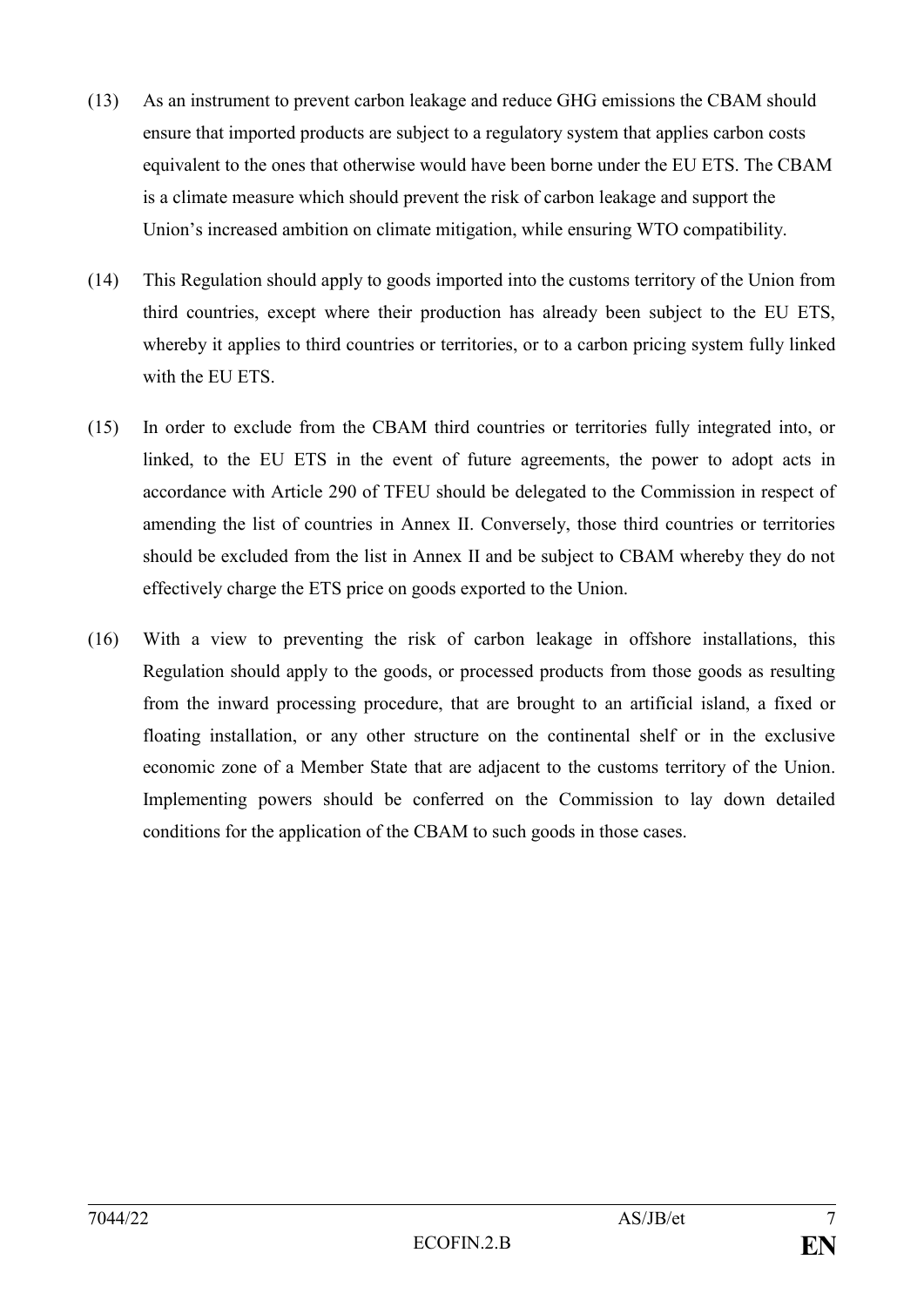- (17) The GHG emissions to be regulated by the CBAM should correspond to those GHG emissions covered by Annex I to the EU ETS in Directive 2003/87/EC, namely carbon dioxide ( $^{\circ}CO_{2}$ ) as well as, where relevant, nitrous oxide ( $^{\circ}N_{2}O$ ) and perfluorocarbons ('PFCs'). The CBAM should initially apply to direct emissions of those GHG from the production of goods up to the time of import into the customs territory of the Union, and after the end of a transition period and upon further assessment, as well to indirect emissions, mirroring the scope of the EU ETS.
- (18) The EU ETS and the CBAM have a common objective of pricing GHG emissions embedded in the same sectors and goods through the use of specific allowances or certificates. Both systems have a regulatory nature and are justified by the need to curb GHG emissions, in line with the binding environmental objective set out in Union  $law<sup>12</sup>$  to reduce the Union's net GHG emissions by at least 55 per cent below 1990 levels by 2030 and to reach economy-wide climate neutrality by 2050.
- (19) However, while the EU ETS sets an absolute cap on the GHG emissions from the activities under its scope and allows tradability of allowances (so called 'cap and trade system'), the CBAM should not establish quantitative limits to import, so as to ensure that trade flows are not restricted. Moreover, while the EU ETS applies to installations based in the Union, the CBAM should be applied to certain goods imported into the customs territory of the Union.

<sup>1</sup> <sup>12</sup> Regulation (EU) 2021/1119 of the European Parliament and of the Council of 30 June 2021 establishing the framework for achieving climate neutrality and amending Regulation (EU) 2018/1999 ('European Climate Law') (OJ L 243, 9.7.2021, p. 1).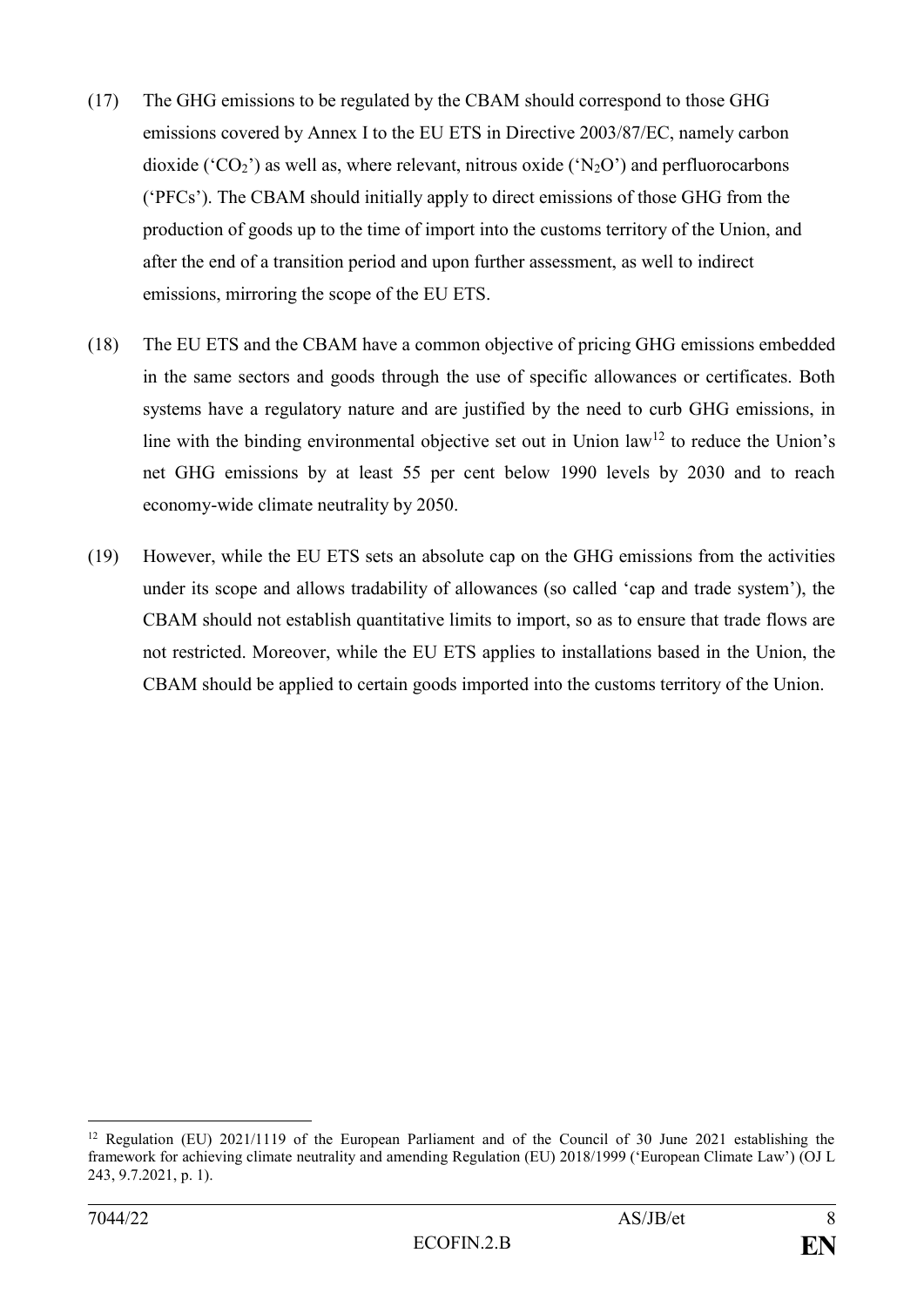- (20) The CBAM system has some specific features compared with the EU ETS, including on the calculation of the price of CBAM certificates, on the possibilities to trade certificates and on their validity over time. These are due to the need to preserve the effectiveness of the CBAM as a measure preventing carbon leakage over time and to ensure that the management of the system is not excessively burdensome in terms of obligations imposed on the operators and of resources for the administration, while at the same time preserving an equivalent level of flexibility available to operators under the EU ETS.
- (21) In order to preserve its effectiveness as a measure preventing carbon leakage, the CBAM needs to reflect closely the EU ETS price. While on the EU ETS market the price of allowances released into the market is determined through auctions, the price of CBAM certificates should reasonably reflect the price of such auctions through averages calculated on a weekly basis. Such weekly average prices reflect closely the price fluctuations of the EU ETS and allow a reasonable margin for importers to take advantage of the price changes of the EU ETS while at the same ensuring that the system remains manageable for the administrative authorities.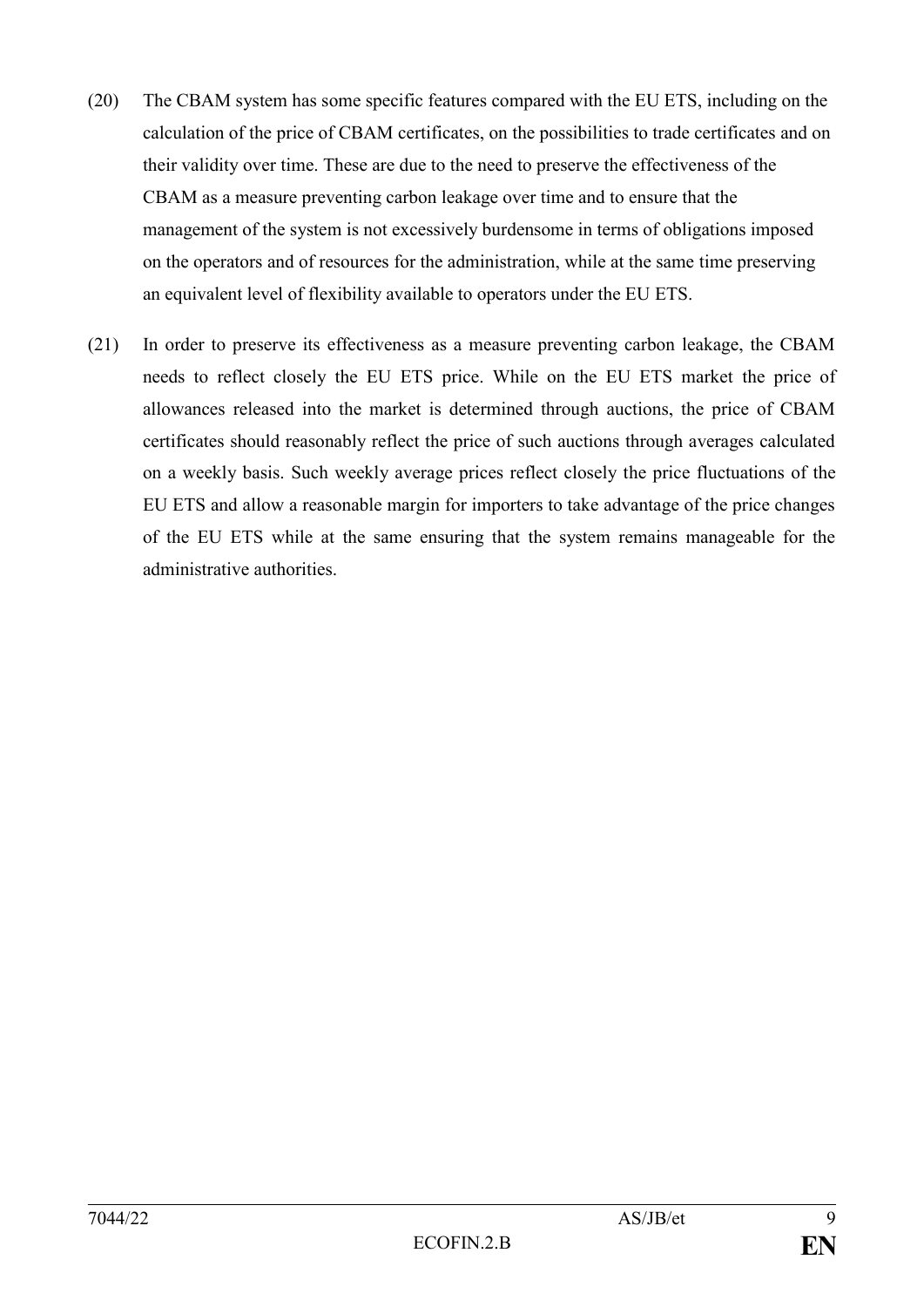- (22) Under the EU ETS, the total number of allowances issued (the 'cap') determines the supply of emission allowances and provides certainty about the maximum emissions of GHG. The carbon price is determined by the balance of this supply against the demand of the market. Scarcity is necessary for there to be a price incentive. As it is not intended to impose a cap on the number of CBAM certificates available to importers, if importers had the possibility to carry forward and trade CBAM certificates, this could result in situations where the price for CBAM certificates would no longer reflect the evolution of the price in the EU ETS. That would weaken the incentive for decarbonisation between domestic and imported goods, favouring carbon leakage and impairing the overarching climate objective of the CBAM. It could also result in different prices for operators of different countries. Therefore, the limits to the possibilities to trade CBAM certificates and to carry them forward is justified by the need to avoid undermining the effectiveness and climate objective of the CBAM and to ensure even handed treatment to operators from different countries. However, in order to preserve the possibility for importers to optimise their costs, this Regulation should foresee a system where authorities can re-purchase a certain amount of excess certificates from the importers. Such amount is set at a level which allows a reasonable margin for importers to leverage their costs over the period of validity of the certificates whilst preserving the overall price transmission effect, ensuring that the environmental objective of the measure is preserved.
- (23) Given that the CBAM applies to imports of goods into the customs territory of the Union rather than to installations, certain adaptations and simplifications would also need to apply in the CBAM regime. One of those simplifications should consist in a declarative system where importers should report the total verified GHG emissions embedded in goods imported in a given calendar year. A different timing compared to the compliance cycle of the EU ETS should also be applied to avoid any potential bottleneck resulting from obligations for accredited verifiers under this Regulation and the EU ETS.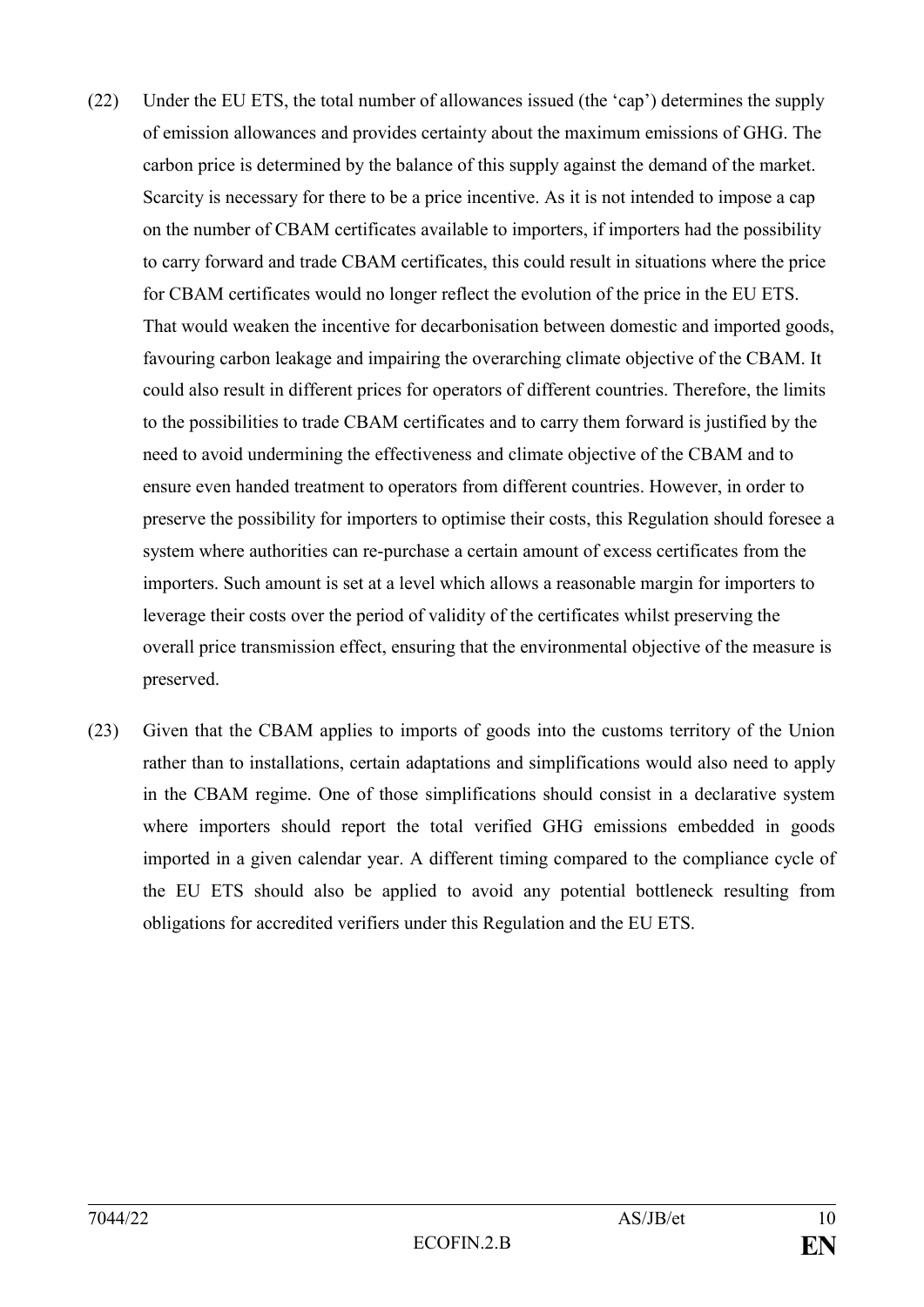- (24) In terms of penalties, Member States should apply penalties to infringements of this Regulation and ensure that they are implemented. The amount of those penalties should be identical to penalties currently applied within the Union in case of infringement of EU ETS according to Article 16(3) and (4) of Directive 2003/87/EC. However, where the goods are introduced into the Union by a person other than an authorised CBAM declarant without complying with the obligation**s** of this Regulation, the amount of those penalties should be higher in order to be effective and dissuasive. The application of penalties under this Regulation is without prejudice to application of penalties that may be imposed under Union or national law for the infringement of other relevant obligations, in particular as regards custom rules.
- (25) While the EU ETS applies to certain production processes and activities, the CBAM should target the corresponding imports of goods. That requires clearly identifying imported goods by way of their classification in the Combined nomenclature**<sup>13</sup>** ('CN') and linking them to embedded GHG emissions.
- (26) The product coverage of the CBAM should reflect the activities covered by the EU ETS as that scheme is based on quantitative and qualitative criteria linked to the environmental objective of Directive 2003/87/EC and is the most comprehensive GHG emissions regulatory system in the Union.

<sup>&</sup>lt;sup>13</sup> Council Regulation (EEC) No 2658/87 of 23 July 1987 on the tariff and statistical nomenclature and on the Common Customs Tariff (OJ L 256, 7.9.1987, p. 1).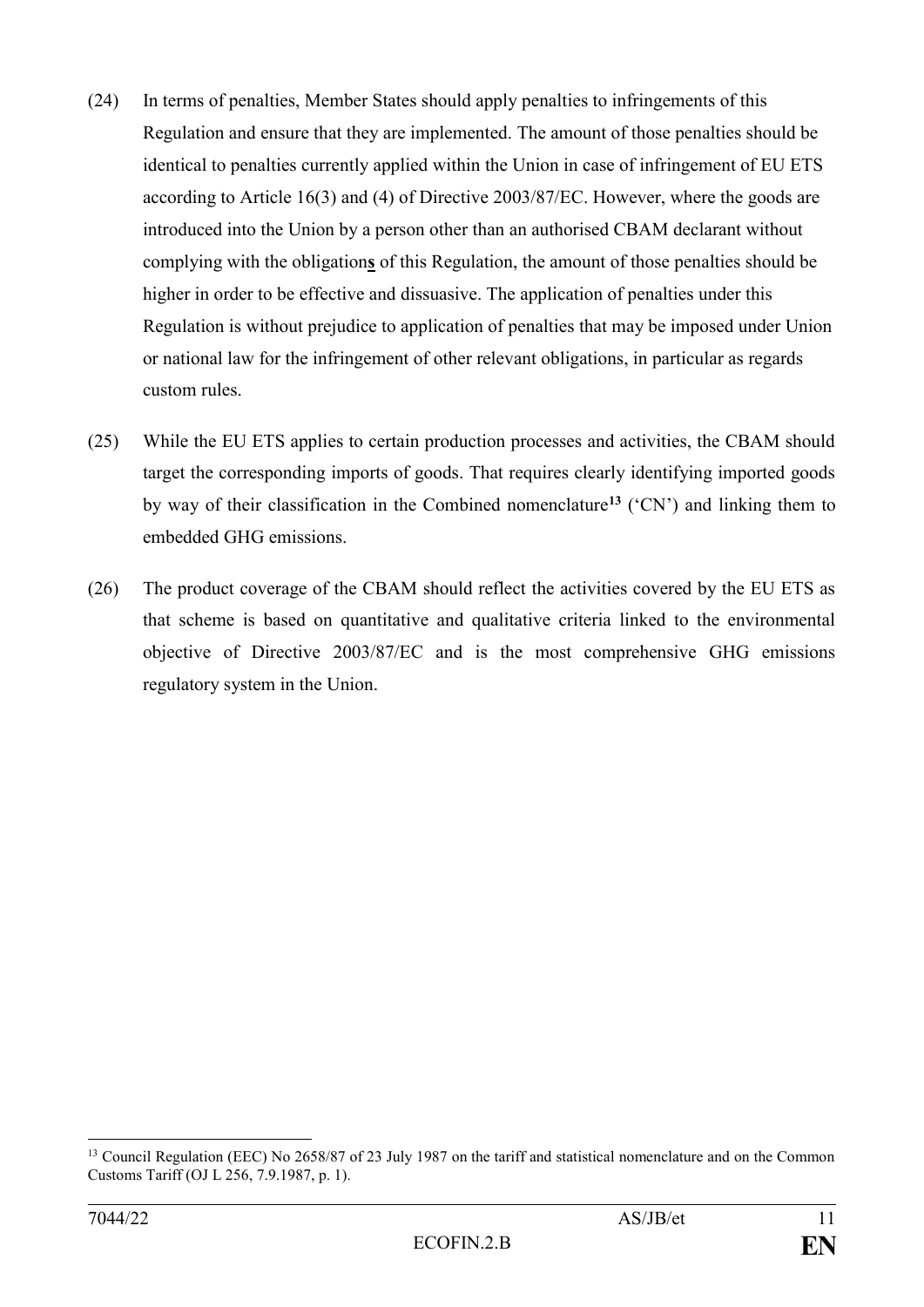- (27) Setting a product scope for the CBAM reflecting the activities covered by the EU ETS would also contribute to ensuring that imported products are granted a treatment that is not less favourable than that accorded to like products of domestic origin.
- (28) Whilst the ultimate objective of the CBAM is a broad product coverage, it would be prudent to start with a selected number of sectors with relatively homogeneous products where there is a risk of carbon leakage. Union sectors deemed at risk of carbon leakage are listed in Commission Delegated Decision 2019/708**<sup>14</sup>** .
- (29) The goods under this Regulation should be selected after a careful analysis of their relevance in terms of cumulated GHG emissions and risk of carbon leakage in the corresponding EU ETS sectors while limiting complexity and administrative burden. In particular, the actual selection should take into account basic materials and basic products covered by the EU ETS with the objective of ensuring that emissions embedded in emission-intensive products imported into the Union are subject to a carbon price that is equivalent to that applied to EU products, and to mitigate risks of carbon leakage. Other relevant criteria to narrow the selection should be: firstly, relevance of sectors in terms of emissions, namely whether the sector is one of the largest aggregate emitters of GHG emissions; secondly, sector's exposure to significant risk of carbon leakage, as defined pursuant to Directive 2003/87/EC; thirdly, the need to balance broad coverage in terms of GHG emissions while limiting complexity and administrative effort.
- (30) The use of the first criterion allows listing the following industrial sector in terms of cumulated emissions: iron and steel, refineries, cement, organic basic chemicals, and fertilisers.

<sup>&</sup>lt;sup>14</sup> Commission Delegated Decision (EU) 2019/708 of 15 February 2019 supplementing Directive 2003/87/EC of the European Parliament and of the Council concerning the determination of sectors and subsectors deemed at risk of carbon leakage for the period 2021 to 2030 (OJ L 120, 8.5.2019, p. 2).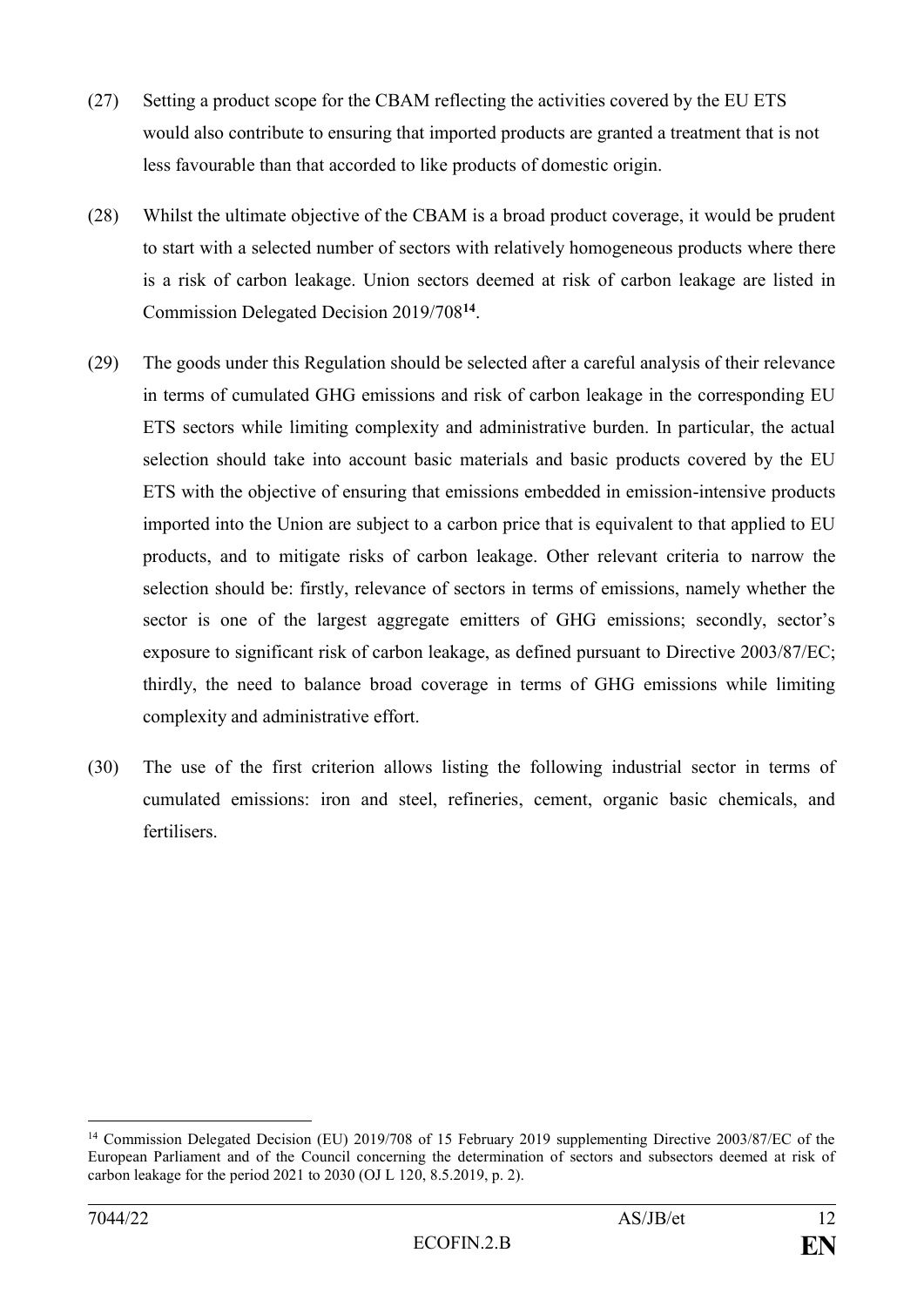- (31) However, certain sectors listed in Commission Delegated Decision (EU) 2019/708 should not at this stage be addressed in this Regulation, due to their particular characteristics.
- (32) In particular, organic chemicals are not included in the scope of this Regulation due to technical limitations that currently do not allow to clearly define the embedded emissions of imported goods. For these goods the applicable benchmark under the EU ETS is a basic parameter, which does not allow for an unambiguous allocation of emissions embedded in individual imported goods. A more targeted allocation to organic chemicals will require more data and analysis.
- (33) Similar technical constraints apply to refinery products, for which it is not possible to unambiguously assign GHG emissions to individual output products. At the same time, the relevant benchmark in the EU ETS does not directly relate to specific products, such as gasoline, diesel or kerosene, but to all refinery output.
- (34) However, aluminium products should be included in the CBAM as they are highly exposed to carbon leakage. Moreover, in several industrial applications they are in direct competition with steel products because of characteristics closely resembling those of steel products. Inclusion of aluminium is also relevant as the scope of the CBAM could be extended to cover also indirect emissions at the end of the transitional phase.
- (35) Similarly, products such as tubes and pipe fittings, or structures, should be included in the scope of the CBAM despite their low level of emissions occurring during their production process, as their exclusion would increase the likelihood of circumventing the enclosure of steel products in the CBAM by modifying the pattern of trade towards downstream products.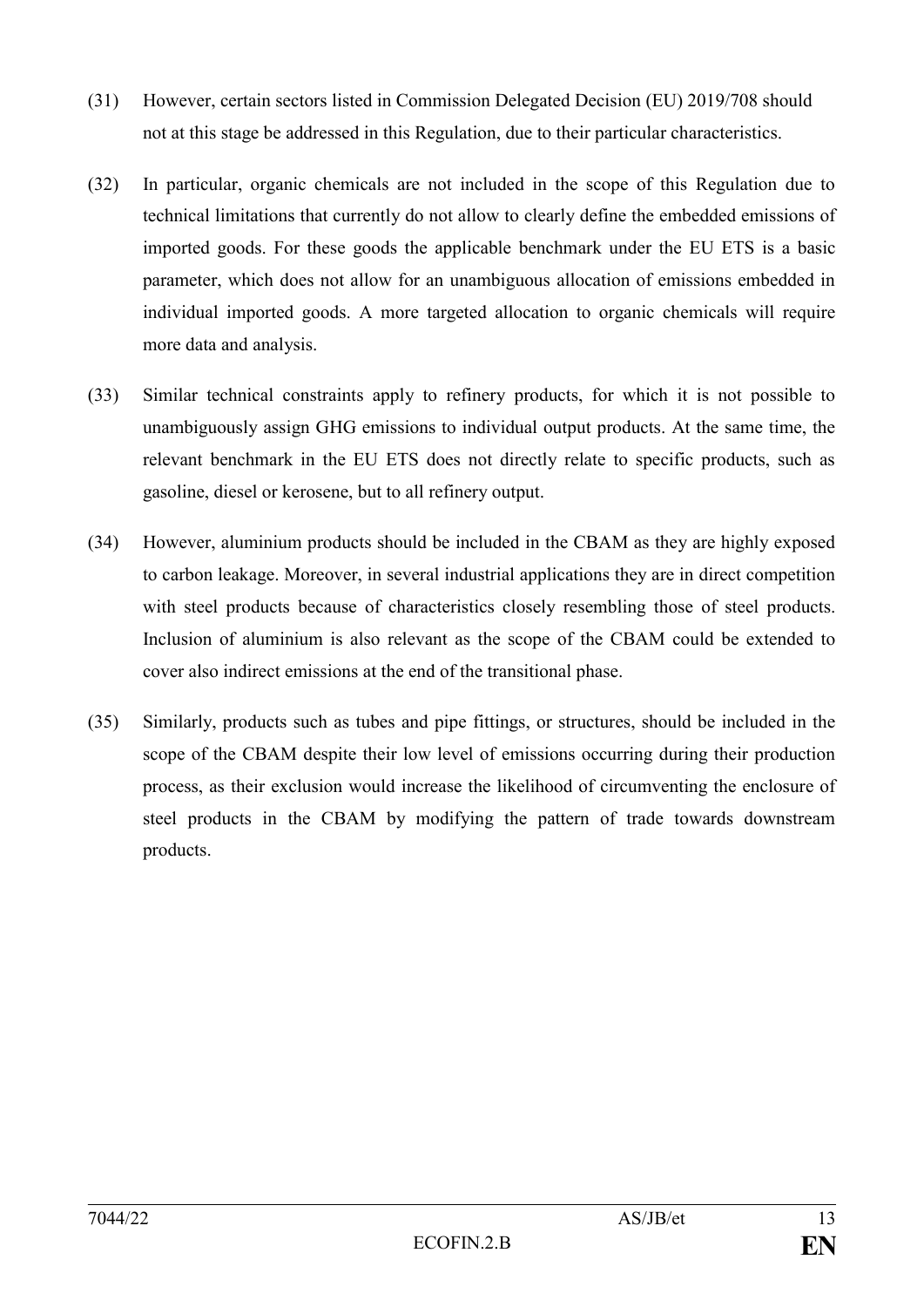- (36) Conversely, this Regulation should not apply to certain products whose production does not entail meaningful emissions like ferrous scrap (under CN code 7204), ferro-alloys (CN code 7202) and certain fertilisers (under CN code 3105 60 00).
- (37) Import of electricity should be included in the scope of this Regulation, as this sector is responsible for 30 per cent of the total GHG emissions in the Union. The enhanced Union climate ambition would increase the gap in carbon costs between electricity production in the Union and abroad. That increase combined with the progress in connecting the Union electricity grid to that of its neighbours would increase the risk of carbon leakage due to increased imports of electricity, a significant part of which is produced by coal-fired power plants.
- (37a) In order to avoid excessive burden as regards competent national administrations and importers, it is appropriate to provide a minimum threshold under which the obligations under this Regulation should not apply. This de minimis provision, however, is without prejudice to a continued application of the provisions under Union or national law that are necessary to ensure compliance with the obligations under this Regulation as well as, in particular, with the customs rules, including prevention of fraud.
- (38) As importers of goods covered by this Regulation should not have to fulfil their CBAM obligations under this Regulation at the time of importation, specific administrative measures should be applied to ensure that the obligations are fulfilled at a later stage. Therefore, importers should only be entitled to import CBAM goods after they have been granted an authorisation by competent authorities responsible for the application of this Regulation.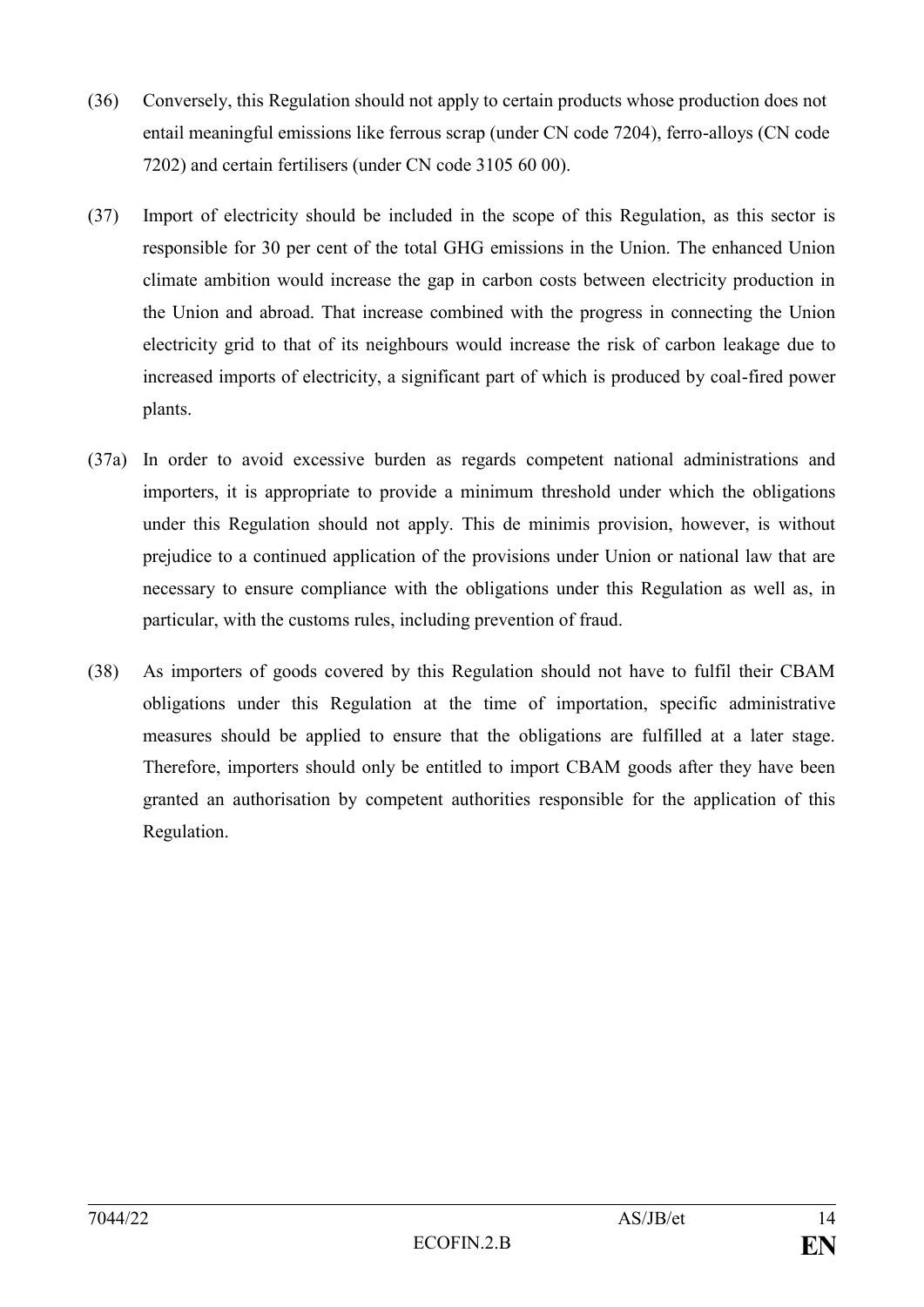- (38a) The customs authorities should not allow the importation of goods by any other person than an authorised CBAM declarant. In accordance with Article 46 and 48 of Regulation (EU) No 952/2013, the customs authorities may carry out checks on the goods, including with respect to the identification of the authorised CBAM declarant, the eight-digit CN code, the quantity and the country of origin of the imported goods, the date of declaration and the customs procedure. The Commission should include the risks relating to CBAM in the design of the common risk criteria and standards pursuant to Article 50 of Regulation (EU) No 952/2013.
- (38b) During a transitional period, the customs authorities should inform customs declarants of the need to report information, so as to contribute to the gathering of information as well as to the awareness on the need to request the status of authorised declarant when applicable. Such information by the customs authorities should be communicated in an appropriate manner to ensure that customs declarants are made aware of such need.
- (39) The CBAM should be based on a declarative system where an authorised CBAM declarant, who may represent more than one importer, submits annually a declaration of the embedded emissions in the goods imported to the customs territory of the Union and surrenders a number of CBAM certificates corresponding to those declared emissions.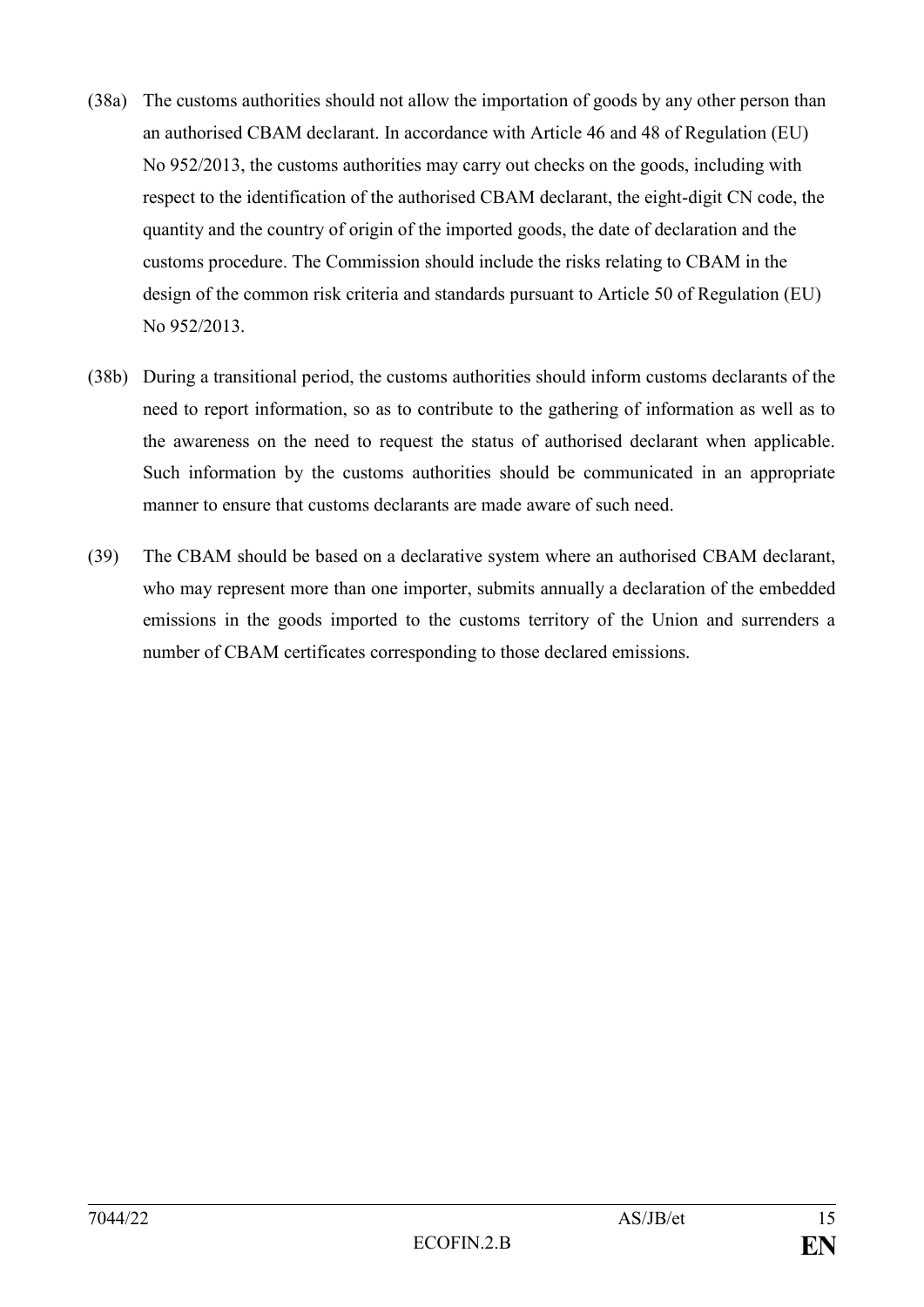- (40) An authorised CBAM declarant should be allowed to claim a reduction in the number of CBAM certificates to be surrendered corresponding to the carbon price already effectively paid for those emissions in other jurisdictions.
- (41) The embedded declared emissions should be verified by a person accredited by a national accreditation body appointed in accordance with Article 4(1) of Regulation No 765/2008 of the European Parliament and of the Council**<sup>15</sup>** or pursuant to Commission Implementing Regulation (EU) 2018/2067**<sup>16</sup>** .
- (42) The system should allow operators of production installations in third countries to register in a central database and to make their verified embedded GHG emissions from production of goods available to authorised CBAM declarants. An operator should be able to choose not to have its name, address and contact details in the central database made accessible to the public.
- (43) CBAM certificates differ from EU ETS allowances for which daily auctioning is an essential feature. The need to set a clear price for CBAM certificates makes a daily publication excessively burdensome and confusing for operators, as daily prices risk becoming obsolete upon publication. Thus, the publication of CBAM prices on a weekly basis would accurately reflect the pricing trend of EU ETS allowances released into the market and pursue the same climate objective. The calculation of the price of CBAM certificates should therefore be set on the basis of a longer timeframe (on a weekly basis) than in the timeframe established by the EU ETS (on a daily basis). The Commission should be tasked to calculate and publish that average price.

<sup>15</sup> Regulation (EC) No 765/2008 of the European Parliament and of the Council of 9 July 2008 setting out the requirements for accreditation and market surveillance relating to the marketing of products and repealing Regulation (EEC) No 339/93 (OJ L 218, 13.8.2008, p. 30).

<sup>&</sup>lt;sup>16</sup> Commission Implementing Regulation (EU) 2018/2067 of 19 December 2018 on the verification of data and on the accreditation of verifiers pursuant to Directive 2003/87/EC of the European Parliament and of the Council (OJ L 334, 31.12.2018, p. 94).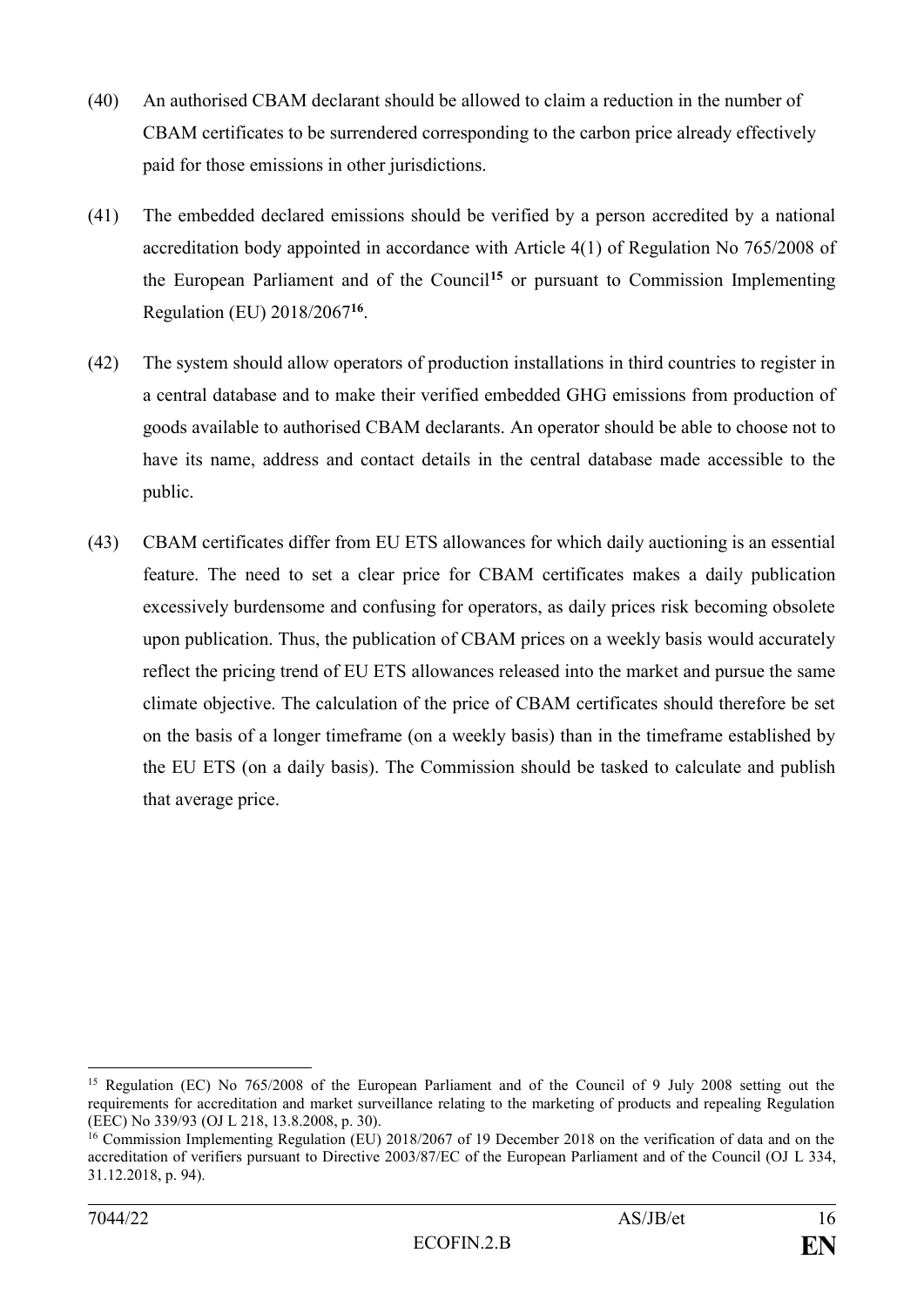- (44) In order to give the authorised CBAM declarants flexibility in complying with their CBAM obligations and allow them to benefit from fluctuations in the price of EU ETS allowances, the CBAM certificates should be valid for a period of two years from the date of purchase. The authorised CBAM declarant should be allowed to re-sell a portion of the certificates bought in excess. The authorised CBAM declarant should build up during the year the amount of certificates required at the time of surrendering, with thresholds set at the end of each quarter.
- (45) The physical characteristics of electricity as a product, in particular the impossibility to follow the actual flow of electrons, justifies a slightly different design for the CBAM. Default values should be used as a standard approach and it should be possible for authorised CBAM declarants to claim the calculation of their CBAM obligations based on actual emissions. Electricity trade is different from trade in other goods, notably because it is traded via interconnected electricity grids, using power exchanges and specific forms of trading. Market coupling is a densely regulated form of electricity trade which allows to aggregate bids and offers across the Union.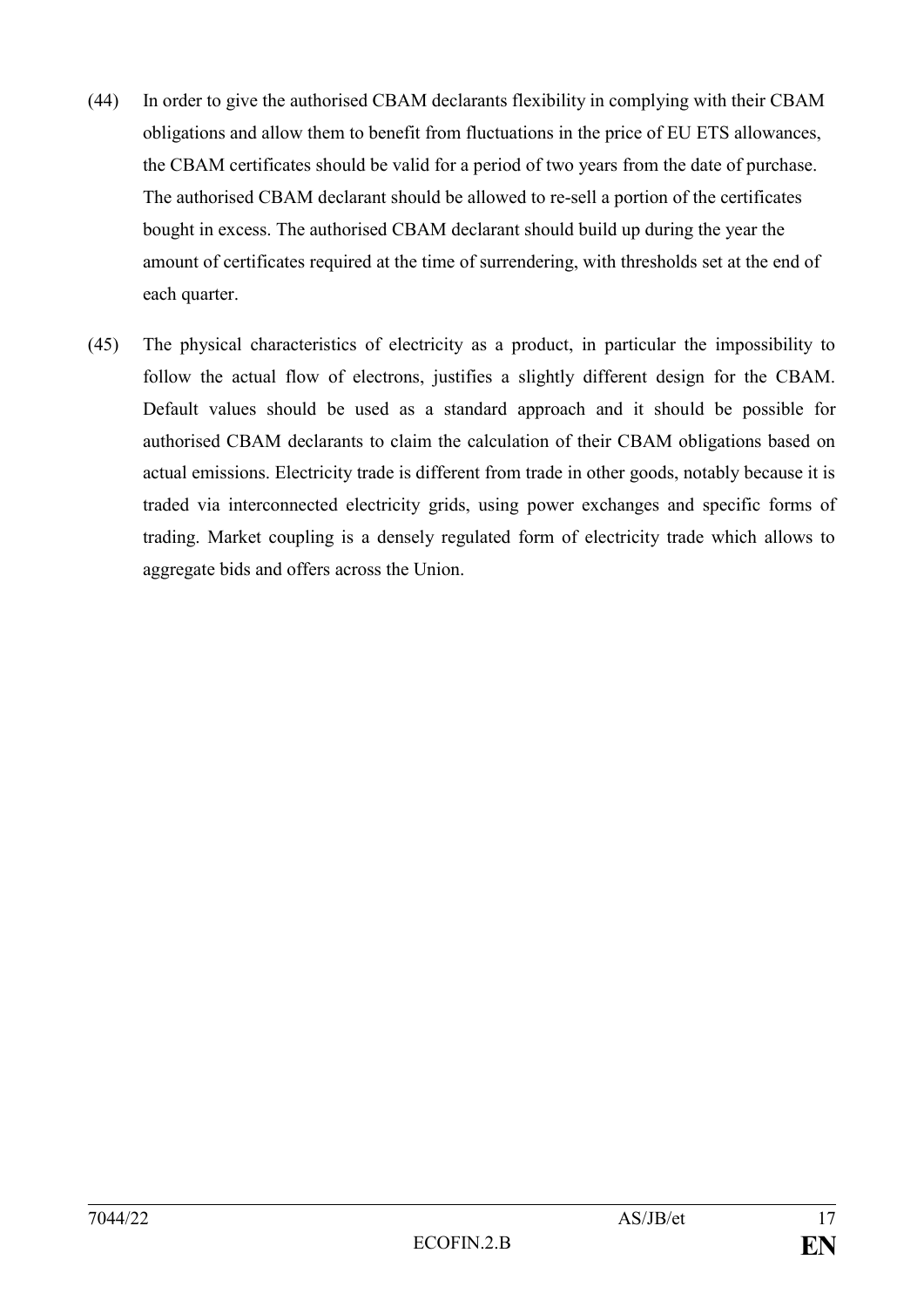- (46) To avoid risks of circumvention and improve the traceability of actual  $CO<sub>2</sub>$  emissions from import of electricity and its use in goods, the calculation of actual emissions should only be permitted through a number of strict conditions. In particular, it should be necessary to demonstrate a firm nomination of the allocated interconnection capacity and that there is a direct contractual relation between the purchaser and the producer of the renewable electricity, or between the purchaser and the producer of electricity having lower than default value emissions.
- (47) Contracting Parties to the Treaty establishing the Energy Community**<sup>17</sup>** or Parties to Association Agreements including Deep and Comprehensive Free Trade Areas are committed to decarbonisation processes that should eventually result in the adoption of carbon pricing mechanisms similar or equivalent to the EU ETS or in their participation in the EU ETS.
- (48) Integration of third countries into the Union electricity market is an important drive for those countries to accelerate their transition to energy systems with high shares of renewable energies. Market coupling for electricity, as set out in Commission Regulation (EU) 2015/1222**<sup>18</sup>**, enables third countries to better integrate electricity from renewable energies into the electricity market, to exchange such electricity in an efficient manner within a wider area, balancing supply and demand with the larger Union market, and reduce the carbon intensity of their electricity generation. Integration of third countries into the Union electricity market also contributes to the security of electricity supplies in those countries and in the neighbouring Member States.

<u>.</u>

<sup>&</sup>lt;sup>17</sup> Council Decision 2006/500/EC of 29 May 2006 on the conclusion by the European Community of the Energy Community Treaty (OJ L 198, 20.7.2006, p. 15).

<sup>&</sup>lt;sup>18</sup> Commission Regulation (EU) 2015/1222 of 24 July 2015 establishing a guideline on capacity allocation and congestion management (OJ L 197, 25.7.2015, p. 24).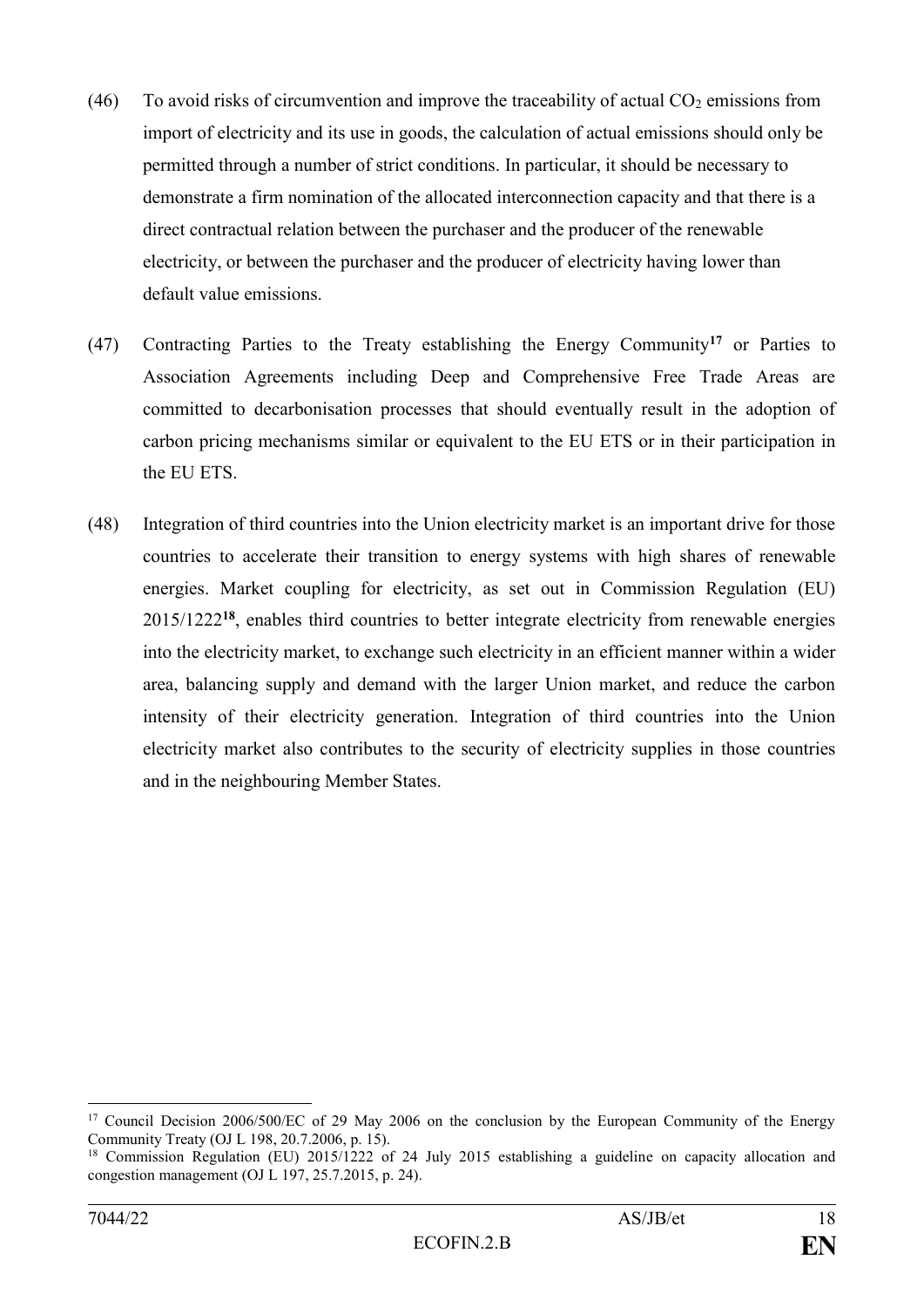- (49) Once third countries will be closely integrated into the Union electricity market via market coupling, technical solutions should be found to ensure the application of the CBAM to electricity exported from such countries into the customs territory of the Union. If technical solutions cannot be found, third countries that are market coupled should benefit from a time limited exemption from the CBAM until at the latest 2030 with regard solely to the export of electricity, provided that certain conditions are satisfied. However, those third countries should develop a roadmap and commit to implement a carbon pricing mechanism providing for an equivalent price as the EU ETS, and should commit to achieving carbon neutrality by 2050 as well as to align with Union legislation in the areas of environment, climate, competition and energy. That exemption should be withdrawn at any time if there are reasons to believe that the country in question does not fulfil its commitments or it has not adopted by 2030 an ETS equivalent to the EU ETS.
- (50) A transitional period should apply during the period 2023 until 2025. A CBAM without financial adjustment should apply, with the objective to facilitate a smooth roll out of the mechanism hence reducing the risk of disruptive impacts on trade. Importers should have to report on a quarterly basis the embedded emissions in goods imported during that quarter of a calendar year, detailing direct and indirect emissions as well as any carbon price effectively paid abroad.
- (51) To facilitate and ensure a proper functioning of the CBAM, the Commission should provide support to the competent authorities responsible for the application of certain tasks of this Regulation in carrying out their obligations.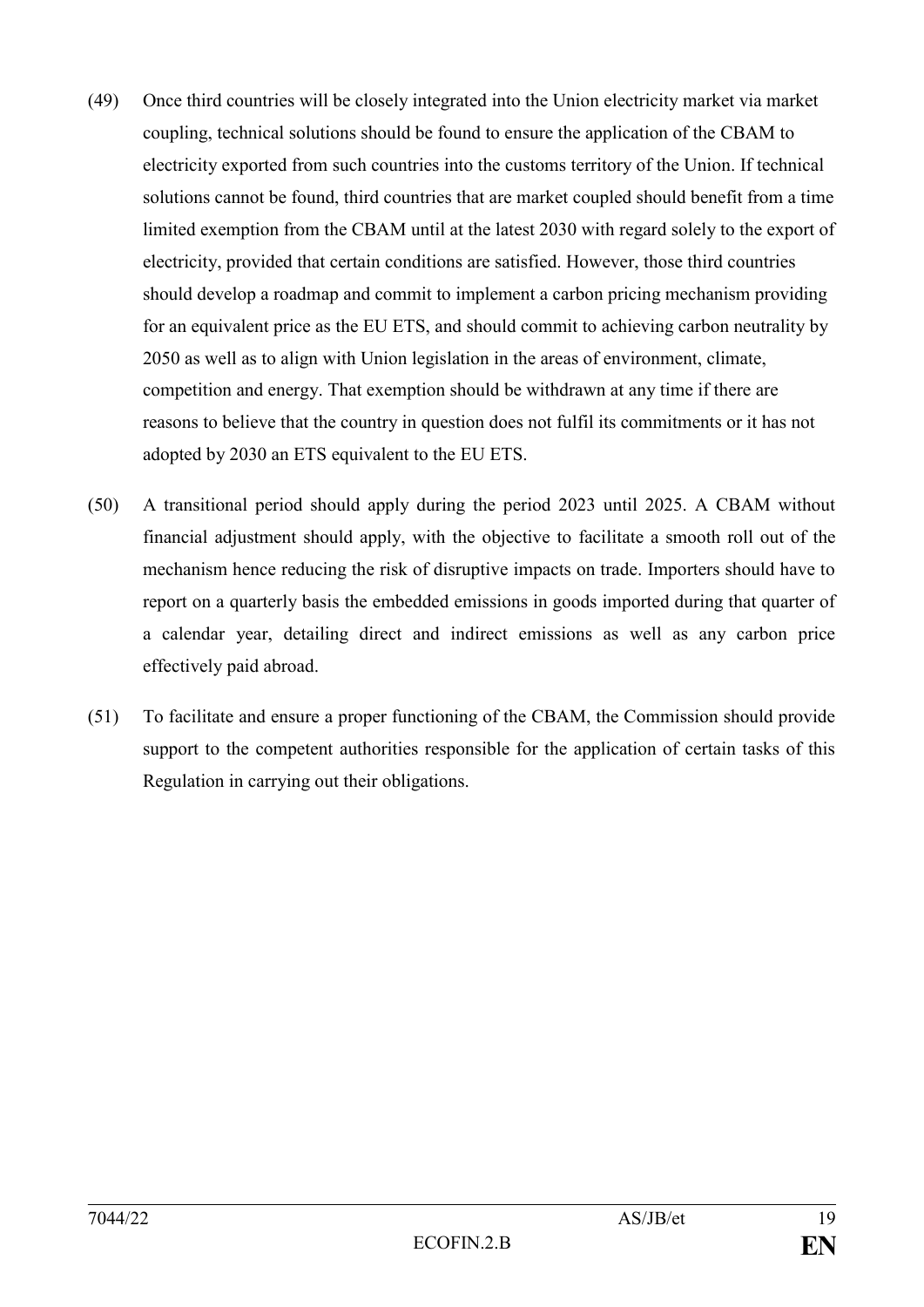- (51a) Practices of circumvention of this Regulation should be monitored and addressed, including where economic operators could slightly modify their goods without altering their essential characteristics, or artificially split shipments, in order to avoid the obligations of this Regulation. Situations where goods would be sent to a country or region prior to their importation to the EU market, with the aim of avoiding the obligations of this Regulation, or where countries would export their less GHG emissions intensive products to the Union and keep more GHG emissions intensive products for other markets should also be kept under review.
- (52) The Commission should evaluate the application of this Regulation before 1 January 2026 and report to the European Parliament and the Council. The Commission should, as part of that evaluation, collect the information necessary with a view to the extension of the scope of this Regulation to indirect emissions as soon as possible, as well as to other goods and services that may be at risk of carbon leakage. The Commission should also contain an assessment of the impact of the mechanism on carbon leakage, including in relation to exports, and of the economic**, social** and territorial impact throughout the Union, **as well as the impact to competitiveness within the internal market,** taking into account the special characteristics and constraints of outermost regions **and island States** which are part of the customs territory of the Union. With regard to indirect emissions, the evaluation should take into account the exposure of EU producers to carbon costs passed on in electricity prices.
- (52a) The Commission should also present a report to the European Parliament and the Council on the application of this Regulation before 1 January 2029, and every two years thereafter. These reports should contain an assessment of the impacts of the mechanism.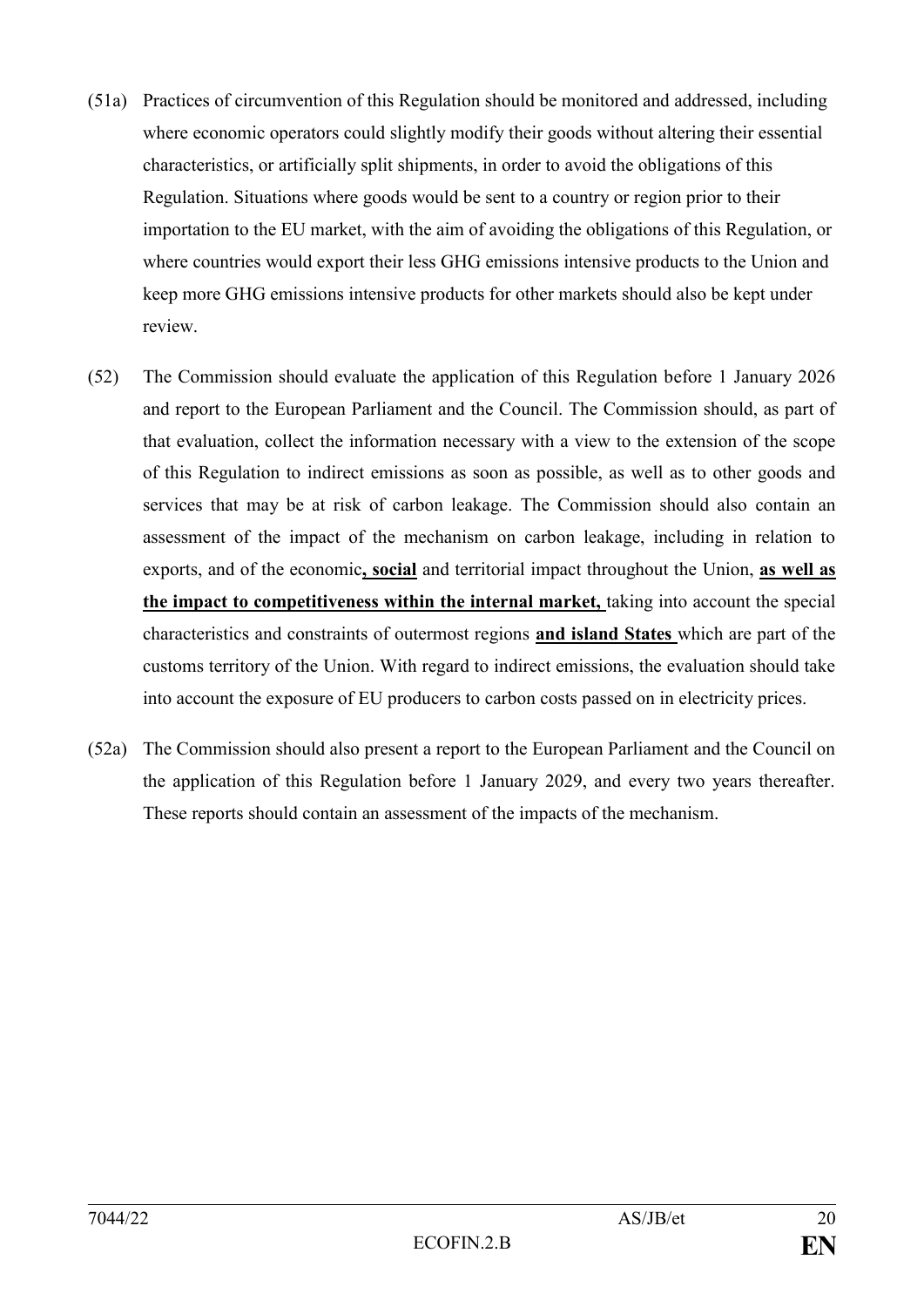- (53) In light of the above, a dialogue with third countries should continue and there should be space for cooperation and solutions that could inform the specific choices that will be made on the details of the design of the measure during the implementation, in particular during the transitional period.
- (54) The Commission should strive to engage in an even handed manner and in line with the international obligations of the EU, with the third countries whose trade to the EU is affected by this Regulation, to explore possibilities for dialogue and cooperation with regard to the implementation of specific elements of the Mechanism set out this Regulation and related implementing acts. It should also explore possibilities for concluding agreements to take into account their carbon pricing mechanism. The EU should provide technical assistance to developing countries and Least Developed Countries for these purposes.
- (55) As the CBAM aims to encourage cleaner production processes, the EU is committed to work with and support low and middle-income countries towards the de-carbonisation of their manufacturing industries as part of the external dimension of the Green deal and in line with its international obligations under the Paris Agreement. The Union should support these countries, especially Least Developed Countries (LDCs) as identified by the United Nations, with the necessary technical assistance in order to contribute to ensuring their adaptation to the new obligations established by this Regulation.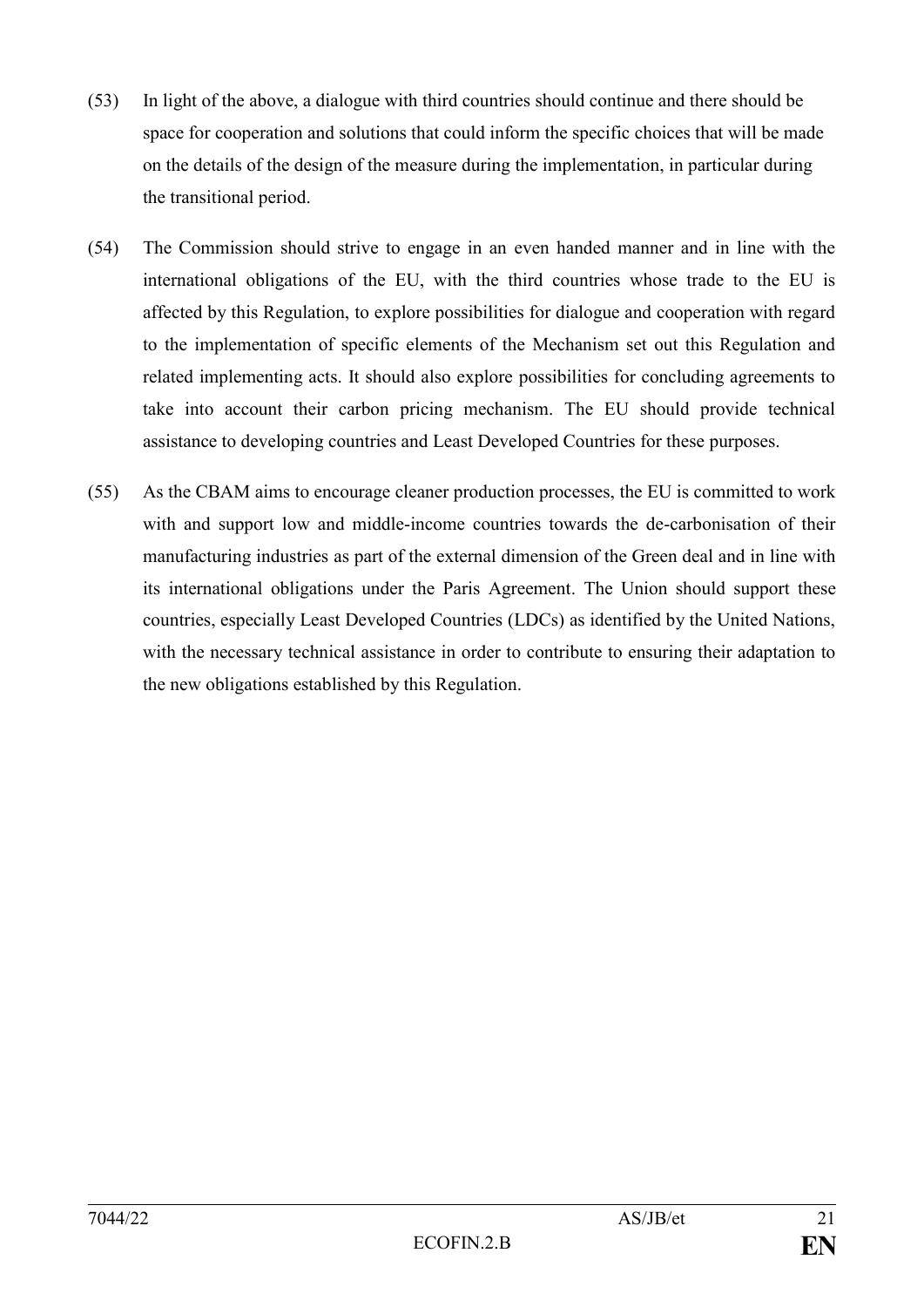- (56) The provisions of this Regulation are without prejudice to Regulation (EU) 2016/679 of the European Parliament and of the Council**<sup>19</sup>** and 2018/1725 of the European Parliament and of the Council**<sup>20</sup>** .
- (58) In order to remedy circumvention of the provisions of this Regulation, the power to adopt acts in accordance with Article 290 of TFEU should be delegated to the Commission in respect of supplementing the list of goods in Annex I.
- (59) It is of particular importance that the Commission carry out appropriate consultations during its preparatory work, including at expert level, and that those consultations be conducted in accordance with the principles laid down in the Interinstitutional Agreement on Better Law-Making of 13 April 2016**<sup>21</sup>**. In particular, to ensure equal participation in the preparation of delegated acts, the European Parliament and the Council receive all documents at the same time as Member States' experts, and their experts systematically have access to meetings of Commission expert groups dealing with the preparation of delegated acts.

<sup>1</sup> <sup>19</sup> Regulation (EU) 2016/679 of the European Parliament and of the Council of 27 April 2016 on the protection of natural persons with regard to the processing of personal data and on the free movement of such data, and repealing Directive 95/46/EC (General Data Protection Regulation) (OJ L 119, 4.5.2016, p. 1).

<sup>&</sup>lt;sup>20</sup> Regulation (EU) 2018/1725 of the European Parliament and of the Council of 23 October 2018 on the protection of natural persons with regard to the processing of personal data by the Union institutions, bodies, offices and agencies and on the free movement of such data, and repealing Regulation (EC) No 45/2001 and Decision No 1247/2002/EC (OJ L 295, 21.11.2018, p. 39).

<sup>&</sup>lt;sup>21</sup> Interinstitutional Agreement between the European Parliament, the Council of the European Union and the European Commission on Better Law-Making (OJ L 123, 12.5.2016, p. 1).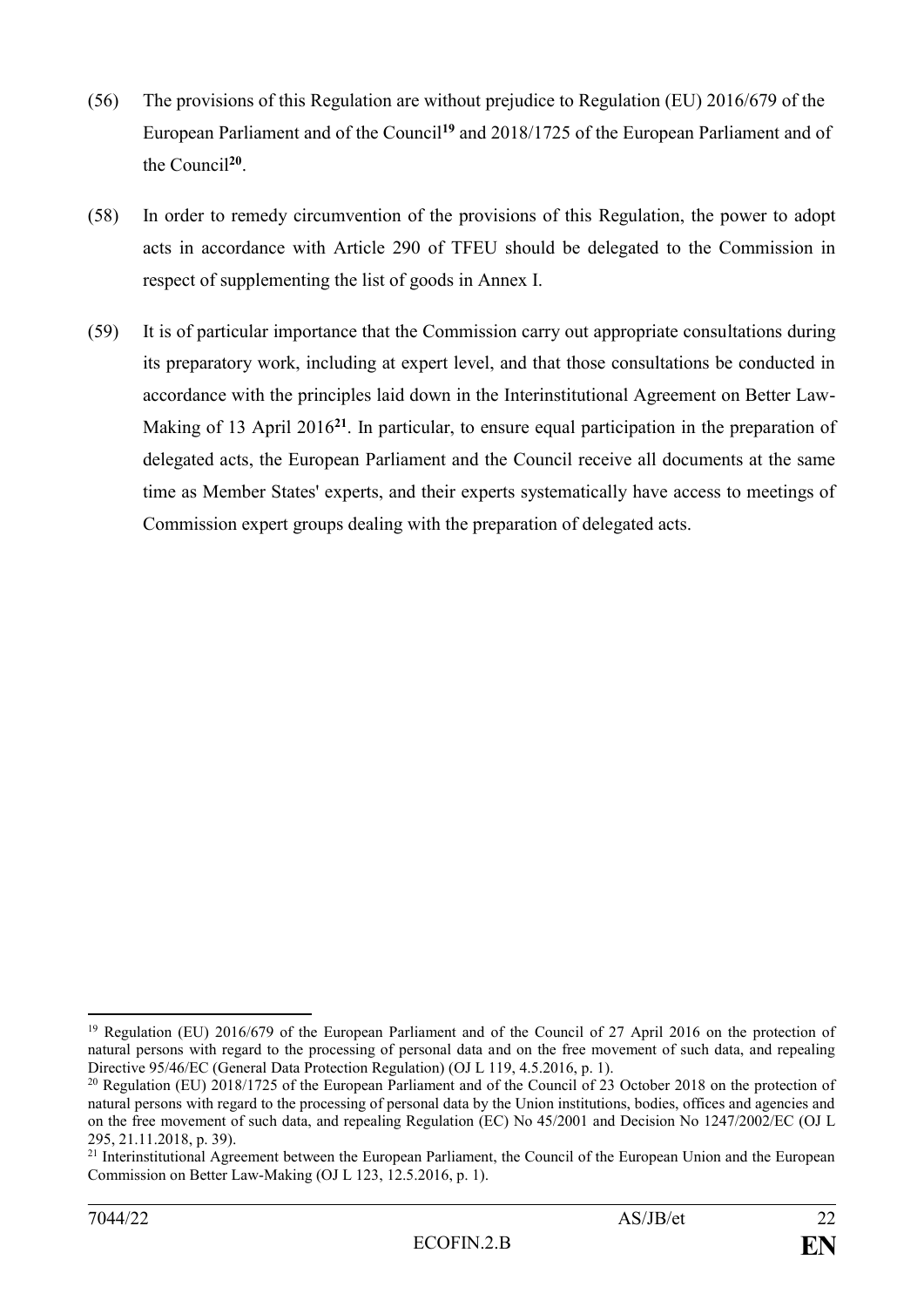- (60) In order to ensure uniform conditions for the implementation of this Regulation, implementing powers should be conferred on the Commission. Those powers should be exercised in accordance with Regulation (EU) No 182/2011 of the European Parliament and of the Council**<sup>22</sup>** .
- (61) The financial interests of the Union should be protected through proportionate measures throughout the expenditure cycle, including the prevention, detection and investigation of irregularities, the recovery of funds lost, wrongly paid or incorrectly used and, where appropriate, administrative and financial penalties.

## HAVE ADOPTED THIS REGULATION:

<sup>&</sup>lt;sup>22</sup> Regulation (EU) No 182/2011 of the European Parliament and of the Council of 16 February 2011 laying down the rules and general principles concerning mechanisms for control by the Member States of the Commission's exercise of implementing powers (OJ L 55, 28.2.2011, p. 13).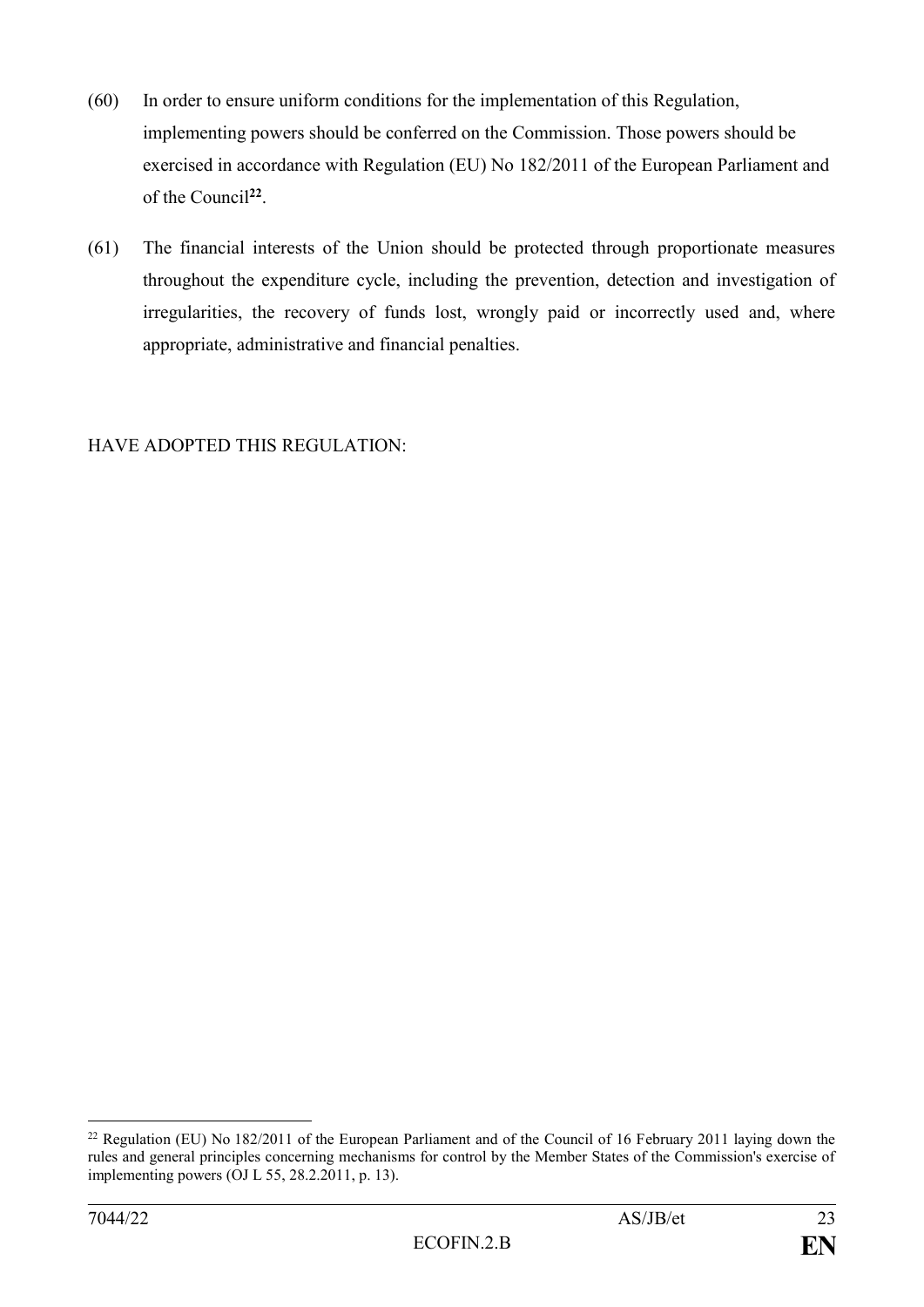# **Chapter I**

# **Subject matter, scope and definitions**

## *Article 1*

## *Subject matter*

- 1. This Regulation establishes a carbon border adjustment mechanism (the 'CBAM') for addressing greenhouse gas emissions embedded in the goods listed in Annex I, upon their importation into the customs territory of the Union, in order to prevent the risk of carbon leakage.
- 2. The CBAM complements the system for greenhouse gas emission allowance trading within the Union established by Directive 2003/87/EC by applying an equivalent set of rules to imports into the customs territory of the Union of goods referred to in Article 2 of this Regulation.
- 3. The mechanism will progressively become an alternative to the mechanisms established under Directive 2003/87/EC to prevent the risk of carbon leakage, notably the allocation of allowances free of charge in accordance with Article 10a of that Directive.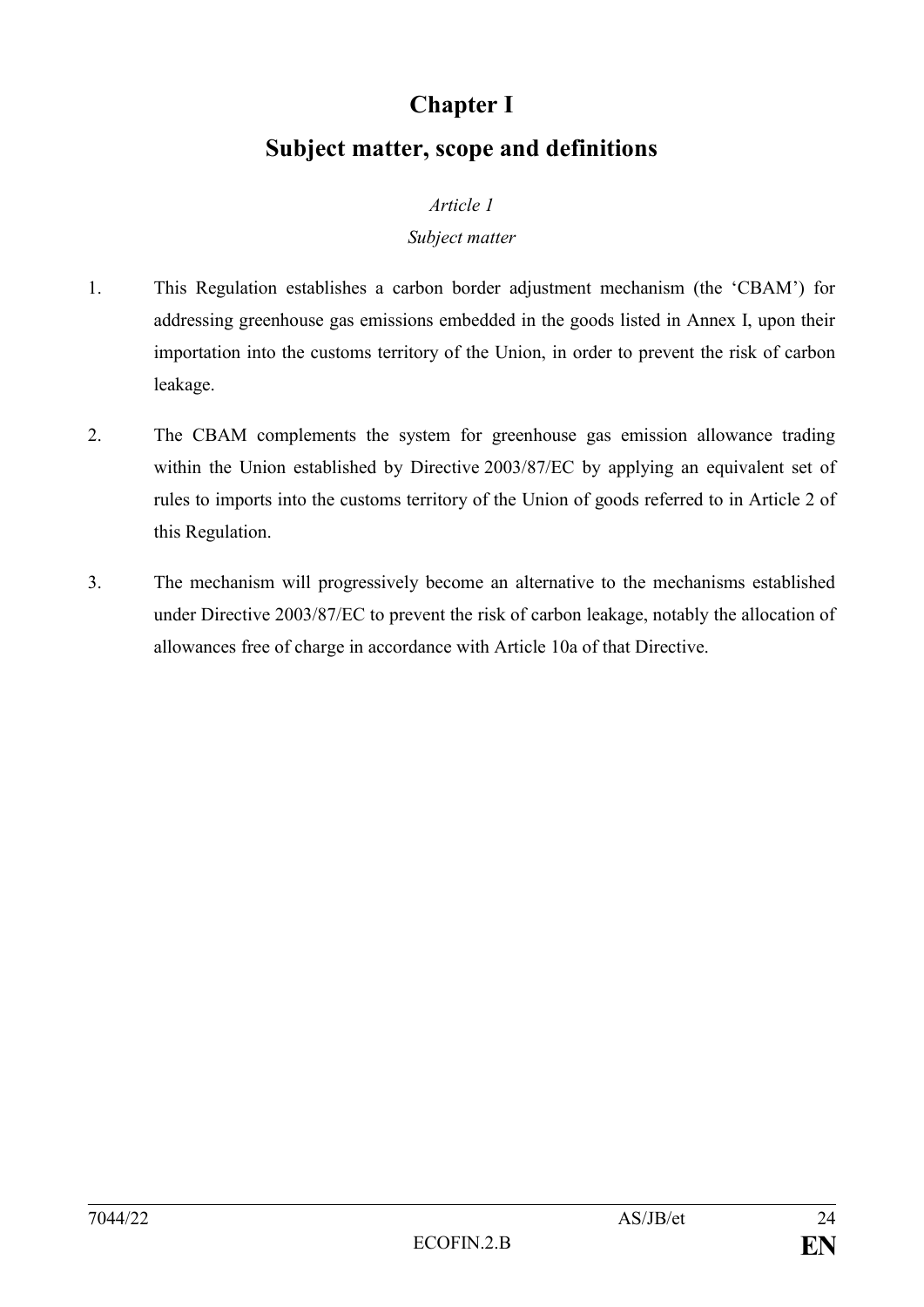#### *Article 2*

#### *Scope*

- 1. This Regulation applies to goods listed in Annex I originating in a third country, where those goods, or processed products from those goods as resulting from the inward processing procedure referred to in Article 256 of Regulation (EU) No 952/2013 of the European Parliament and of the Council<sup>23</sup>, are imported into the customs territory of the Union.
- 2. This Regulation also applies to goods listed in Annex I originating in a third country, where those goods, or processed products from those goods as resulting from the inward processing procedure referred to in Article 256 of Regulation (EU) No 952/2013 of the European Parliament and of the Council, are brought to an artificial island, a fixed or floating installation, or any other structure on the continental shelf or in the exclusive economic zone of a Member State that are adjacent to the customs territory of the Union. The Commission shall adopt implementing acts laying down detailed conditions for the application of the CBAM to such goods, in particular as regards notions equivalent to those of importation into the customs territory of the Union and of release into free circulation, as regards the procedures relating to the submission of the CBAM declaration in respect of such goods and the controls to be carried out by customs authorities. Those implementing acts shall be adopted in accordance with the examination procedure referred to in Article 29(2).

 $23$ Regulation (EU) No 952/2013 of the European Parliament and of the Council of 9 October 2013 laying down the Union Customs Code (OJ L 269, 10.10.2013, p. 1).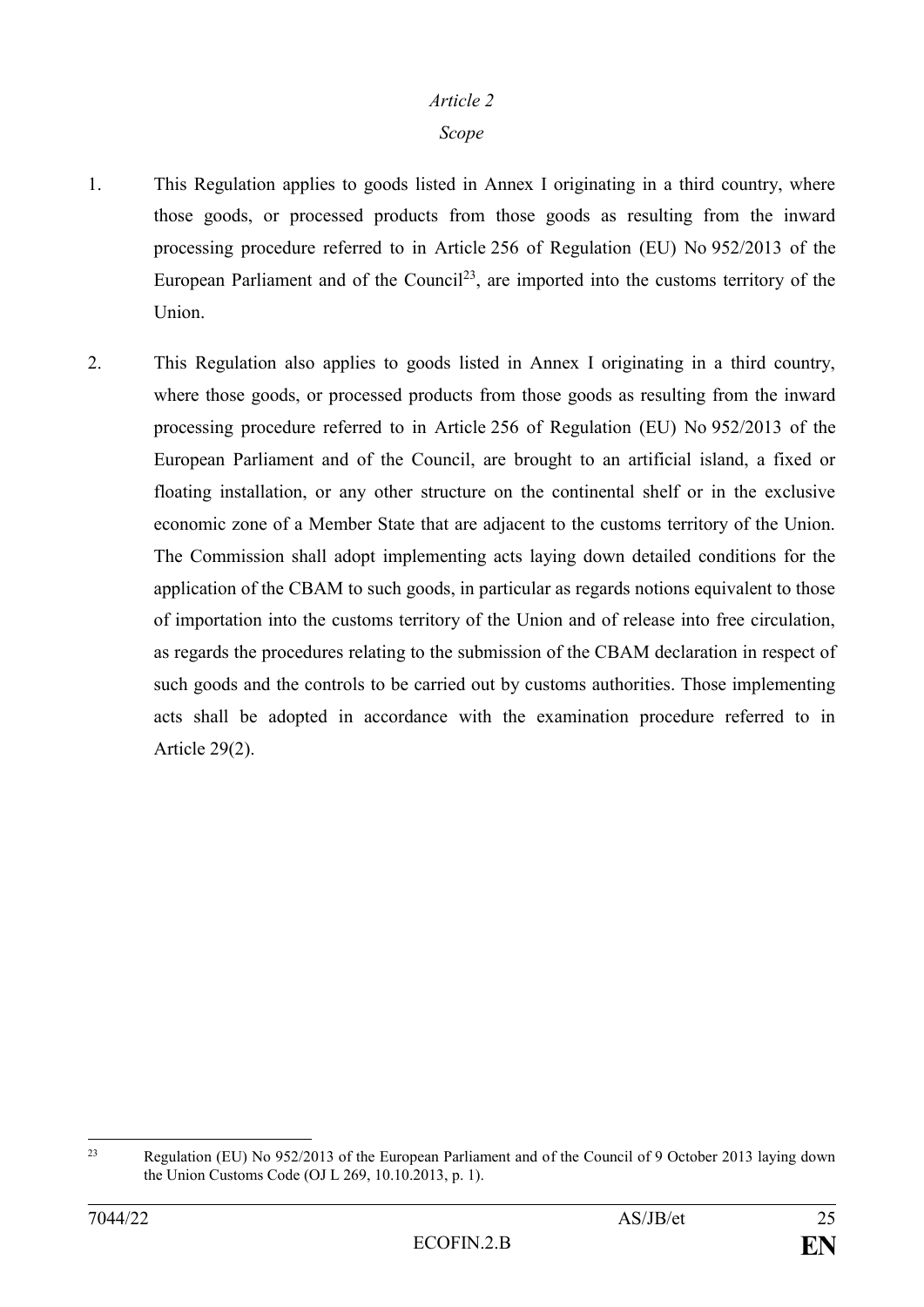- 2a. By way of derogation from paragraphs 1 and 2, this Regulation shall not apply to goods listed in Annex I and imported into the customs territory of the Union the intrinsic value of which does not exceed a total of EUR 150 per consignment.
- 3. By way of derogation from paragraphs 1 and 2, this Regulation shall not apply to goods originating in countries and territories listed in Annex II, Section A.
- 4. Imported goods shall be considered as originating in third countries in accordance with non-preferential rules of origin as defined in Article 59 of Regulation (EU) No 952/2013.
- 5. Countries and territories shall be listed in Annex II, Section A, subject to the cumulative fulfilment of the following conditions:
	- (a) the EU ETS established pursuant to Directive 2003/87/EC applies to that country or territory or an agreement has been concluded between that third country or territory and the Union fully linking the EU ETS and the emission trading system of that third country or territory;
	- (b) the carbon price paid in the country in which the goods originate is effectively charged on the emissions embedded in those goods without any rebate beyond those also applied in the EU ETS.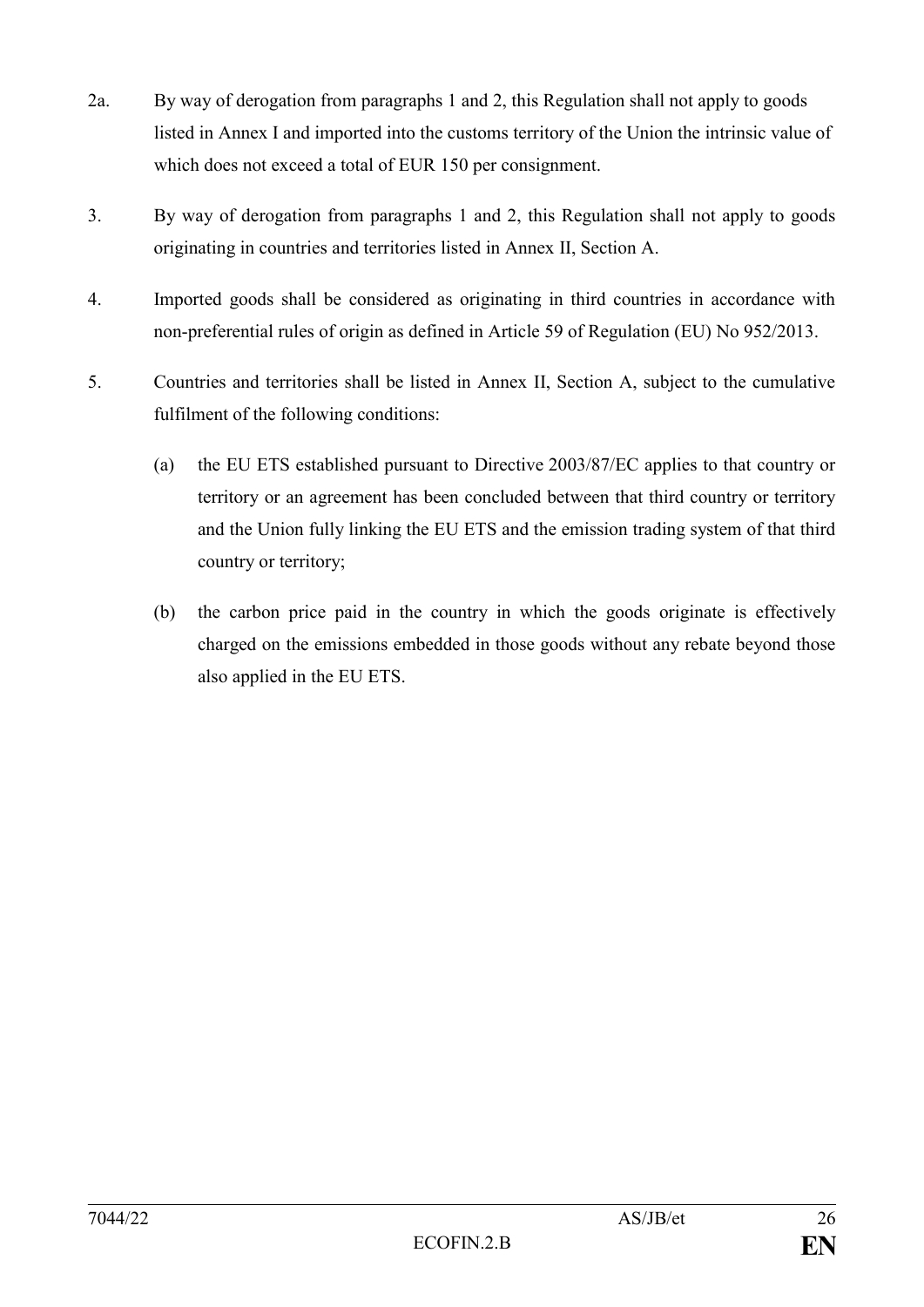## 6. (deleted)

- 7. If a third country or territory has an electricity market which is integrated with the Union internal market for electricity through market coupling, and there is no technical solution for the application of the CBAM to the importation of electricity into the Union, from that third country or territory, such importation of electricity from the country or territory shall be exempt from the application of the CBAM, provided all of the following conditions are assessed by the Commission as being satisfied in accordance with paragraph 8:
	- (a) the third country or territory has concluded an agreement with the Union, setting out an obligation to apply the Union law in the field of electricity, including the legislation on the development of renewable energy sources, as well as other rules in the field of energy, environment and competition;
	- (b) the domestic legislation in that third country or territory implements the main provisions of the Union electricity market legislation, including on the development of renewable energy sources and the coupling of electricity markets;
	- (c) the third country or territory has submitted a roadmap to the Commission, containing a timetable for the adoption of measures to implement the conditions set out in points  $(d)$  and  $(e)$ ;
	- (d) the third country or territory has committed to climate neutrality by 2050 and has accordingly formally formulated and communicated, where applicable, to the United Nations Framework Convention on Climate Change a mid-century, long-term low greenhouse gas emissions development strategy aligned with that objective, and has implemented that obligation in its domestic legislation;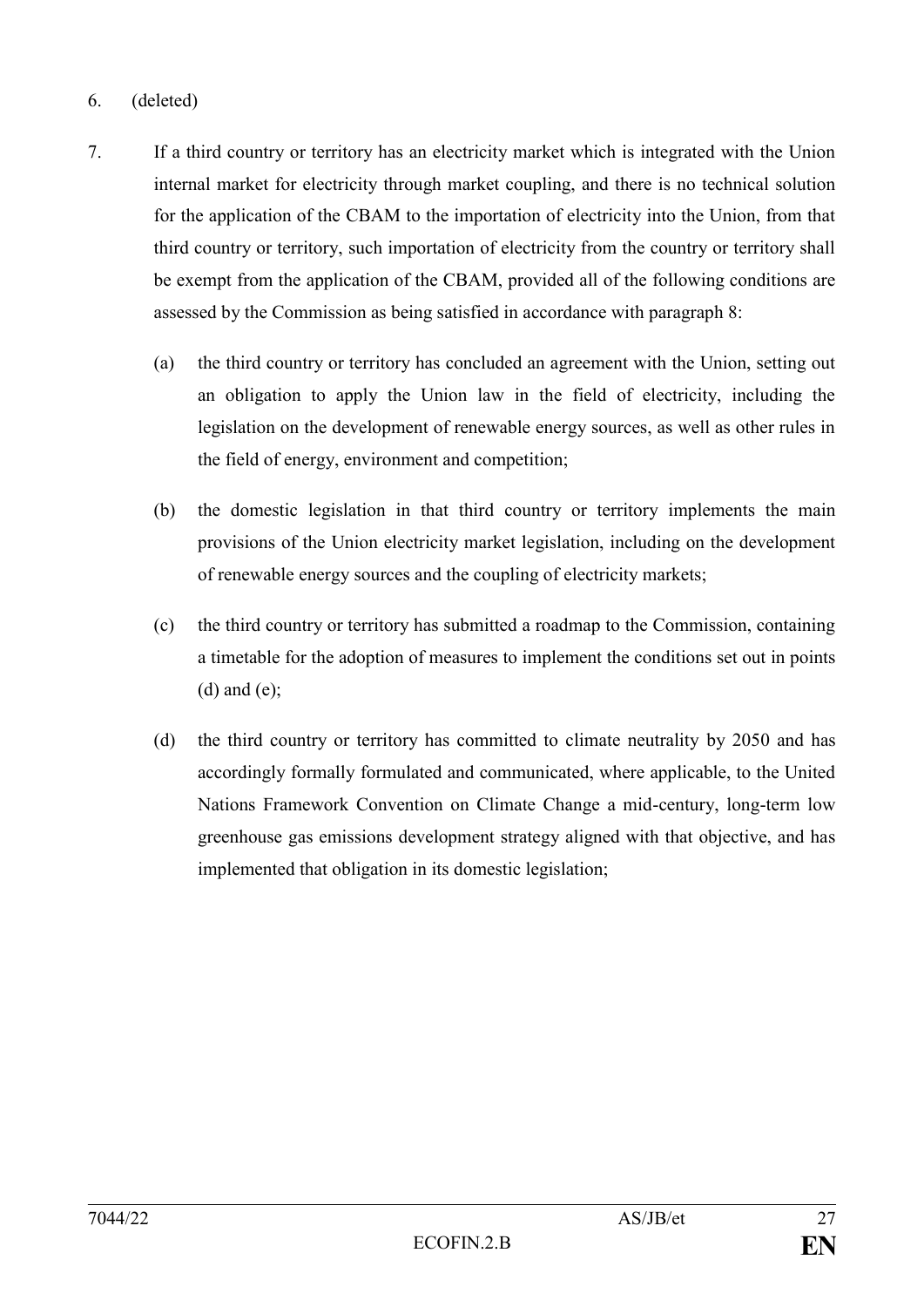- (e) the third country or territory has, when implementing the roadmap pursuant to point (c), demonstrated substantial progress towards the alignment of domestic legislation with Union law in the field of climate action on the basis of that roadmap, including towards carbon pricing at an equivalent level as the Union at least insofar as the generation of electricity is concerned. The implementation of an emissions trading system for electricity, with a price equivalent to the EU ETS, shall be finalised by 1 January 2030;
- (f) the third country or territory has put in place an effective system to prevent indirect import of electricity in the Union from other third countries not meeting the requirements set out in points (a) to (e).
- 8. A third country or territory satisfying the conditions set out in paragraph 7, points (a) to (f), shall be listed in Annex II, Section B, and shall submit two reports on the fulfilment of the conditions pursuant to paragraph 7, points (a) to (f), one before 1 July 2025 and another before 1 July 2029. By 31 December 2025 and by 31 December 2029, the Commission shall assess, notably on the basis of the roadmap pursuant to paragraph 7, point (c), and the reports received from the third country or territory, whether that third country or territory continues to respect the conditions set out in paragraph 7.
- 9. A third country or territory listed in Annex II, Section B, shall be removed from that list:
	- (a) if the Commission has reasons to consider that the country or territory has not shown sufficient progress to comply with one of the requirements listed in paragraph 7, points (a) to (f), or if the country or territory has taken action incompatible with the objectives set out in the Union climate and environmental legislation;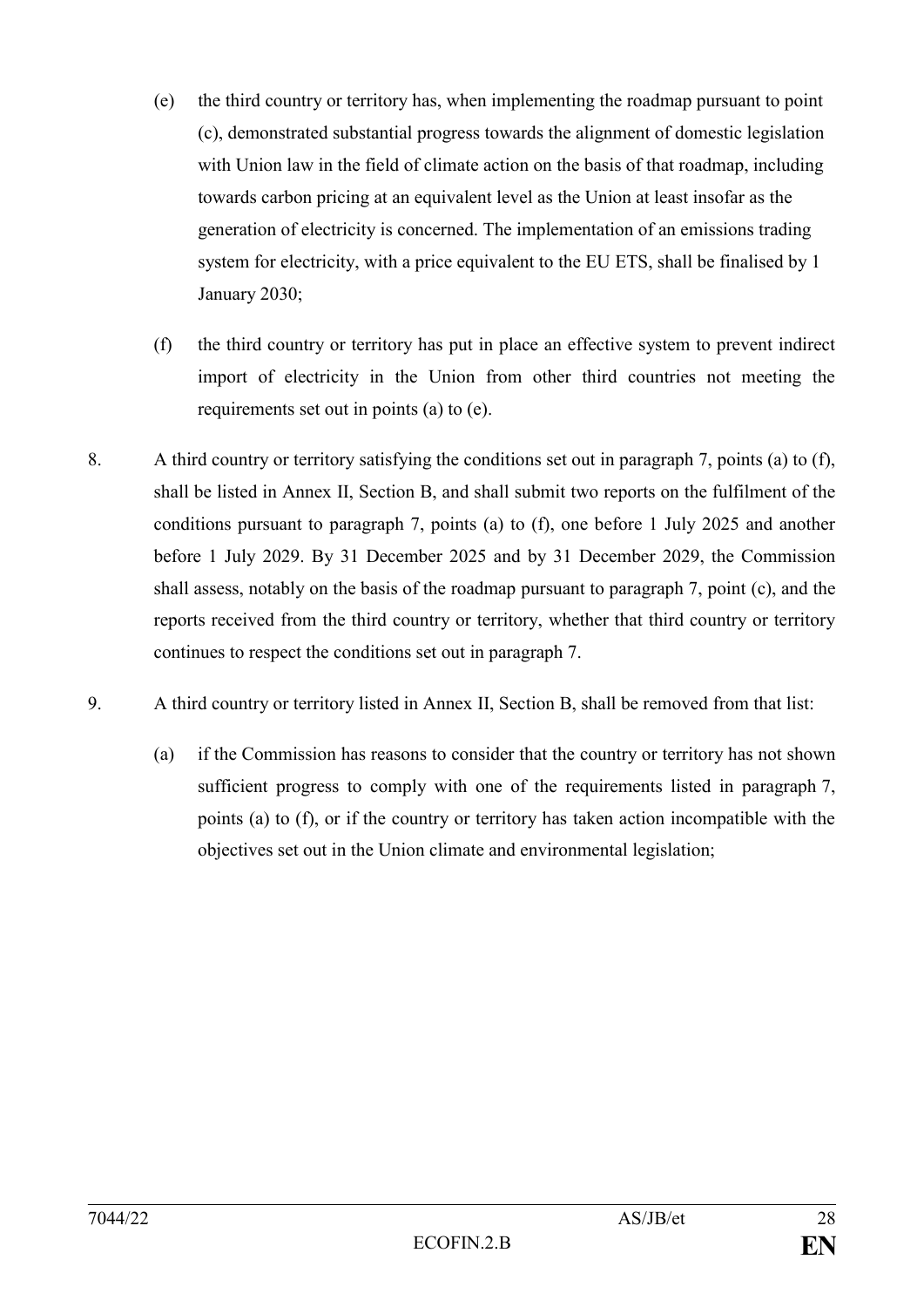- (b) if the third country or territory has taken steps contrary to its decarbonisation objectives, such as providing public support for the establishment of new generation capacity that emits more than 550 grammes of  $CO<sub>2</sub>$  of fossil fuel origin per kilowatthour of electricity.
- 10. The Commission is empowered to adopt delegated acts in accordance with Article 28 to supplement this Regulation by setting out requirements and procedures for countries or territories that are deleted from the list in Annex II, Section B, to ensure the application of this Regulation to their territories with regard to electricity. If in such cases market coupling remains incompatible with the application of this Regulation, the Commission may decide to exclude the third countries or territories from Union market coupling and require explicit capacity allocation at the border between the Union and the third country, so that the CBAM can apply.
- 11. The Commission is empowered to adopt delegated acts in accordance with Article 28 to amend the lists of third countries or territories set out in Annex II, Sections A or B, by either adding or removing a third country or territory, depending on whether the conditions set out in paragraphs 5, 7 or 9 are fulfilled in respect of that third country or territory.
- 12. The Union may conclude agreements with third countries with a view to take account of carbon pricing mechanisms in such countries in the application of Article 9.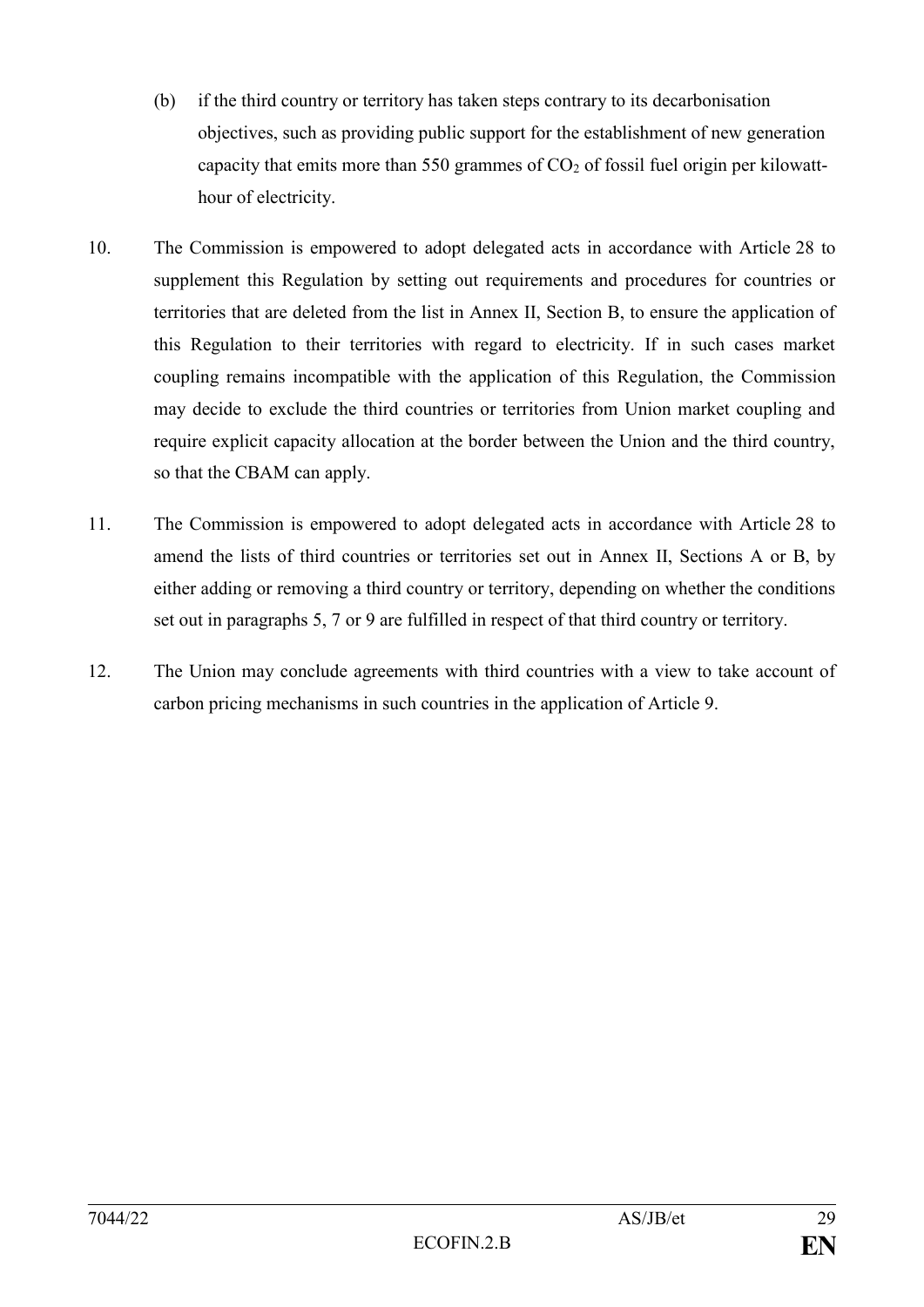### *Article 3*

## *Definitions*

For the purposes of this Regulation, the following definitions apply:

- (1) 'goods' mean goods listed in Annex 1;
- (2) 'greenhouse gases' mean greenhouse gases as specified in Annex I in relation to each of the goods listed in that Annex;
- (3) 'emissions' mean the release of greenhouse gases into the atmosphere from the production of goods;
- (4) 'importation' means the release for free circulation provided for in Article 201 of Regulation (EU) No 952/2013;
- (5) 'EU ETS' means the system for greenhouse gas emissions allowance trading within the Union in respect of activities listed in Annex I to Directive 2003/87/EC other than aviation activities;
- (5a) 'customs territory' is the territory as defined in Article 4 of Regulation (EU) 952/2013;
- (6) 'third country' means a country or territory outside the customs territory of the Union;
- (7) 'continental shelf' means the continental shelf as defined in the United Nations Convention on the Law of the Sea;
- (8) 'exclusive economic zone' means the exclusive economic zone as defined in the United Nations Convention on the Law of the Sea and which has been declared as exclusive economic zone by a Member State pursuant to that convention;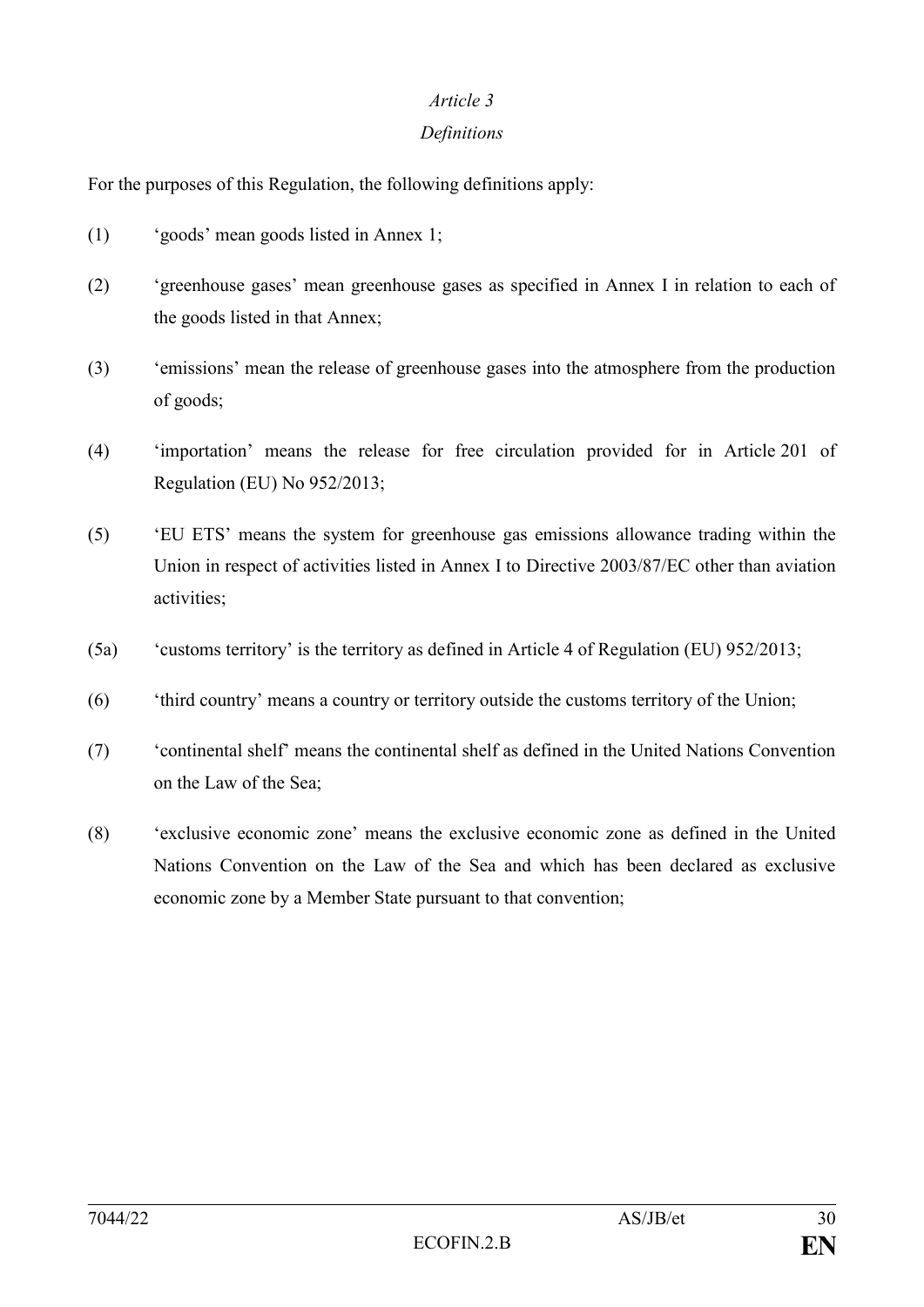- (8a) 'intrinsic value' means the intrinsic value for commercial goods as defined in Article 1(48) of Commission Delegated Regulation (EU) 2015/2446;
- (9) 'market coupling' means allocation of transmission capacity via an Union system which simultaneously matches orders and allocates cross-zonal capacities as set out in Commission Regulation (EU) 2015/1222;
- (10) 'explicit capacity allocation' means the allocation of cross-border transmission capacity separate from the trade of electricity;
- (11) 'competent authority' means the authority, designated by each Member State in accordance with Article 11 of this Regulation;
- (12) 'customs authorities' mean the customs administrations of Member States as defined in Article 5(1) of Regulation (EU) No 952/2013;
- (13) 'importer' means either the person lodging a customs declaration for release for free circulation of goods in its own name and on its own behalf or, where the customs declaration is lodged by an indirect customs representative in accordance with Article 18 of Regulation (EU) No 952/2013, the person on whose behalf such a declaration is lodged;
- (13a) 'customs declarant' means the declarant as defined in Article 5(15) of Regulation (EU) No 952/2013 lodging a customs declaration for release for free circulation of goods in its own name or the person in whose name such a declaration is lodged;
- (13b) 'authorised CBAM declarant' is a person authorised by the competent authority in accordance with Article 17;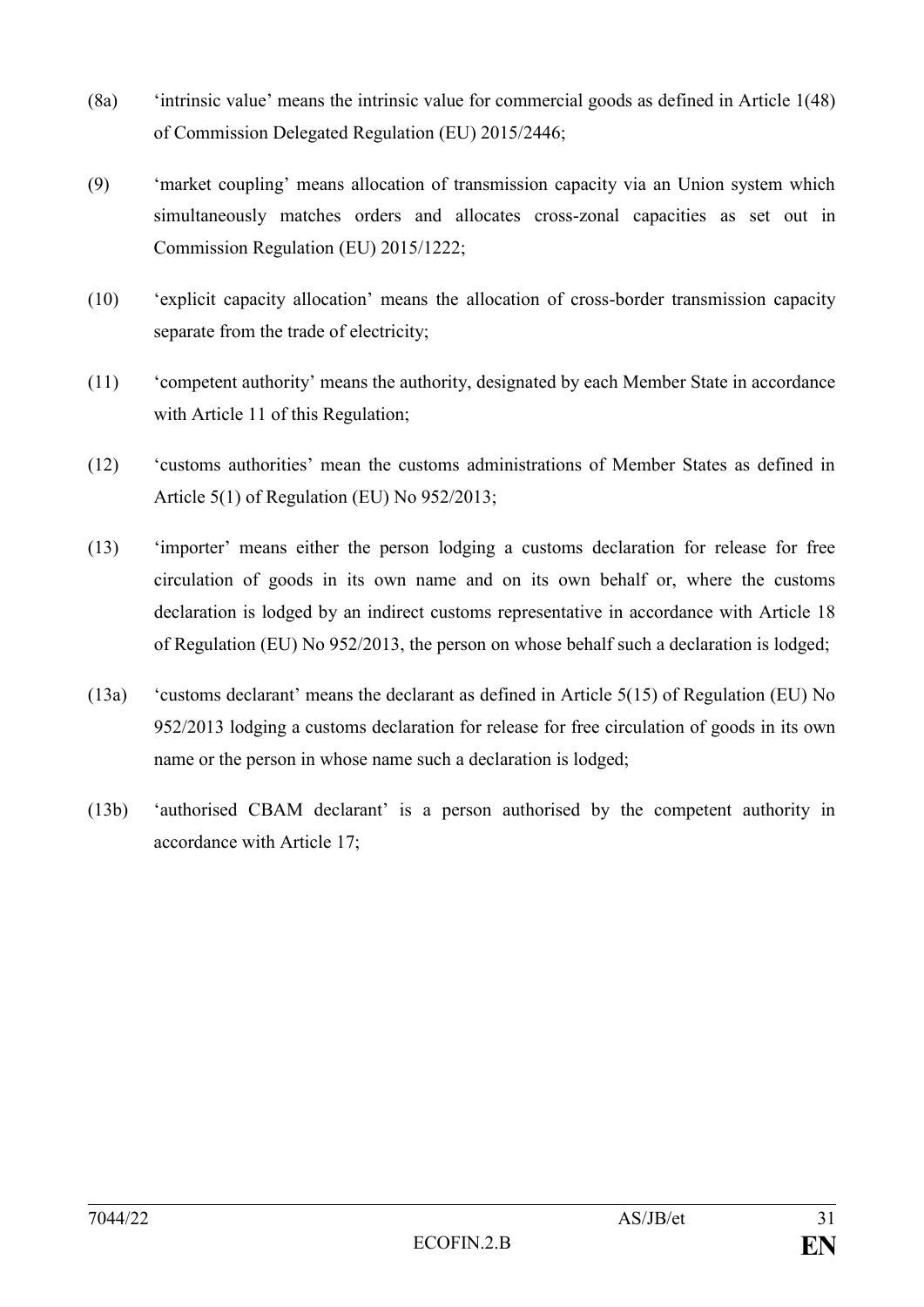- (14) 'person' means a natural person, a legal person and any association of persons which is not a legal person but which is recognised under Union or national law as having the capacity to perform legal acts;
- (14a) 'person established in a Member State' means:
	- (a) in the case of a natural person, any person who has his or her residence in the Member State;
	- (b) in the case of a legal person or an association of persons, any person having its registered office, central headquarters or a permanent business establishment in the Member State;
- (14b) 'Economic Operators Registration and Identification number' (EORI number) shall be the number as assigned by the customs authority during the registration for customs purposes in accordance with Article 9 of Regulation (EU) No 952/2013;
- (15) 'direct emissions' mean emissions from the production processes of goods, including emissions from heating and cooling used for the production process regardless of the location of the production of the heating and cooling, and including electricity produced within the boundaries of the installation producing the goods;
- (16) 'embedded emissions' mean direct emissions released during the production of goods, calculated pursuant to the methods set out in Annex III;
- (17) 'tonne of  $CO<sub>2</sub>e'$  means one metric tonne of carbon dioxide ( $^{\circ}CO_{2}$ ), or an amount of any other greenhouse gas listed in Annex I with an equivalent global warming potential;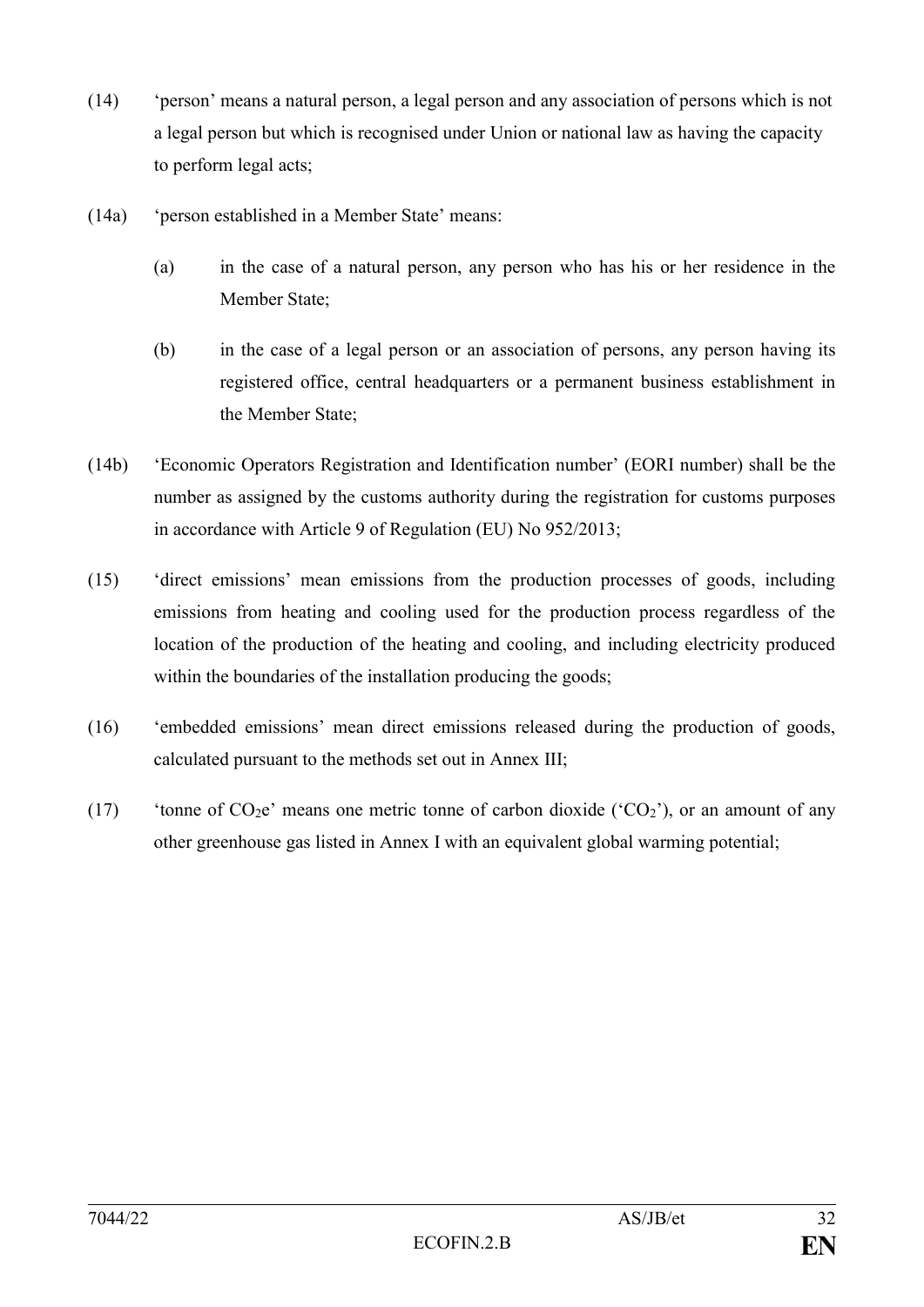- (18) 'CBAM certificate' means a certificate in electronic format corresponding to one tonne of embedded emissions in goods;
- (19) 'surrender' means offsetting of CBAM certificates against the declared embedded emissions in imported goods;
- (20) 'production processes' mean the chemical and physical processes carried out to produce goods in an installation;
- (21) 'default value' means a value that is calculated or drawn from secondary data representing embedded emissions in goods;
- (22) 'actual emissions' mean the emissions calculated based on primary data from the production processes of goods;
- (23) 'carbon price' means the monetary amount paid in a third country in the form of a tax or emission allowances under a greenhouse gas emissions trading system, calculated on greenhouse gases covered by such a measure and released during the production of goods;
- (24) 'installation' means a stationary technical unit where a production process is carried out;
- (25) 'operator' means any person who operates or controls an installation in a third country;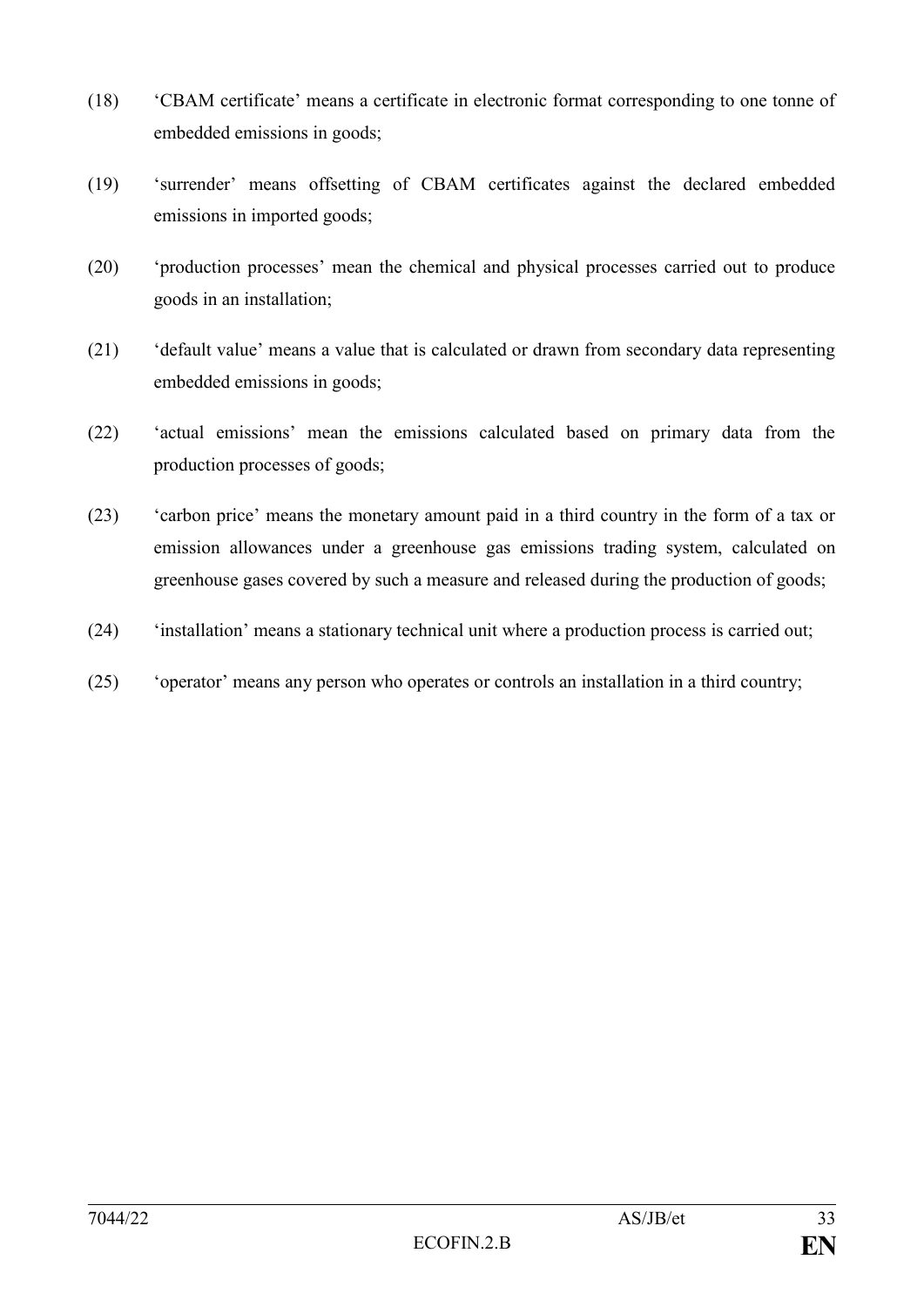- (26) 'national accreditation body' means a national accreditation body as appointed by each Member State in accordance with Article 4(1) of Regulation (EC) No 765/2008;
- (27) 'EU ETS allowance' means an allowance referred to in Article 3(a) of Directive 2003/87/EC in respect of activities listed in Annex I of that Directive other than aviation activities;
- (28) 'indirect emissions' mean emissions from the production of electricity which is consumed during the production processes of goods, excluding electricity produced within the boundaries of the installation producing the goods.

# **Chapter II**

# **Obligations and rights of authorised CBAM declarants**

## *Article 4*

## *Importation of goods*

Goods shall only be imported into the customs territory of the Union by an authorised CBAM declarant.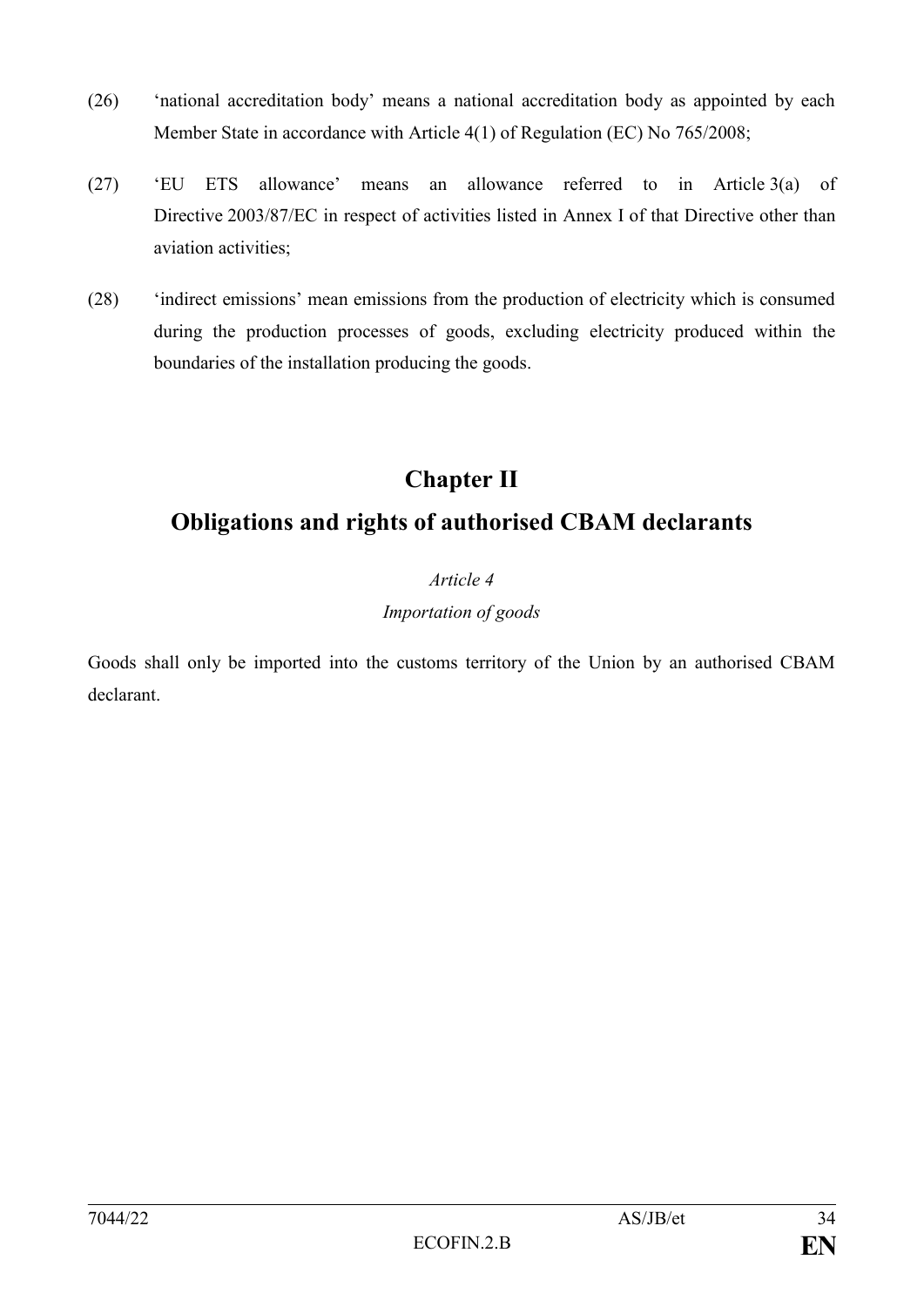#### *Article 5*

#### *Application for an authorisation*

- 1. Any importer established in a Member State shall, prior to importing goods in the customs territory of the Union, apply for the status of authorised CBAM declarant. Where such importer is using indirect representation in accordance with Article 18 of Regulation (EU) No 952/2013 and where the indirect customs representative agrees to act as an authorised CBAM declarant, the application shall be submitted by such indirect customs representative.
- 1a. Where the importer is not established in a Member State, the application referred to in paragraph 1 shall be submitted by the indirect customs representative.
- 1b. Such application shall be submitted through the central registry established in accordance with Article 14
- 2. By way of derogation from paragraph 1, where transmission capacity for the import of electricity is allocated via explicit capacity allocation, the person to which capacity has been allocated for import and which nominates this capacity for import shall, for the purposes of this Regulation, be regarded as an authorised CBAM declarant in the Member State where the person declares the import of electricity. Imports are to be measured per border for time periods not longer than one hour and no deduction of export or transit in the same hour is possible.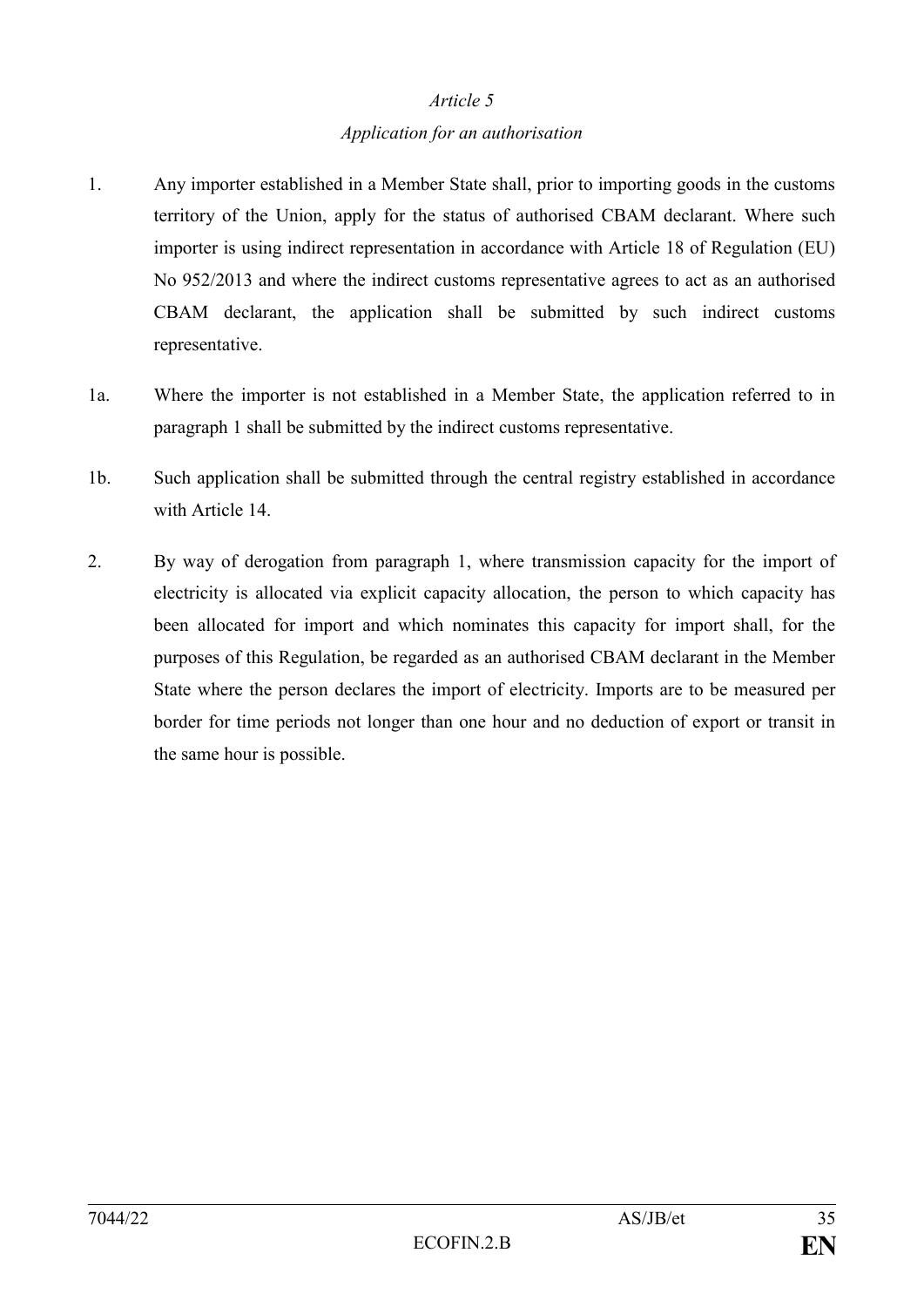- 3. The application for an authorisation shall include the following information about the applicant:
	- (a) name, addresses and contact information;
	- (b) EORI number;
	- (c) main economic activity carried out in the Union;
	- (d) certification by the tax authority in the Member State where the applicant is established that the applicant is not subject to an outstanding recovery order for national tax debts;
	- (e) declaration on honour that the applicant was not involved in any serious infringements or repeated infringements of either customs legislation, taxation rules or market abuse rules during the five years preceding the year of the application, including that it has no record of serious criminal offences relating to its economic activity;
	- (f) information necessary to demonstrate the applicant's financial and operational capacity to fulfil its obligations under this Regulation and, if decided by the competent authority on the basis of a risk assessment, supporting documents confirming that information, such as the profit and loss account and the balance sheet for up to the three last financial years for which the accounts were closed;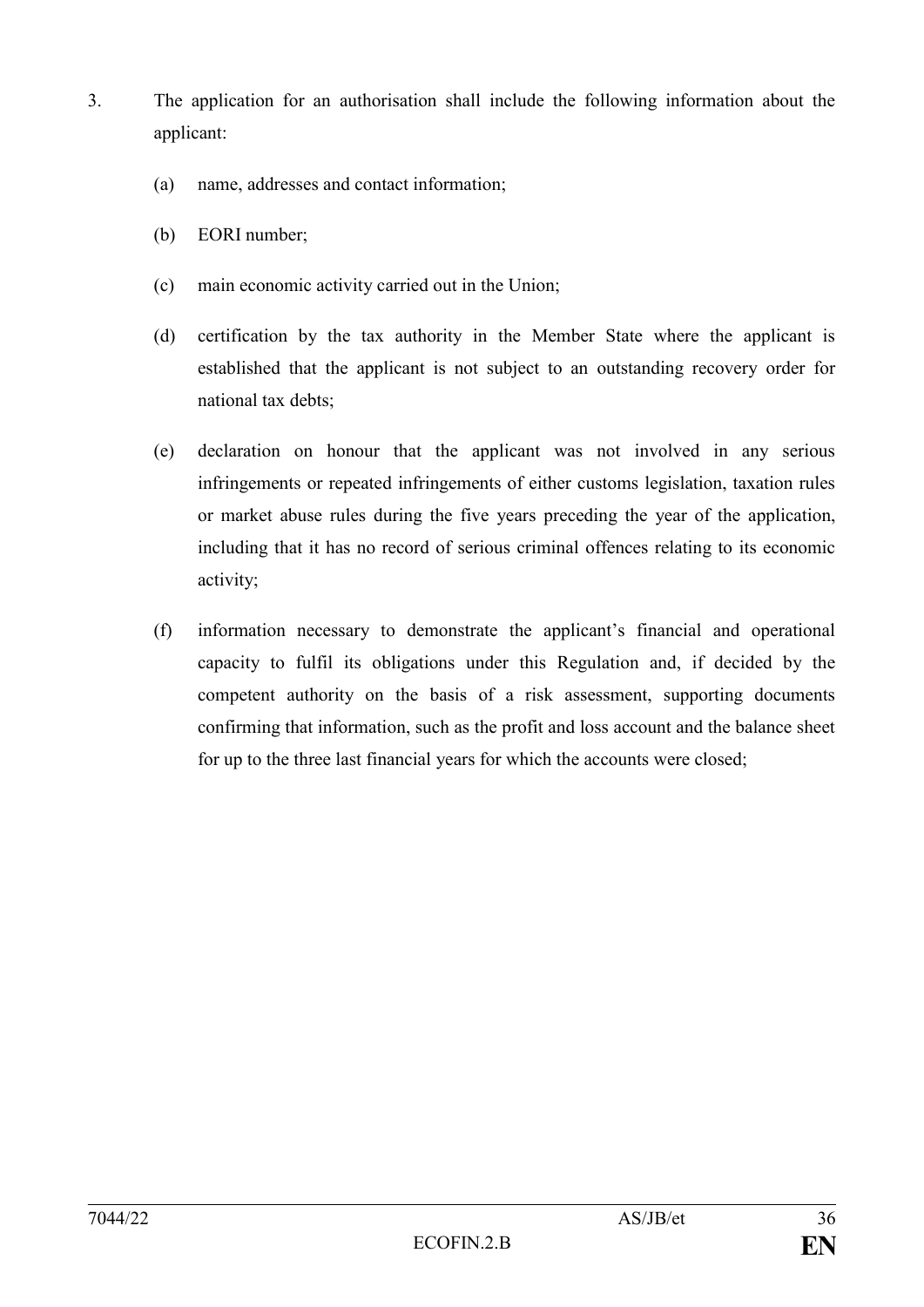- (g) estimated monetary value and volume of imports of goods into the customs territory of the Union by type of goods, for the calendar year during which the application is submitted, and for the following calendar year;
- (h) names and contact information of the persons on behalf of whom the applicant is acting, if applicable.
- 4. The applicant may at any time withdraw its application.
- 5. The authorised CBAM declarant shall inform the competent authority without delay of any changes to the information provided under paragraph 3 of this Article that has occurred after the decision granting the status of authorised CBAM declarant has been adopted pursuant to Article 17 and that may influence that decision or the content of the authorisation granted thereunder.
- 6. The Commission is empowered to adopt implementing acts concerning the standard format of the application and the procedures to submit applications through the central registry, the procedure to be followed by the competent authority and the deadlines to comply with when processing applications for authorisation in accordance with paragraph 1, and the rules for identification by the competent authority of the authorised CBAM declarants for the importation of electricity. Those implementing acts shall be adopted in accordance with the examination procedure referred to in Article 29(2).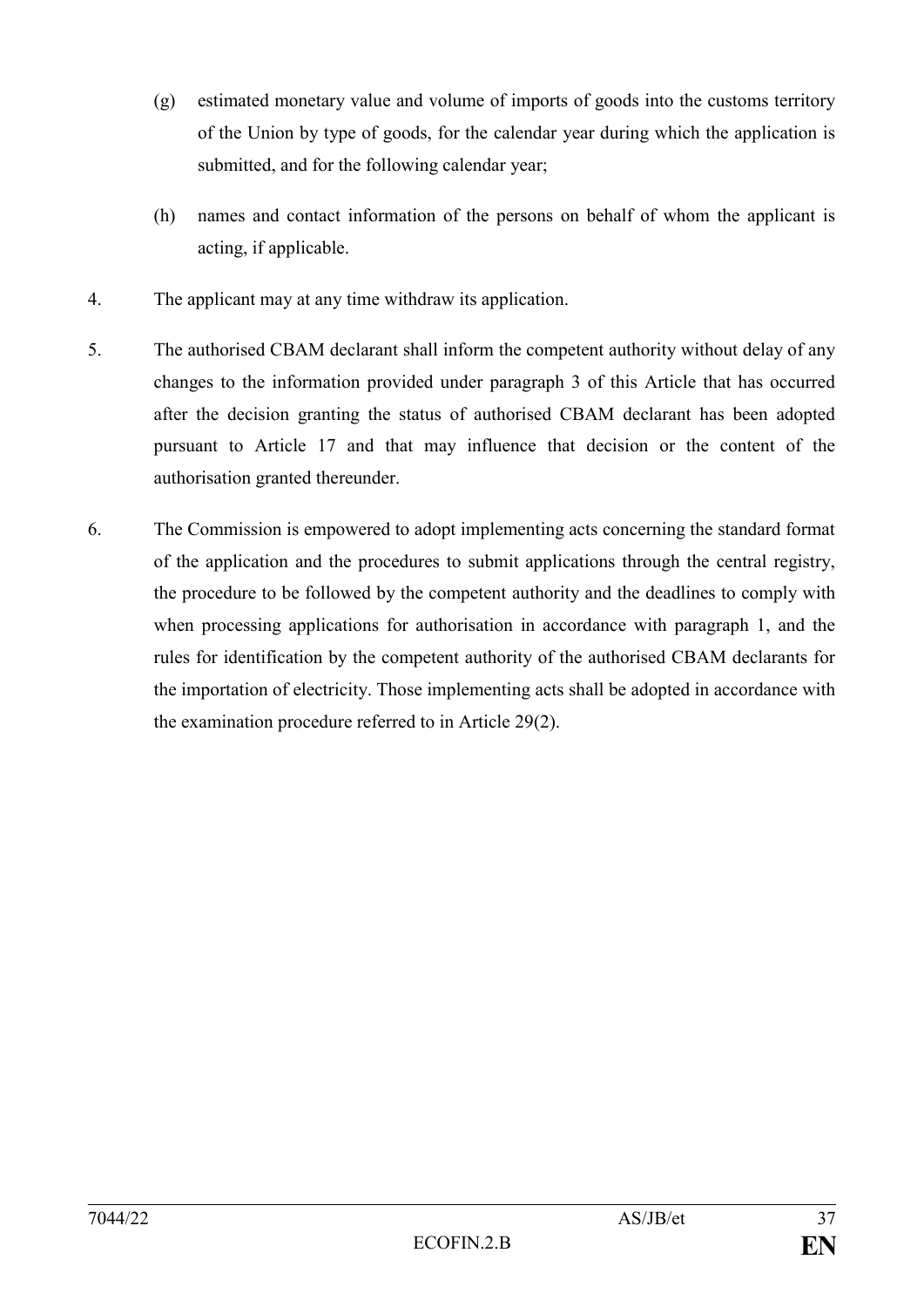#### *CBAM declaration*

- 1. By 31 May of each year, each authorised CBAM declarant shall submit to the competent authority a CBAM declaration, for the preceding calendar year. Such CBAM declaration shall be submitted through the central registry established in accordance with Article 14.
- 2. The CBAM declaration shall contain the following:
	- (a) the total quantity of each type of goods imported during the preceding calendar year, expressed in megawatt- hours for electricity and in tonnes for other goods;
	- (b) the total embedded emissions in those goods, expressed in tonnes of  $CO<sub>2</sub>e$  emissions per megawatt-hour of electricity or, for other goods, in tonnes of  $CO<sub>2</sub>e$  emissions per tonne of each type of goods, calculated in accordance with Article 7 and verified in accordance with Article 8;
	- (c) the total number of CBAM certificates to be surrendered, corresponding to the total embedded emissions referred to in paragraph 2, point (b) after the reduction due on the account of the carbon price paid in a country of origin in accordance with Article 9 and the adjustment necessary to reflect the extent to which EU ETS allowances are allocated free of charge in accordance with Article 31.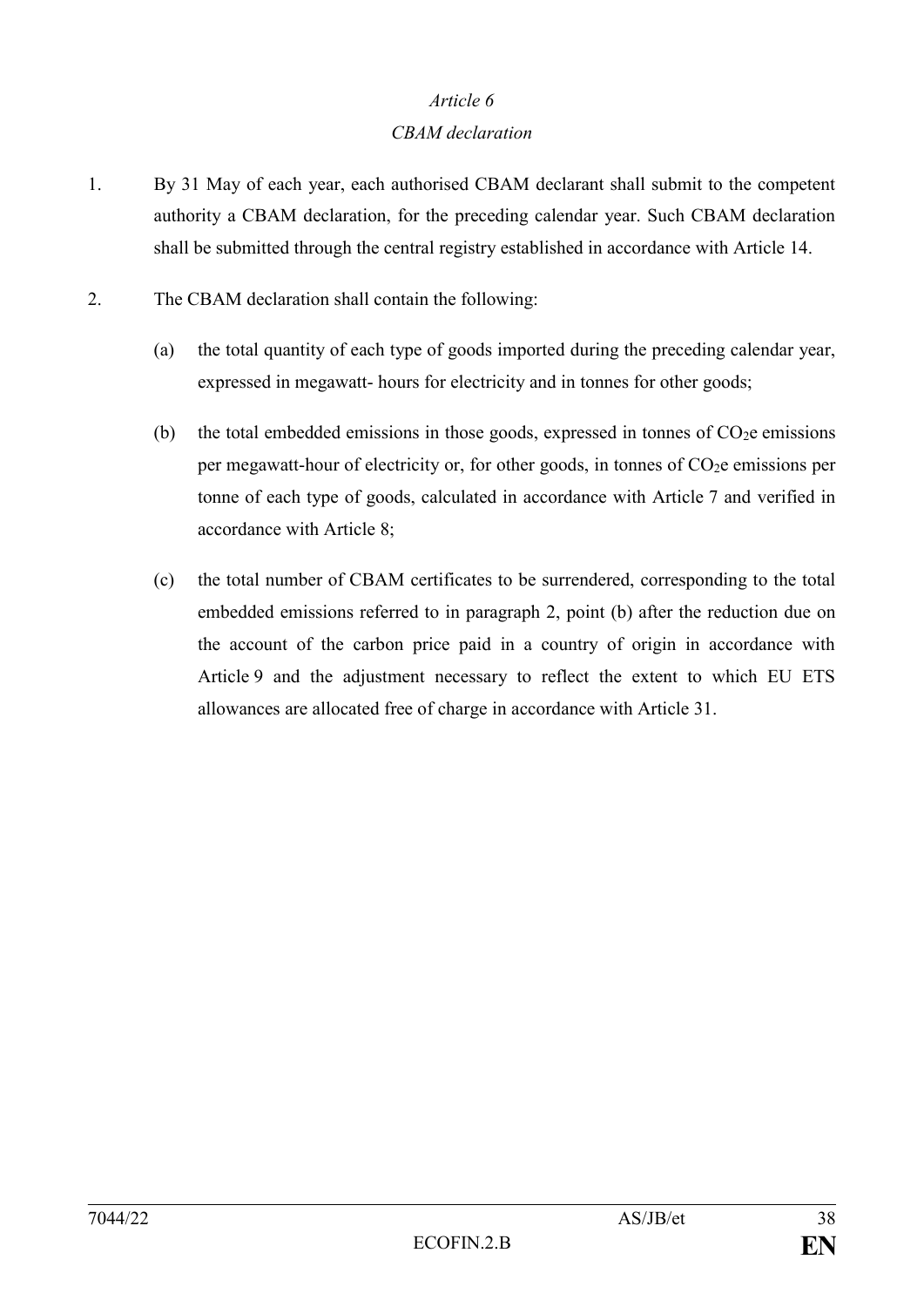- 3. Where processed products resulting from the inward processing procedure as referred to in Article 256 of Regulation (EU) No 952/2013 are imported, the authorised CBAM declarant shall report in the CBAM declaration the emissions embedded in the goods that were placed under the inward processing procedure and resulted in the imported processed products, even if the processed products are not listed in Annex I to this Regulation. This provision shall also apply where the processed products resulting from the inward processing procedure are returned goods as referred to in Article 205 of Regulation (EU) No 952/2013.
- 4. Where the imported goods listed in Annex I are processed products resulting from the outward processing procedure as referred to in Article 259 of Regulation (EU) No 952/2013, the authorised CBAM declarant shall report in the CBAM declaration only the emissions of the processing operation undertaken outside the customs territory of the **Union**
- 5. Where the imported goods are returned goods as referred to in Article 203 of Regulation (EU) No 952/2013, the authorised CBAM declarant shall report separately, in the CBAM declaration, 'zero' for the total embedded emissions corresponding to those goods.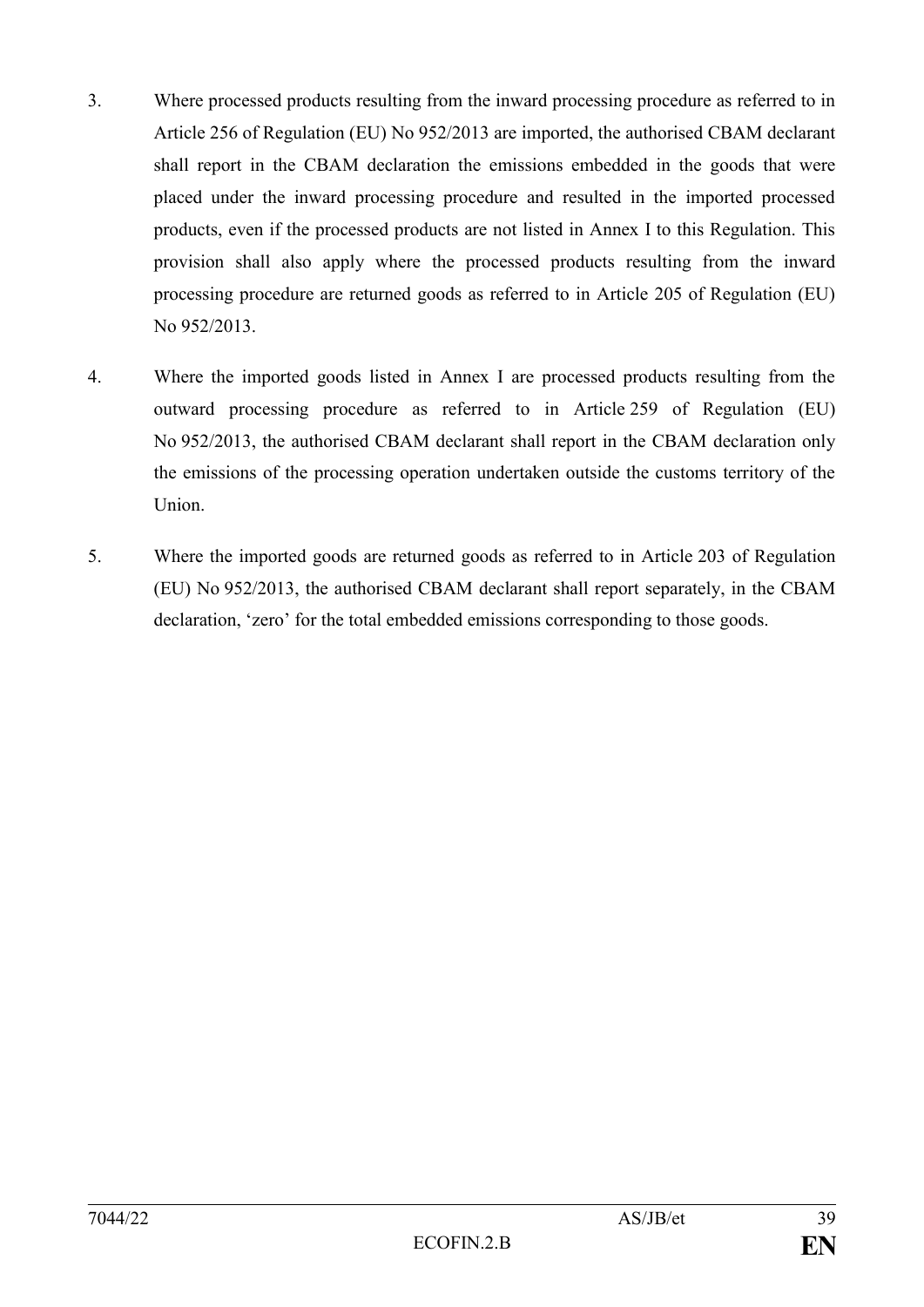6. The Commission is empowered to adopt implementing acts concerning the standard format, including detailed information per installation and country of origin and type of goods to be reported supporting the totals referred to in paragraph 2, in particular as regards embedded emissions and carbon price paid, and the procedure for submitting the CBAM declaration through the central registry, and the arrangements for surrendering the CBAM certificates mentioned in paragraph 2, point (c), in compliance with Article 22(1), in particular as regards the process and the selection by the authorised CBAM declarant of certificates to be surrendered. Those implementing acts shall be adopted in accordance with the examination procedure referred to in Article 29(2).

### *Article 7 Calculation of embedded emissions*

- 1. Embedded emissions in goods shall be calculated pursuant to the methods set out in Annex III.
- 2. Embedded emissions in goods other than electricity shall be determined based on the actual emissions in accordance with the methods set out in Annex III, points 2 and 3. When actual emissions cannot be adequately determined, the embedded emissions shall be determined by reference to default values in accordance with the methods set out in Annex III, point 4.1.
- 3. Embedded emissions in imported electricity shall be determined by reference to default values in accordance with the method set out in Annex III, point 4.2, unless the authorised CBAM declarant justifies that the criteria to determine the embedded emissions based on the actual emissions listed in Annex III, point 5 are met.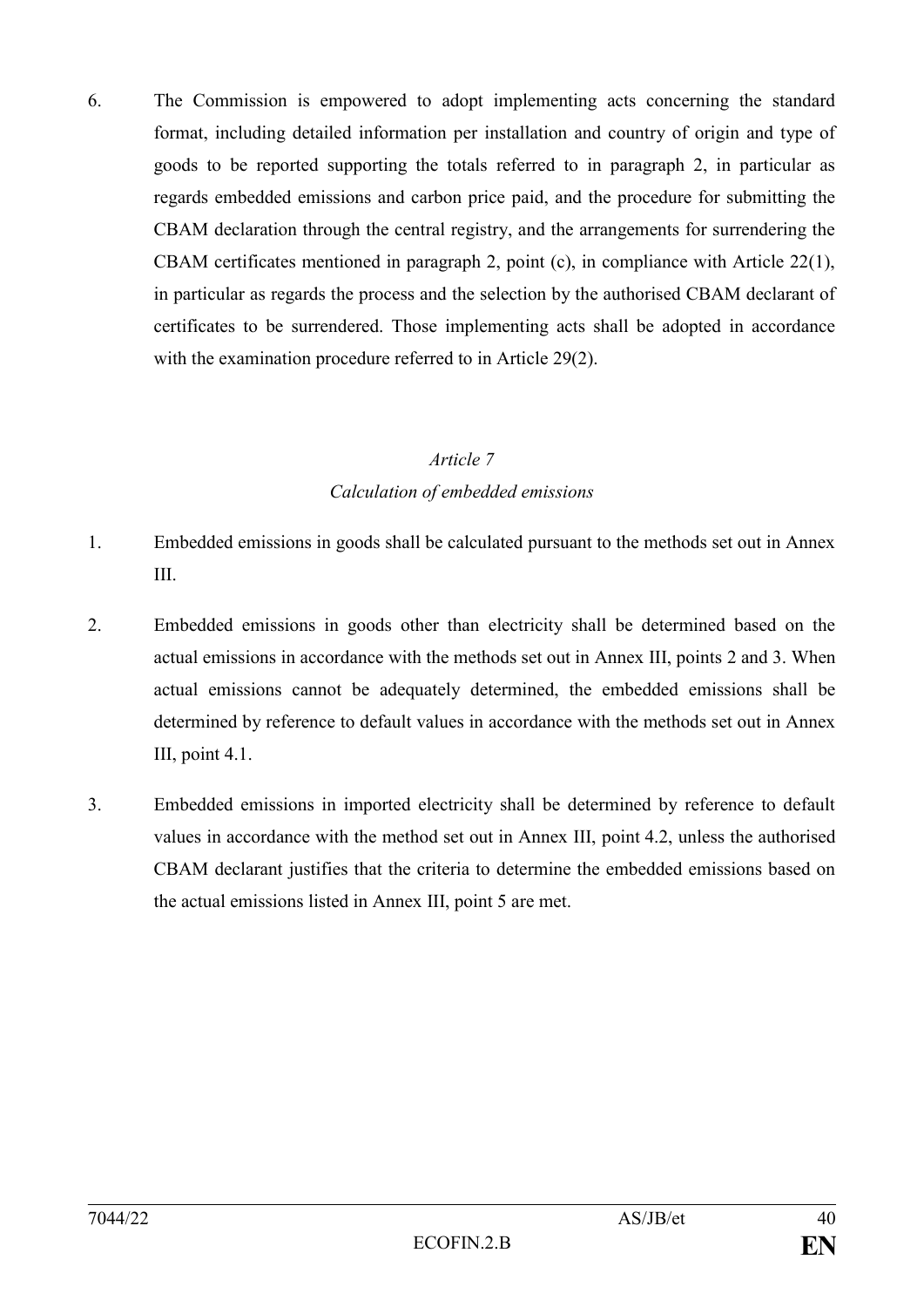- 4. The authorised CBAM declarant shall keep records of the information required to calculate the embedded emissions in accordance with the requirements laid down in Annex IV. Those records shall be sufficiently detailed to enable verifiers accredited pursuant to Article 18 to verify the embedded emissions in accordance with Article 8 and Annex V and to enable the competent authority to review the CBAM declaration in accordance with Article 19(1).
- 5. The authorised CBAM declarant shall keep those records of information referred to in paragraph 4, including the report of the verifier, until the end of the fourth year after the year in which the CBAM declaration has been or should have been submitted.
- 6. The Commission is empowered to adopt implementing acts concerning detailed rules regarding the elements of the calculation methods set out in Annex III, including determining system boundaries of production processes, emission factors, installationspecific values of actual emissions and default values and their respective application to individual goods as well as laying down methods to ensure the reliability of data on the basis of which the default values shall be determined, including the level of detail and the verification of data, and including further specification of goods that are to be considered as "simple goods" and "complex goods" for the purpose of Article III, point 1. Where objectively justified, those acts shall provide that default values can be adapted to particular areas, regions or countries to take into account specific objective factors that affect emissions, such as prevailing energy sources or industrial processes. Those implementing acts shall build upon existing legislation for the verification of emissions and activity data for installations covered by Directive 2003/87/EC, in particular Commission Implementing Regulation (EU) 2018/2067.
- 7. The implementing acts referred to in paragraph 6 of this Article shall be adopted in accordance with the examination procedure referred to in Article 29(2).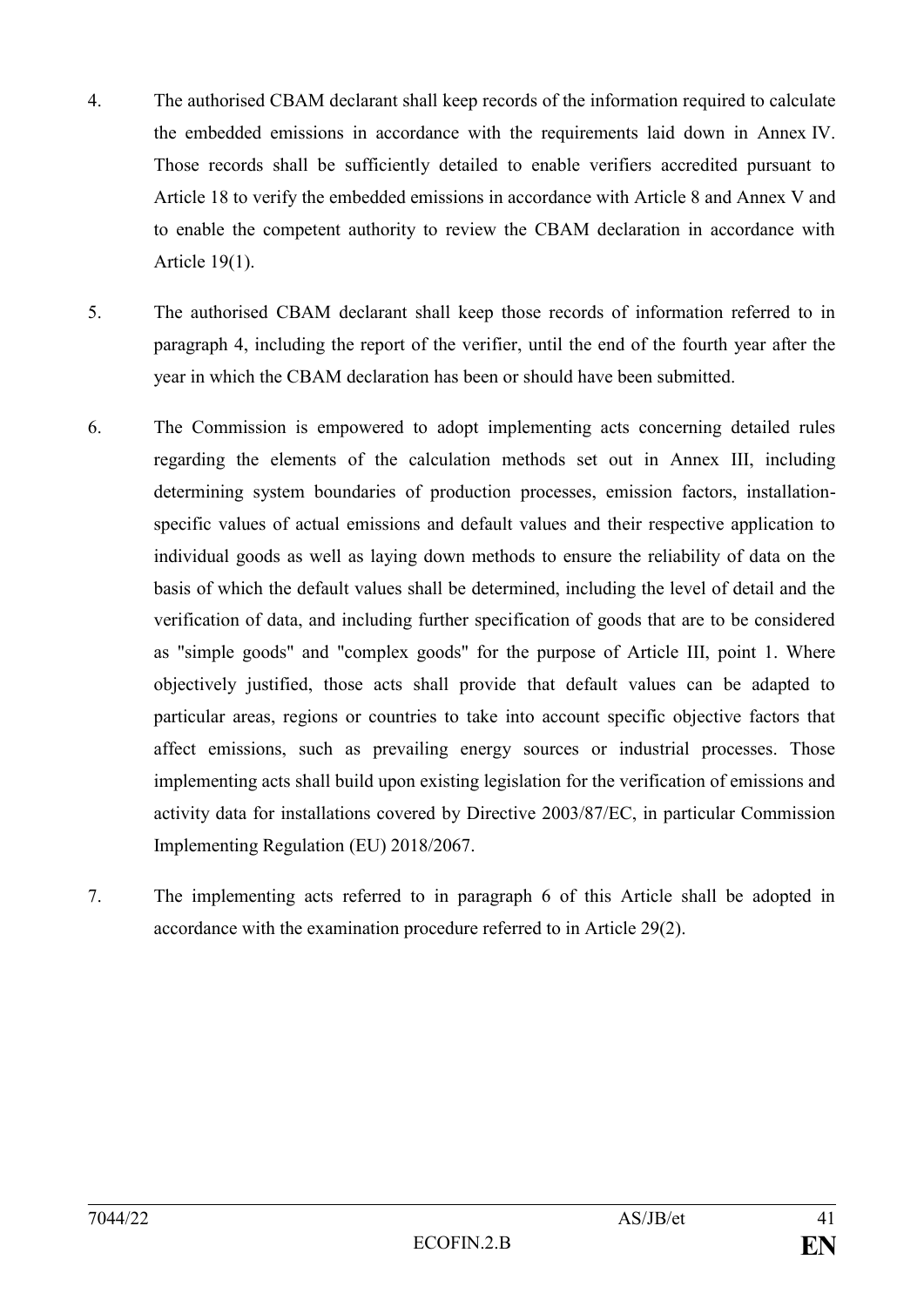#### *Verification of embedded emissions*

- 1. The authorised CBAM declarant shall ensure that the total embedded emissions declared in the CBAM declaration submitted pursuant to Article 6 are verified by a verifier accredited pursuant to Article 18, based on the verification principles set out in Annex V.
- 2. For embedded emissions in goods produced in registered installations in a third country in accordance with Article 10, the authorised CBAM declarant may choose to use verified information disclosed to it in accordance with Article 10(7) to fulfil the obligation referred to in paragraph 1.
- 3. The Commission is empowered to adopt implementing acts concerning the principles of verification referred to in paragraph 1 as regards the possibility to waive the obligation for the verifier to visit the installation where relevant goods are produced, the definition of thresholds for deciding whether misstatements or non-conformities are material, and concerning the supporting documentation needed for the verification report, including its format. In so doing, the Commission shall seek coherence with the procedures set out in Commission Implementing Regulation (EU) No. 2018/2067. Those implementing acts shall be adopted in accordance with the examination procedure referred to in Article 29(2).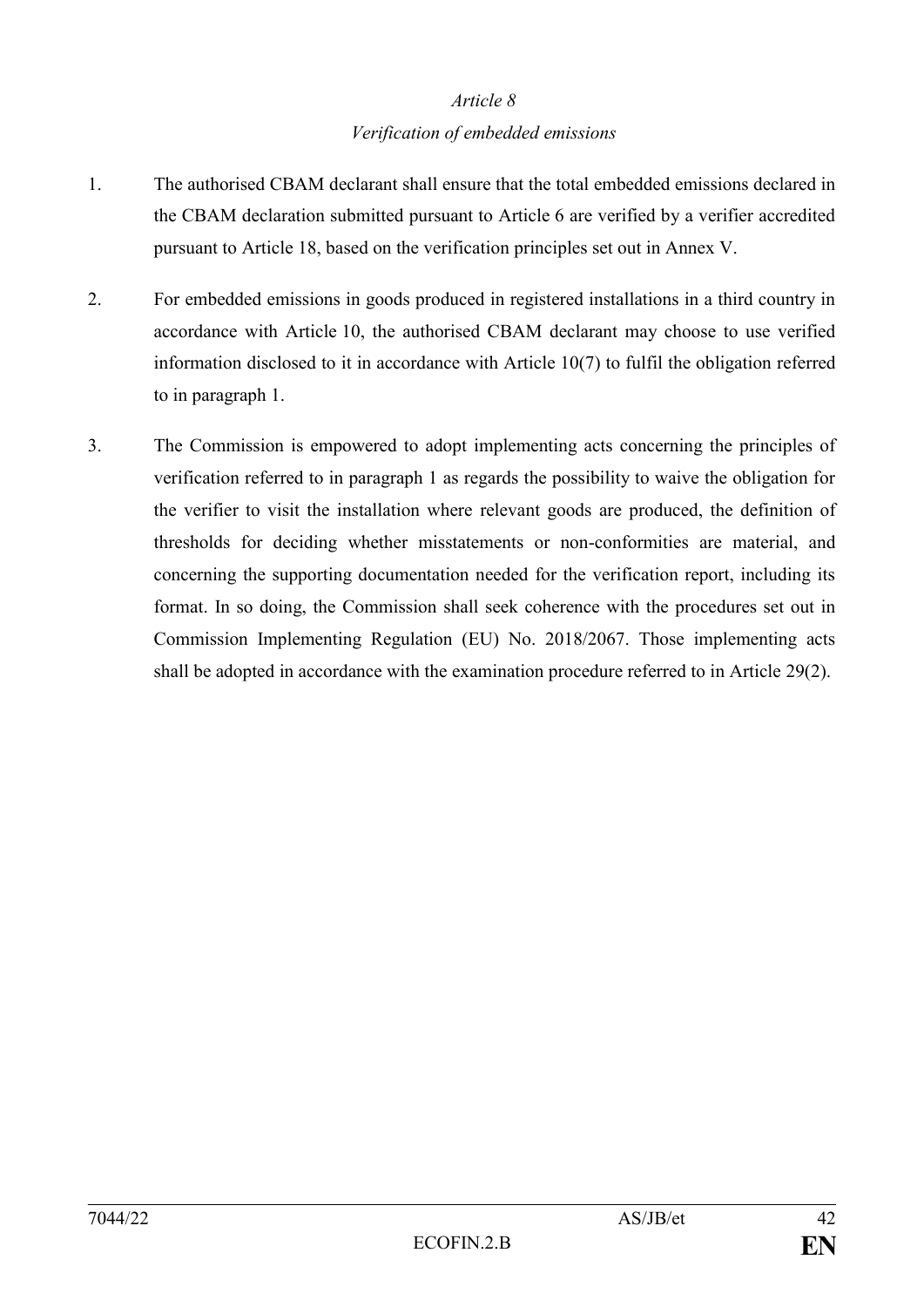#### *Carbon price paid in a country of origin*

- 1. An authorised CBAM declarant may claim in its CBAM declaration a reduction in the number of CBAM certificates to be surrendered in order for the carbon price paid in the country of origin for the declared embedded emissions to be taken into account. The carbon price may only be taken into account to the extent it has been effectively paid, taking into account any rebate or any other form of compensation available in the country of origin that would have resulted in a reduction of that carbon price.
- 2. The authorised CBAM declarant shall keep records of the documentation required to demonstrate that the declared embedded emissions were subject to a carbon price in the country of origin of the goods that has been effectively paid as referred to in paragraph 1. The authorised CBAM declarant shall in particular keep evidence related to available rebates or any other form of compensation, in particular references to the relevant legislation of that country. This documentation shall be certified by a person independent from the authorised CBAM declarant and independent from the authorities of the country of origin. The authorised CBAM declarant shall also keep evidence of the actual payment of the carbon price.
- 3. The authorised CBAM declarant shall keep the records referred to in paragraph 2 until the end of the fourth year after the year during which the CBAM declaration has been or should have been submitted.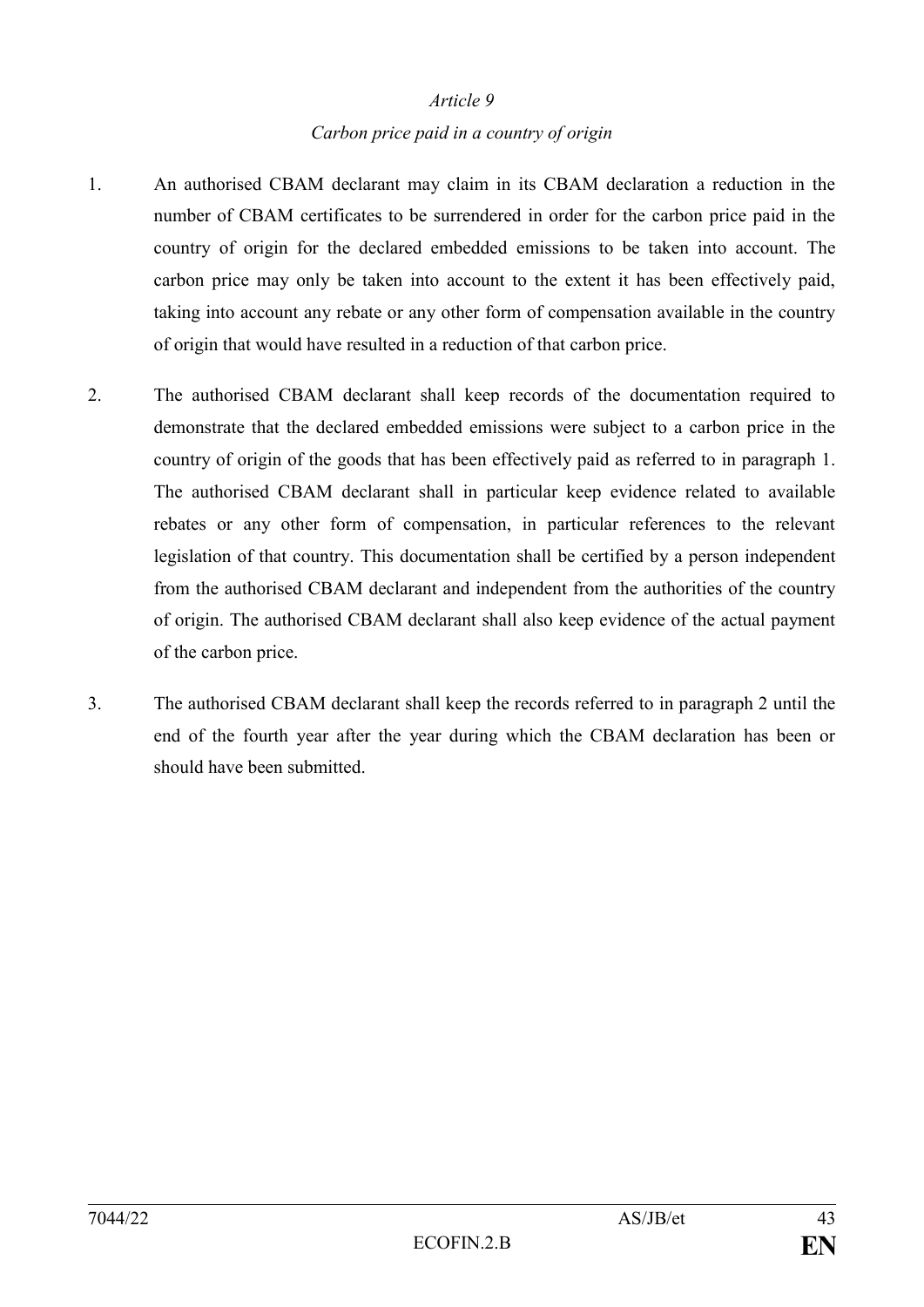4. The Commission is empowered to adopt implementing acts concerning detailed rules regarding the conversion of the yearly average carbon price effectively paid in accordance with paragraph 1 into a corresponding reduction of the number of CBAM certificates to be surrendered, including the conversion of the carbon price effectively paid in foreign currency into euro at the yearly average exchange rate, the evidence required of the actual payment of the carbon price, examples of relevant rebates or other forms of compensation referred to in paragraph 1, and the qualifications of the independent person referred to in paragraph 2 and conditions to ascertain independence. Those implementing acts shall be adopted in accordance with the examination procedure referred to in Article 29(2).

#### *Article 10*

#### *Registration of operators and installations in third countries*

- 1. The Commission shall, upon request by an operator of an installation located in a third country, register the information on that operator and on its installation in a central database as referred to in Article 14a.
- 2. The request for registration referred to in paragraph 1 shall include the following information to be included in the central database upon registration:
	- (a) the name, address and contact details of the operator;
	- (b) the location of each installation including the complete address and geographical coordinates expressed in longitude and latitude including 6 decimals;
	- (c) the main economic activity of the installation.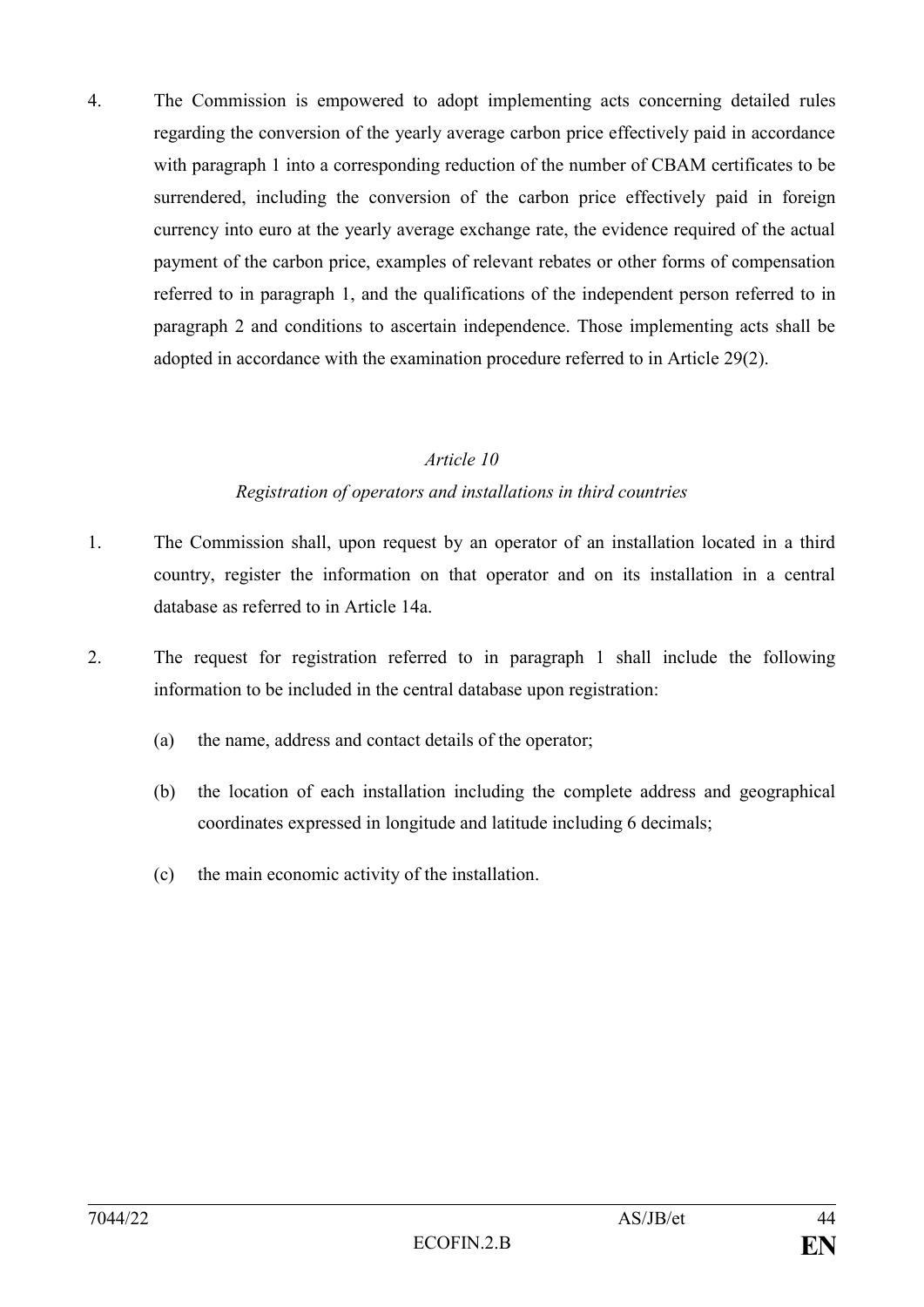- 3. The Commission shall notify the operator of the registration in the central database. The registration shall be valid for a period of five years from the date of its notification to the operator of the installation.
- 4. The operator shall inform the Commission without delay of any changes in the information referred to in paragraph 2 arising after the registration and the Commission shall update the relevant information.
- 5. The operator shall:
	- (a) determine the embedded emissions calculated in accordance with the methods set out in Annex III, by type of goods produced at the installation referred to in paragraph 1;
	- (b) ensure that the embedded emissions referred to in point (a) are verified in accordance with the verification principles set out in Annex V by a verifier accredited pursuant to Article 18;
	- (c) keep a copy of the verification report as well as records of the information required to calculate the embedded emissions in goods in accordance with the requirements laid down in Annex IV for a period of four years after the verification has been performed.
- 6. The records referred to in paragraph 5, point (c), shall be sufficiently detailed to enable the verification of the embedded emissions in accordance with Article 8 and Annex V, and to enable any competent authority to review, in accordance with Article 19(1), the CBAM declaration made by an authorised CBAM declarant to whom the relevant information was disclosed in accordance with paragraph 7.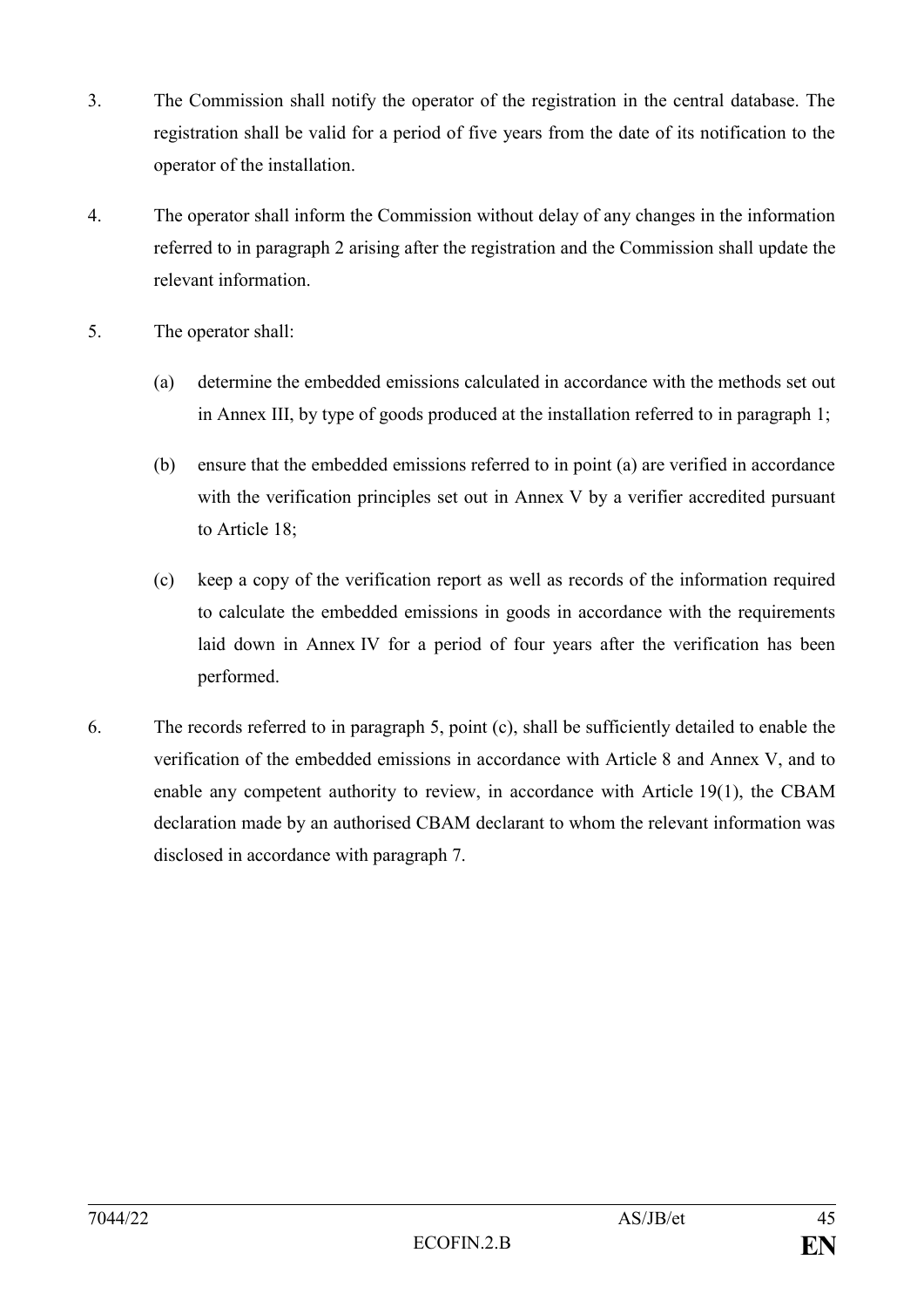- 7. An operator may disclose the information on the verification of embedded emissions referred to in paragraph 5 to an authorised CBAM declarant. The authorised CBAM declarant shall be entitled to avail itself of that disclosed information to fulfil the obligation referred to in Article 8.
- 8. The operator may, at any time, ask to be deregistered from the database. The Commission shall, upon such request, and after notifying the national competent authorities, deregister the information on that operator and on its installation from the central database, provided such information is not necessary for the review of CBAM declarations submitted. The Commission may, after having given the operator the possibility to be heard and having consulted with relevant national competent authorities, also deregister the information if it finds the information is no longer being accurate. The Commission shall inform the competent authorities of Member States of such deregistrations.

# **Chapter III Competent authorities**

### *Article 11 Competent authorities*

1. Each Member State shall designate the competent authority to carry out the obligations under this Regulation and inform the Commission thereof.

The Commission shall make available to the Member States a list of all competent authorities and publish that information in the *Official Journal of the European Union*.

2. Competent authorities shall exchange any information that is essential or relevant to the exercise of their functions and duties under this Regulation.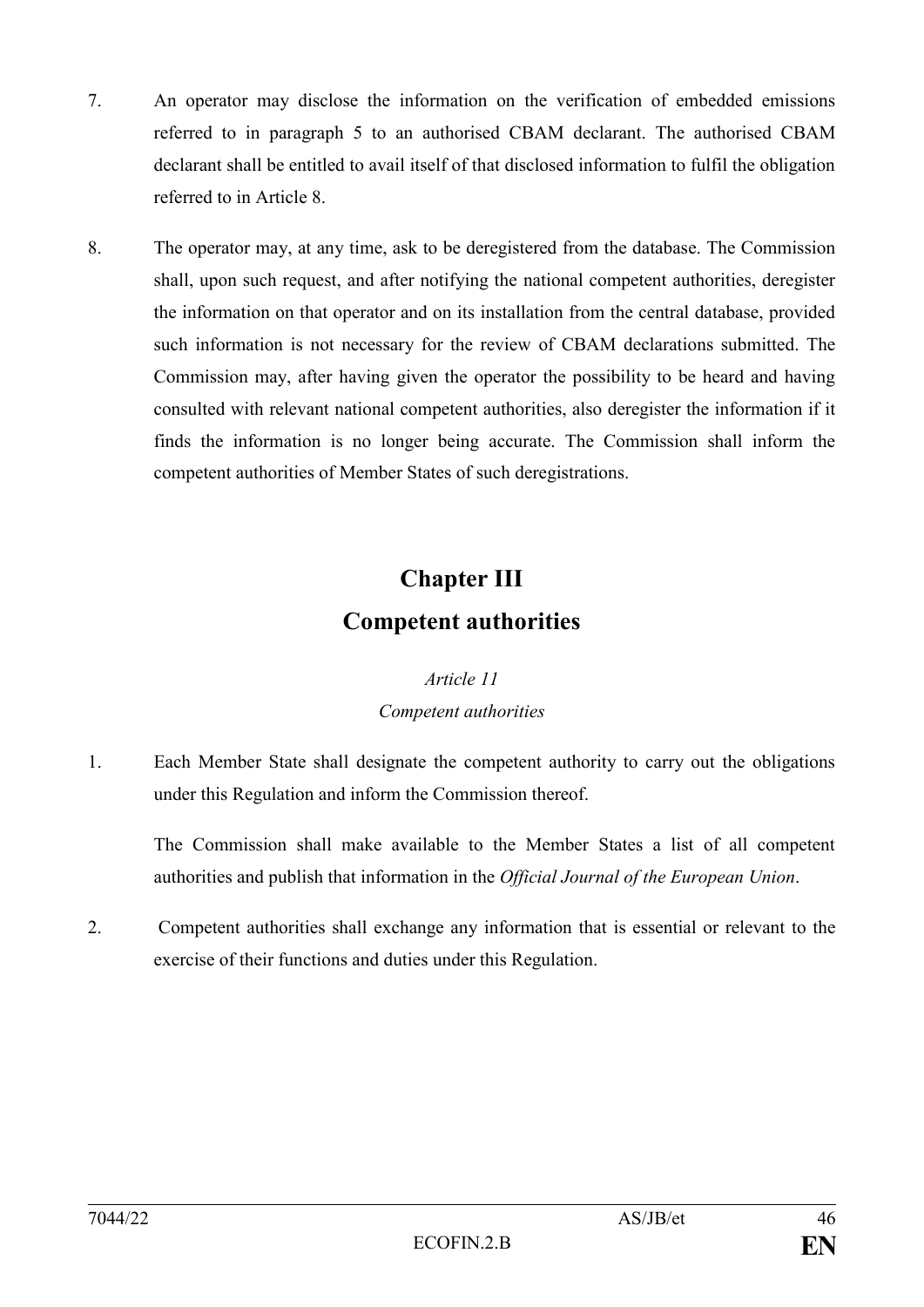#### *Commission*

In addition to the tasks that the Commission exercises under other provisions of this Regulation, the Commission shall assist the competent authorities in carrying out their obligations under this Regulation, and coordinate their activities by supporting the exchange of and issuing guidelines on the best practices in this domain, and by promoting an adequate exchange of information and cooperation between competent authorities, and between competent authorities and the **Commission** 

#### *Article 13*

### *Professional secrecy and disclosure of information*

- 1. All information acquired by the competent authority or the Commission in the course of performing their duties which is by its nature confidential or which is provided on a confidential basis shall be covered by the obligation of professional secrecy. Such information shall not be disclosed by the competent authority or the Commission without the express permission of the person or authority that provided it or by virtue of provisions laid down by Union or national law.
- 2. Competent authorities and the Commission may, however, share such information with competent authorities of other Member States, customs authorities, authorities in charge of administrative or criminal sanctions, the Commission and the European Public Prosecutors Office, for the purposes of ensuring compliance of persons with their obligations under this Regulation and the application of customs legislation. Such shared information shall itself be covered by professional secrecy and may not be disclosed to any other person or authority except by virtue of provisions laid down by Union or national law.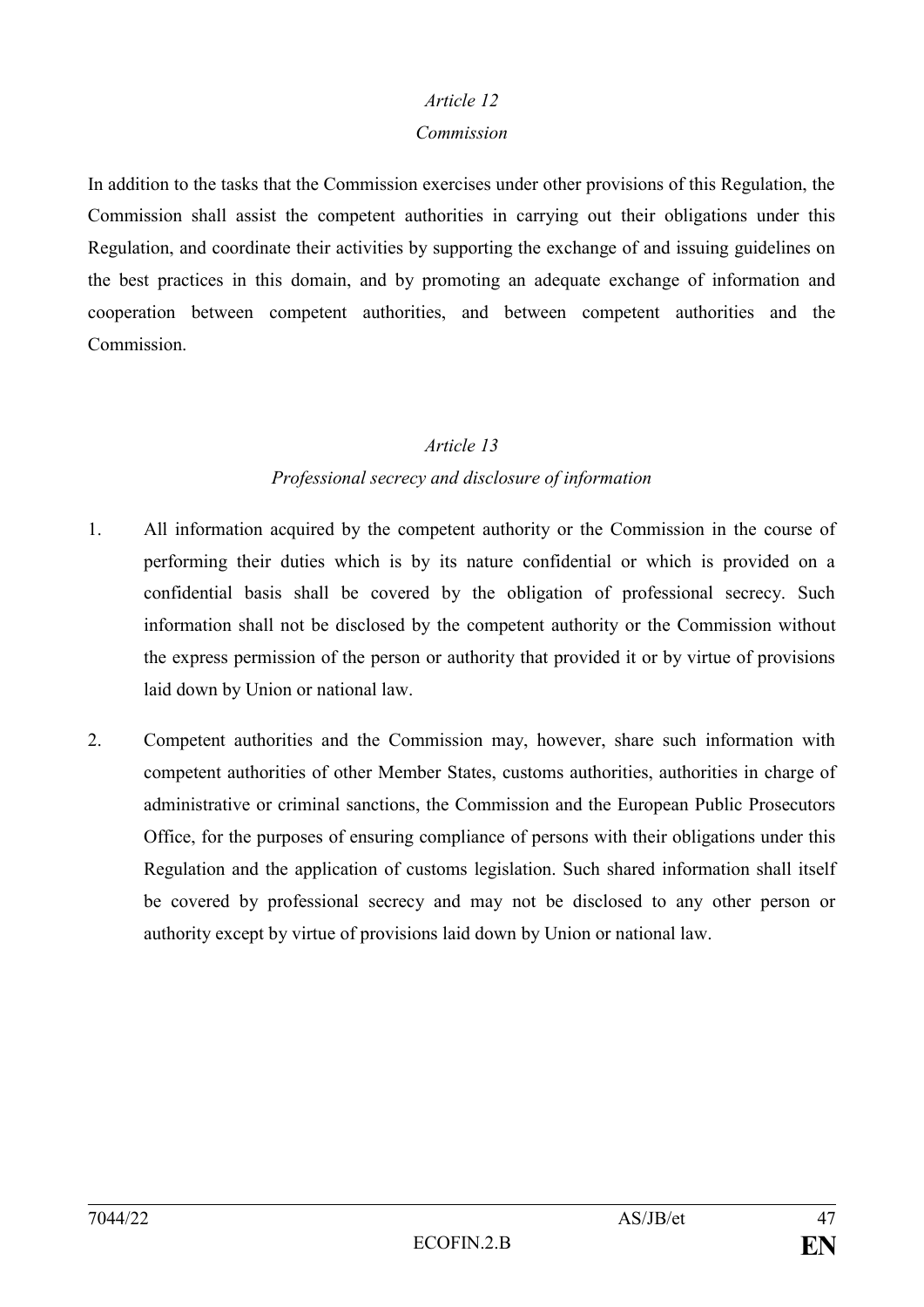#### *Central registry*

- 1. The Commission shall establish a central registry of authorised CBAM declarants in the form of a standardised electronic database containing the data regarding the CBAM certificates of those authorised CBAM declarants. The Commission shall make the information in that registry available automatically and in real time to customs authorities and competent authorities from Member States.
- 2. The registry referred to in paragraph 1 shall contain accounts with information about each authorised CBAM declarant, in particular:
	- (a) the name and contact details of the authorised CBAM declarant;
	- (b) the EORI number of the authorised CBAM declarant;
	- (c) the CBAM account number;
	- (d) the number, the price of sale, the date of purchase, the date of surrender, or the date of re-purchase, or that of the cancellation of CBAM certificates for each authorised CBAM declarant.
- 3. The information in the registry referred to in paragraph 2 shall be confidential.

#### *Article 14a*

#### *Central database of operators and installations located in third countries*

The Commission shall establish a central database accessible to the public containing the names, addresses and contact details of the operators and the location of installations in third countries in accordance with Article 10(2). An operator may choose not to have its name, address and contact details made accessible to the public.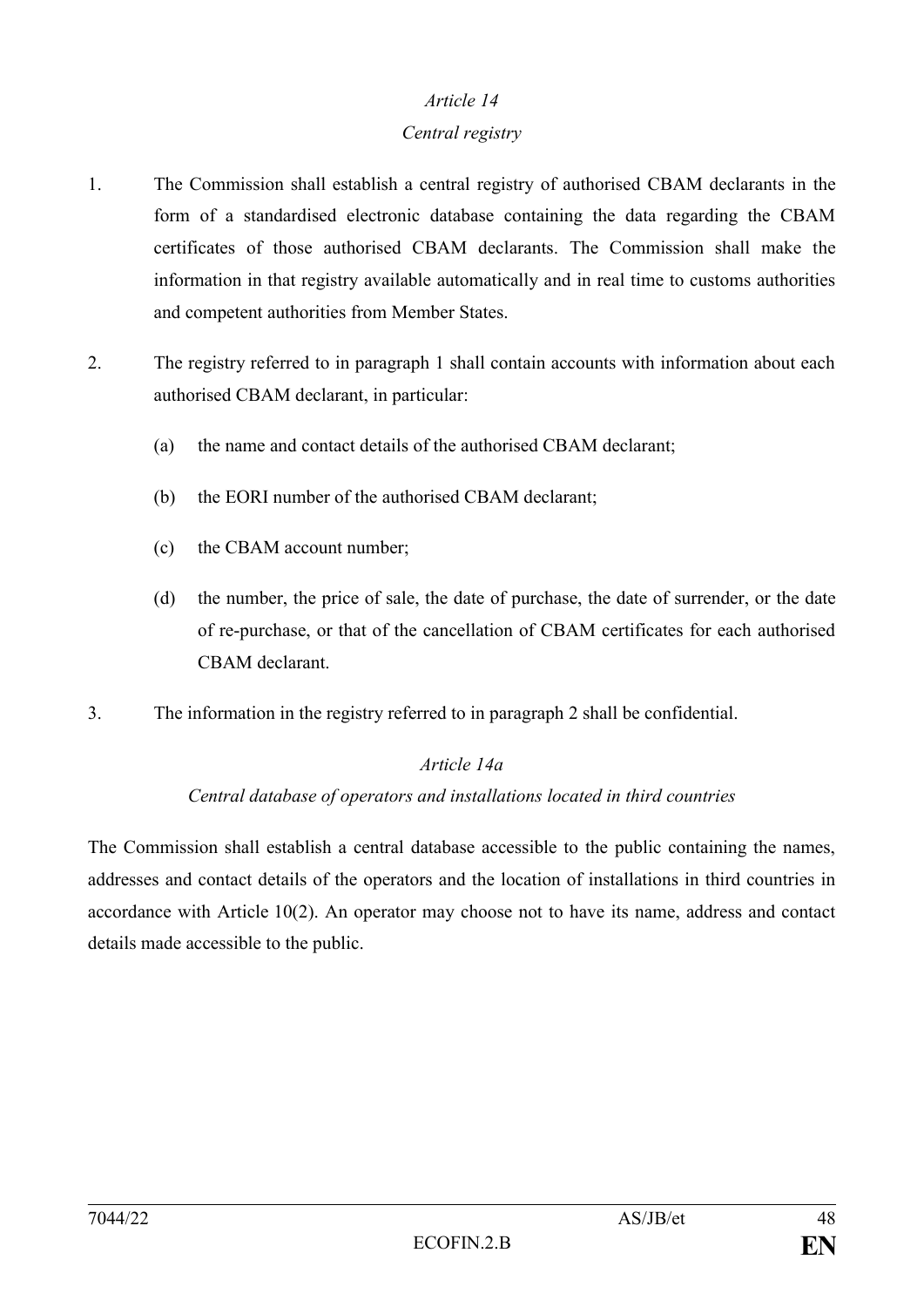#### *Independent transaction log*

- 1. The Commission shall maintain an independent transaction log recording the purchase of CBAM certificates, their holding, surrender, re-purchase and cancellation.
- 2. The Commission shall carry out risk-based controls on transactions recorded in the independent transaction log to ensure that there are no irregularities in the purchase, holding, surrender, re-purchase and cancellation of CBAM certificates.
- 3. If irregularities are identified as a result of the controls carried out under paragraph 2, the Commission shall inform the competent authorities of the Member State or Member States concerned for further investigation in order to correct the identified irregularities.

## *Article 16 Accounts in the central registry*

- 1. The Commission shall assign to each authorised CBAM declarant a unique CBAM account number.
- 2. Each authorised CBAM declarant shall be granted access to its account in the central registry.
- 3. The Commission shall set up the account as soon as the authorisation referred to in Article 17(1) is granted and notify the authorised CBAM declarant thereof.
- 4. If the authorised CBAM declarant has ceased its economic activity or its authorisation has been revoked, the Commission shall close the account of that authorised CBAM declarant, provided that the authorised CBAM declarant has complied with all its obligations under this Regulation.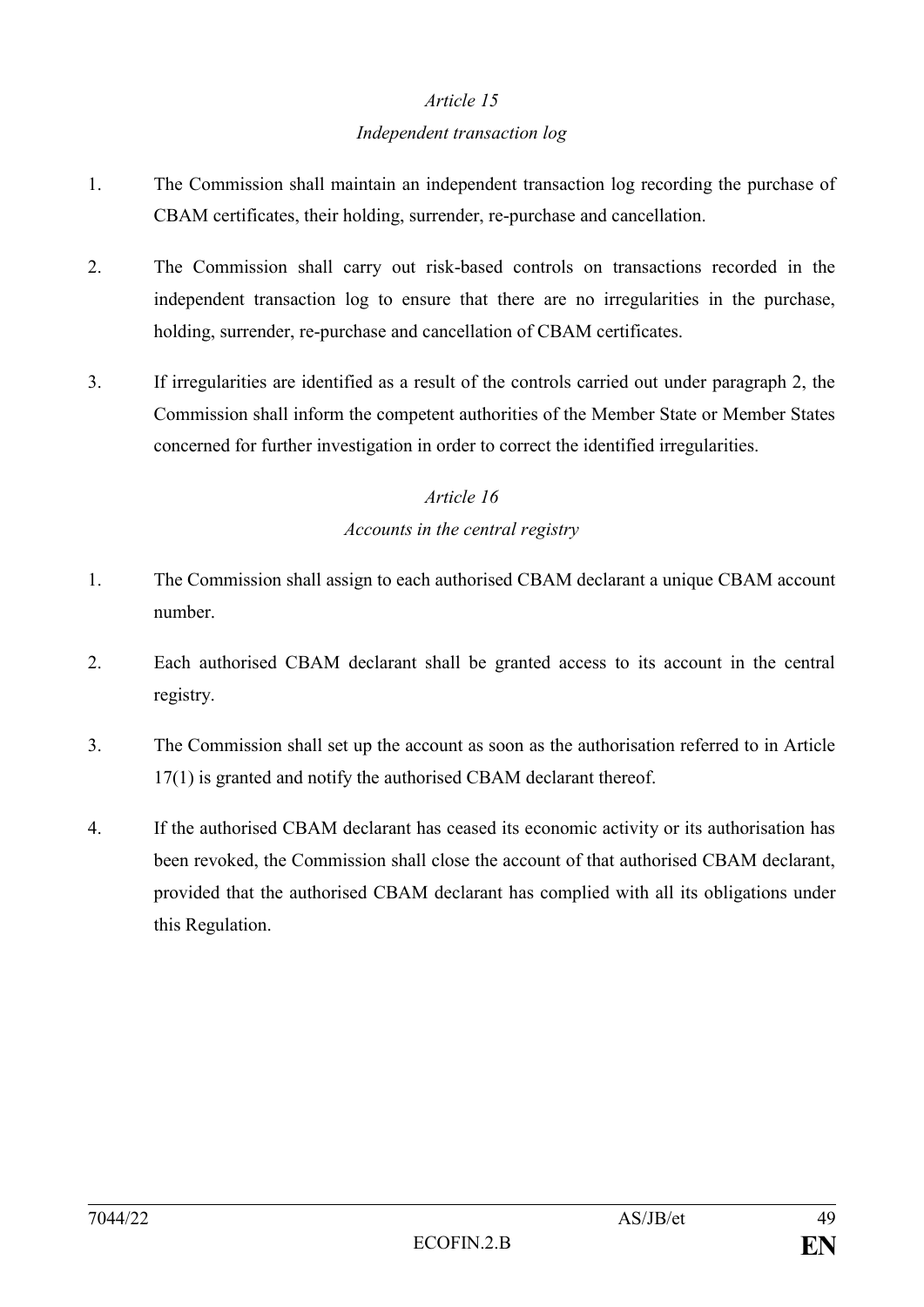#### *Authorisation*

- 0. Where an application for the status of authorised CBAM declarant is submitted in accordance with Article 5(1), the competent authority in the Member State where the applicant is established shall grant the status of authorised CBAM declarant where the criteria set out in paragraph 1 are complied with. The status of authorised CBAM declarant shall be recognised in all Member States.
- 1. The criteria for granting the status of authorised CBAM declarant shall be the following:
	- (a) the applicant has not been involved in a serious infringement or repeated infringements of customs legislation, taxation rules, market abuse rules or CBAM rules, in particular it has no record of serious criminal offences relating to its economic activity during the five years preceding the application;
	- (b) the applicant demonstrates its financial and operational capacity to fulfil its obligations under this Regulation.
	- (c) the applicant is established in a Member State; and
	- (d) the applicant has been assigned an EORI number in accordance with Article 9 of Regulation (EU) No 952/2013.
- 2. Where the competent authority finds that the conditions listed in paragraph 1 are not fulfilled, or where the applicant has failed to provide information listed in Article 5(3), the granting of the status of authorised CBAM declarant shall be refused. Such decision shall provide the reasons for the refusal and include information on the possibility to appeal.
- 3. (deleted)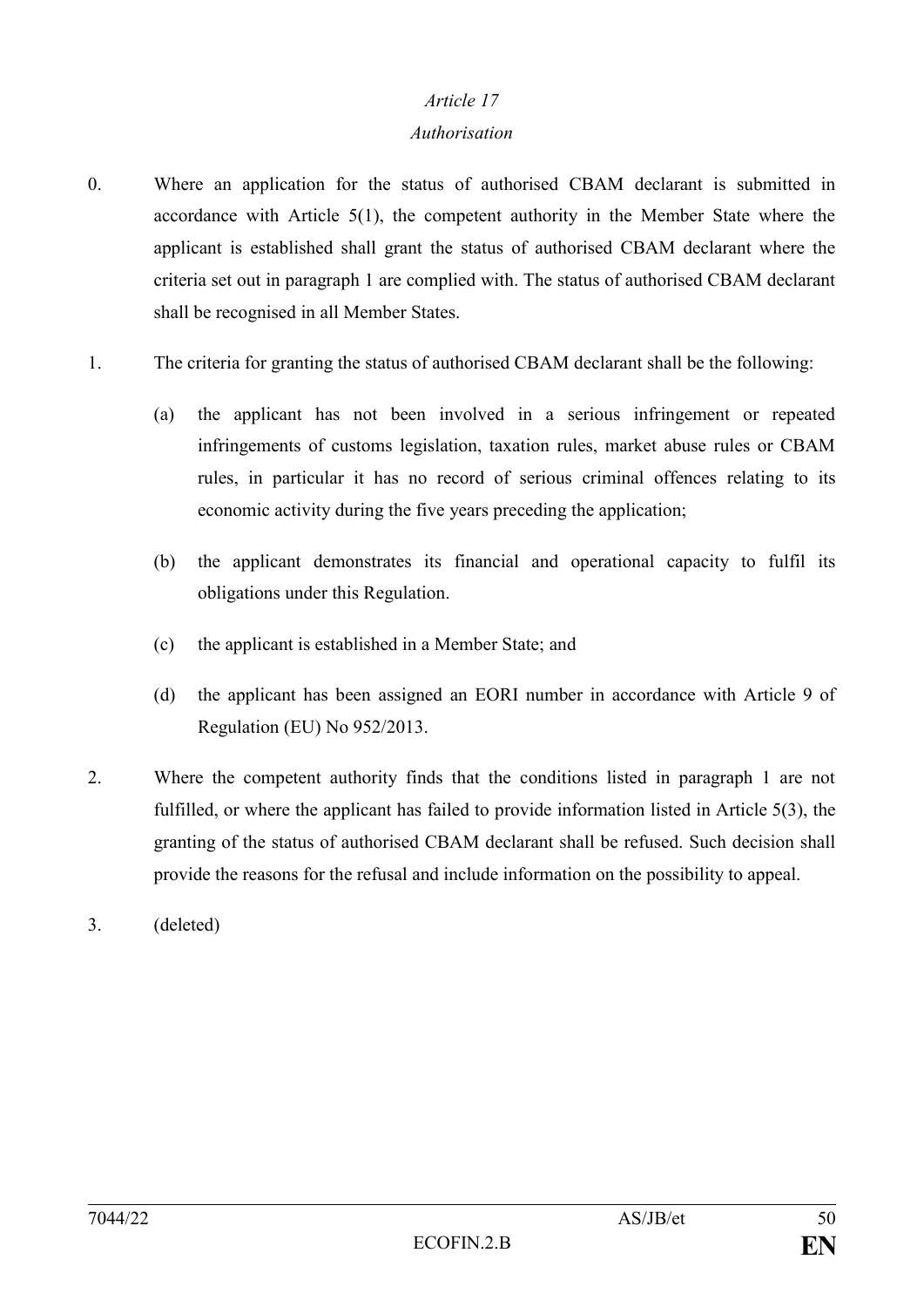- 4. A decision of the competent authority granting the status of authorised CBAM declarant shall be registered in the central registry and shall contain the following information:
	- (a) the name and the address of the authorised CBAM declarant;
	- (b) the EORI number of the authorised CBAM declarant;
	- (c) the CBAM account number assigned to it in accordance with Article 16(1).
- 5. (deleted)
- 6. For the purpose of complying with the criteria set out in paragraph 1(b), the competent authority shall require the provision of a guarantee, if the applicant was not established throughout the two financial years preceding the year when the application in accordance with Article 5(1) was submitted. The competent authority shall fix the amount of such guarantee at the amount calculated as the value of the CBAM certificates that the authorised CBAM declarant would have to surrender in accordance with Article 22 in respect of the imports of goods reported in accordance with Article  $5(3)(g)$ . The guarantee shall be provided as a bank guarantee, payable at first demand, by a financial institution operating in the Union or as another form of guarantee which provides equivalent assurance.
- 7. Where the competent authority establishes that the guarantee provided does not ensure, or is no longer sufficient to ensure the CBAM obligations of the authorised CBAM declarant, it shall require the authorised CBAM declarant to either provide an additional guarantee or replace the initial guarantee with a new guarantee, according to the authorised CBAM declarant's choice.
- 8. The competent authority shall release the guarantee immediately after 31 May of the second year in which the authorised CBAM declarant has surrendered CBAM certificates in accordance with Article 22.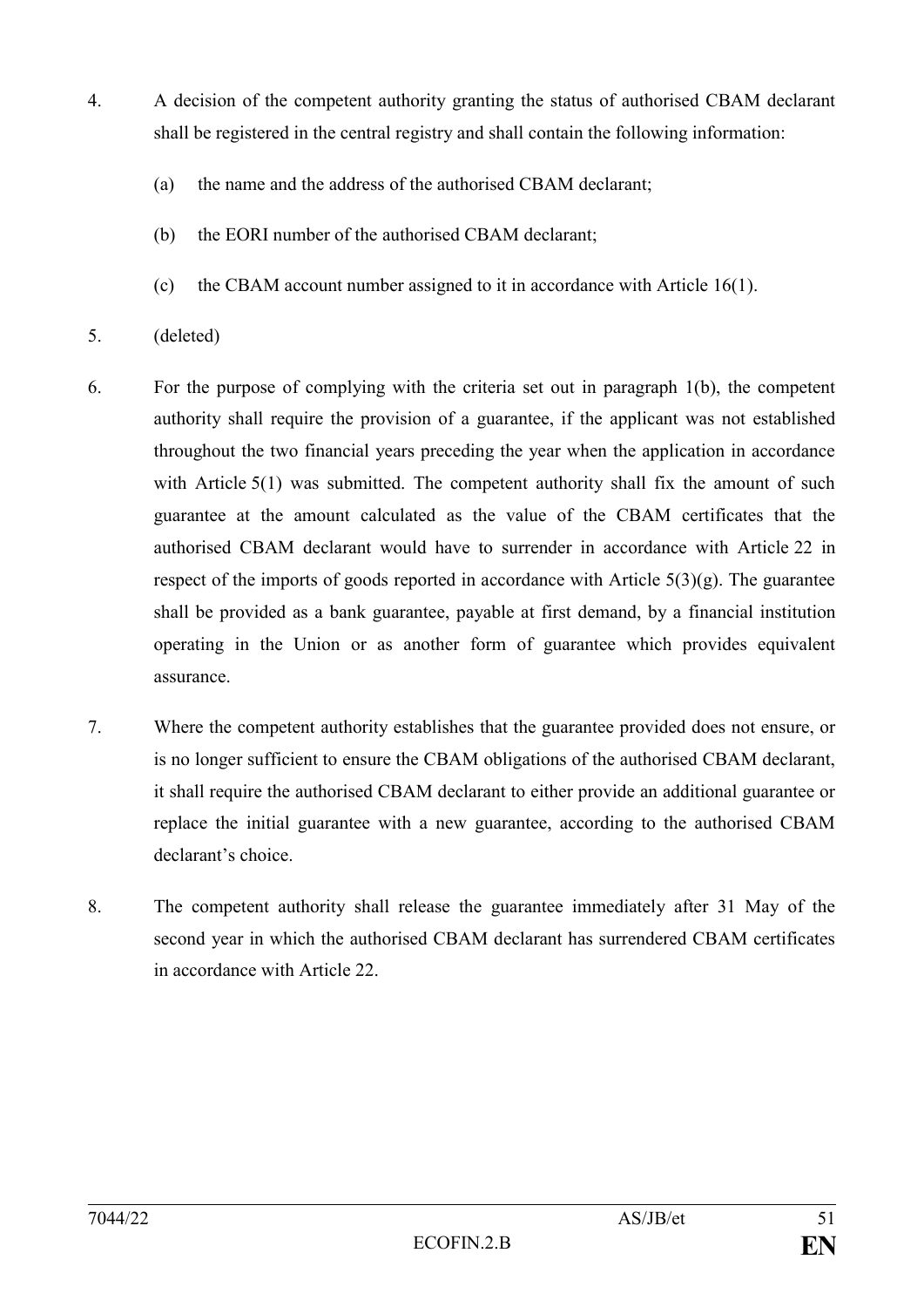- 9. The competent authority shall revoke the status of authorised CBAM declarant where the authorised CBAM declarant so requests. The competent authority shall also revoke the status of authorised CBAM declarant where the authorised CBAM declarant no longer meets the criteria set out in paragraphs 1 or 7 of this Article, or has been involved in a serious or repeated infringement of the obligation to surrender CBAM certificates referred to in Article 22(1) or of the obligation to ensure a sufficient number of CBAM certificates on its account in the central registry at the end of each quarter referred to in Article 22(2). Before revoking the status of authorised CBAM declarant, the competent authority shall give the authorised CBAM declarant the possibility to be heard. Any decision of revocation shall contain the justification as well as information about the right to appeal.
- 10. The competent authority shall register in the central registry information on the applicants whose application for the granting of the status of authorised CBAM declarant has been refused in accordance with paragraph 2 of this Article, and the persons whose status of authorised CBAM declarants has been revoked in accordance with paragraph 9 of this Article.
- 11. The Commission shall adopt, by means of implementing acts, the detailed provisions for the application of the criteria referred to in paragraph 1, including the criterion of not having been involved in a serious infringement or repeated infringements under paragraph 1(a), and for the application of the guarantee referred to in paragraphs 6 to 8; for the application of the criteria of a serious or repeated infringement referred to in paragraph 9; and for the consequences of the revocation of the status of authorised CBAM declarant. Those implementing acts shall be adopted in accordance with the examination procedure referred to in Article 29(2).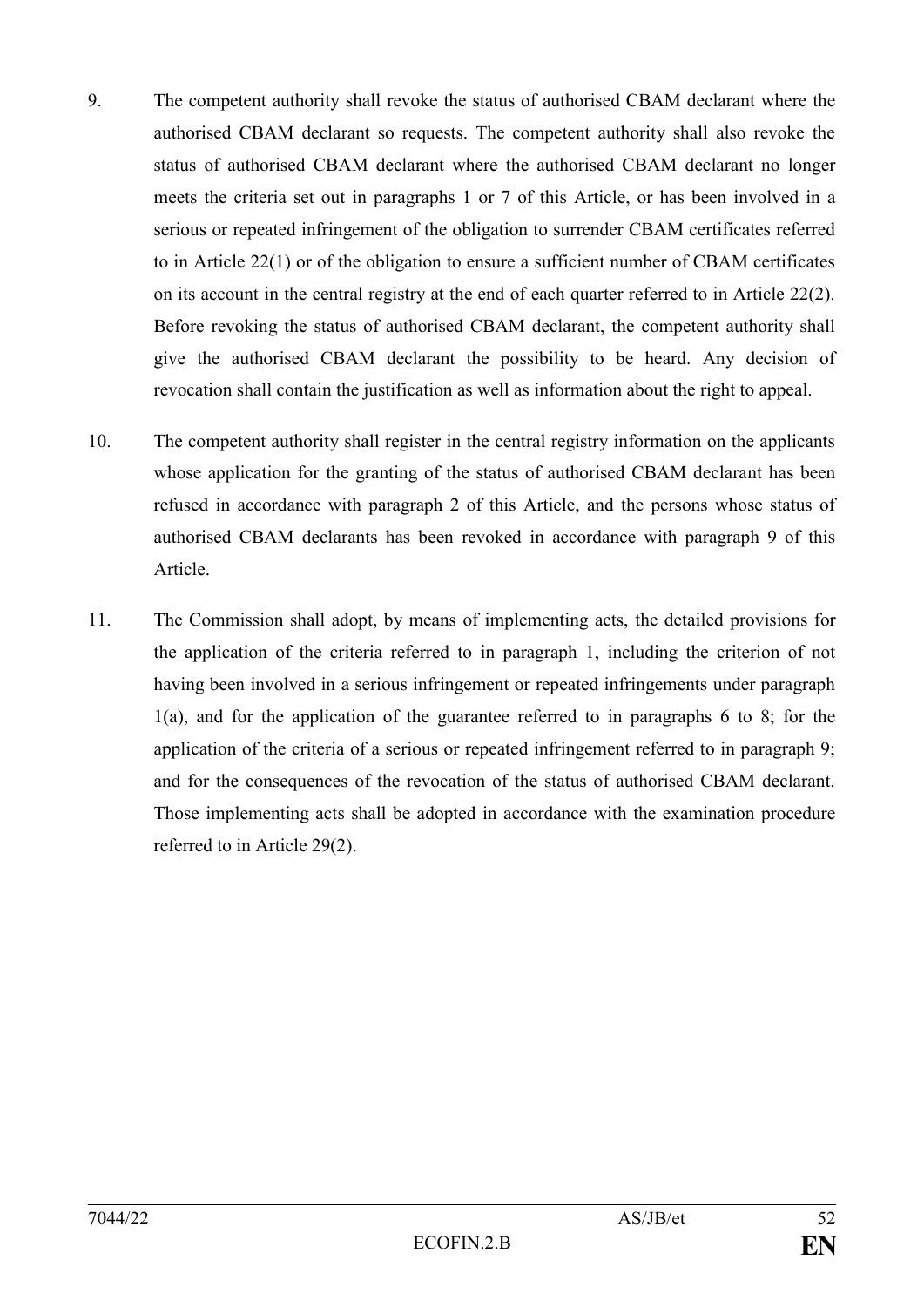#### *Accreditation of verifiers*

- 1. Any person accredited in accordance with Commission Implementing Regulation (EU) 2018/2067 for a relevant group of activities shall be regarded as an accredited verifier under this Regulation. The Commission is empowered to adopt implementing acts for identifying relevant groups of activities by providing an alignment of qualifications of an accredited verifier necessary to perform verifications under this Regulation with the relevant group of activities listed in Annex I of Commission Implementing Regulation (EU) No. 2018/2067 and indicated in the accreditation certificate. Those implementing acts shall be adopted in accordance with the examination procedure referred to in Article 29(2).
- 2. In addition to paragraph 1, a national accreditation body may on request accredit a person established in the Union as a verifier under this Regulation where it considers, on the basis of the documentation submitted, that such person has a capacity to apply the verification principles referred to in Annex V to perform the obligations of control of the embedded emissions established in Articles 8 and 10.
- 3. The Commission is empowered to adopt delegated acts in accordance with Article 28 in order to supplement this Regulation by specifying conditions for the granting of the accreditation referred to in paragraph 2, for the control and oversight of accredited verifiers, for the withdrawal of accreditation and for mutual recognition and peer evaluation of the accreditation bodies.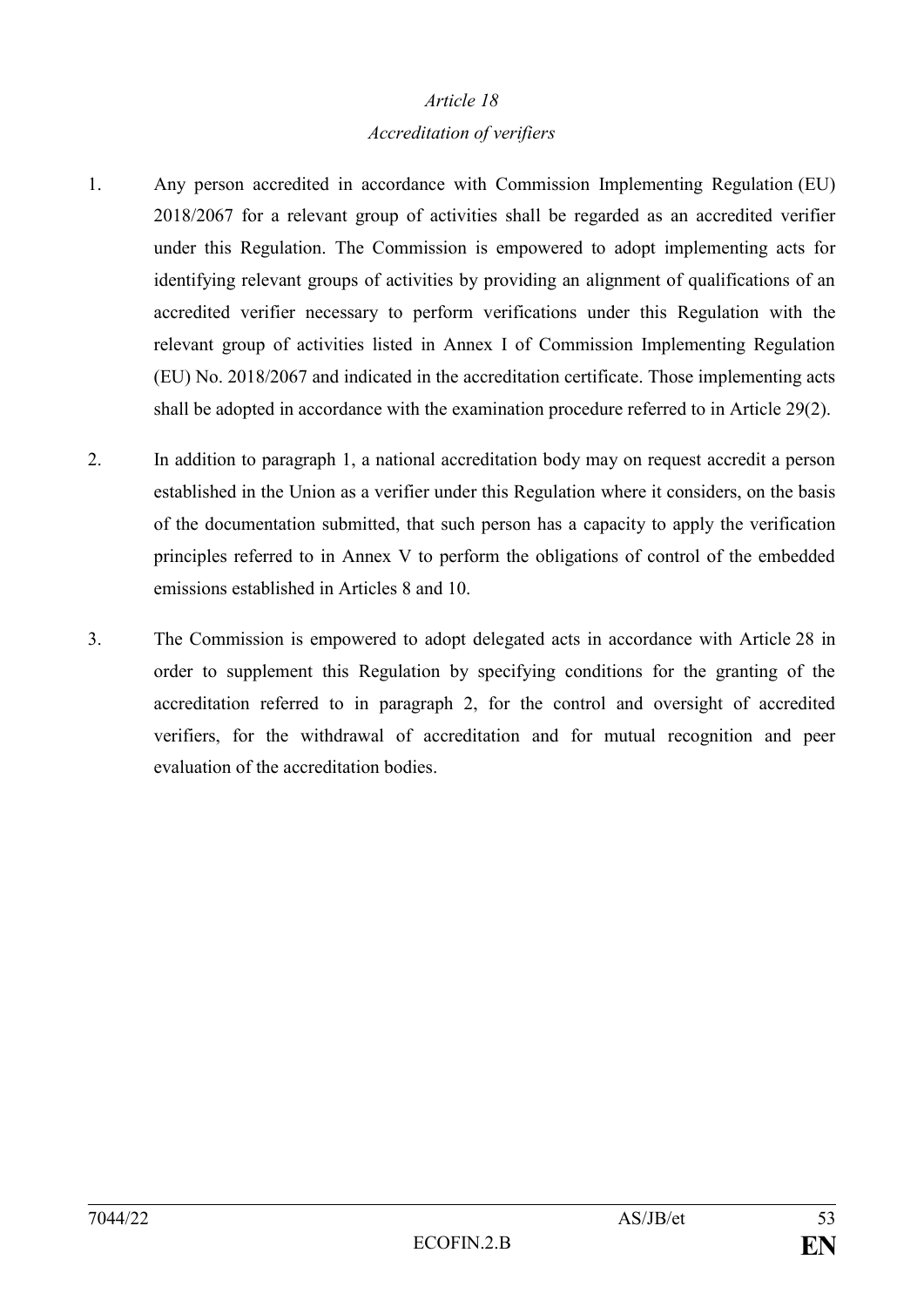#### *Review of CBAM declarations*

- 1. The competent authority of the Member State where the authorised CBAM declarant is established may review a CBAM declaration within the period ending with the fourth year after the year in which the declaration should have been submitted. The review may consist in verifying the information provided in the CBAM declaration on the basis of the information communicated by the customs authorities in accordance with Article 25(2) and any other relevant evidence, and on the basis of any audit deemed necessary, including at the premises of the authorised CBAM declarant.
- 1a. Without prejudice to paragraph 1, the Commission shall periodically set out specific risk factors and attention points for competent authorities, based on an analysis of risks in relation to the CBAM implementation at the EU level, taking into account information contained in the central registry, data communicated by customs authorities, and other relevant information sources, including the controls and checks referred to in Articles 15(2) and 25(3). The Commission shall also facilitate the exchange of information with competent authorities about fraudulent activities and the application of penalties to authorised CBAM declarants.
- 2. Where an authorised CBAM declarant fails to submit a CBAM declaration in accordance with Article 6, the Commission shall assess the CBAM obligations of that authorised CBAM declarant on the basis of the information at its disposal, and calculate the total number of CBAM certificates due, at the latest by 31 December of the year following that when the CBAM declaration should have been submitted. The Commission shall communicate this information to the Member State where the authorised CBAM declarant is established.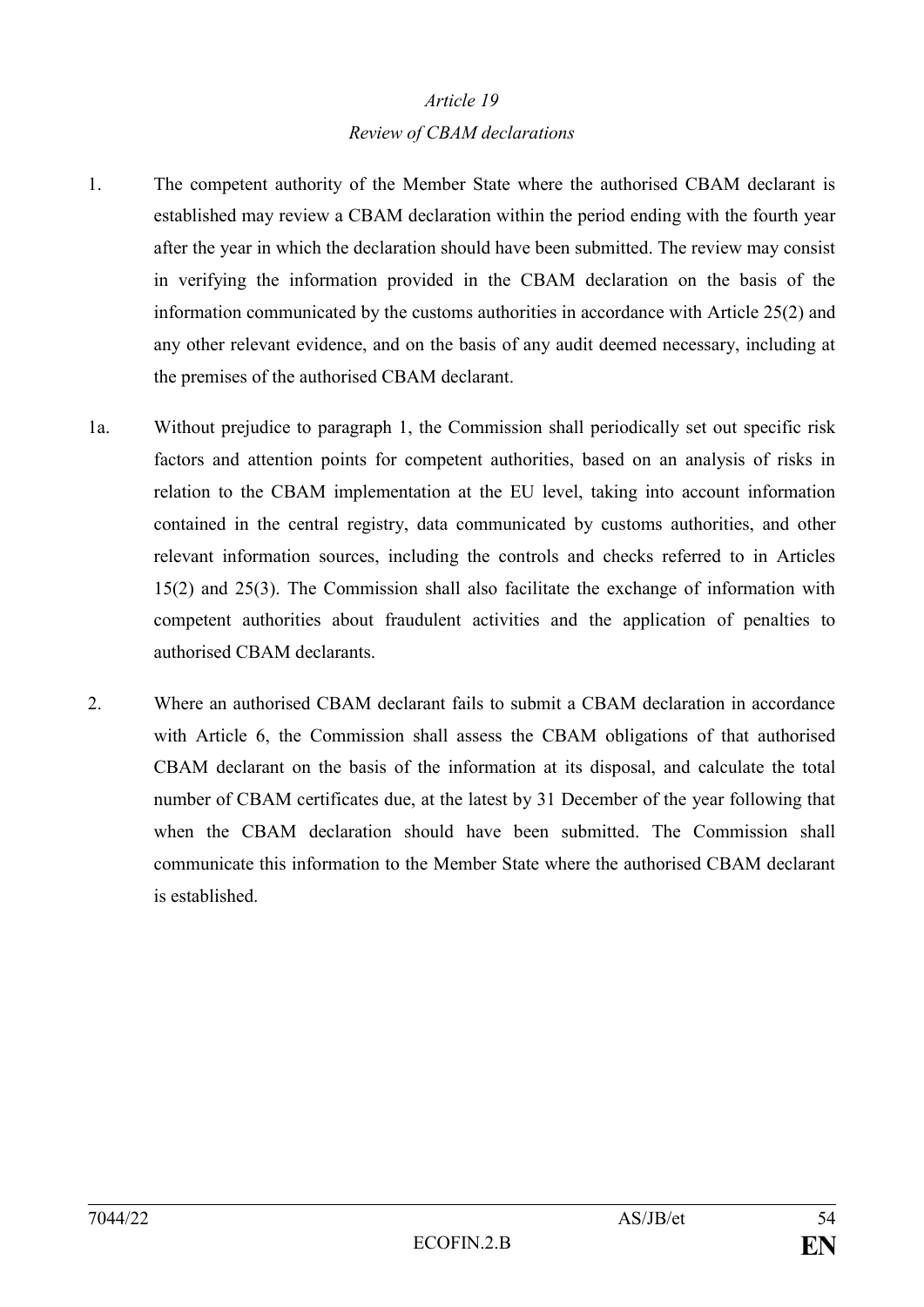- 3. Where the competent authority has established that the declared number of CBAM certificates to be surrendered is incorrect, or that no CBAM declaration has been submitted in accordance with Article 6, it shall determine the number of CBAM certificates due by the authorised CBAM declarant. The competent authority shall notify the authorised CBAM declarant of the number determined and request that the authorised CBAM declarant surrenders the additional CBAM certificates within one month. Such decision shall contain the justification as well as information about the right to appeal.
- 4. (deleted)
- 5. Where the competent authority has established that the number of CBAM certificates surrendered is in excess of the number due, the competent authority shall, without delay, inform the Commission. The CBAM certificates surrendered in excess shall be repurchased in accordance with the procedures provided for in Article 23.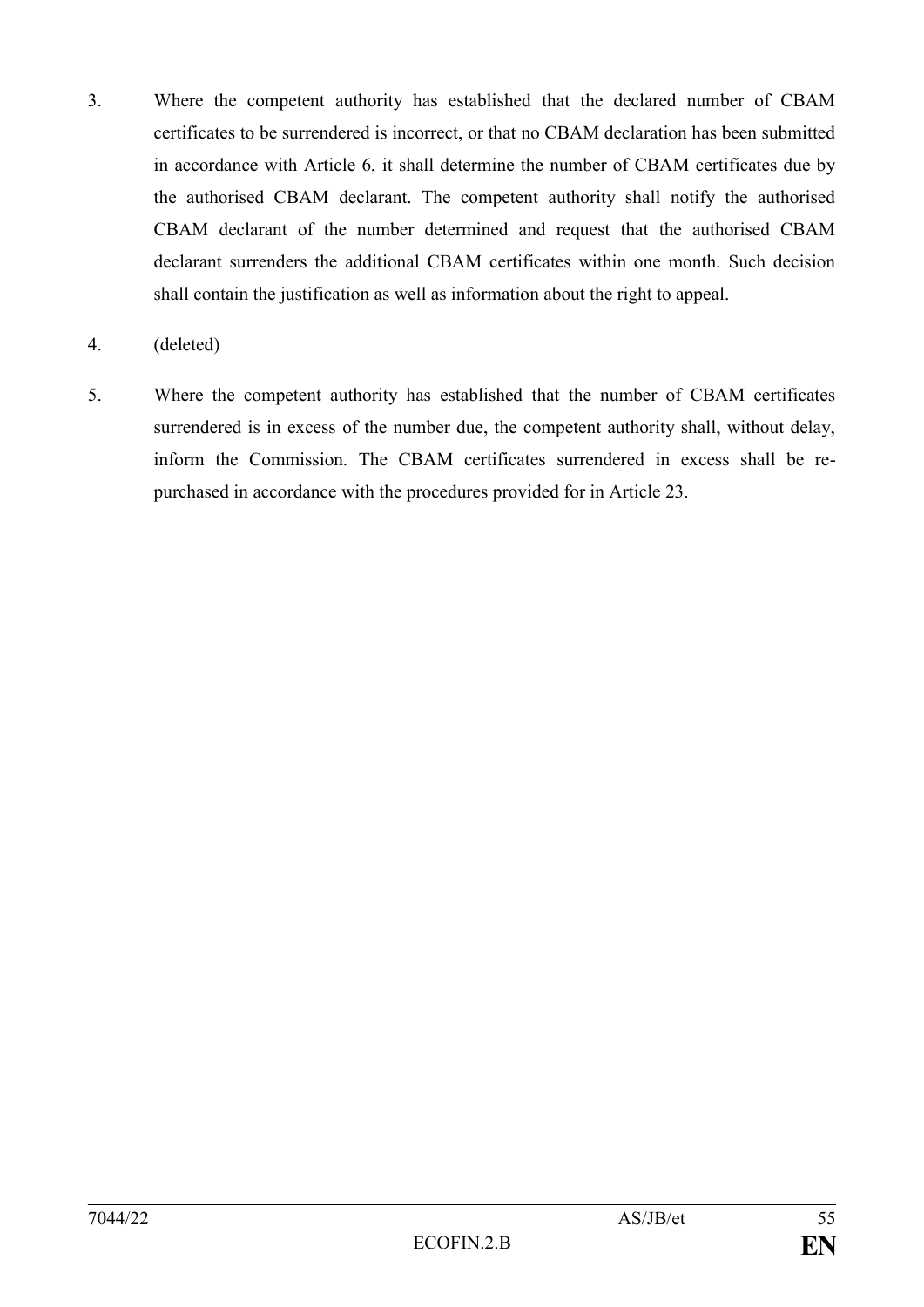# **Chapter IV CBAM certificates**

## *Article 20 Sale of CBAM certificates*

- 0. Member States shall sell CBAM certificates to authorised CBAM declarants established in their Member State. For that purpose, CBAM certificates shall be sold on a central common platform that shall be established by the Commission following a joint procurement procedure between the Commission and the Member States, and that shall be managed by the Commission. The Commission shall adopt delegated acts in accordance with Article 28 to further define the timing, administration and other aspects of the sale and re-purchase of CBAM certificates, seeking coherence with the procedures of Commission Regulation (EU) No. 1031/2010.
- 1. CBAM certificates shall be sold to authorised CBAM declarants at the price calculated in accordance with Article 21.
- 2. The Commission shall ensure that each CBAM certificate is assigned a unique identification number upon its creation and shall register the unique unit identification number and the price and date of sale of the certificate in the central registry in the account of the authorised CBAM declarant purchasing it.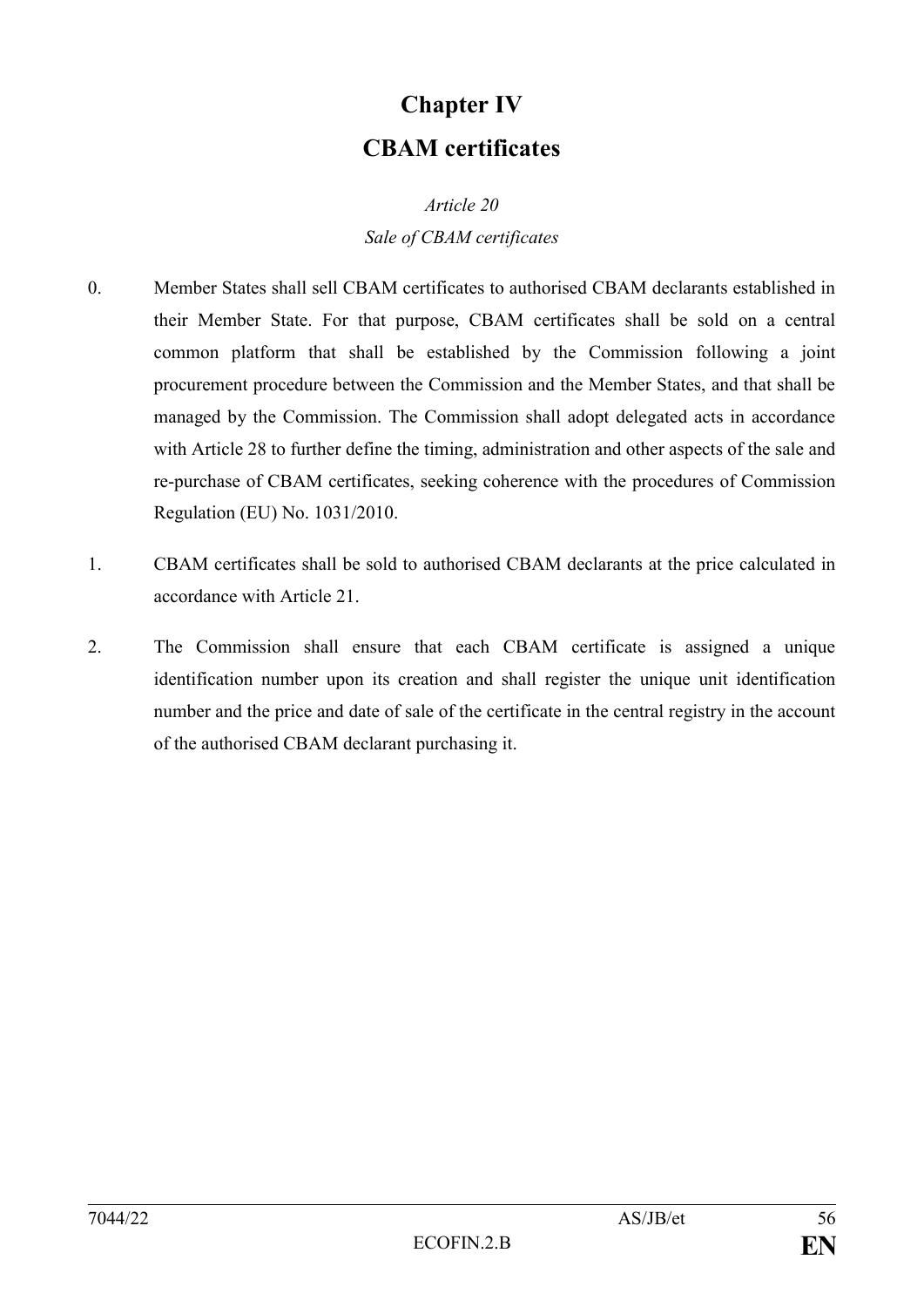#### *Price of CBAM certificates*

- 1. The Commission shall calculate the price of CBAM certificates as the average of the closing prices of EU ETS allowances on the common auction platform in accordance with the procedures laid down in Commission Regulation (EU) No  $1031/2010^{24}$  for each calendar week. For those calendar weeks in which there are no auctions scheduled on the common auction platform, the price of CBAM certificates shall be the average of the closing prices of EU ETS allowances of the last week in which auctions on the common auction platform took place.
- 2. That average price shall be published by the Commission on the first working day of the following calendar week and shall be applied from the following working day to the first working day of the following calendar week.
- 3. The Commission is empowered to adopt implementing acts to further define the methodology to calculate the average price of CBAM certificates and practical arrangements for the publication of the price. Those implementing acts shall be adopted in accordance with the examination procedure referred to in Article 29(2).

<sup>1</sup> <sup>24</sup> Commission Regulation (EU) No 1031/2010 of 12 November 2010 on the timing, administration and other aspects of auctioning of greenhouse gas emission allowances pursuant to Directive 2003/87/EC (OJ L 302, 18.11.2010, p. 1).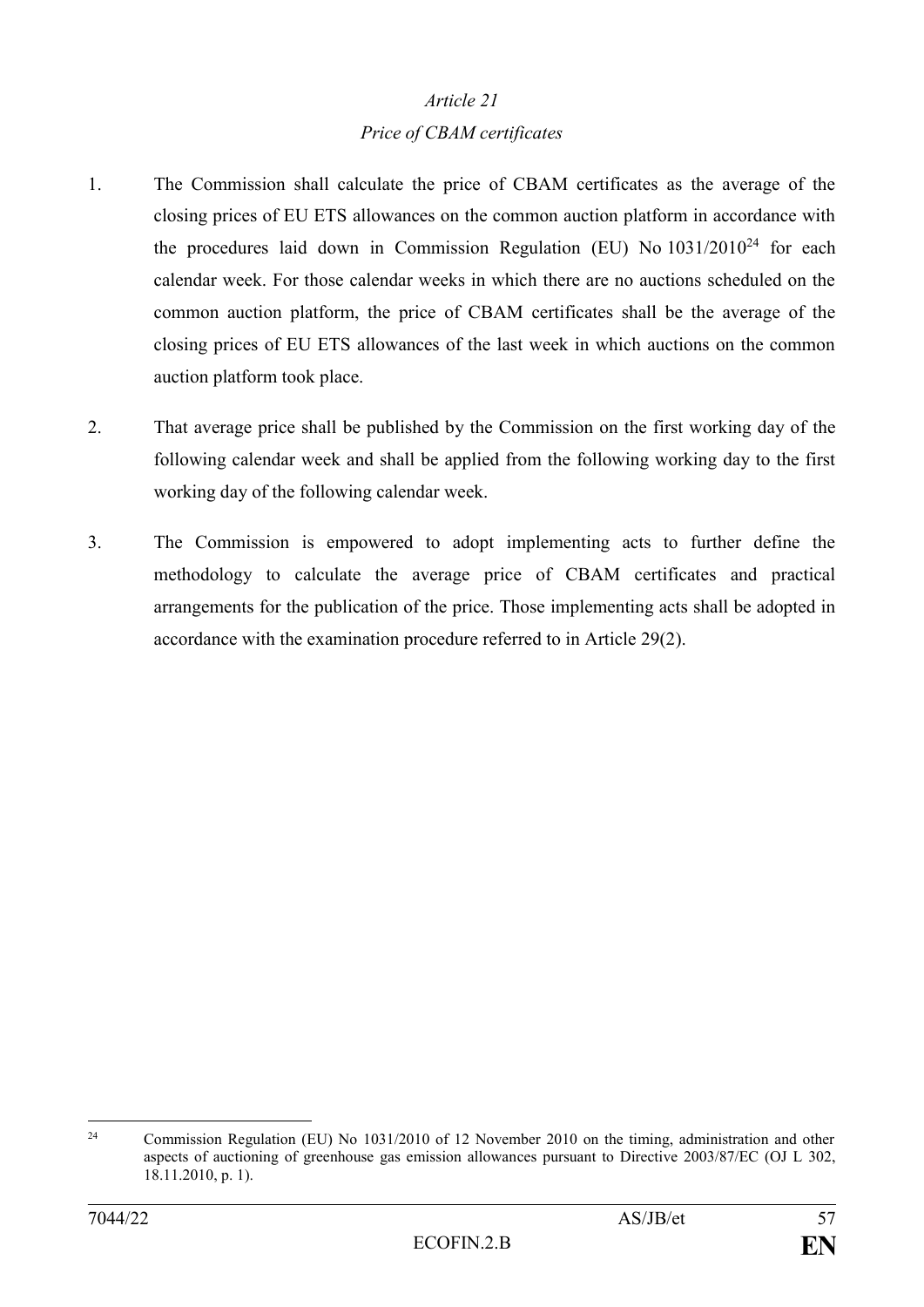#### *Surrender of CBAM certificates*

- 1. By 31 May of each year, the authorised CBAM declarant shall surrender to the Commission a number of CBAM certificates that corresponds to the embedded emissions declared in accordance with Article 6(2), point (c), and verified in accordance with Article 8 for the calendar year preceding the surrender. For that purpose, the authorised CBAM declarant shall ensure that the required number of CBAM certificates is available on its account in the central registry. The Commission shall cancel those CBAM certificates.
- 2. The authorised CBAM declarant shall ensure that the number of CBAM certificates on its account in the central registry at the end of each quarter corresponds to at least 80 per cent of the embedded emissions, determined by reference to default values in accordance with the methods set out in Annex III, in all goods it has imported since the beginning of the calendar year.
- 3. Where the Commission finds that the number of CBAM certificates in the account of an authorised CBAM declarant is not in compliance with the obligations pursuant to paragraph 2, it shall notify, through the central registry, the authorised CBAM declarant of the need to ensure a sufficient number of CBAM certificates in its account within one month. The Commission shall also inform the competent authority of the Member State where the authorised CBAM declarant is established.
- 4. (deleted)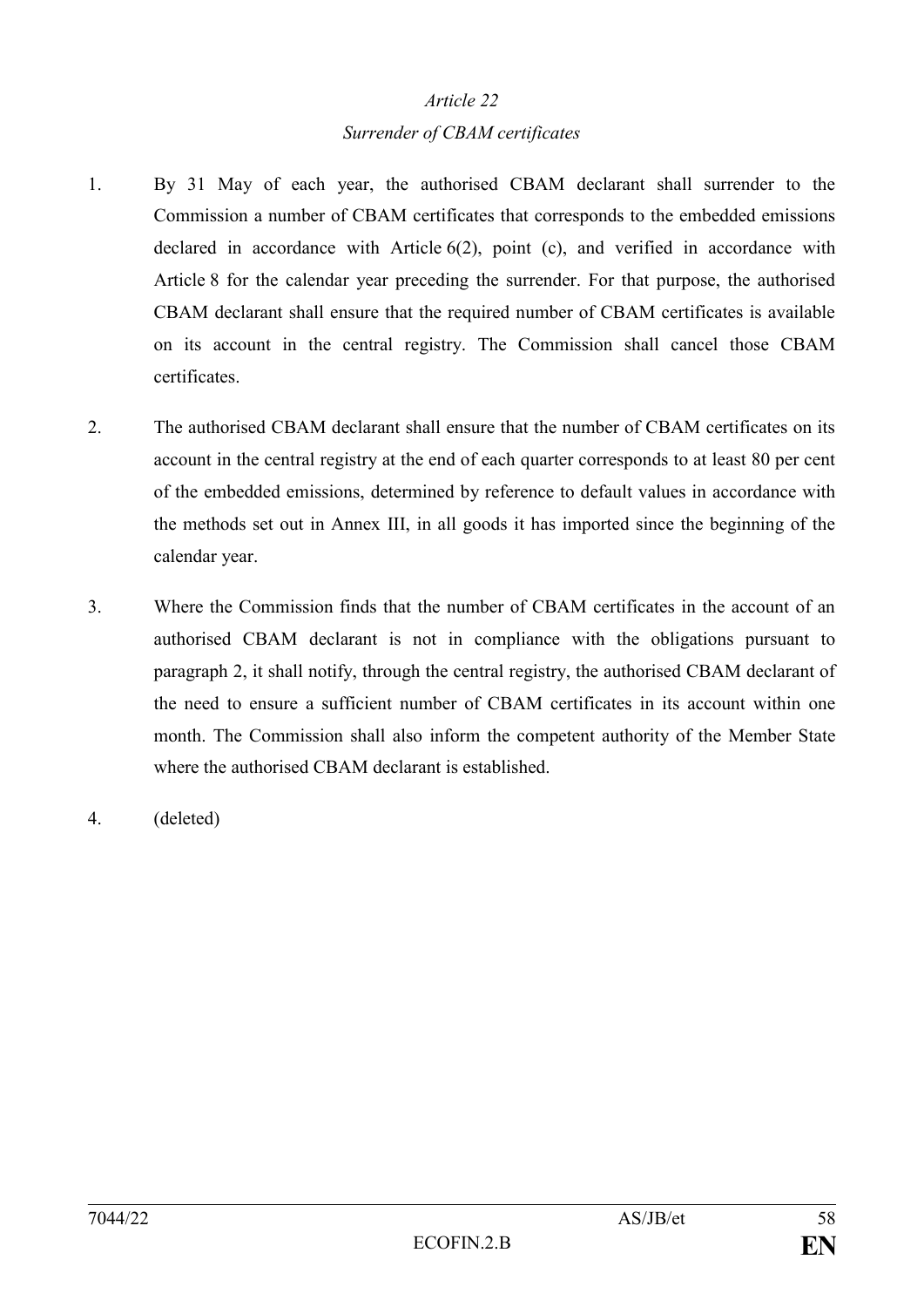#### *Re-purchase of CBAM certificates*

- 1. On request by an authorised CBAM declarant, excess CBAM certificates remaining on the account of the declarant in the central registry after the certificates have been surrendered in accordance with Article 22 shall be re-purchased by the Member State where the authorised CBAM declarant is established. For that purpose, the Commission shall purchase such certificates through the common central platform referred to in Article 20 on behalf of the Member State where the authorised CBAM declarant is established. The repurchase request shall be submitted by 30 June of each year during which CBAM certificates were surrendered.
- 2. The number of certificates subject to re-purchase as referred to in paragraph 1 shall be limited to one third of the total number of CBAM certificates purchased by the authorised CBAM declarant during the previous calendar year.
- 3. The re-purchase price for each CBAM certificate shall be the price paid by the authorised CBAM declarant for that certificate at the time of purchase.

### *Article 24 Cancellation of CBAM certificates*

By 30 June of each year, the Commission shall cancel any CBAM certificates that were purchased during the year before the previous calendar year and that remained in the account of an authorised CBAM declarant in the central registry. Those CBAM certificates shall be canceled without any compensation.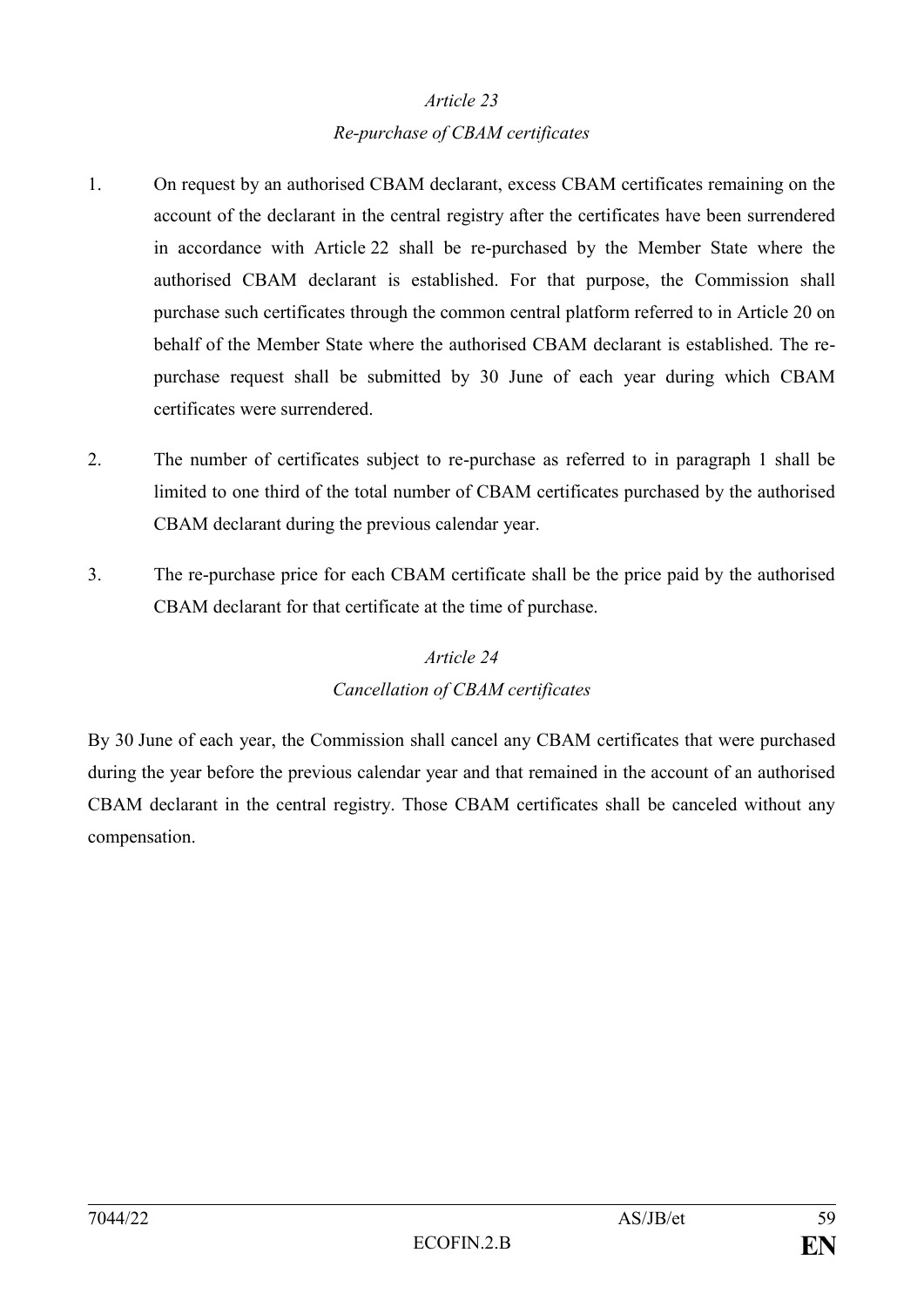# **Chapter V**

## **Customs authorities**

*Article 25*

#### *Rules applicable to the importation of goods*

- 1. The customs authorities shall not allow the importation of goods by any other person than an authorised CBAM declarant.
- 2. The customs authorities shall periodically and automatically, by means of the surveillance mechanism established pursuant to Article 56(5) of Regulation (EU) No 952/2013, communicate to the Commission information on the goods declared for importation, which shall include the EORI number and the CBAM account number of the authorised CBAM declarant, the eight-digit CN code of the goods, the quantity, the country of origin, the date of declaration and the customs procedure.
- 2a. The Commission shall communicate the information referred to in paragraph 2 to the competent authority of the Member State where the authorised CBAM declarant is established.
- 3. (deleted)
- 4. The customs authorities may communicate, in accordance with Article 12(1) of Regulation (EU) No 952/2013, confidential information acquired by the customs authorities in the course of performing their duties, or provided to the customs authorities on a confidential basis, to the competent authority of the Member State that has granted the status of the authorised CBAM declarant.
- 5. The Commission is empowered to adopt implementing acts defining the information, the timing and the means for communicating the information pursuant to paragraph 2 of this Article. Those implementing acts shall be adopted in accordance with the examination procedure referred to in Article 29(2).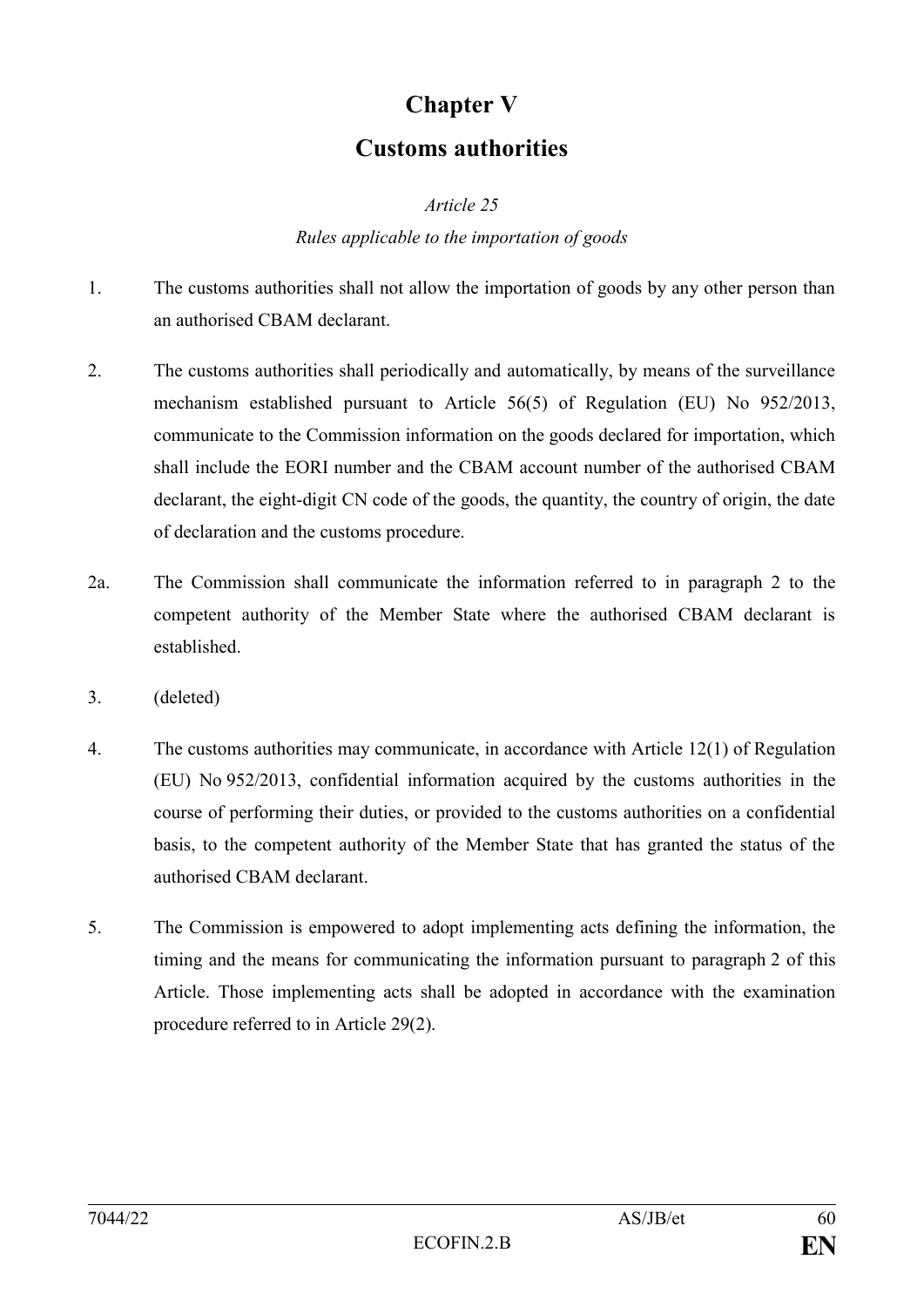# **Chapter VI Enforcement**

### *Article 26 Penalties*

- 1. An authorised CBAM declarant who fails to surrender, by 31 May of each year, a number of CBAM certificates corresponding to the emissions embedded in goods imported during the preceding year shall be held liable for the payment of a penalty. Such penalty shall be identical to the excess emissions penalty set out in Article 16(3) of Directive 2003/87/EC and increased pursuant to Article 16(4) of that Directive, applicable in the year of importation of the goods, and shall apply for each CBAM certificate that the authorised CBAM declarant has not surrendered.
- 2. Where a person other than an authorised CBAM declarant introduces goods into the customs territory of the Union without complying with the obligations of this Regulation, that person shall be held liable for the payment of a penalty. Such penalty shall, depending on the duration, gravity and scope of such non-compliance, amount to three to five times the penalty referred to in paragraph 1, applicable in the year of introduction of the goods, for each CBAM certificate that the person has not surrendered.
- 3. Payment of the penalty shall not release the authorised CBAM declarant from the obligation to surrender the outstanding number of CBAM certificates determined in accordance with Article 19(3).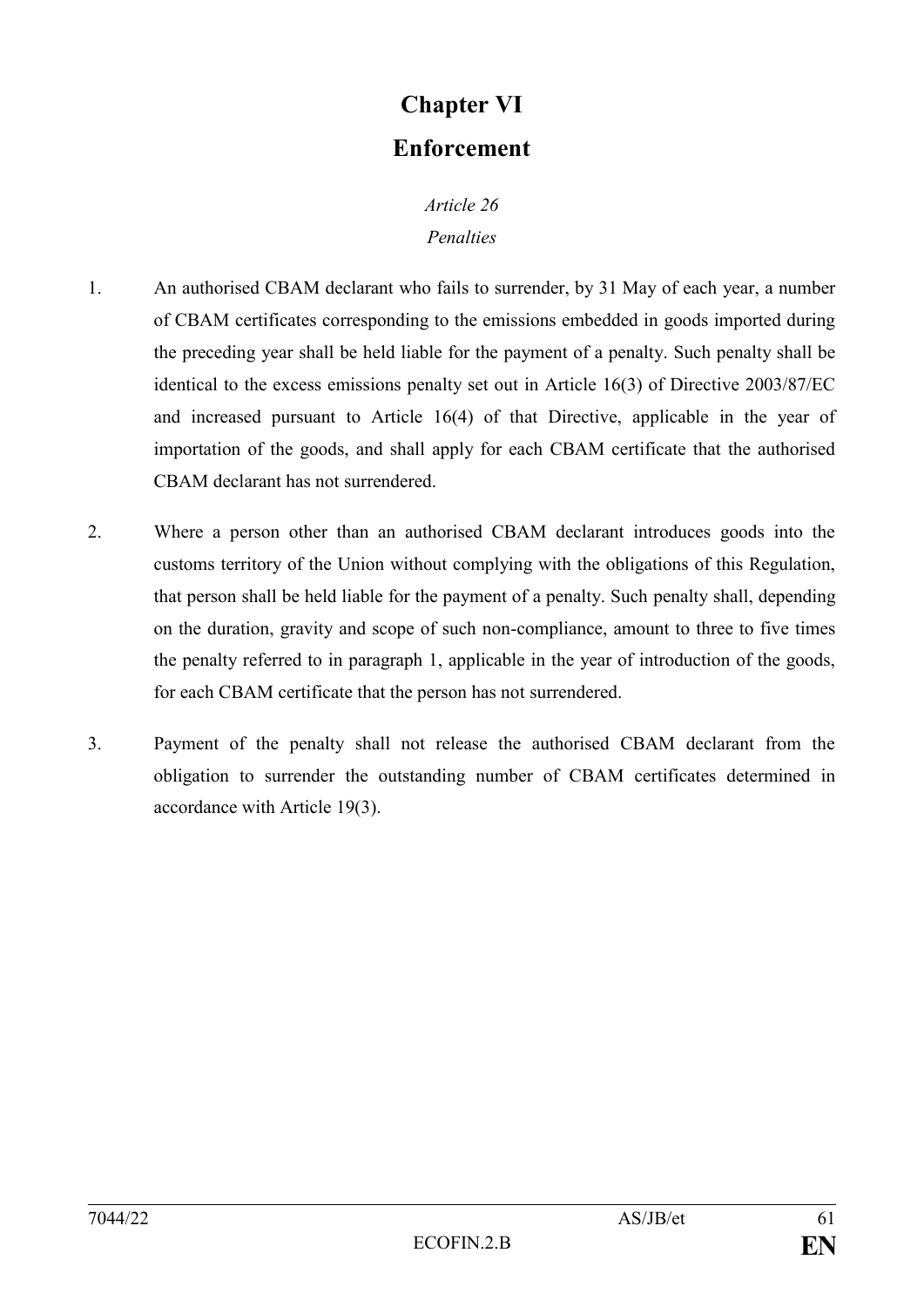- 4. If the competent authority determines, including on the basis of the reviews of CBAM declarations referred to in Article 19, that an authorised CBAM declarant has failed to comply with the obligation to surrender CBAM certificates as specified in paragraph 1, or that a person has introduced goods into the customs territory of the Union without surrendering CBAM certificates pursuant to this Regulation as specified in paragraph 2, the competent authority shall impose the penalty pursuant to paragraph 1 or 2, as applicable. To that end, the competent authority shall notify the authorised CBAM declarant or, where paragraph 2 applies, the person:
	- (a) that the competent authority has concluded that the authorised CBAM declarant or the person failed to comply with the obligation to surrender CBAM certificates for a given year;
	- (b) of the reasons for its conclusion;
	- (c) of the amount of the penalty imposed on the authorised CBAM declarant or on the person;
	- (d) of the date from which the penalty is due;
	- e) of the action that the authorised CBAM declarant or the person referred to in paragraph 2 is to take to pay the penalty; and
	- (f) of the right of the authorised CBAM declarant or of the person to appeal under national rules.
- 5. Where the penalty has not been paid within the prescribed period, the competent authority shall secure payment of that amount by all means available to them under the law of the Member State concerned.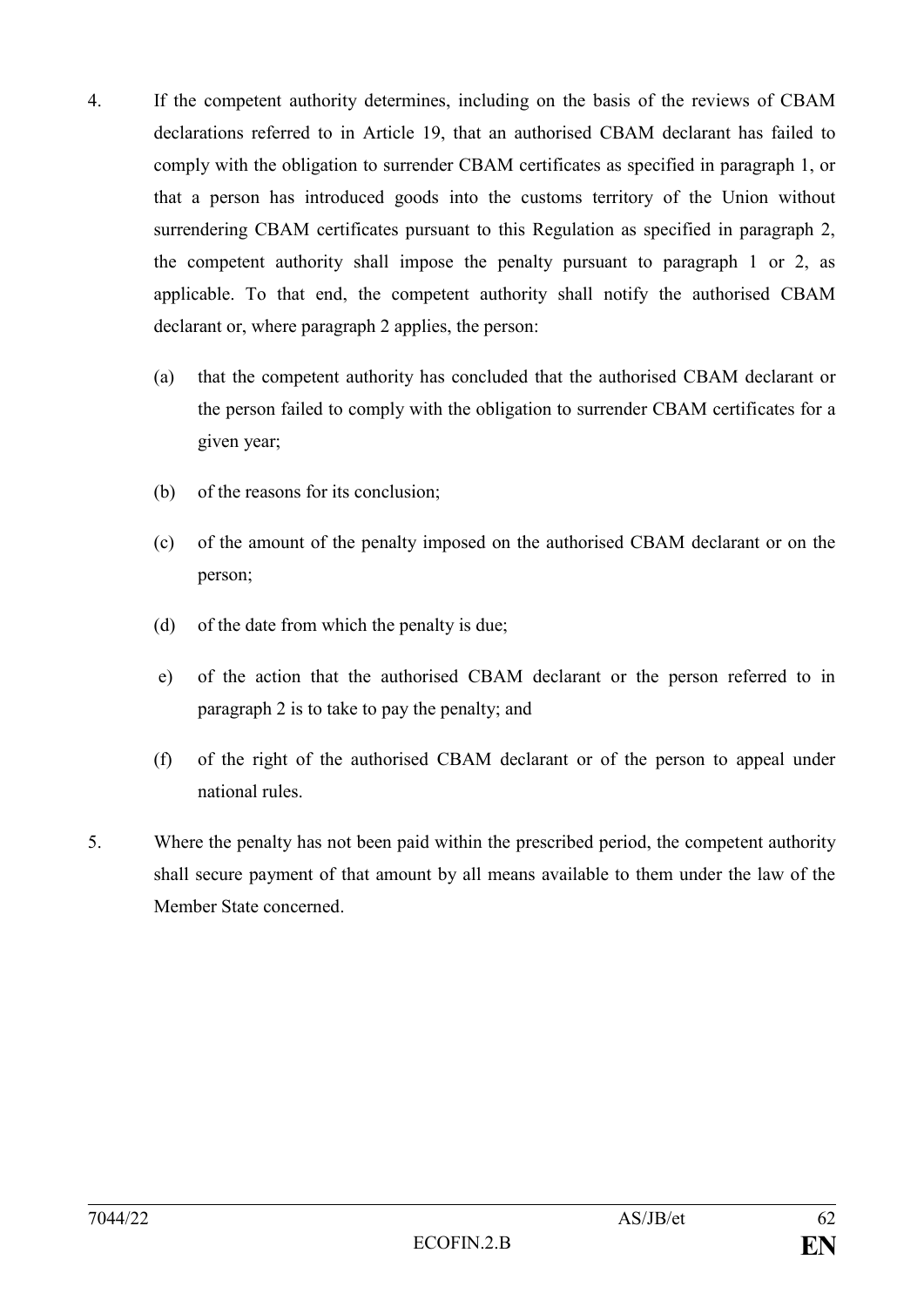#### *Circumvention*

- 1. The Commission shall take action in accordance with this Article, based on relevant and objective data, to address practices of circumvention of this Regulation.
- 2. Circumvention shall be defined as a change in the pattern of trade in relation to imported goods, which stems from a practice, process or work for which there is insufficient due cause or economic justification other than avoiding an obligation under this Regulation. Such practice, process or work includes:

(a) slightly modifying the goods concerned to make them fall under CN codes which are not listed in Annex I, provided that the modification does not alter their essential characteristics; or

(b) artificially splitting shipments into consignments the intrinsic value of which does not exceed a total of EUR 150 in order to avoid the obligations of this Regulation.

- 3. The Commission shall continually monitor any significant change in the pattern of trade of goods and slightly modified products at Union level.
- 4. A Member State or any party affected or benefitted by circumvention as described in paragraph 2 may notify the Commission of the situation, in particular if it is confronted, over a two-month period compared with the same period in the preceding year with a significant decrease in the volume of imported goods listed in Annex I and an increase of volume of imports of slightly modified products, which are not listed in Annex I. That notification shall state the reasons on which it is based and should include, where possible, relevant data and statistics regarding the goods and products referred to in paragraph 2.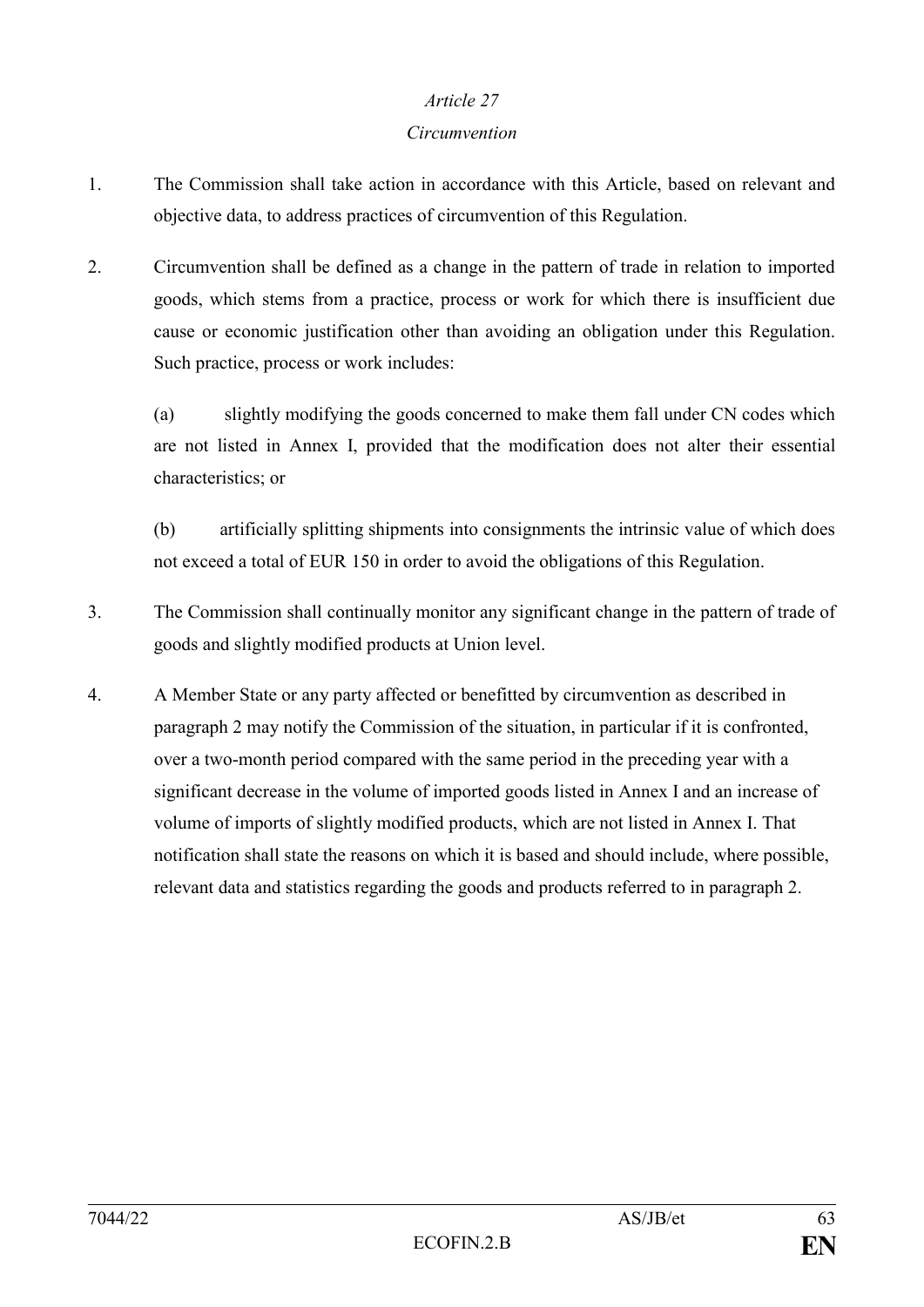5. Where the Commission, taking into account the relevant data, reports and statistics, including when provided by the customs authorities of Member States, has sufficient reasons to believe that the circumstances referred to in paragraph 2(a) are occurring in one or more Member States according to an established pattern, it is empowered to adopt delegated acts in accordance with Article 28 to amend Annex I by adding the relevant slightly modified products referred to in paragraph 2(a) for anti-circumvention purposes.

# **Chapter VII**

# **Exercise of delegation and committee procedure**

### *Article 28 Exercise of the delegation*

- 1. The power to adopt delegated acts is conferred on the Commission subject to the conditions laid down in this Article.
- 2. The power to adopt delegated acts referred to in Articles 2(10), 2(11), 18(3), 20(0) and 27(5) shall be conferred on the Commission for a period of five years from 1 January 2025. The Commission shall draw up a report in respect of the delegation of power not later than nine months before the end of the five year period. The delegation of power shall be tacitly extended for further periods of identical duration, unless the European Parliament or the Council opposes such extension not later than three months before the end of each such period.
- 3. The delegation of power referred to in Articles 2(10), 2(11), 18(3), 20(0) and 27(5) may be revoked at any time by the European Parliament or by the Council.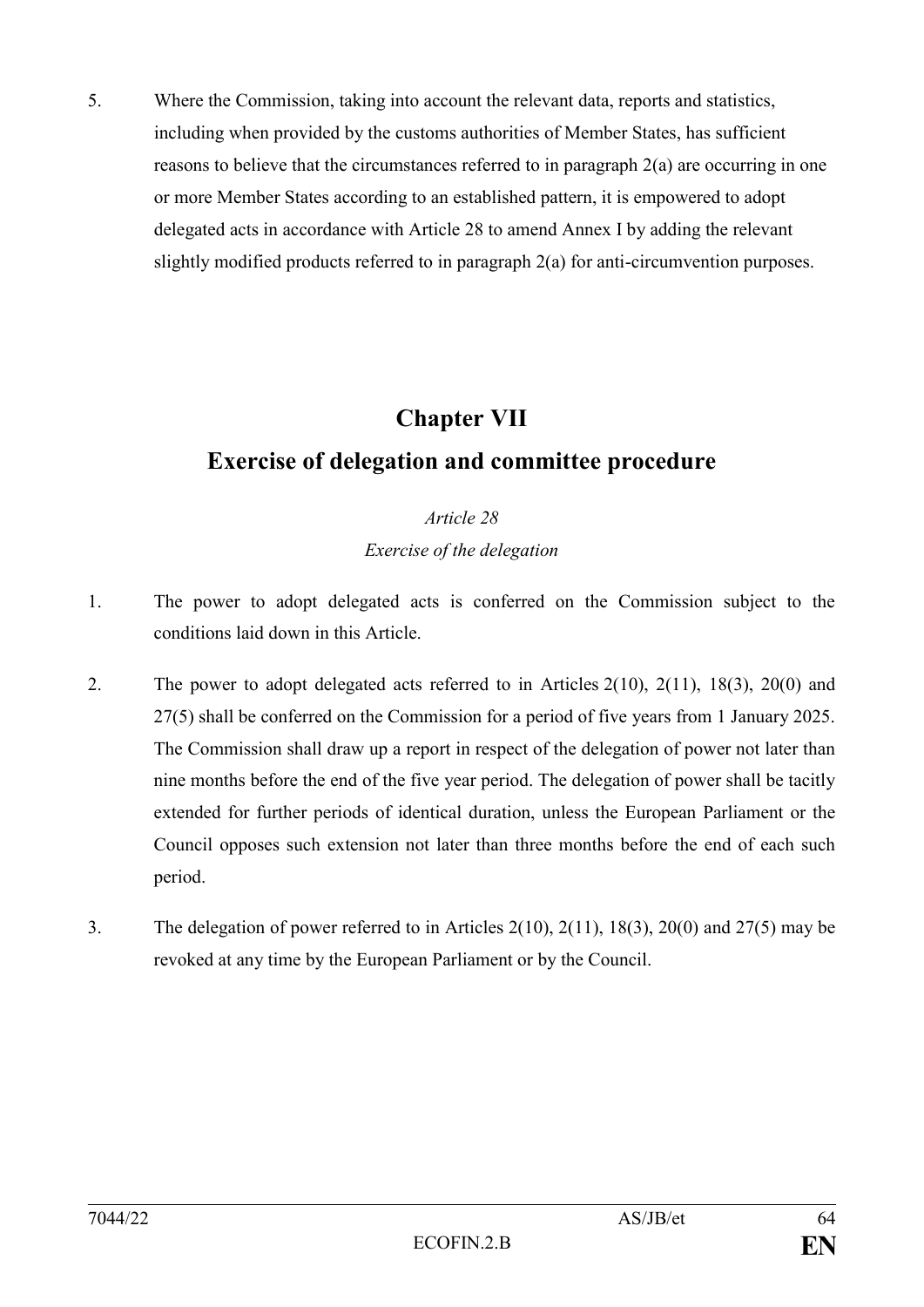- 4. A decision to revoke shall put an end to the delegation of the power specified in that decision. It shall take effect the day following the publication of the decision in the *Official Journal of the European Union* or at a later date specified therein. It shall not affect the validity of any delegated act already in force.
- 5. Before adopting a delegated act, the Commission shall consult experts designated by each Member State in accordance with the principles laid down in the Inter-institutional Agreement on Better Law-Making of 13 April 2016.
- 6. As soon as it adopts a delegated act, the Commission shall notify it simultaneously to the European Parliament and to the Council.
- 7. A delegated act adopted pursuant to Articles 2(10), 2(11), 18(3), 20(0) and 27(5) shall enter into force only if no objection has been expressed either by the European Parliament or by the Council within a period of two months of notification of that act to the European Parliament and to the Council or if, before the expiry of that period, the European Parliament and the Council have both informed the Commission that they will not object. That period shall be extended by two months at the initiative of the European Parliament or of the Council.

#### *Exercise of implementing powers by the Commission*

- 1. The Commission shall be assisted by the CBAM Committee. That committee shall be a committee within the meaning of Regulation (EU) No 182/2011.
- 2. Where reference is made to this paragraph, Article 5 of Regulation (EU) No 182/2011 shall apply.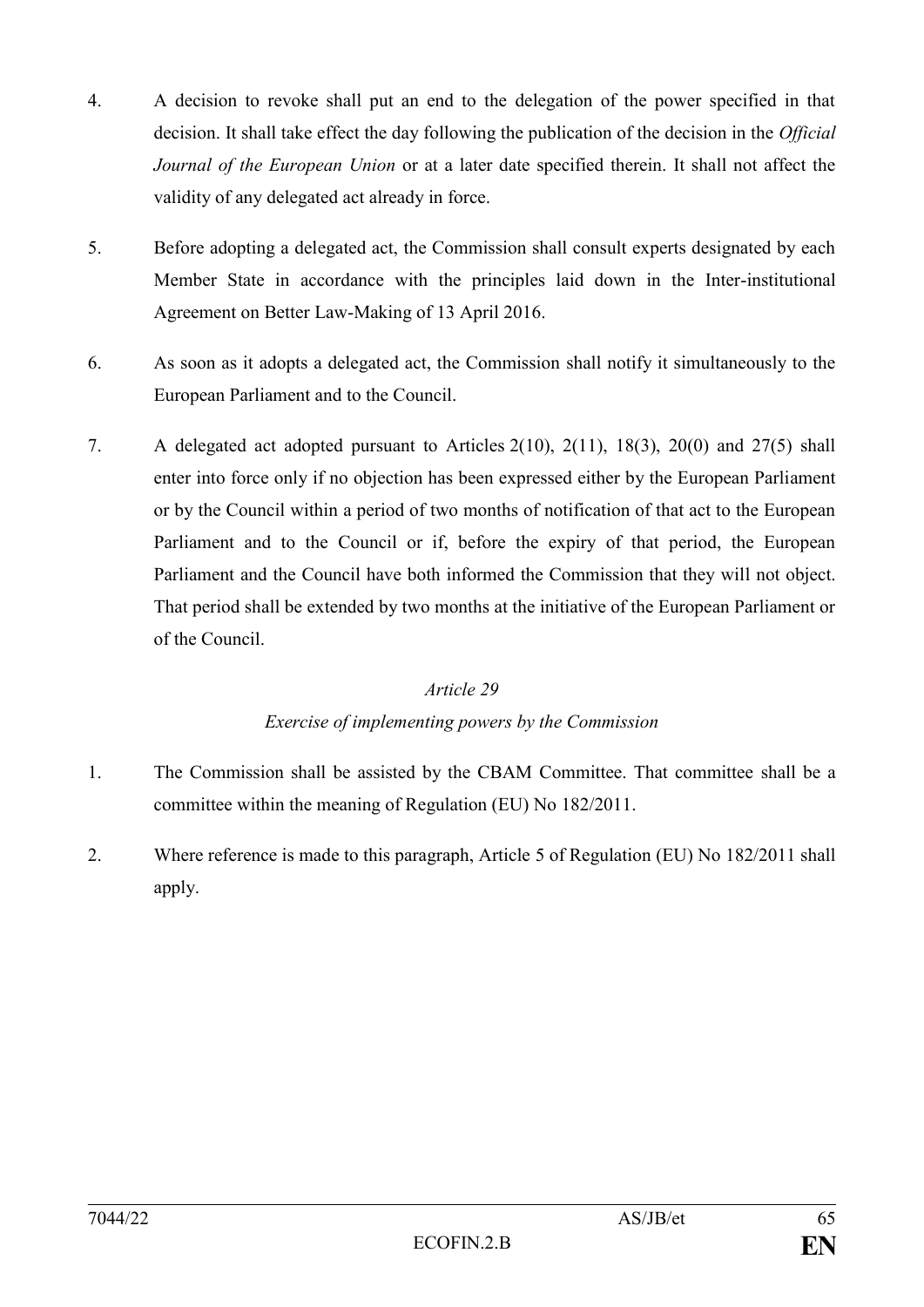# **Chapter VIII Reporting and review**

*Article 30*

#### *Review and reporting by the Commission*

- 1. The Commission shall collect the information necessary with a view to the extension of the scope of this Regulation, to indirect emissions as soon as possible, and to goods further down the value chain, and goods other than those listed in Annex I.
- 2. Before 1 January 2026, the Commission shall present a report to the European Parliament and the Council on the application of this Regulation. The report shall in particular address the issue of the further extension of the scope of embedded emissions to indirect emissions, goods further down the value chain, and other goods at risk of carbon leakage than those already covered by this Regulation. The report shall contain an assessment of the impact of the mechanism on carbon leakage, including in relation to exports. The report shall contain an assessment of the possibilities to further extend the scope to embedded emissions of transportation services and services that may be subject to a risk of carbon leakage. The report shall also contain an assessment of the governance system, including administrative costs, of circumvention practices, of the application of Article 2(2a) of this Regulation, and of the impact of the mechanism on the sectors covered and on downstream sectors using their goods as inputs, on international trade, including resource shuffling, and on least developed countries. It shall also contain an assessment of the possibility to develop methods of calculating embedded emissions based on environmental footprint methods.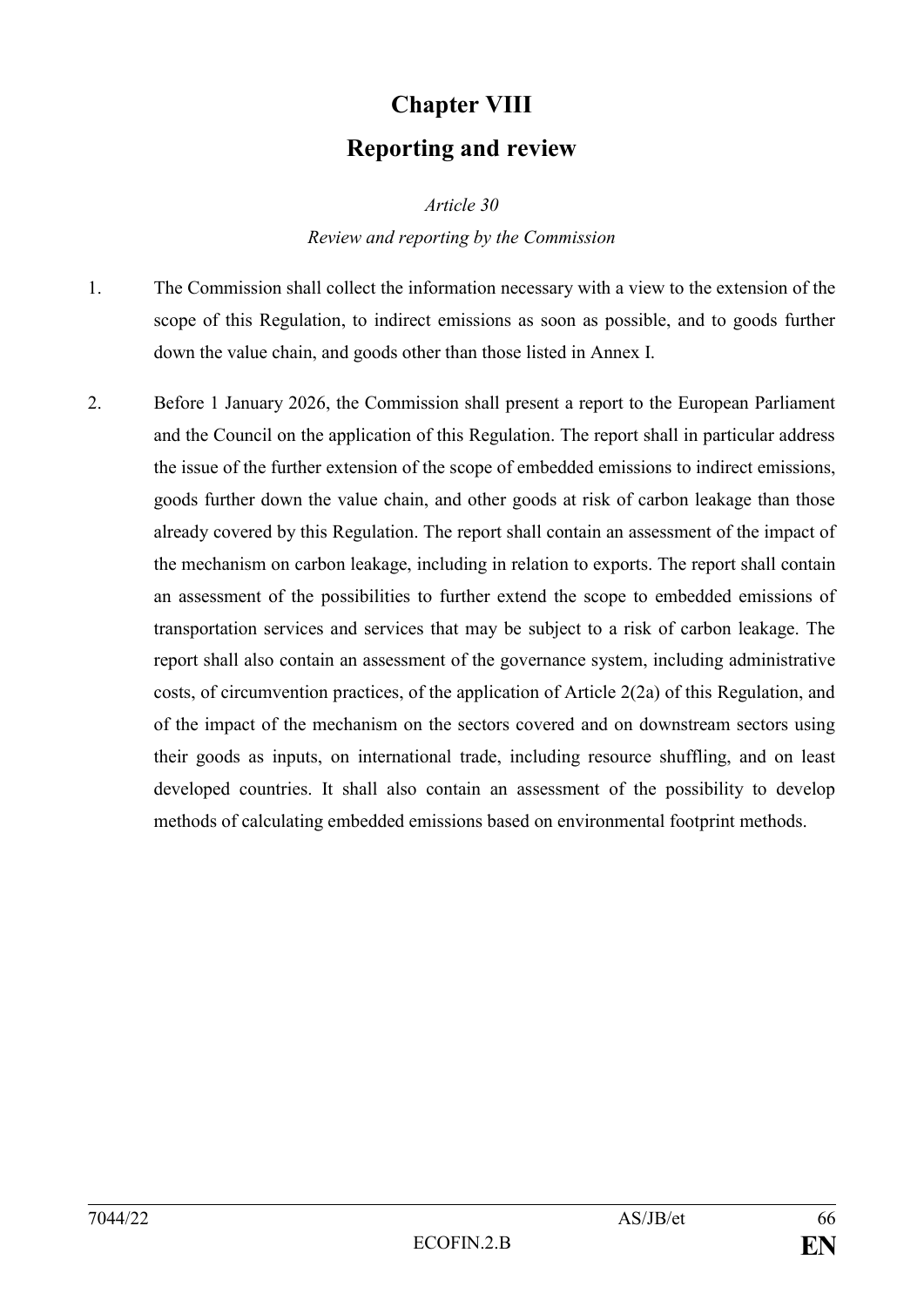- 3. The report referred to in paragraph 2 shall, if appropriate, be accompanied by a legislative proposal, in particular with a view to extending the scope of this Regulation, to indirect emissions as soon as possible, and to goods further down the value chain.
- 4. Before 1 January 2028, and every two years thereafter, the Commission shall present a report to the European Parliament and the Council on the application of this Regulation. The report shall contain an assessment of the impact of the mechanism on carbon leakage, including in relation to exports, on the sectors covered, and if appropriate on downstream sectors using their goods as inputs, on the internal market, economic and territorial impact throughout the EU, inflation and the price of commodities, on international trade, including resource shuffling, and on least developed countries. The report shall also contain an assessment of the governance system and of the scope of the Regulation. The report shall also contain an assessment of circumvention practices, of the application of Article 2(2a) of this Regulation, results of investigations and penalties applied. The report shall also contain aggregated information on the emission intensity per country of origin for the different products listed in Annex I. Those reports shall, if appropriate, be accompanied by a legislative proposal.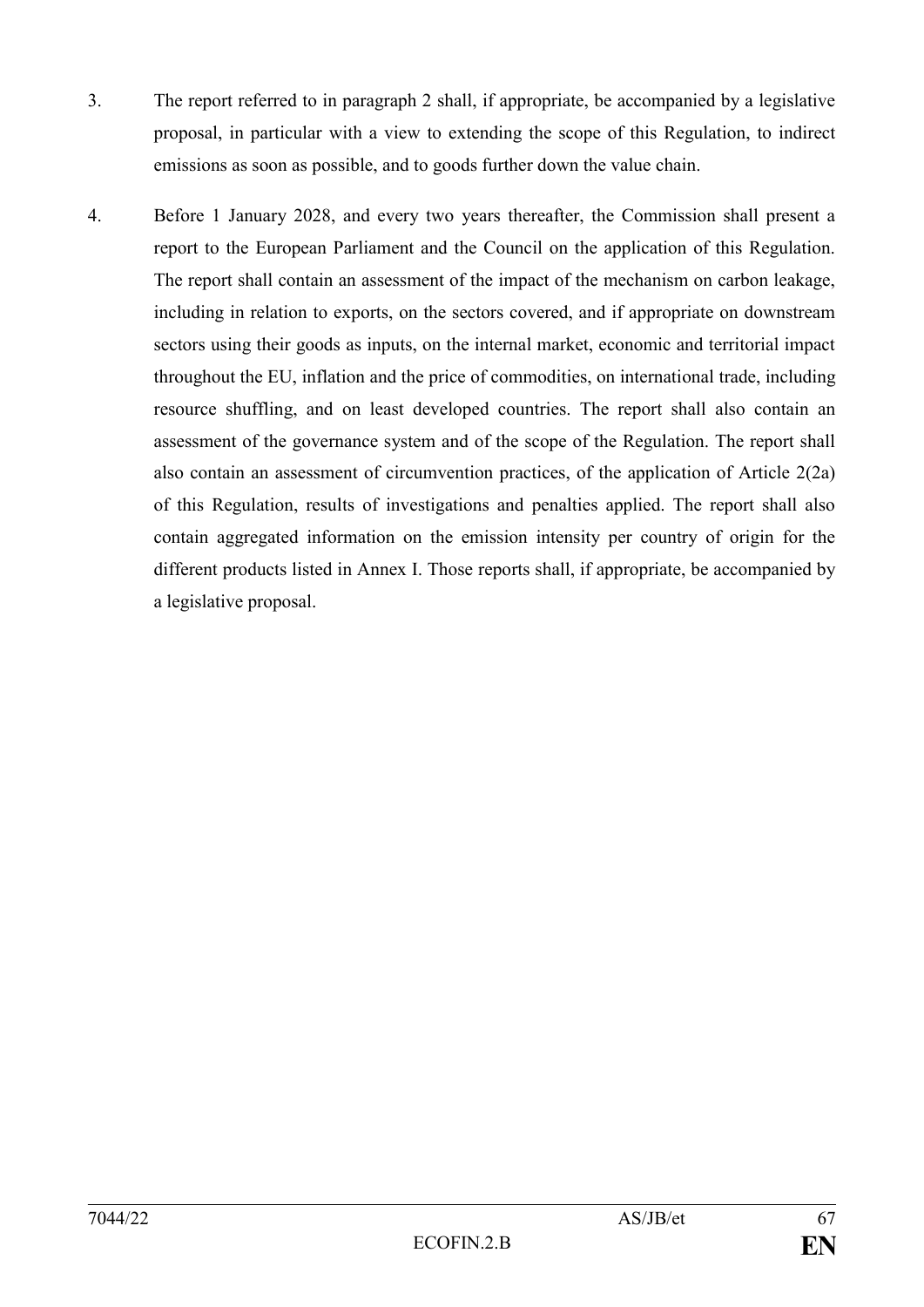## **Chapter IX**

## **Coordination with free allocation of allowances under the EU ETS**

*Article 31*

*Free allocation of allowances under the EU ETS and obligation to surrender CBAM certificates*

- 1. The CBAM certificates to be surrendered in accordance with Article 22 shall be adjusted to reflect the extent to which EU ETS allowances are allocated free of charge in accordance with Article 10a of Directive 2003/87/EC to installations producing, within the Union, the goods listed in Annex I.
- 2. The Commission is empowered to adopt implementing acts laying down detailed rules for the calculation of the adjustment referred to in paragraph 1. Such detailed rules shall be elaborated by reference to the principles applied in the EU ETS for the free allocation of allowances to installations producing, within the Union, the goods listed in Annex I, taking account of the different benchmarks used in the EU ETS for the free allocation with a view to combining them into corresponding values for the concerned goods, and taking into account relevant input materials. Those implementing acts shall be adopted in accordance with the examination procedure referred to in Article 29(2).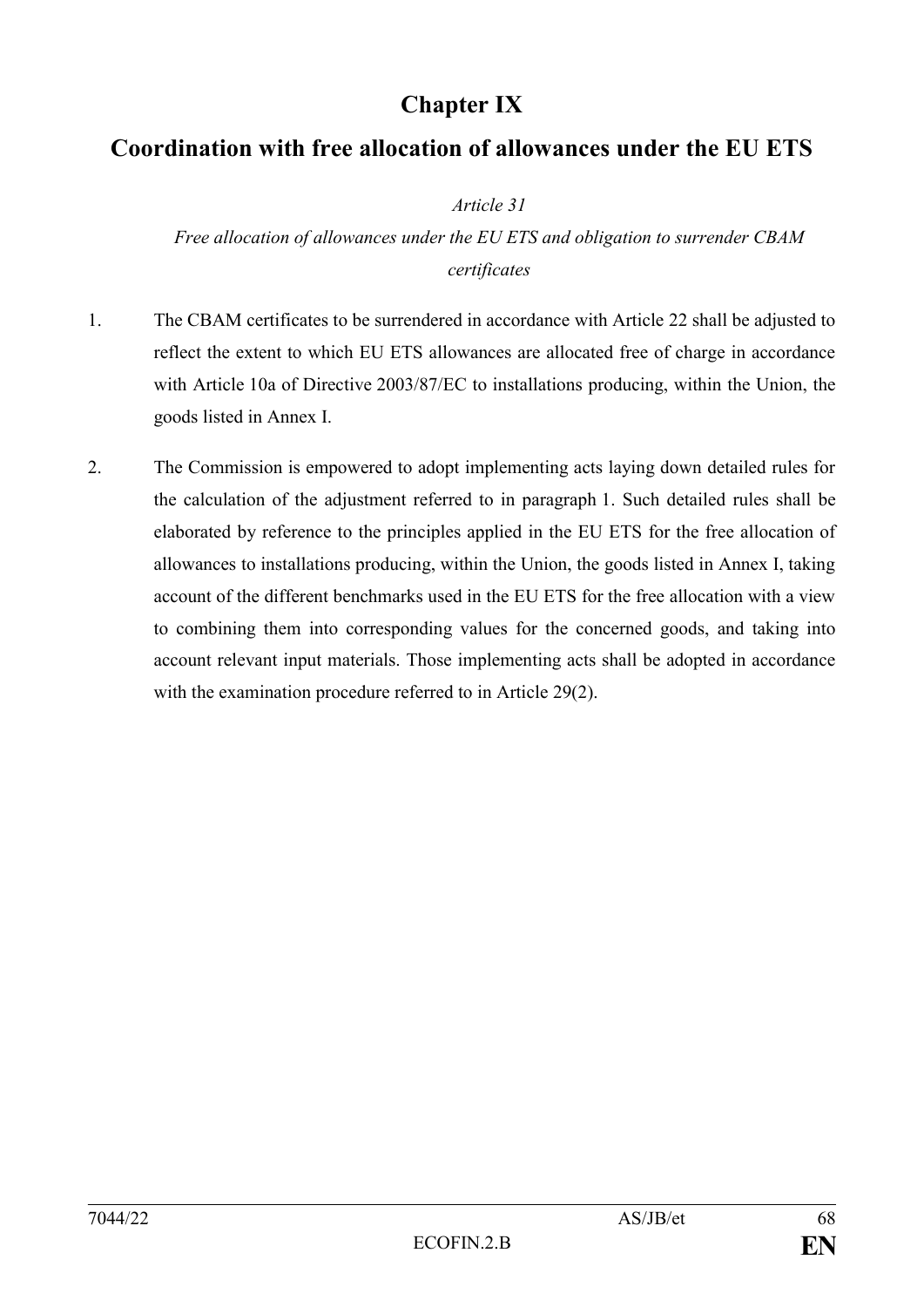# **Chapter X Transitional provisions**

#### *Article 32*

#### *Transitional period*

During the transitional period from 1 January 2023 until 31 December 2025, the obligations of the importer under this Regulation shall be limited to the reporting obligations set out in Articles 33 to 35. Where such importer is established in a Member State and uses indirect representation in accordance with Article 18 of Regulation (EU) No 952/2013, and where the indirect customs representative so agrees, the reporting obligations shall apply to such indirect customs representative. Where the importer is not established in a Member State, the reporting obligations shall apply to the indirect customs representative.

#### *Article 33*

#### *Importation of goods*

- 1. (deleted)
- 2. The customs authorities shall inform the customs declarant of the reporting obligation referred to in Article 35, at the latest at the moment of the release of goods for free circulation.
- 3. The customs authorities shall periodically and automatically, by means of the surveillance mechanism established pursuant to Article 56(5) of Regulation (EU) No 952/2013, communicate to the Commission information on imported goods, including processed products resulting from the outward processing procedure. Such information shall include the EORI number of the customs declarant, and of the importer, the eight-digit CN code, the quantity, the country of origin, the customs declarant, the date of declaration and the customs procedure.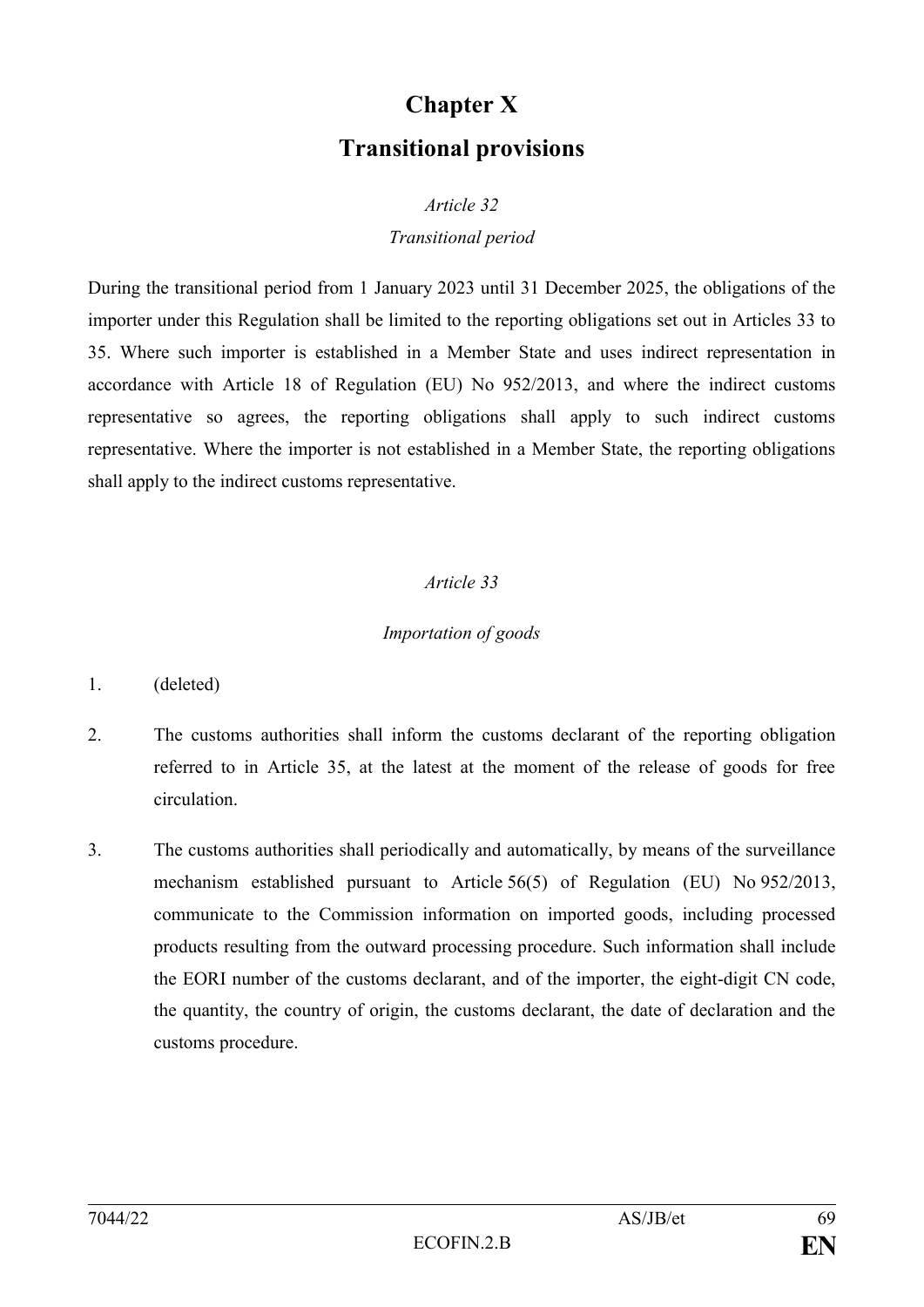4. The Commission shall communicate the information referred to in paragraph 3 to the competent authorities of the Member States where the customs declarant, and where applicable the importer, are established.

### *Article 34 Reporting obligation for certain customs procedures*

- 1. Where processed products resulting from the inward processing procedure as referred to in Article 256 of Regulation (EU) No 952/2013 are imported, the reporting obligation referred to in Article 35 (1) shall include the information on the goods that were placed under the inward processing procedure and resulted in the imported processed products, even if the processed products are not listed in Annex I to this Regulation. This provision shall also apply where the processed products resulting from the inward processing procedure are returned goods as referred to in Article 205 of Regulation (EU) No 952/2013.
- 2. The reporting obligation referred to in Article 35(1) shall not apply to the import of:
	- (a) processed products resulting from the outward processing procedure as referred to in Article 259 of Regulation (EU) No 952/2013;
	- (b) goods qualifying as returned goods in accordance with Article 203 of Regulation (EU) No 952/2013.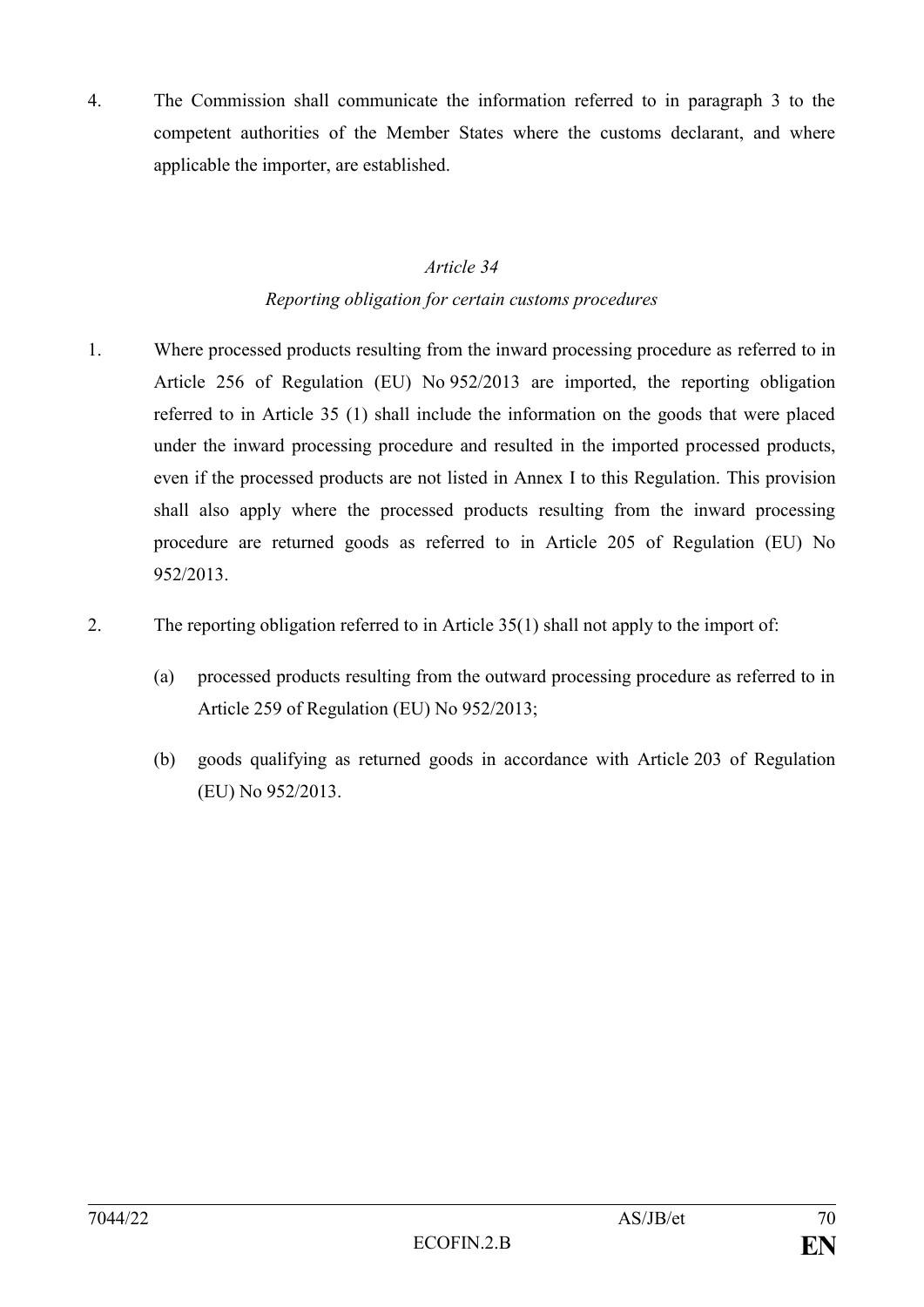#### *Reporting obligation*

- 1. Each importer having imported goods during a given quarter of a calendar year shall, for that quarter, submit a report ('CBAM report') containing information on the goods imported during that quarter, to the Commission, no later than one month after the end of each quarter.
- 2. The CBAM report shall include the following information:
	- (a) the total quantity of each type of goods, expressed in megawatt hours for electricity and in tonnes for other goods, specified per installation producing the goods in the country of origin;
	- (b) the actual total embedded emissions, expressed in tonnes of  $CO<sub>2</sub>e$  emissions per megawatt-hour of electricity or for other goods in tonnes of  $CO<sub>2</sub>e$  emissions per tonne of each type of goods, calculated in accordance with the method set out in Annex III;
	- (c) the total indirect emissions, expressed in accordance with a method set out in an implementing act referred to in paragraph 6;
	- (d) the carbon price due in a country of origin for the embedded emissions in the imported goods, taking into account relevant rebates or other forms of compensation.
- 4. The Commission shall periodically communicate to the competent authorities a list of importers established in their Member State, in respect of which it has reasons to believe that they have failed to comply with the obligation to submit a CBAM report as specified in paragraph 1, and the corresponding justifications.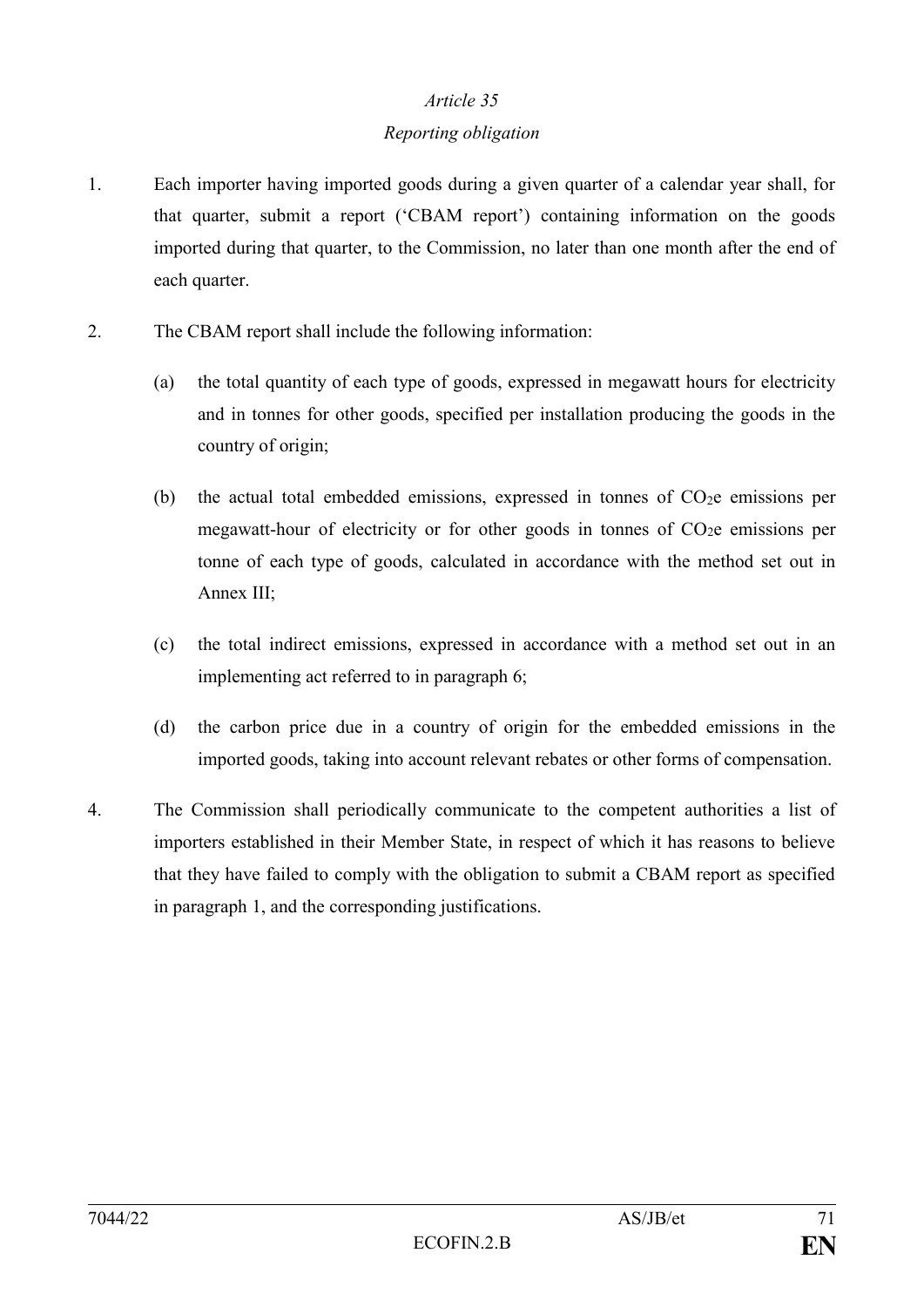- 5. If the competent authority determines, including based on information provided by the Commission pursuant to the previous paragraph, that an importer has failed to comply with the obligation to submit a CBAM report referred to in paragraph 1, it shall impose an effective, proportionate and dissuasive penalty on the importer. To that end, the competent authority shall notify the importer:
	- (a) that the competent authority has concluded that the importer failed to comply with the obligation of submitting a report for a given quarter;
	- (b) of the reasons for its conclusion;
	- (c) of the amount of the penalty imposed on the importer;
	- (d) of the date from which the penalty is due;
	- (e) of the action that the importer is to take to pay the penalty; and
	- (f) of the right of the importer or to appeal under national rules.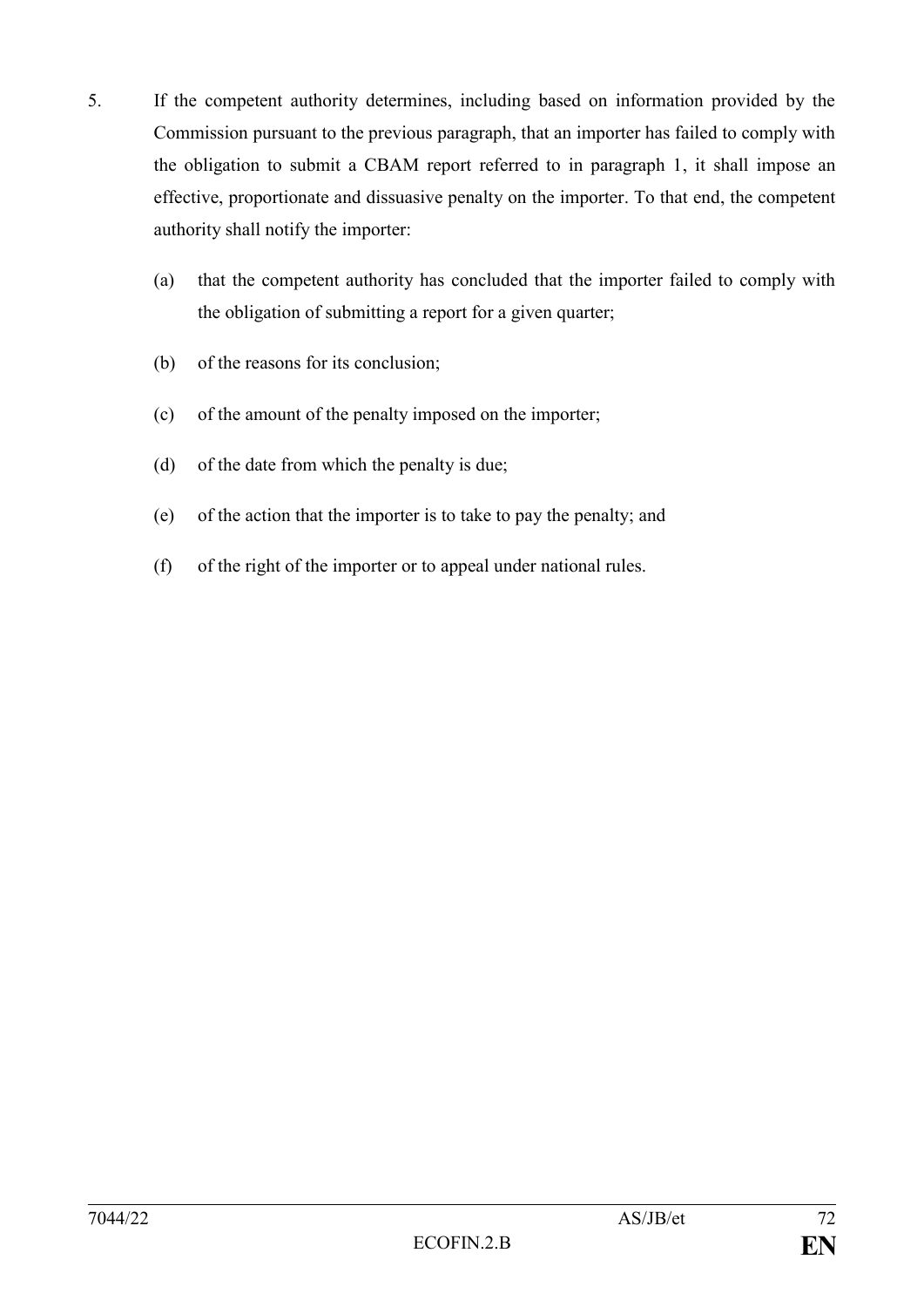- 6. The Commission is empowered to adopt implementing acts concerning the information to be reported, including detailed information per country of origin and type of goods supporting the totals referred to in paragraph 2, examples of relevant rebates or other forms of compensation referred to in paragraph 2(d), the indicative range of penalties to be applied pursuant to paragraph 5 and the criteria to take into account for determining the actual amount, including the gravity and duration of the failure to report, and detailed rules regarding the conversion of the yearly average carbon price due in foreign currency referred to in paragraph 2(d) into euro at the yearly average exchange rate. The Commission is also empowered to adopt implementing acts concerning detailed rules regarding the elements of the calculation methods set out in Annex III, including determining system boundaries of production processes, emission factors, installationspecific values of actual emissions and their respective application to individual goods as well as laying down methods to ensure the reliability of data, including the level of detail. The Commission is further empowered to adopt implementing acts on the reporting requirements for indirect emissions in imported goods. These should include the quantity of electricity used for the production of the goods listed in Annex I, as well as the country of origin, generation source and CO<sup>2</sup> emission factor related to this electricity.
- 7. Those implementing acts shall be adopted in accordance with the examination procedure referred to in Article 29(2) and shall apply during the transitional period referred to in Article 32. They shall build upon existing legislation for installations covered by Directive 2003/87/EC.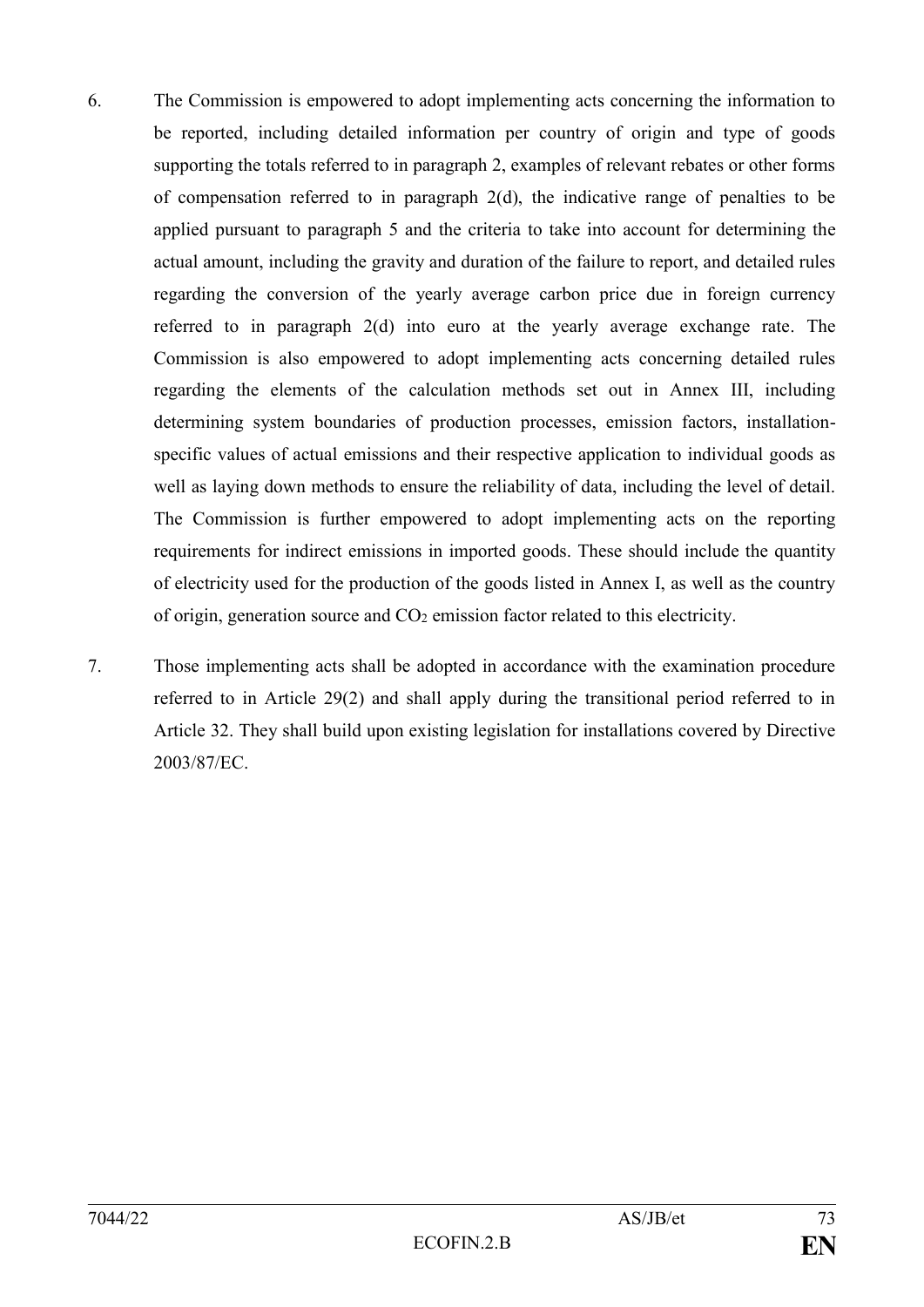# **Chapter XI Final provisions**

## *Article 36 Entry into force*

- 1. This Regulation shall enter into force on the twentieth day following that of its publication in the *Official Journal of the European Union*.
- 2. It shall apply from 1 January 2023.
- 3. By way of derogation from paragraph 2:
	- (a) Articles 5 and 17 shall apply from 1 January 2025;
	- (b) Articles 2(2), 4, 6, 7, 8, 9, 14, 15, 16, 19, 20, 21, 22, 23, 24, 25, 26, 27 and 31 shall apply from 1 January 2026.
	- (c) Articles 33, 34 and 35(1), (2), (3), (4), (6) and (7) shall apply until 31 December 2025.

This Regulation shall be binding in its entirety and directly applicable in all Member States.

Done at Brussels,

*For the European Parliament For the Council*

*The President The President*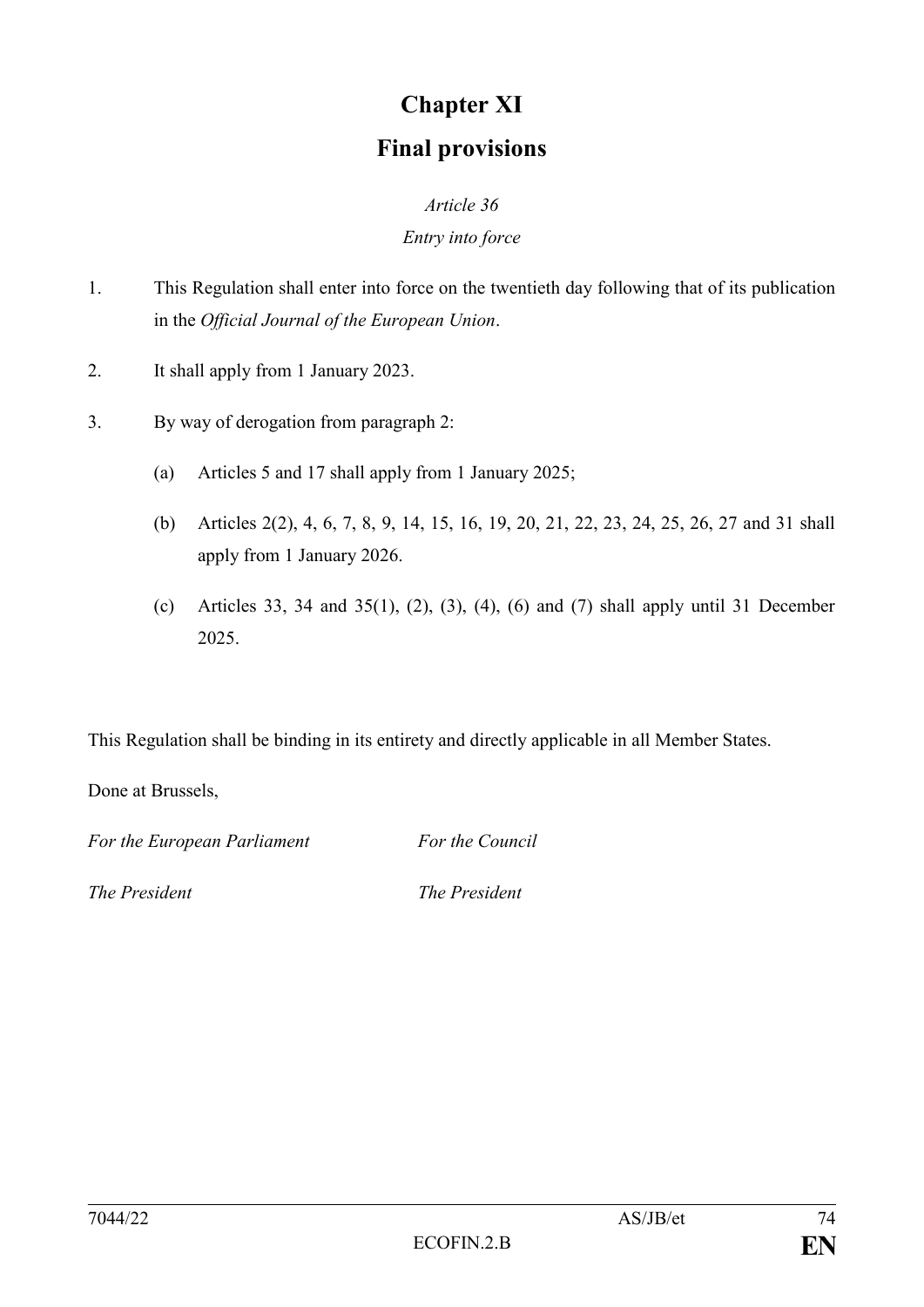#### **ANNEX I**

#### **List of goods and greenhouse gases**

- 1. For the purpose of the identification of goods, this Regulation shall apply to goods listed in the following sectors currently falling under the combined nomenclature ('CN') codes listed below, and shall be those of Council Regulation (EEC) No  $2658/87$  ( $^{25}$ ).
- 2. For the purposes of this Regulation, the greenhouse gases relating to goods falling in the sectors listed below, shall be those listed below for each type of goods.

 $25$ <sup>25</sup> Council Regulation (EEC) No 2658/87 of 23 July 1987 on the tariff and statistical nomenclature and on the Common Customs Tariff (OJ L 256, 7.9.1987, p. 1).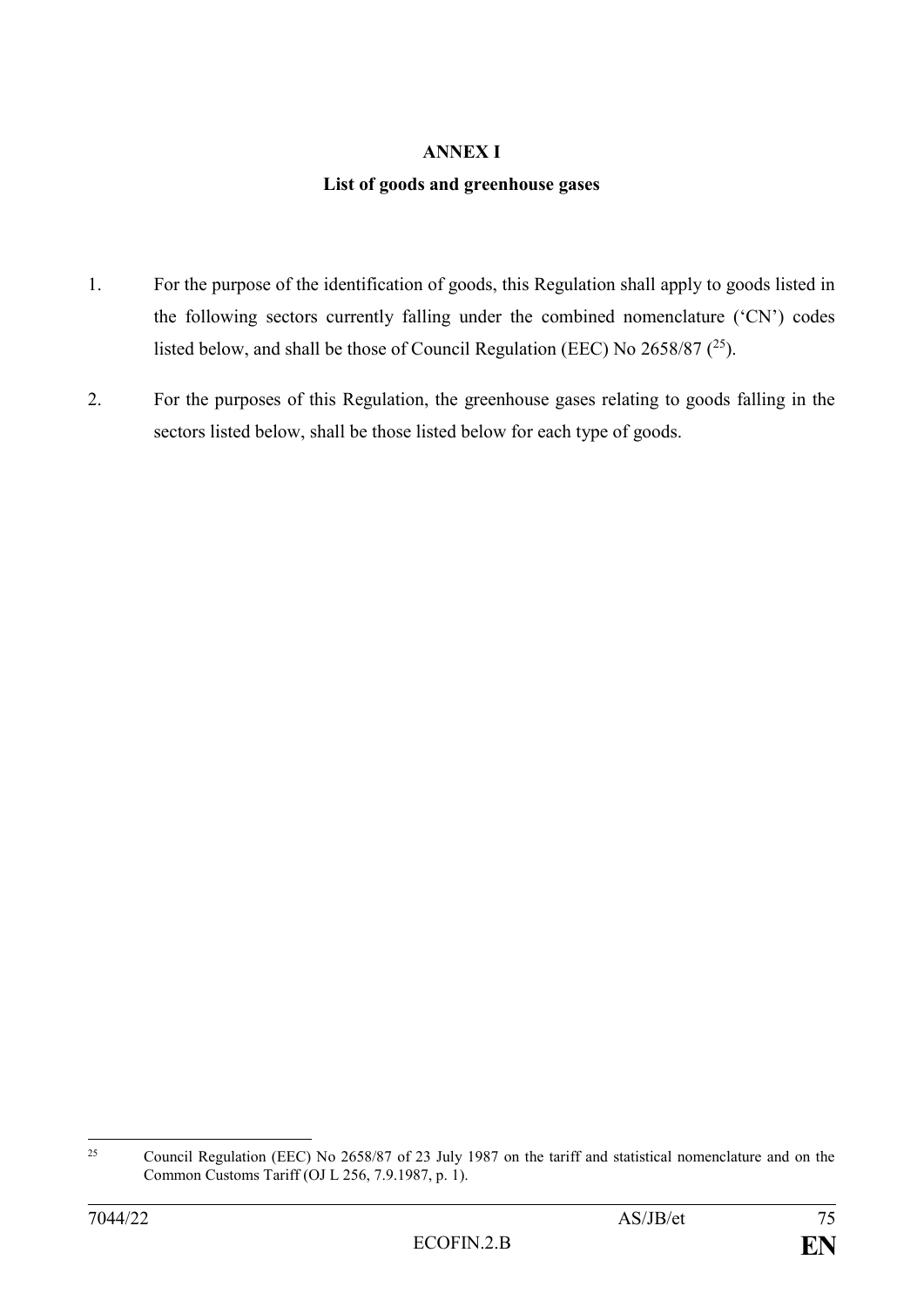### Cement

| CN code                                                                     | Greenhouse gas |
|-----------------------------------------------------------------------------|----------------|
| $25231000$ – Cement clinkers                                                | Carbon dioxide |
| 2523 21 00 – White Portland cement, whether or not<br>artificially coloured | Carbon dioxide |
| $2523$ 29 00 – Other Portland cement                                        | Carbon dioxide |
| $2523$ 30 00 – Aluminous cement                                             | Carbon dioxide |
| $25239000 -$ Other hydraulic cements                                        | Carbon dioxide |

## Electricity

| CN code                                | Greenhouse gas |
|----------------------------------------|----------------|
| $\vert$ 2716 00 00 – Electrical energy | Carbon dioxide |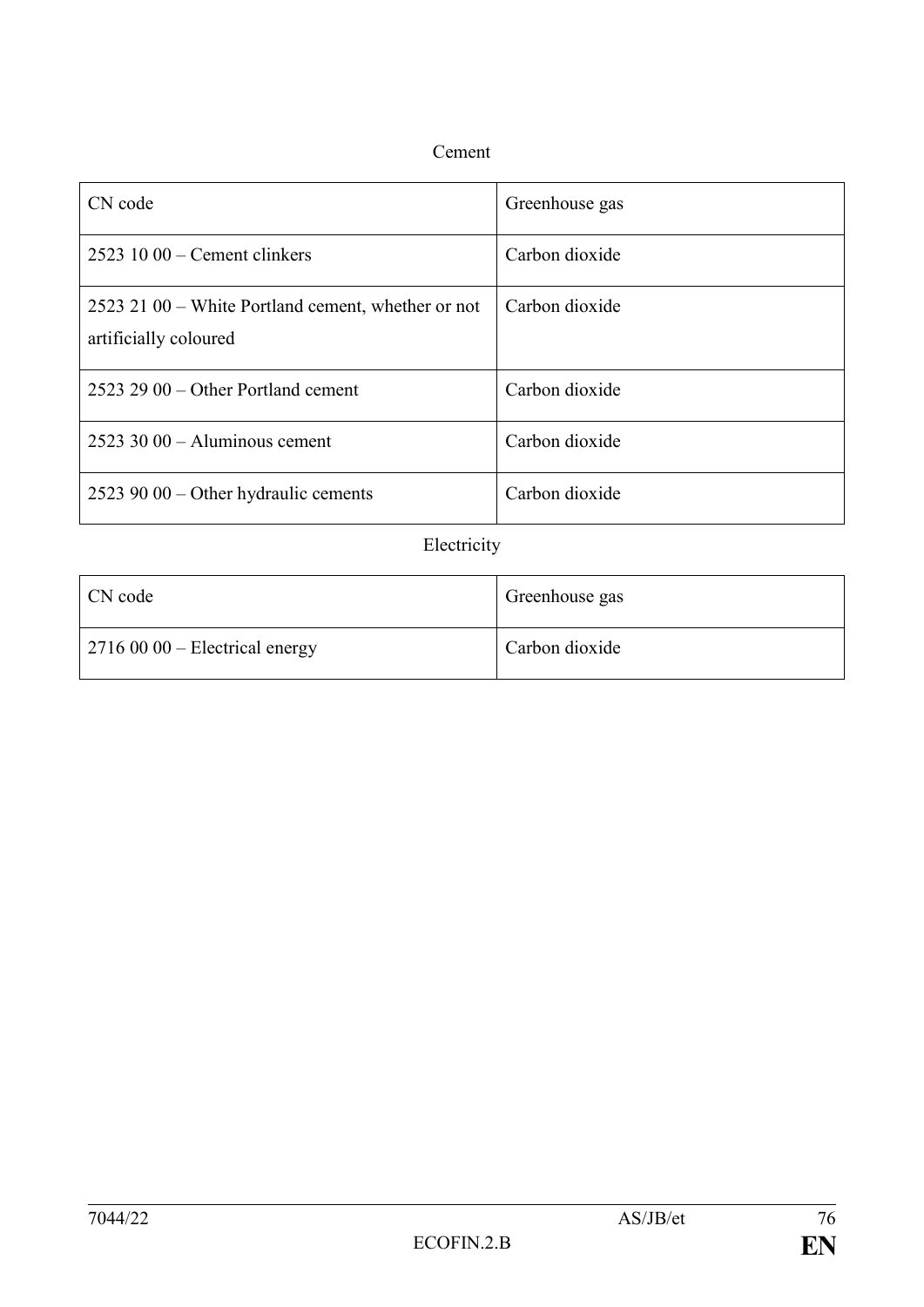## Fertilisers

| CN code                                                                                                                                                                                                                                                                                                                                                                                                    | Greenhouse gas                   |
|------------------------------------------------------------------------------------------------------------------------------------------------------------------------------------------------------------------------------------------------------------------------------------------------------------------------------------------------------------------------------------------------------------|----------------------------------|
| 2808 00 00 – Nitric acid; sulphonitric acids                                                                                                                                                                                                                                                                                                                                                               | Carbon dioxide and nitrous oxide |
| 2814 – Ammonia, anhydrous or in aqueous solution                                                                                                                                                                                                                                                                                                                                                           | Carbon dioxide                   |
| 2834 21 00 - Nitrates of potassium                                                                                                                                                                                                                                                                                                                                                                         | Carbon dioxide and nitrous oxide |
| 3102 – Mineral or chemical fertilisers, nitrogenous                                                                                                                                                                                                                                                                                                                                                        | Carbon dioxide and nitrous oxide |
| 3105 – Mineral or chemical fertilisers containing two<br>or three of the fertilising elements nitrogen,<br>phosphorus and potassium; other fertilisers; goods of<br>this chapter in tablets or similar forms or in packages<br>of a gross weight not exceeding 10 kg<br>Except: $3105\,60\,00$ – Mineral or chemical<br>containing the two fertilising<br>fertilisers<br>elements phosphorus and potassium | Carbon dioxide and nitrous oxide |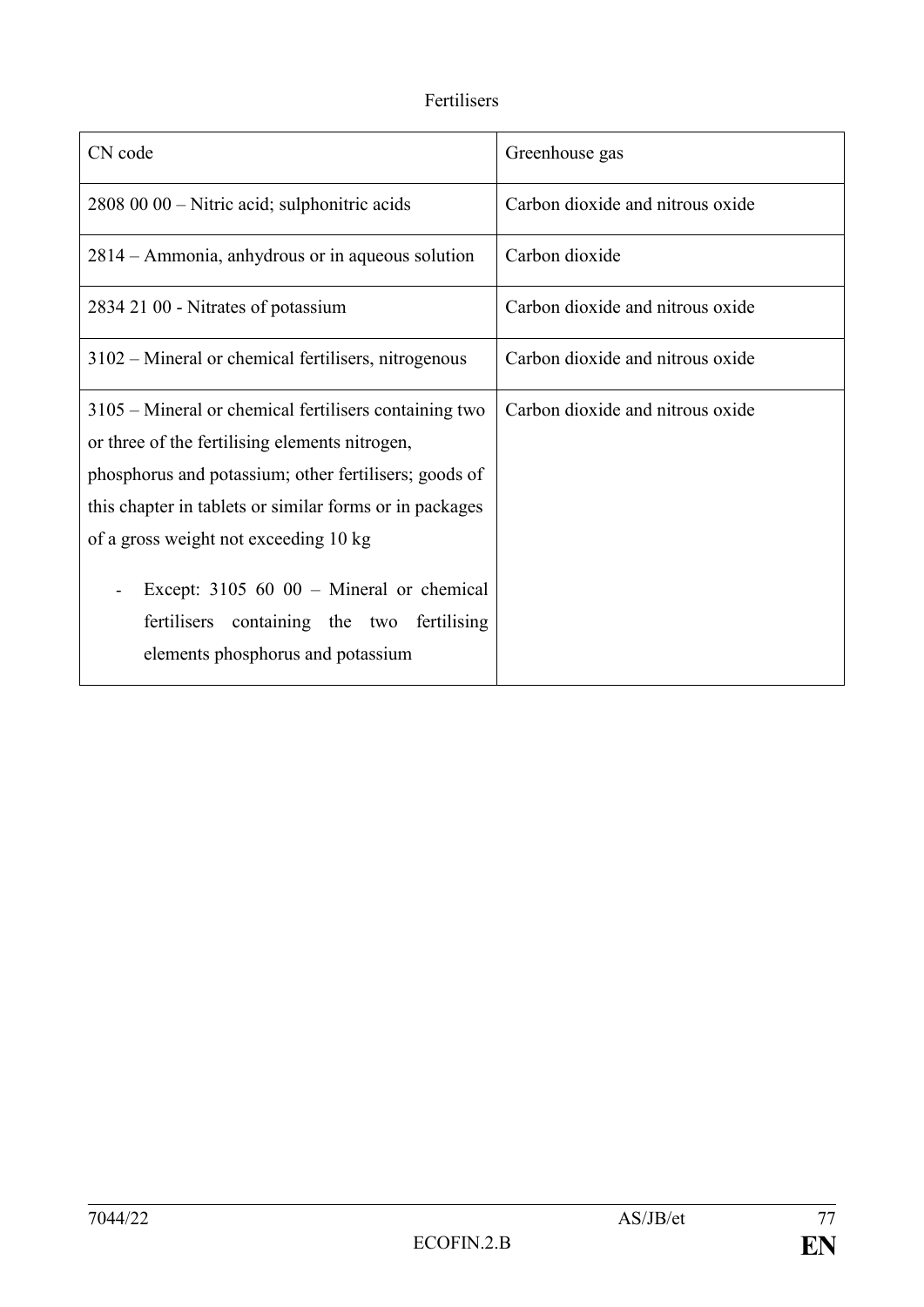| CN code                                                                                                                                                         | Greenhouse gas |
|-----------------------------------------------------------------------------------------------------------------------------------------------------------------|----------------|
| $72 -$ Iron and steel                                                                                                                                           | Carbon dioxide |
| Except:                                                                                                                                                         |                |
| $7202$ – Ferro-alloys                                                                                                                                           |                |
| 7204 – Ferrous waste and scrap; remelting<br>scrap ingots and steel                                                                                             |                |
| 7301 - Sheet piling of iron or steel, whether or not                                                                                                            | Carbon dioxide |
| drilled, punched or made from assembled elements;<br>welded angles, shapes and sections, of iron or steel                                                       |                |
| 7302 – Railway or tramway track construction<br>material of iron or steel, the following: rails, check-<br>rails and rack rails, switch blades, crossing frogs, | Carbon dioxide |
| point rods and other crossing pieces, sleepers (cross-                                                                                                          |                |
| ties), fish-plates, chairs, chair wedges, sole plates<br>(base plates), rail clips, bedplates, ties and other                                                   |                |
| material specialised for jointing or fixing rails                                                                                                               |                |
| $730300 -$ Tubes, pipes and hollow profiles, of cast<br><b>Iron</b>                                                                                             | Carbon dioxide |
| 7304 – Tubes, pipes and hollow profiles, seamless, of<br>iron (other than cast iron) or steel                                                                   | Carbon dioxide |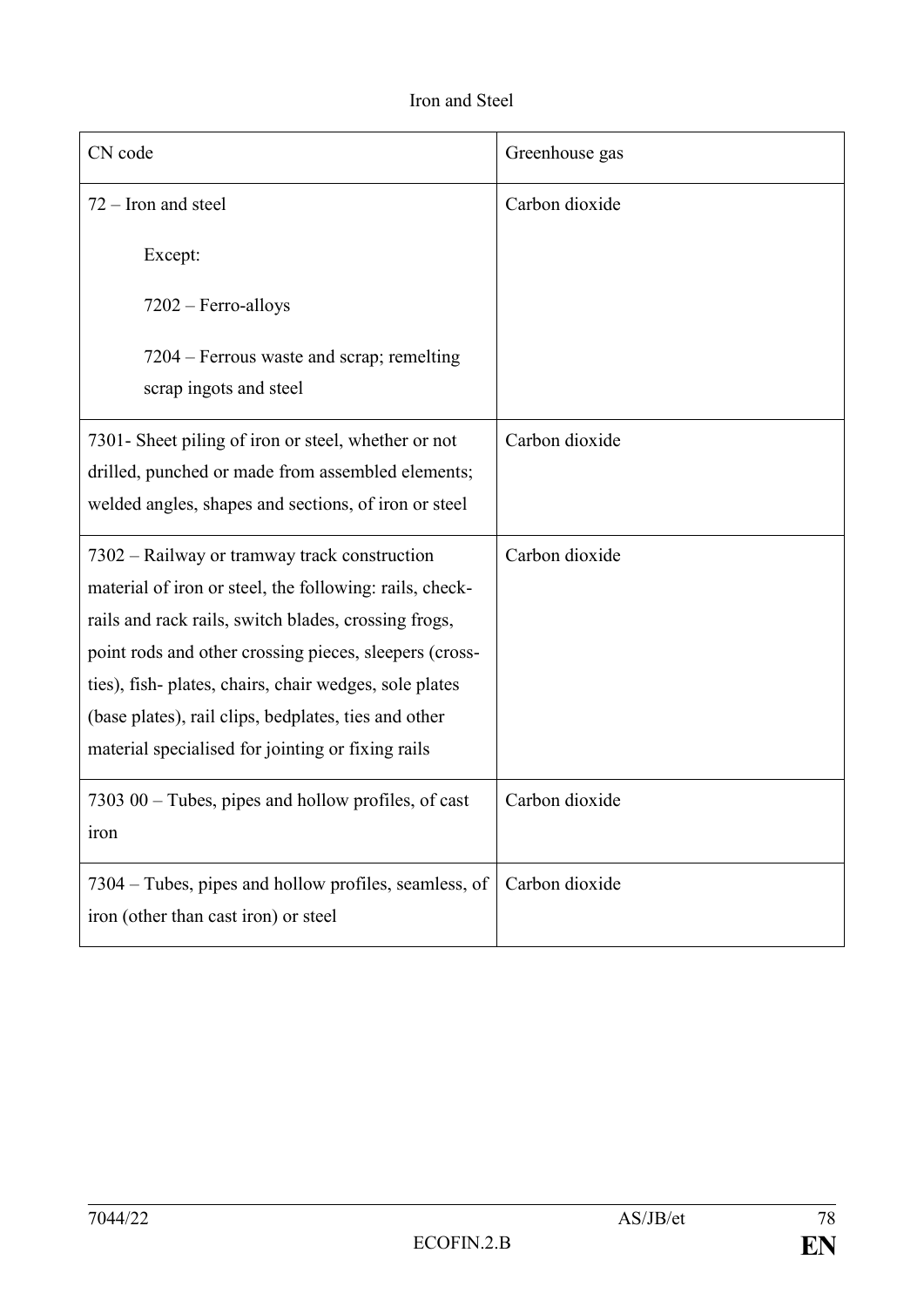| 7305 – Other tubes and pipes (for example, welded,<br>riveted or similarly closed), having circular cross-<br>sections, the external diameter of which exceeds<br>406,4 mm, of iron or steel                                                                                                                                                                                                                                                                              | Carbon dioxide |
|---------------------------------------------------------------------------------------------------------------------------------------------------------------------------------------------------------------------------------------------------------------------------------------------------------------------------------------------------------------------------------------------------------------------------------------------------------------------------|----------------|
| 7306 – Other tubes, pipes and hollow profiles (for<br>example, open seam or welded, riveted or similarly<br>closed), of iron or steel                                                                                                                                                                                                                                                                                                                                     | Carbon dioxide |
| 7307 – Tube or pipe fittings (for example, couplings,<br>elbows, sleeves), of iron or steel                                                                                                                                                                                                                                                                                                                                                                               | Carbon dioxide |
| 7308 – Structures (excluding prefabricated buildings)<br>of heading 9406) and parts of structures (for<br>example, bridges and bridge-sections, lock- gates,<br>towers, lattice masts, roofs, roofing frameworks,<br>doors and windows and their frames and thresholds<br>for doors, shutters, balustrades, pillars and columns),<br>of iron or steel; plates, rods, angles, shapes, sections,<br>tubes and the like, prepared for use in structures, of<br>iron or steel | Carbon dioxide |
| 7309 – Reservoirs, tanks, vats and similar containers<br>for any material (other than compressed or liquefied<br>gas), of iron or steel, of a capacity exceeding 300 l,<br>whether or not lined or heat-insulated, but not fitted<br>with mechanical or thermal equipment                                                                                                                                                                                                 | Carbon dioxide |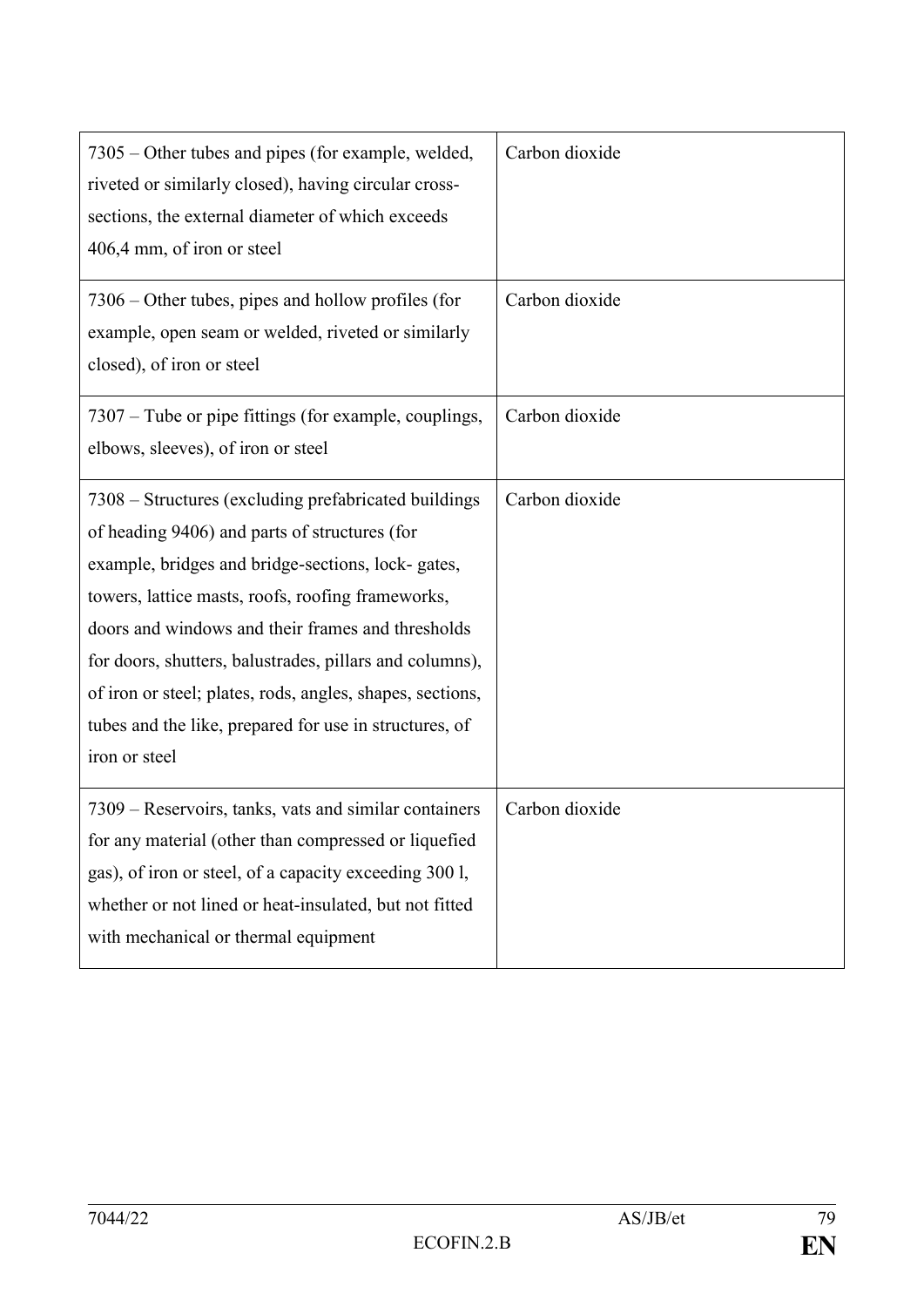| 7310 – Tanks, casks, drums, cans, boxes and similar<br>containers, for any material (other than compressed<br>or liquefied gas), of iron or steel, of a capacity not<br>exceeding 300 l, whether or not lined or heat-<br>insulated, but not fitted with mechanical or thermal<br>equipment | Carbon dioxide |
|---------------------------------------------------------------------------------------------------------------------------------------------------------------------------------------------------------------------------------------------------------------------------------------------|----------------|
| 7311 – Containers for compressed or liquefied gas,<br>of iron or steel                                                                                                                                                                                                                      | Carbon dioxide |
| 7326 – Other articles of iron or steel                                                                                                                                                                                                                                                      | Carbon dioxide |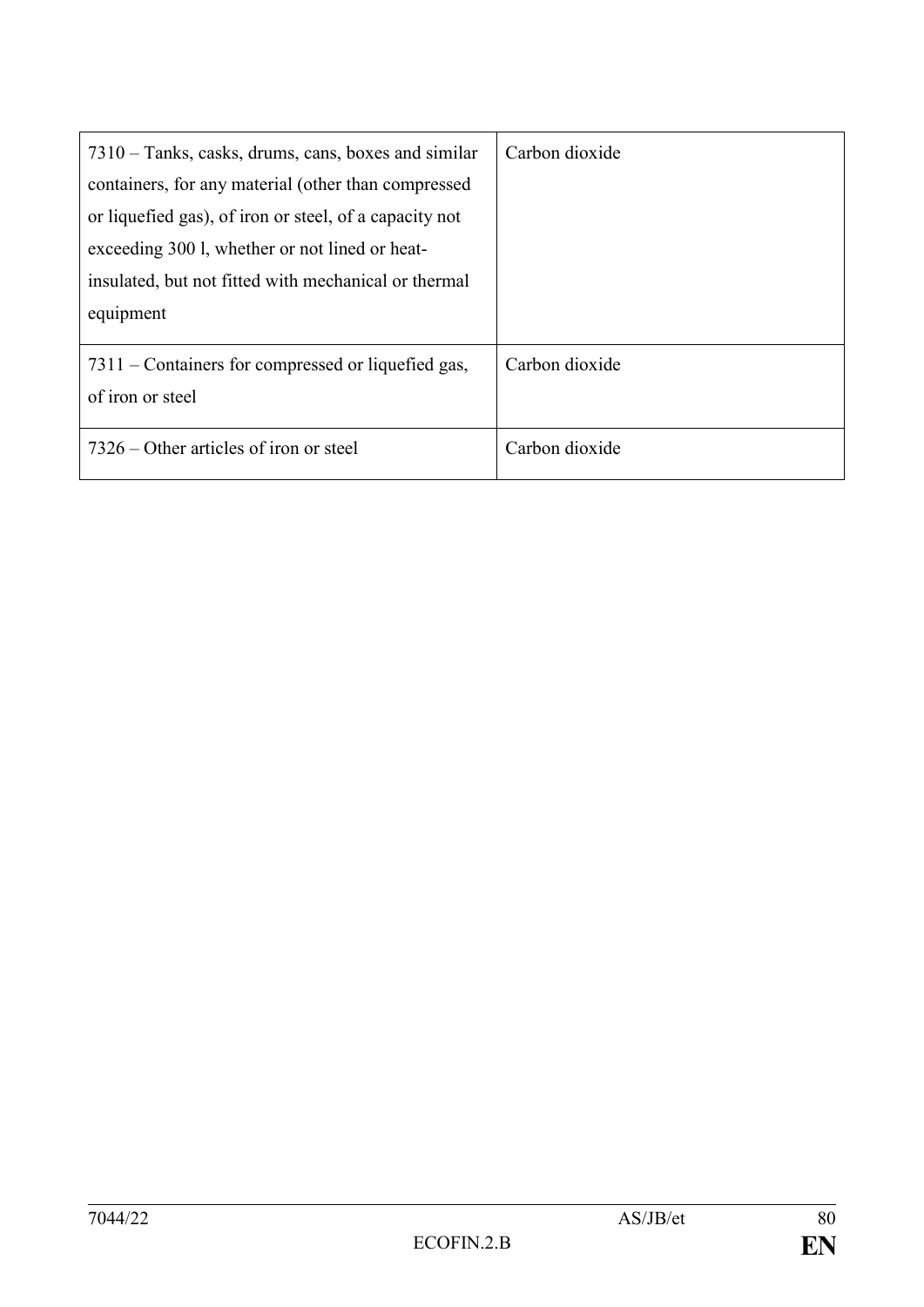## Aluminium

| CN code                                                                                                                                                                                                                                                                                                                                                                                                        | Greenhouse gas                      |
|----------------------------------------------------------------------------------------------------------------------------------------------------------------------------------------------------------------------------------------------------------------------------------------------------------------------------------------------------------------------------------------------------------------|-------------------------------------|
| 7601 - Unwrought aluminium                                                                                                                                                                                                                                                                                                                                                                                     | Carbon dioxide and perfluorocarbons |
| 7603 – Aluminium powders and flakes                                                                                                                                                                                                                                                                                                                                                                            | Carbon dioxide and perfluorocarbons |
| 7604 – Aluminium bars, rods and profiles                                                                                                                                                                                                                                                                                                                                                                       | Carbon dioxide and perfluorocarbons |
| 7605 - Aluminium wire                                                                                                                                                                                                                                                                                                                                                                                          | Carbon dioxide and perfluorocarbons |
| 7606 – Aluminium plates, sheets and strip, of a<br>thickness exceeding 0,2 mm                                                                                                                                                                                                                                                                                                                                  | Carbon dioxide and perfluorocarbons |
| 7607 – Aluminium foil (whether or not printed or<br>backed with paper, paper-board, plastics or similar<br>backing materials) of a thickness (excluding any<br>backing) not exceeding 0,2 mm                                                                                                                                                                                                                   | Carbon dioxide and perfluorocarbons |
| 7608 – Aluminium tubes and pipes                                                                                                                                                                                                                                                                                                                                                                               | Carbon dioxide and perfluorocarbons |
| 7609 00 00 - Aluminium tube or pipe fittings (for<br>example, couplings, elbows, sleeves)                                                                                                                                                                                                                                                                                                                      | Carbon dioxide and perfluorocarbons |
| 7610 – Aluminium structures (excluding<br>prefabricated buildings of heading 9406) and parts of<br>structures (for example, bridges and bridge-sections,<br>towers, lattice masts, roofs, roofing frameworks,<br>doors and windows and their frames and thresholds<br>for doors, balustrades, pillars and columns);<br>aluminium plates, rods, profiles, tubes and the like,<br>prepared for use in structures | Carbon dioxide and perfluorocarbons |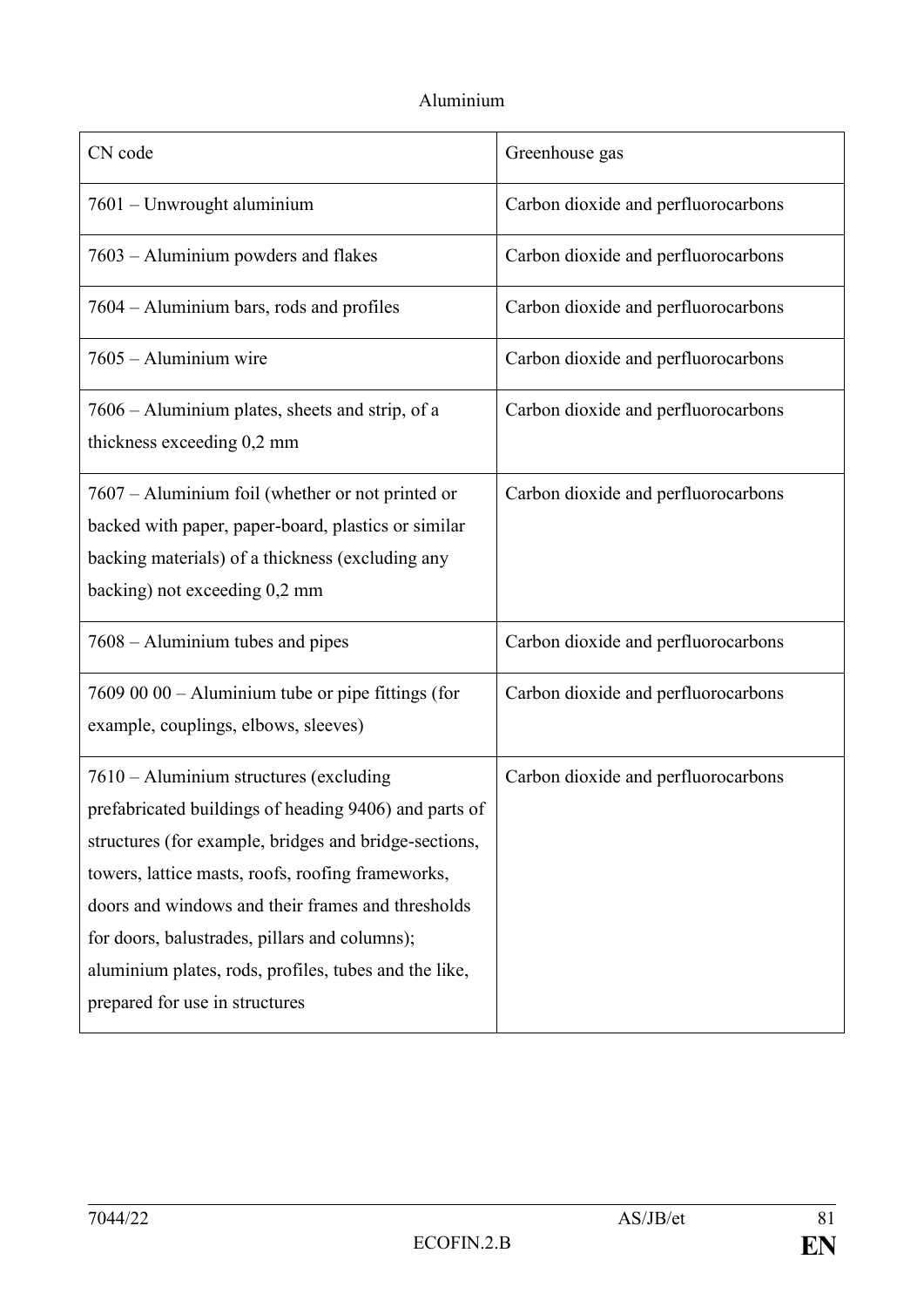| 7611 00 00 - Aluminium reservoirs, tanks, vats and<br>similar containers, for any material (other than<br>compressed or liquefied gas), of a capacity exceeding<br>300 litres, whether or not lined or heat-insulated, but<br>not fitted with mechanical or thermal equipment                                                            | Carbon dioxide and perfluorocarbons |
|------------------------------------------------------------------------------------------------------------------------------------------------------------------------------------------------------------------------------------------------------------------------------------------------------------------------------------------|-------------------------------------|
| 7612 – Aluminium casks, drums, cans, boxes and<br>similar containers (including rigid or collapsible<br>tubular containers), for any material (other than<br>compressed or liquefied gas), of a capacity not<br>exceeding 300 litres, whether or not lined or heat-<br>insulated, but not fitted with mechanical or thermal<br>equipment | Carbon dioxide and perfluorocarbons |
| 7613 00 00 - Aluminium containers for compressed<br>or liquefied gas                                                                                                                                                                                                                                                                     | Carbon dioxide and perfluorocarbons |
| 7614 – Stranded wire, cables, plaited bands and the<br>like, of aluminium, not electrically insulated                                                                                                                                                                                                                                    | Carbon dioxide and perfluorocarbons |
| 7616 – Other articles of aluminium                                                                                                                                                                                                                                                                                                       | Carbon dioxide and perfluorocarbons |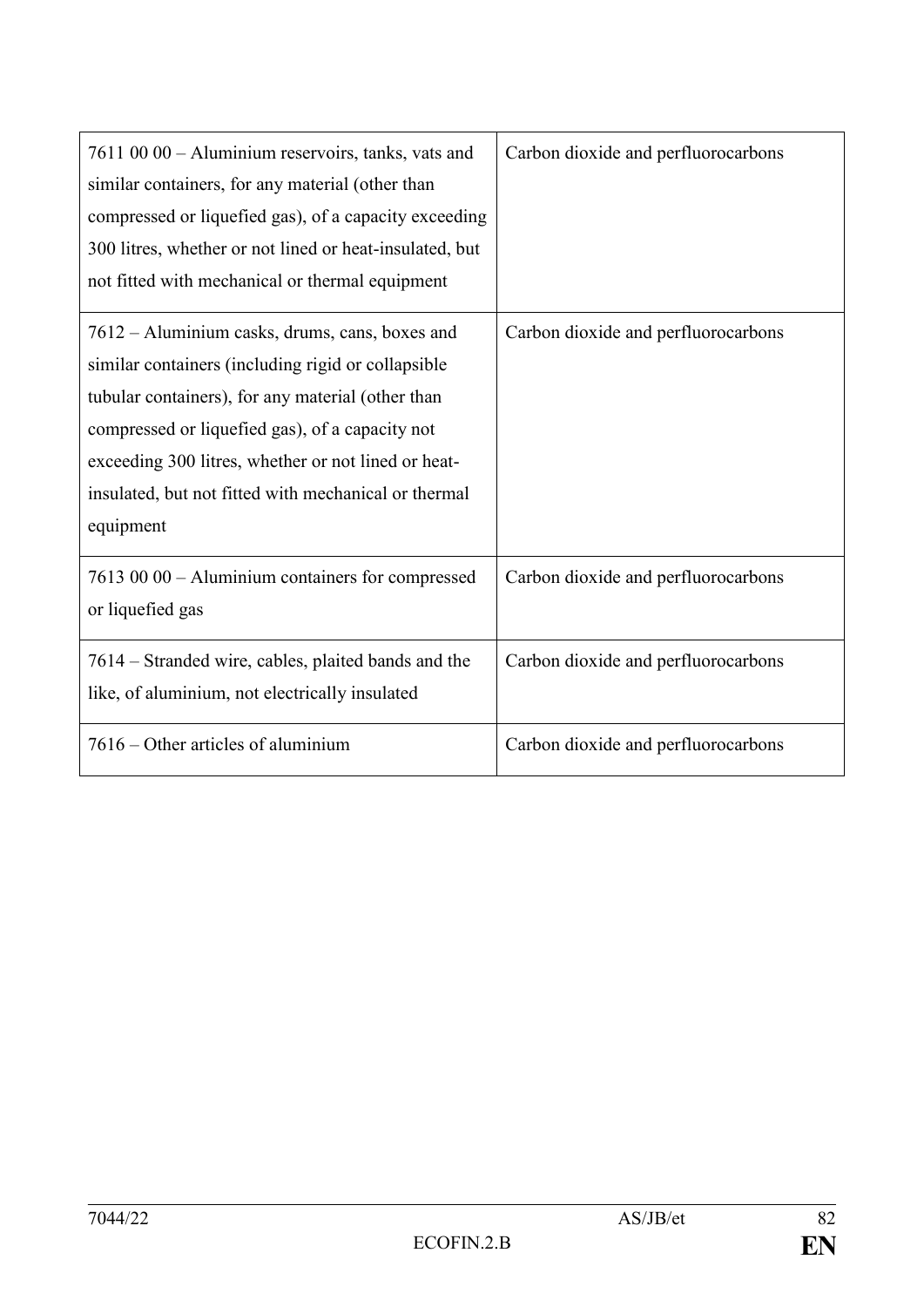#### **ANNEX II**

#### **Countries and territories outside the scope of this Regulation for the purpose of Article 2**

#### **1. 1. SECTION A- COUNTRIES AND TERRITORIES OUTSIDE THE SCOPE OF THIS REGULATION**

This Regulation shall not apply to goods originating in the following countries:

- Iceland
- Liechtenstein
- Norway
- Switzerland

This Regulation shall not apply to goods originating in the following territories:

- Büsingen
- Heligoland
- Livigno
- Ceuta
- Melilla
- **2. 2. SECTION B - COUNTRIES AND TERRITORIES OUTSIDE THE SCOPE OF THIS REGULATION WITH REGARD TO THE IMPORTATION OF ELECTRICITY INTO THE CUSTOMS TERRITORY OF THE UNION**

[Currently empty]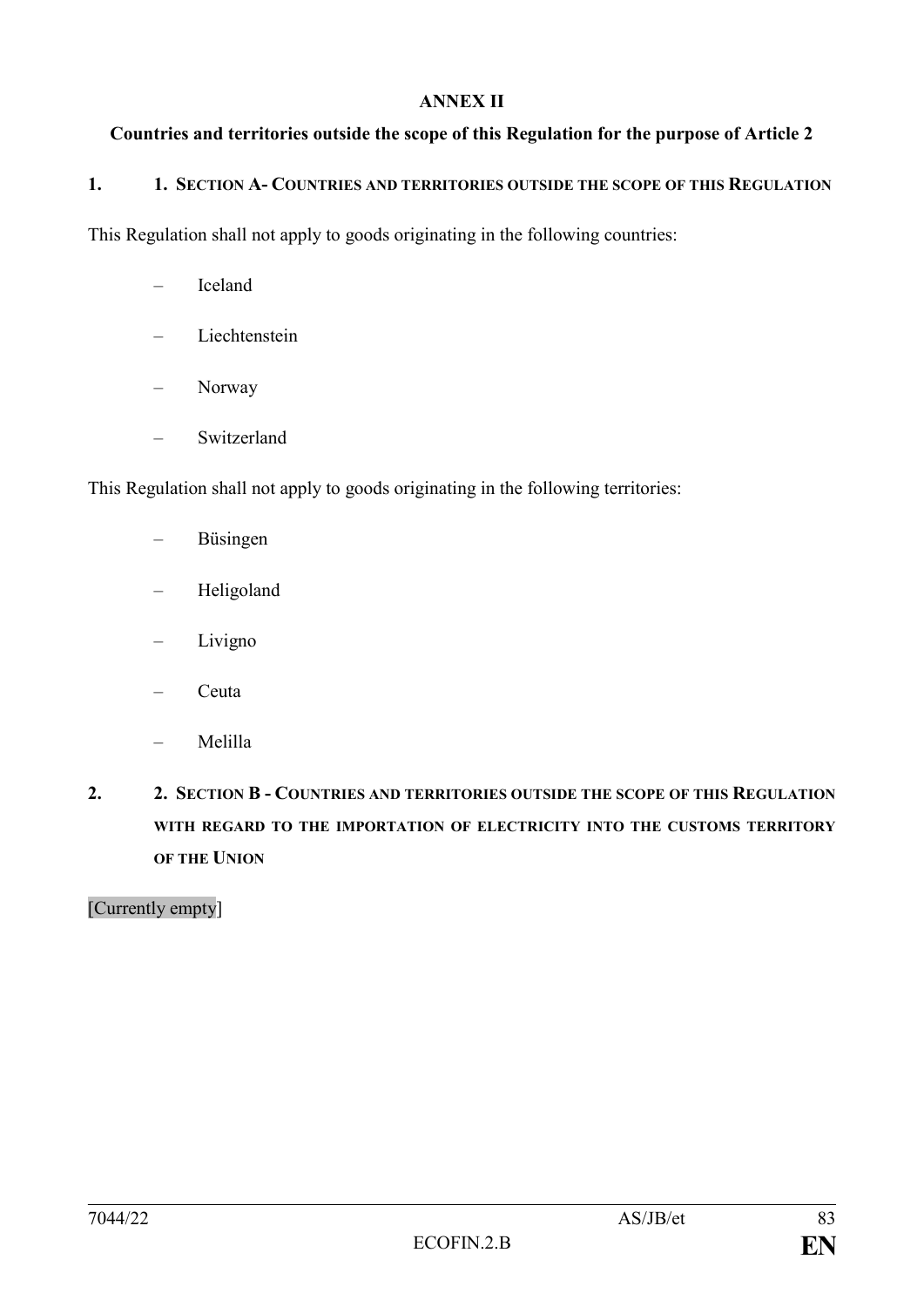#### **ANNEX III**

#### **Methods for calculating embedded emissions for the purpose of Article 7**

#### **1. DEFINITIONS**

For the purposes of this Annex and of Annexes IV and V, the following definitions apply:

- (a) 'simple goods' means goods produced in a production process requiring exclusively input materials and fuels having zero embedded emissions;
- (b) 'complex goods' means goods other than simple goods;
- (c) 'specific embedded emissions' means the embedded emissions of one tonne of goods, expressed as tonnes of  $CO<sub>2</sub>e$  emissions per tonne of goods;
- (d)  $\text{CO}_2$  emission factor' means the weighted average of the  $\text{CO}_2$  intensity of electricity produced from fossil fuels within a geographic area. The  $CO<sub>2</sub>$  emission factor is the result of the division of the  $CO<sub>2</sub>$  emission data of the electricity sector by the gross electricity generation based on fossil fuels in the relevant geographic area. It is expressed in tonnes of CO<sup>2</sup> per megawatt-hour;
- (e) 'power purchase agreement' means a contract under which a person agrees to purchase electricity directly from an electricity producer;
- (f) 'transmission system operator' means an operator as defined in Article 2(35) of Directive (EU) 2019/944 of the European Parliament and of the Council<sup>26</sup>.

1

<sup>&</sup>lt;sup>26</sup> Directive (EU) 2019/944 of the European Parliament and of the Council of 5 June 2019 on common rules for the internal market for electricity and amending Directive 2012/27/EU (OJ L 158, 14.6.2019, p. 125).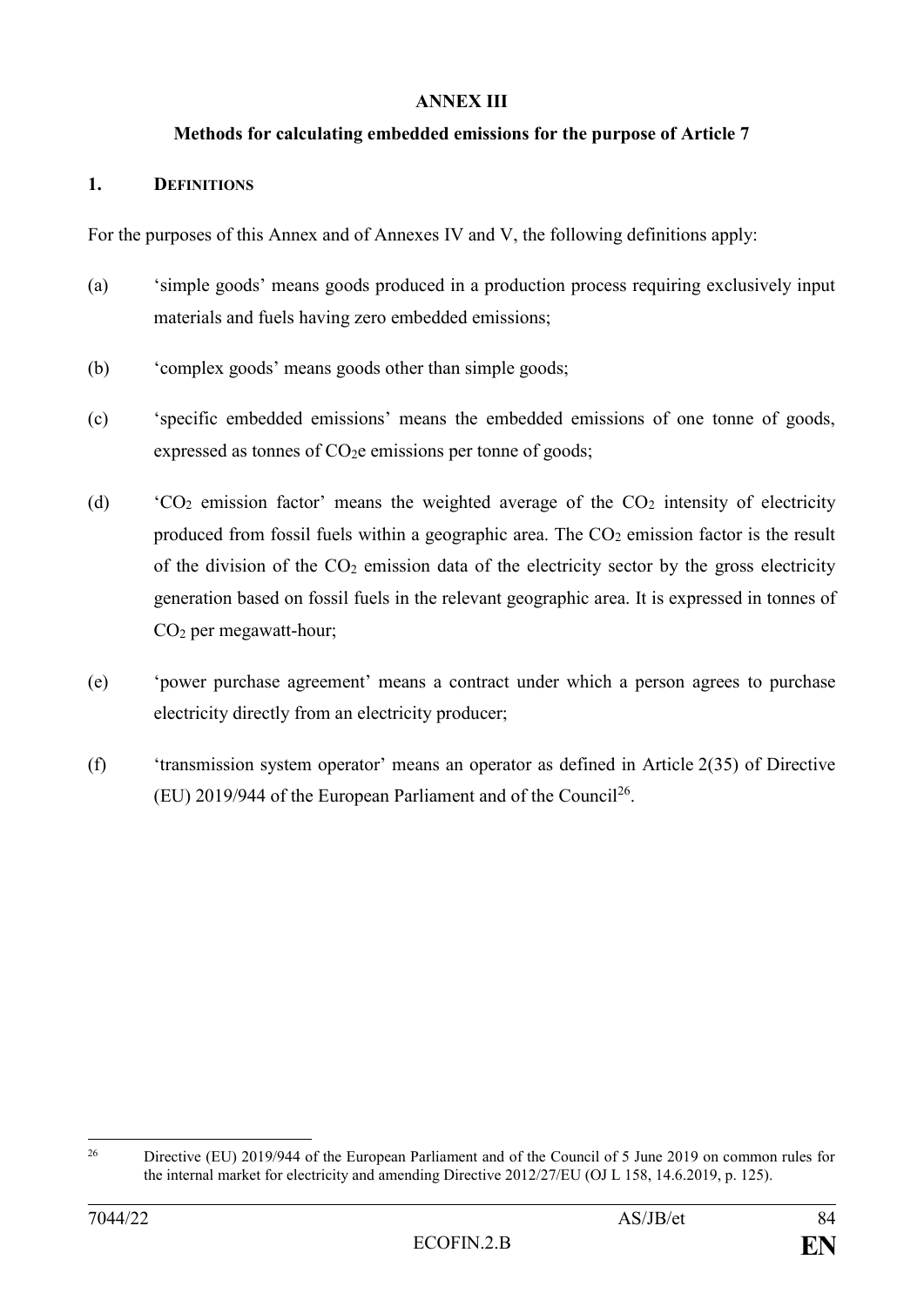## **2. DETERMINATION OF ACTUAL DIRECT SPECIFIC EMBEDDED EMISSIONS FOR SIMPLE GOODS**

For determining the specific actual embedded emissions of simple goods produced in a given installation, only direct emissions shall be accounted for. For this purpose, the following equation is to be applied:

$$
SEE_g = \frac{AttrEm_g}{AL_g}
$$

Where  $SEE<sub>g</sub>$  are the specific embedded emissions of goods *g*, in terms of CO<sub>2</sub>e per tonne, AttrEm<sub>g</sub> are the attributed emissions of goods  $g$ , and  $AL<sub>g</sub>$  is the activity level of the goods, being the quantity of the goods produced in the reporting period in that installation.

'Attributed emissions' mean the part of the installation's direct emissions during the reporting period that are caused by the production process resulting in goods *g* when applying the system boundaries of the production process defined by the implementing acts adopted pursuant to Article 7(6). The attributed emissions shall be calculated using the following equation:

$$
AttrEm_g = DirEm
$$

Where DirEm are the direct emissions, resulting from the production process, expressed in tonnes of CO2e, within the system boundaries referred to in the implementing act adopted pursuant to Article 7(6).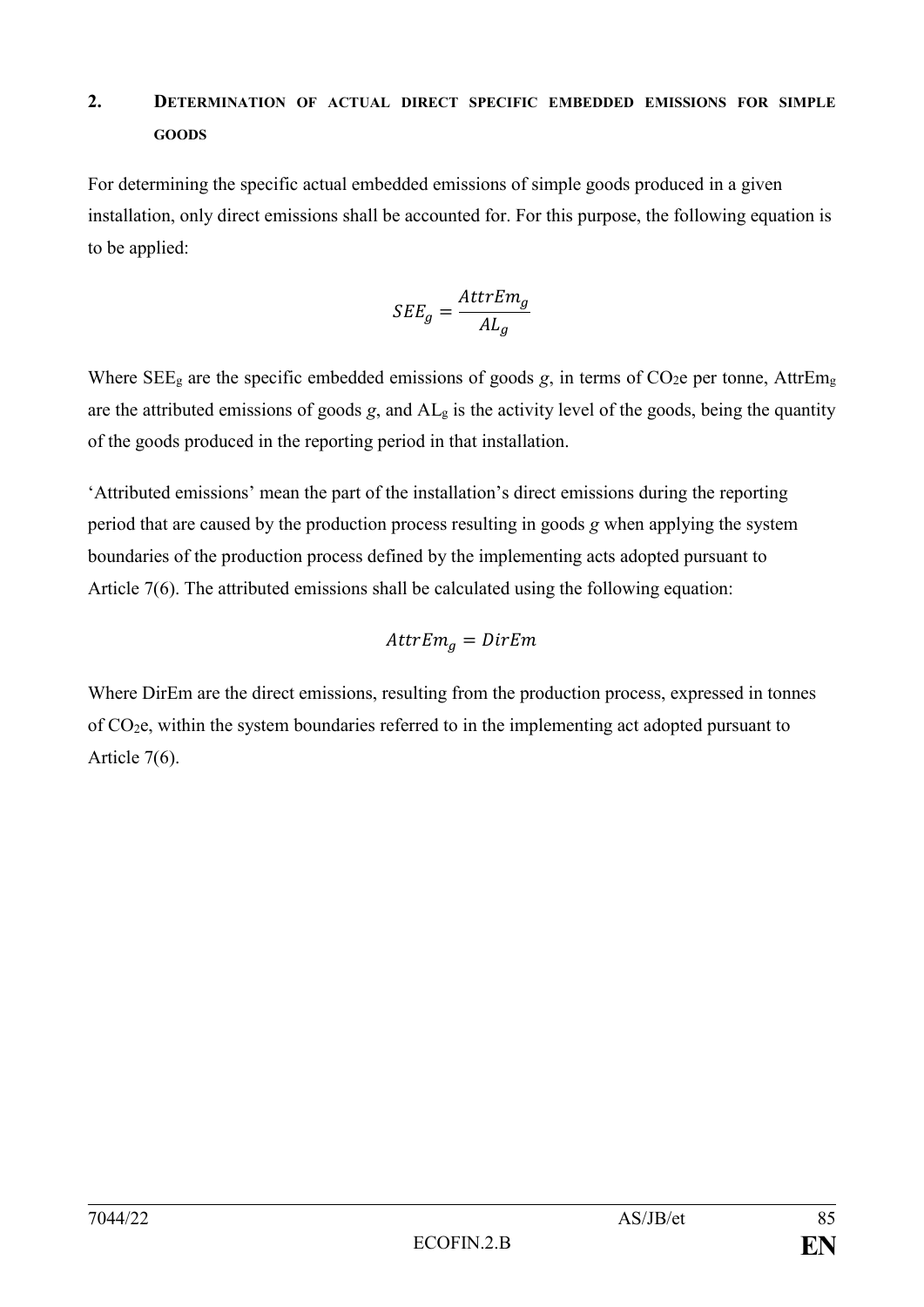#### **3. DETERMINATION OF ACTUAL DIRECT EMBEDDED EMISSIONS FOR COMPLEX GOODS**

For determining the specific actual embedded emissions of complex goods produced in a given installation, only direct emissions will accounted for. In this case, the following equation is to be applied:

$$
SEE_g = \frac{AttrEm_g + EE_{InpMat}}{AL_g}
$$

Where AttrEm<sub>g</sub> are the attributed emissions of goods *g*, AL<sub>g</sub> the activity level of the goods, being the quantity of goods produced in the reporting period in that installation, and  $EE_{InpMat}$  are the embedded emissions of the input materials (precursors) consumed in the production process. Only input materials listed as relevant to the system boundaries of the production process as specified in the implementing act adopted pursuant to Article  $7(6)$  are to be considered. The relevant  $EE_{InpMat}$ are calculated as follows:

$$
EE_{ImpMat} = \sum_{i=1}^{n} M_i \cdot SEE_i
$$

Where  $M_i$  is the mass of input material *i* used in the production process, and SEE<sub>i</sub> are the specific embedded emissions for the input material *i*. For SEEi, the operator of the installation shall use the value of actual direct embedded emissions resulting from the installation where the input material was produced, provided that that installation's data can be adequately measured.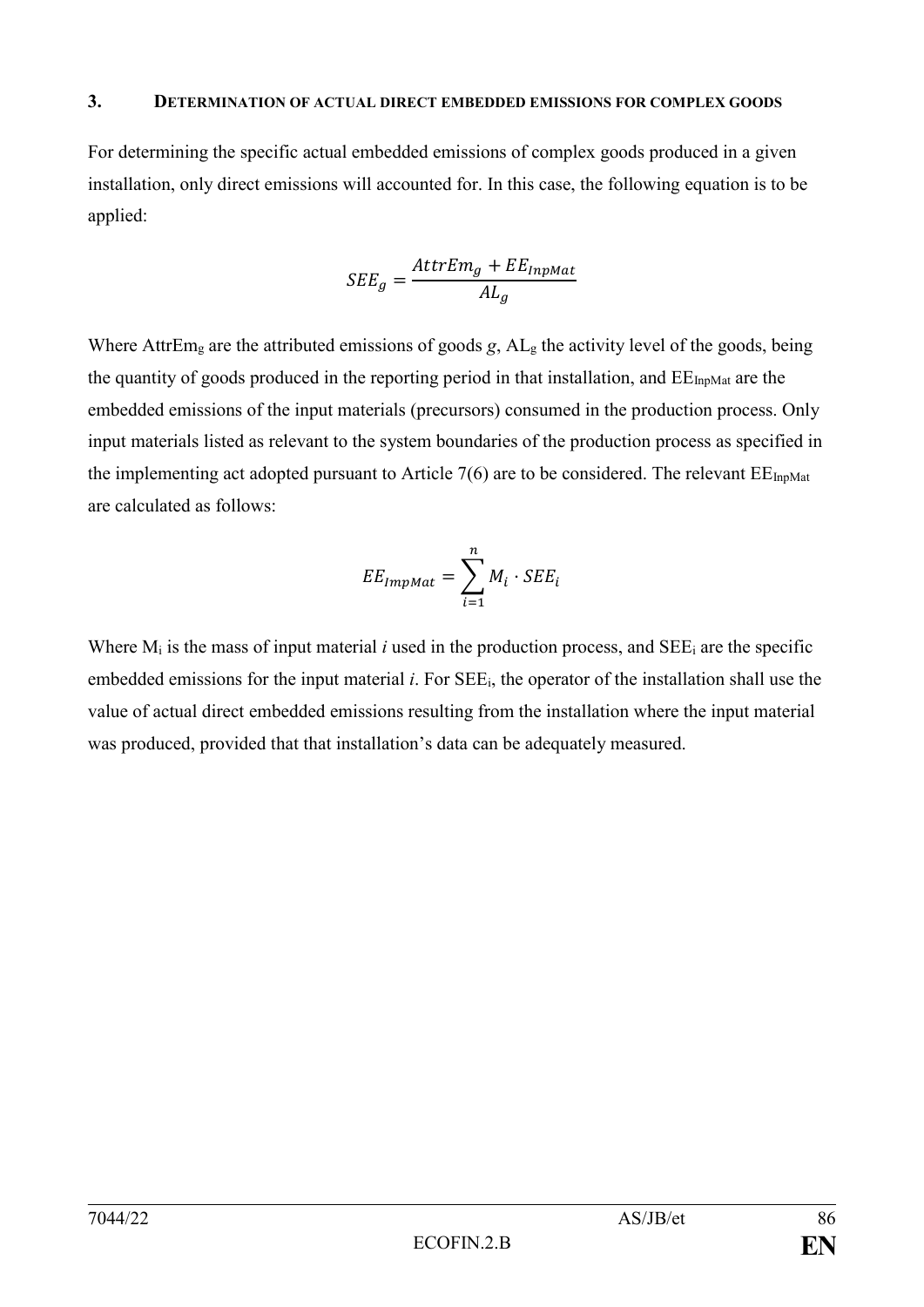#### **4. DETERMINATION OF DEFAULT VALUES REFERRED IN ARTICLES 7(2) AND (3)**

For the purpose of determining default values, only actual values shall be used for the determination of embedded emissions. In the absence of actual data, literature values may be used. The Commission shall publish guidance for the approach taken to correct for waste gases or greenhouse gases used as process input, before collecting the data required to determine the relevant default values for each type of goods listed in Annex I. Default values shall be determined based on the best available data. They shall be revised periodically through the implementing acts adopted pursuant to Article 7(6) based on the most up-to-date and reliable information, including on the basis of information provided by a third country or group of third countries.

#### **4.1. Default values referred to in Article 7(2)**

When actual emissions cannot be adequately determined by the authorised CBAM declarant, default values shall be used. Those values shall be set at the average emission intensity of each exporting country and for each of the goods listed in Annex I other than electricity, increased by a proportionately designed mark-up. This mark-up shall be determined in the implementing acts adopted pursuant to Article 7(6) of this Regulation and shall be set at an appropriate level to ensure the environmental integrity of the mechanism, building on the most up-to-date and reliable information, including on the basis of information gathered during the transition period.

When reliable data for the exporting country cannot be applied for a type of goods, the default values shall be based on the average emission intensity of the X per cent worst performing EU ETS installations for that type of goods. The value of X shall be determined in the implementing acts adopted pursuant to Article 7(6) of this Regulation and shall be set at an appropriate level to ensure the environmental integrity of the mechanism, building on the most up-to-date and reliable information, including on the basis of information gathered during the transition period.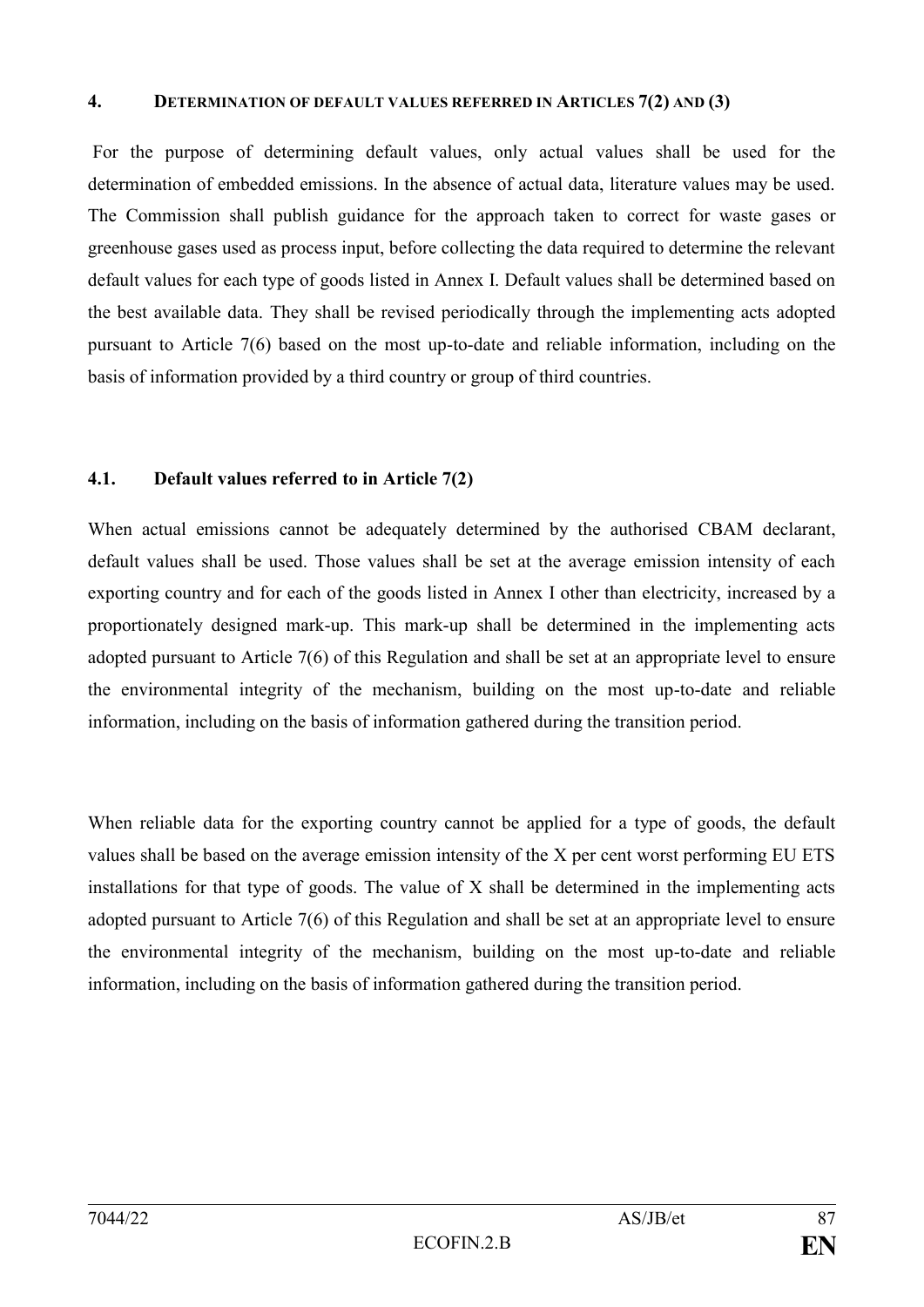#### **4.2. Default values for imported electricity referred to in Article 7(3)**

Default values for imported electricity shall be determined for a third country, group of third countries or region within a third country based on either specific default values, in accordance with point 4.2.1, or, if those values are not available, on alternative default values, in accordance with point 4.2.2.

Where the electricity is produced in a third country, group of third countries or region within a third country, and transits through third countries, groups of third countries or regions within a third country, or Member States with the purpose of being imported into the Union, the default values to be used are the ones from the third country, group of third countries or region within a third country where the electricity was produced.

## *4.2.1. Specific default values for a third country, group of third countries or region within a third country*

Specific default values shall be set at the  $CO<sub>2</sub>$  emission factor in the third country, group of third countries or region within a third country, based on the best data available to the Commission.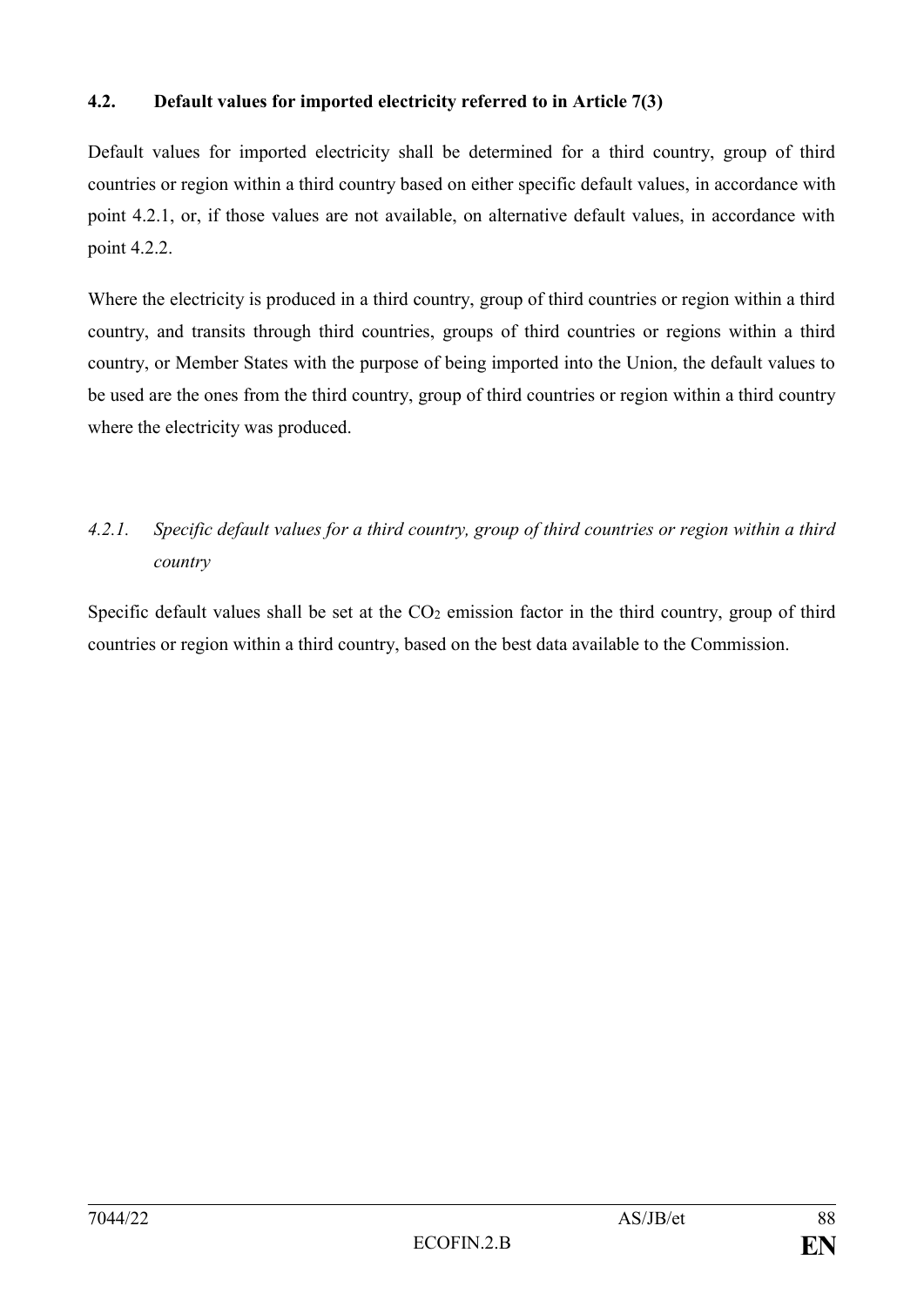Where a specific default value is not available for a third country, a group of third countries, or a region within a third country, the alternative default value for electricity shall be set at the  $CO<sub>2</sub>$ emission factor in the EU.

Where it can be demonstrated, on the basis of reliable data, that the  $CO<sub>2</sub>$  emission factor in a third country, group of third countries, or a region within a third country, is lower than the specific default value determined by the Commission or lower than the  $CO<sub>2</sub>$  emission factor in the EU, an alternative default value based on that  $CO<sub>2</sub>$  emission factor may be used for that country, group of countries, or region within a third country.

#### **5. CONDITIONS FOR APPLYING ACTUAL EMBEDDED EMISSIONS IN IMPORTED ELECTRICITY**

An authorised CBAM declarant may apply actual embedded emissions instead of default values for the calculation referred to in Article 7(3) if the following cumulative criteria are met:

- (a) the amount of electricity for which the use of actual embedded emissions is claimed is covered by a power purchase agreement between the authorised CBAM declarant and a producer of electricity located in a third country;
- (b) the installation producing electricity is either directly connected to the EU transmission system or it can be demonstrated that at the time of export, there was no physical network congestion at any point in the network between the installation and the EU transmission system;
- (bb) the installation producing electricity does not emit more than 550 grammes of  $CO<sub>2</sub>$  of fossil fuel origin per kilowatt-hour of electricity ;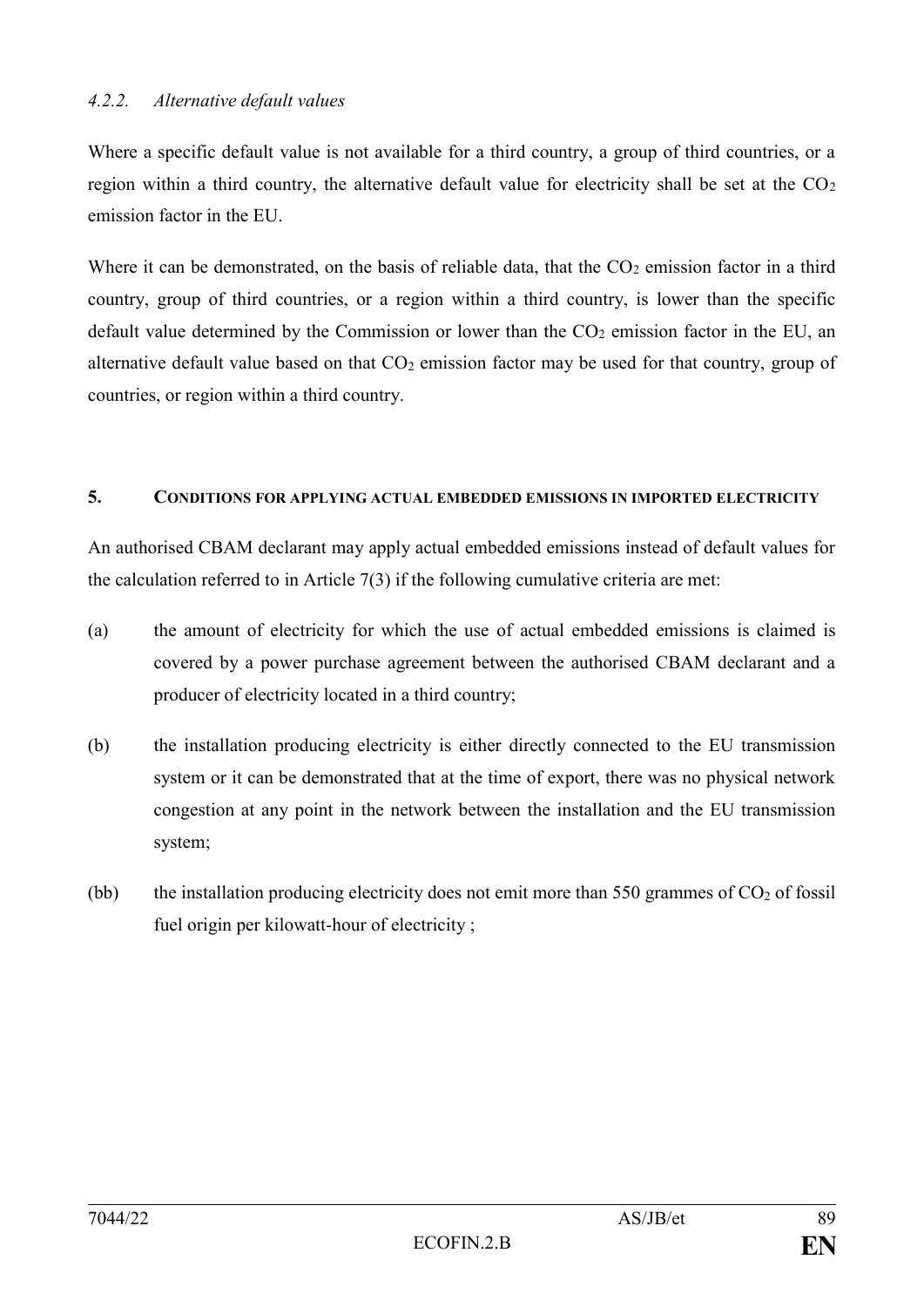- (c) the amount of electricity for which the use of actual embedded emissions is claimed has been firmly nominated to the allocated interconnection capacity by all responsible transmission system operators in the country of origin, the country of destination and, if relevant, each country of transit, and the nominated capacity and the production of electricity by the installation refer to the same period of time which shall not be longer than one hour;
- (d) meeting the above criteria is certified by an accredited verifier. The verifier shall receive at least monthly interim reports demonstrating how the above criteria are fulfilled.

## **6. ADAPTATION OF DEFAULT VALUES REFERRED TO IN ARTICLE 7(2) BASED ON REGION-SPECIFIC FEATURE**

Default values can be adapted to particular areas, regions of countries where specific characteristics prevail in terms of objective emission factors. When data adapted to those specific local characteristics are available and more targeted default values can be defined, the latter may be used.

Where declarants for goods originating in a third country, a group of third countries, or a region within a third country, can demonstrate, on the basis of reliable data, that alternative region-specific adaptations of default values are lower than the default values defined by the Commission, the former can be used.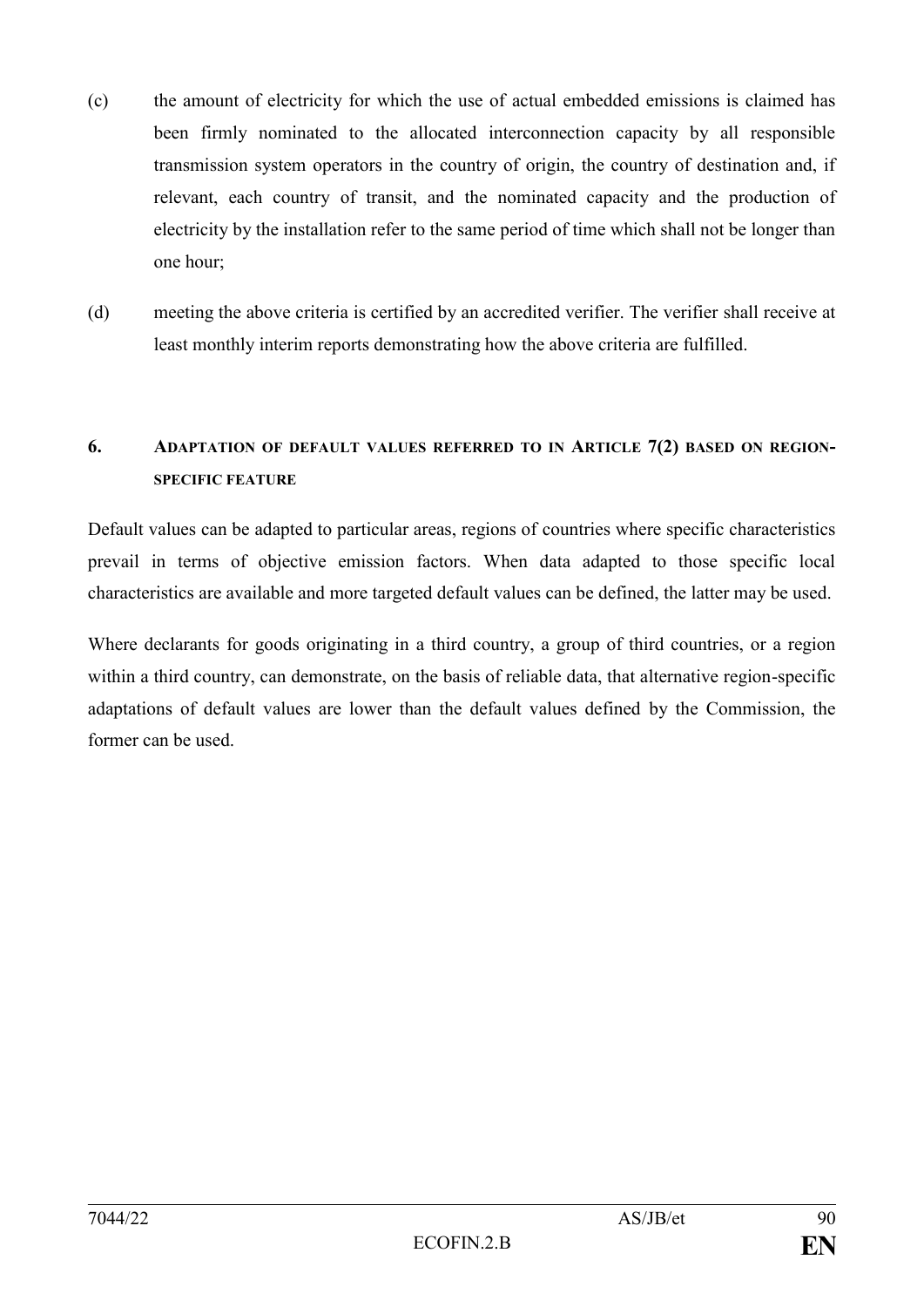#### **ANNEX IV**

**Book-keeping requirements for data used for the calculation of embedded emissions for the purpose of Article 7(4)**

- **1. MINIMUM DATA TO BE KEPT BY AN AUTHORISED CBAM DECLARANT FOR IMPORTED GOODS:**
- 1. Data identifying the authorised CBAM declarant:
	- (a) name;
	- (b) CBAM account number;
- 2. Data on imported goods:
	- (a) type and quantity of each type of goods;
	- (b) country of origin;
	- (c) actual emissions or default values.

## **2. MINIMUM DATA TO BE KEPT BY AN AUTHORISED CBAM DECLARANT FOR EMBEDDED EMISSIONS IN IMPORTED GOODS THAT ARE DETERMINED BASED ON ACTUAL EMISSIONS:**

For each type of imported goods where embedded emissions are determined based on actual emissions, the following additional data shall be kept:

- (a) identification of the installation where the goods were produced;
- (b) contact information of the operator of the installation where the goods were produced;
- (c) the verification report as set out in Annex V;
- (d) the specific embedded emissions of the goods.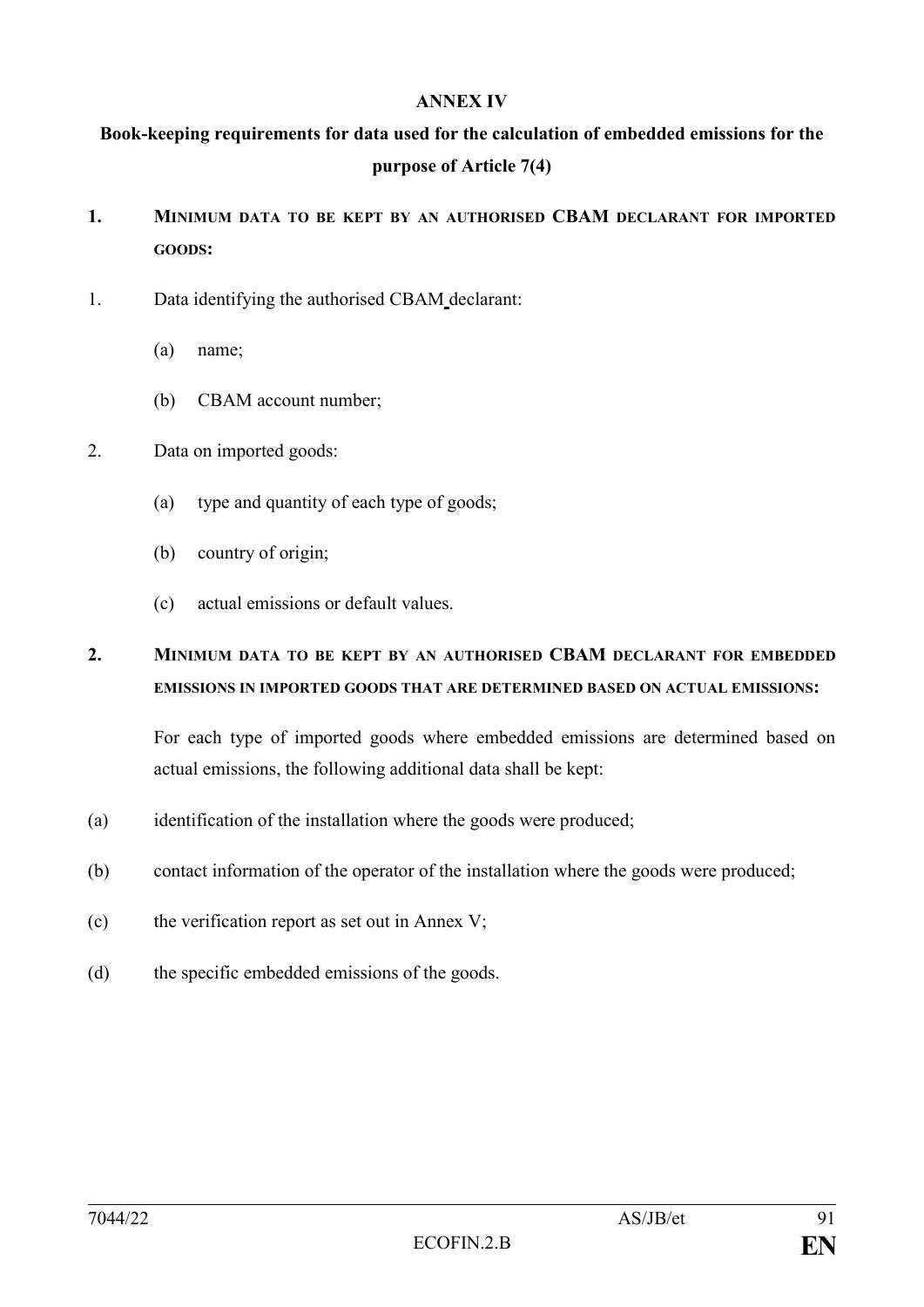#### **ANNEX V**

#### **Verification principles and content of verification reports for the purpose of Article 8**

#### **1. PRINCIPLES OF VERIFICATION**

The following principles shall apply:

- (a) verifiers shall carry out verifications with an attitude of professional scepticism;
- (b) the total embedded emissions to be declared in the CBAM declaration shall be considered as verified only if the verifier finds with reasonable assurance that the verification report is free of material misstatements and of material non-conformities regarding the calculation of embedded emissions in accordance with the rules of Annex III;
- (c) installation visits by the verifier shall be mandatory except where specific criteria for waiving the installation visit are met;
- (d) for deciding whether misstatements or non-conformities are material, the verifier shall use thresholds given by the implementing acts adopted in accordance with Article 8. For parameters for which no such thresholds are defined, the verifier shall use expert judgement as to whether misstatements or non-conformities, individually or when aggregated with other misstatements or non-conformities, justified by their size and nature, have to be considered material.

#### **2. CONTENT OF A VERIFICATION REPORT**

The verifier shall prepare a verification report establishing the embedded emissions of the goods and specifying all issues relevant to the work carried out and including, at least, the following information:

- (a) identification of the installations where the goods were produced;
- (b) contact information of the operator of the installations where the goods were produced;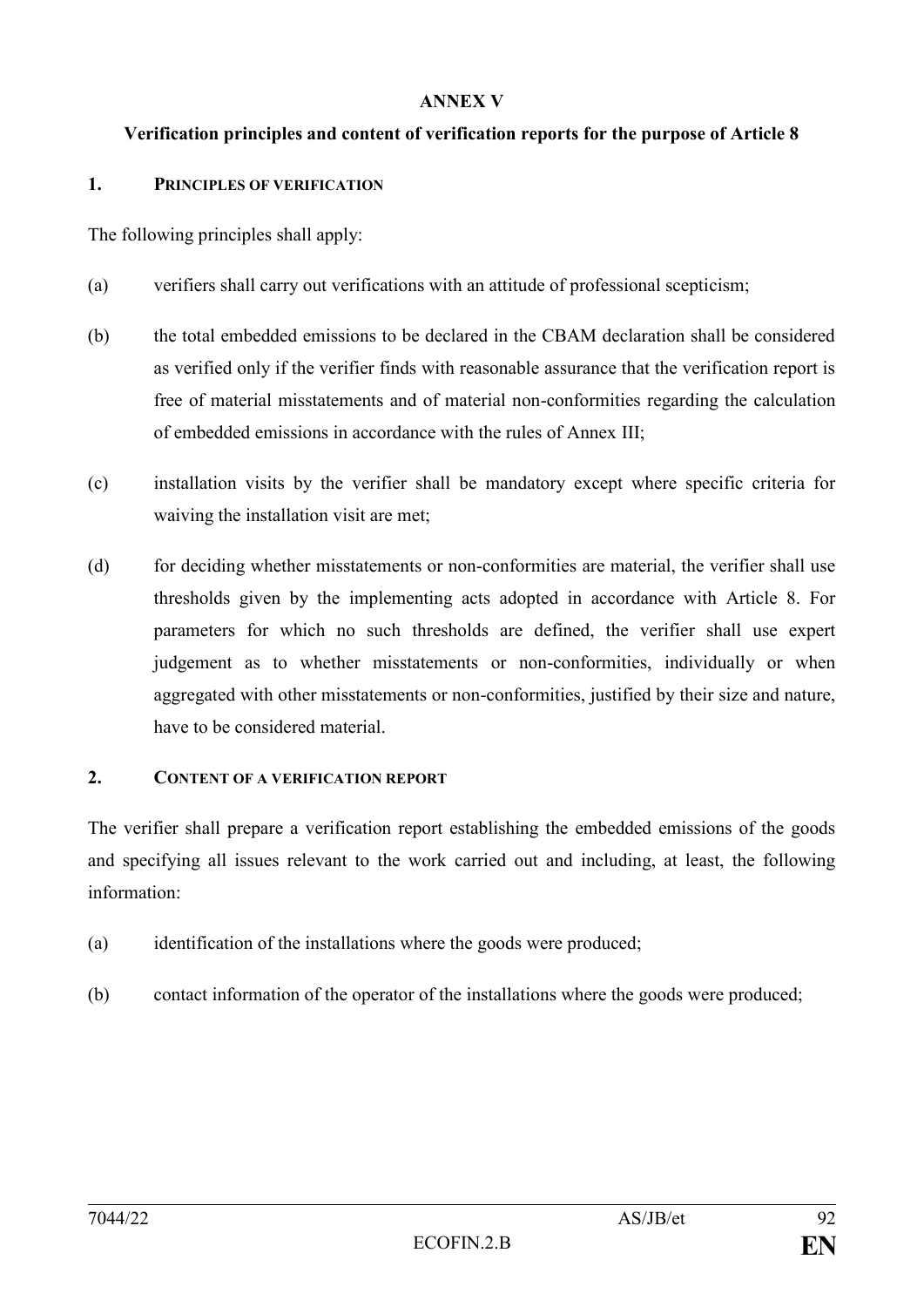- (c) the applicable reporting period;
- (d) name and contact information of the verifier;
- (e) accreditation number of the verifier, and name of the accreditation body;
- (f) the date of the installations visits, if applicable, or the reasons for not carrying out an installation visit;
- (g) quantities of each type of declared goods produced in the reporting period;
- (h) quantification of direct emissions of the installation during the reporting period;
- (i) a description on how the installation's emissions are attributed to different types of goods;
- (j) quantitative information on the goods, emissions and energy flows not associated with those goods;
- (k) in case of complex goods:
	- i. quantities of each input materials (precursors) used;
	- ii. the specific embedded emissions associated with each of the input materials (precursors) used;
	- iii. if actual emissions are used, the identification of the installations where the input material (precursor) has been produced and the actual emissions from the production of that material.